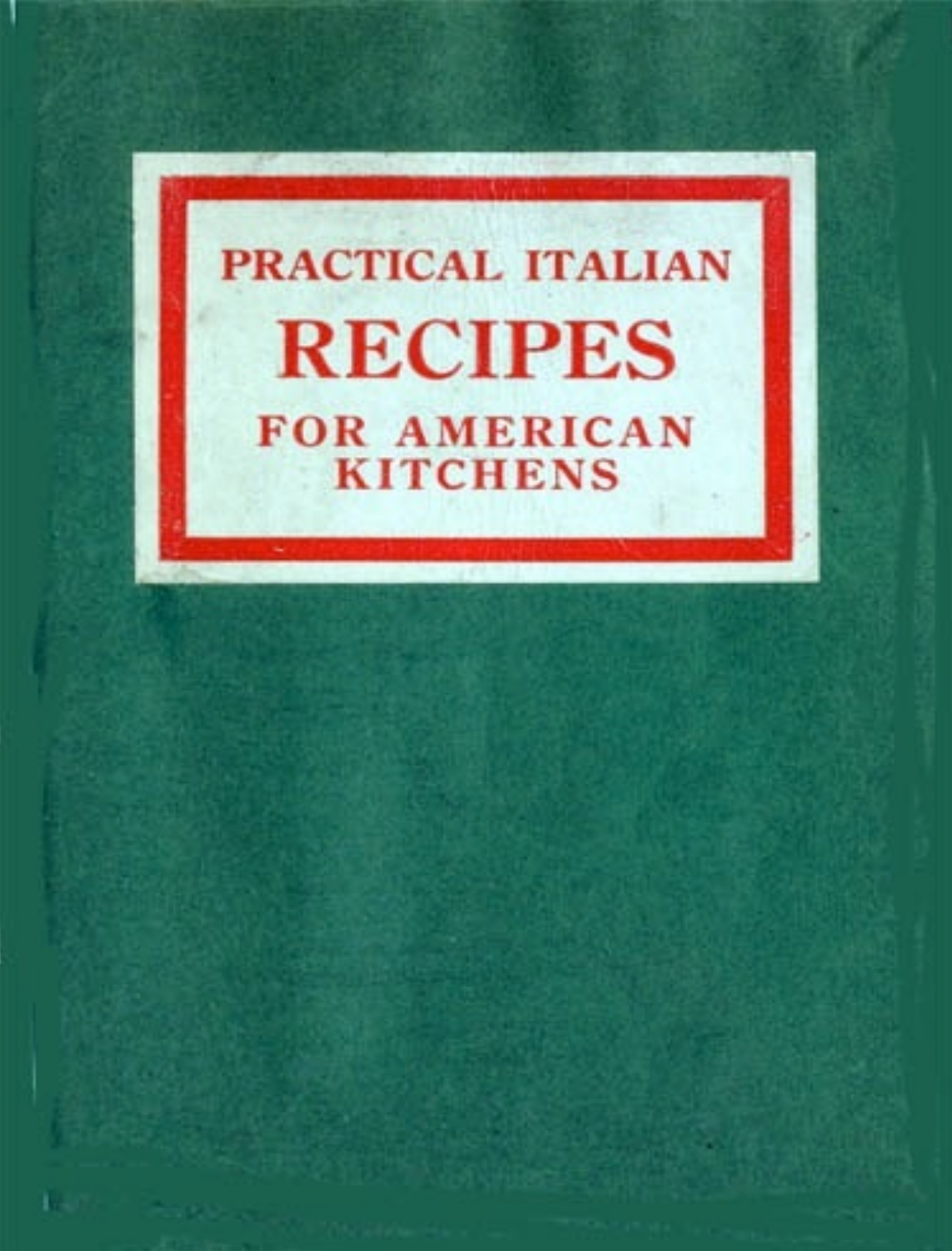The Project Gutenberg EBook of Practical Italian Recipes for American Kitchens, by Julia Lovejoy Cuniberti

This eBook is for the use of anyone anywhere at no cost and with almost no restrictions whatsoever. You may copy it, give it away or re-use it under the terms of the Project Gutenberg License included with this eBook or online at www.gutenberg.org

Title: Practical Italian Recipes for American Kitchens Sold to aid the Families of Italian Soldiers

Author: Julia Lovejoy Cuniberti

Release Date: October 8, 2013 [EBook #43912]

Language: English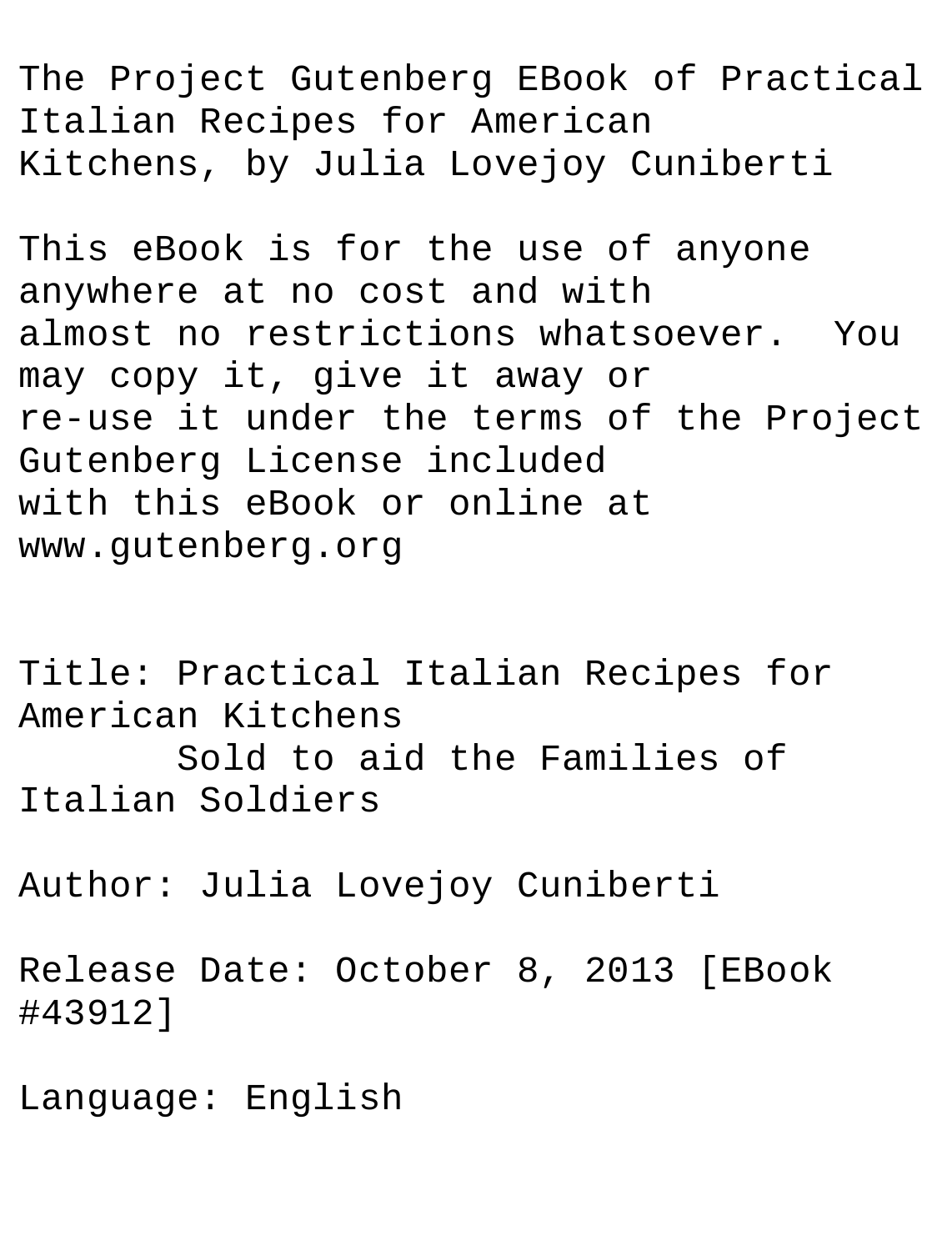#### \*\*\* START OF THIS PROJECT GUTENBERG EBOOK PRACTICAL ITALIAN RECIPES \*\*\*

Produced by Ann Jury and the Online Distributed Proofreading Team at http://www.pgdp.net (This file was produced from images generously made available by The Internet Archive)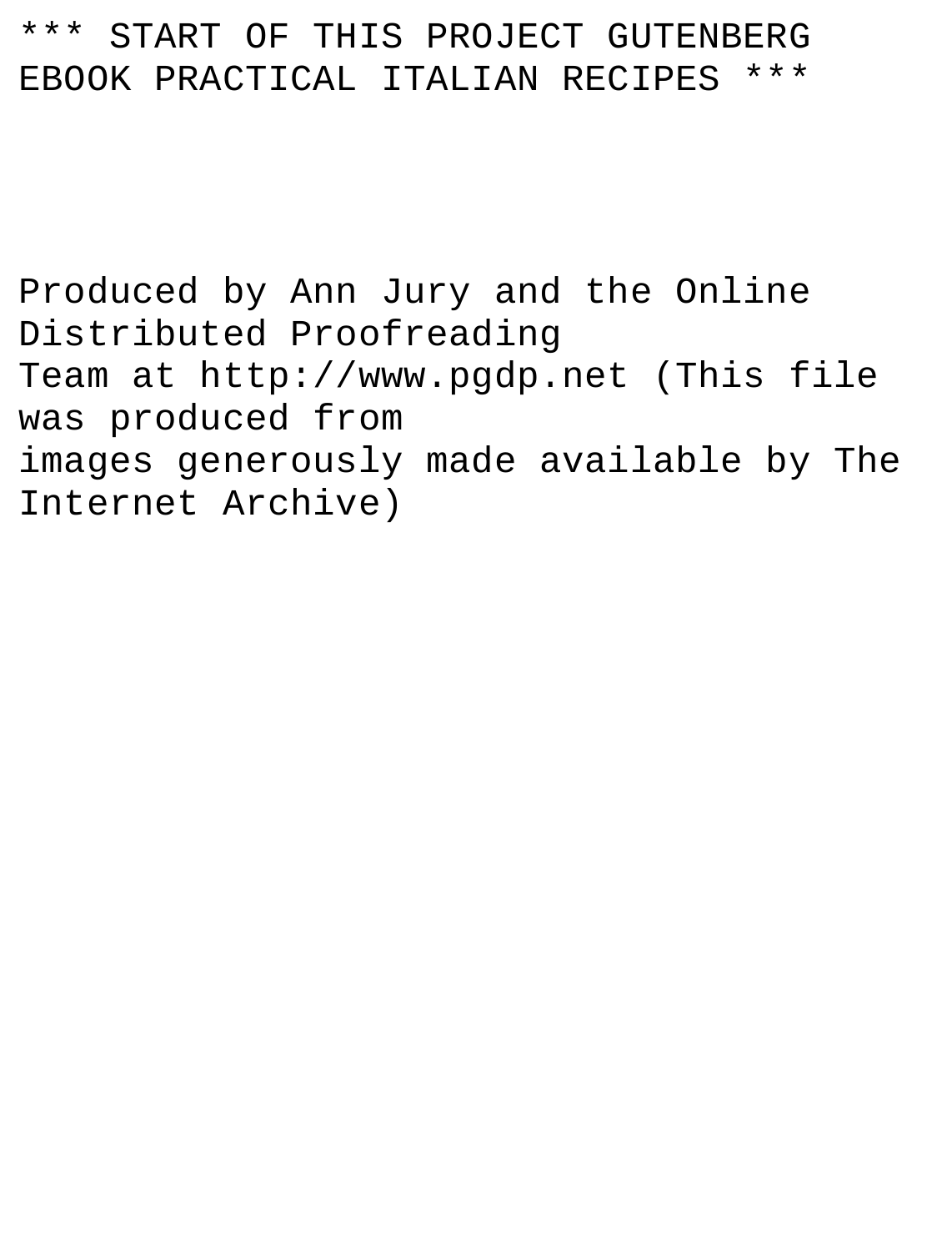# **PRACTICAL ITALIAN**

# **R E C I P E S**

# **FOR AMERICAN KITCHENS**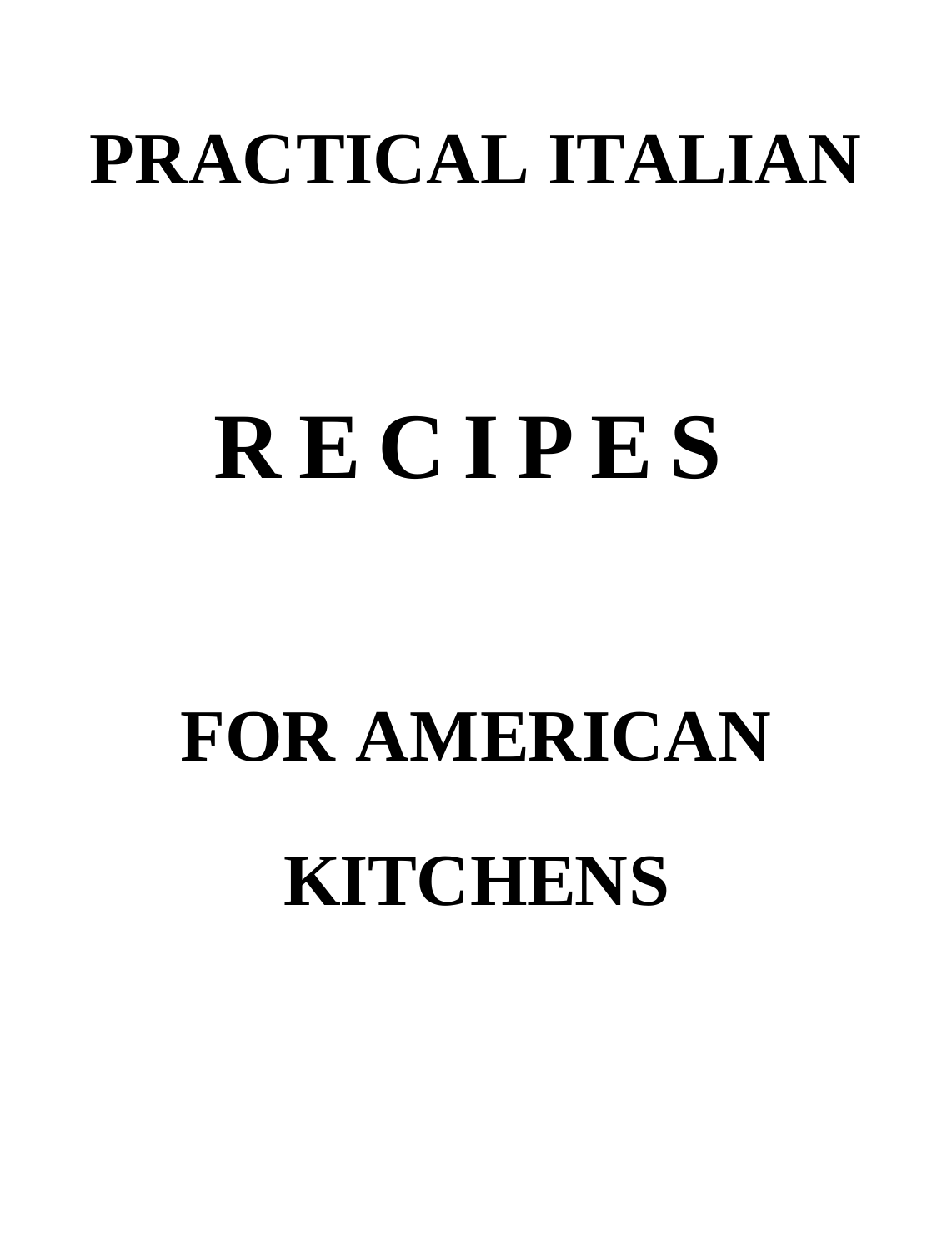

## **SOLD TO AID THE FAMILIES OF ITALIAN SOLDIERS**

## **COPYRIGHTED, 1917**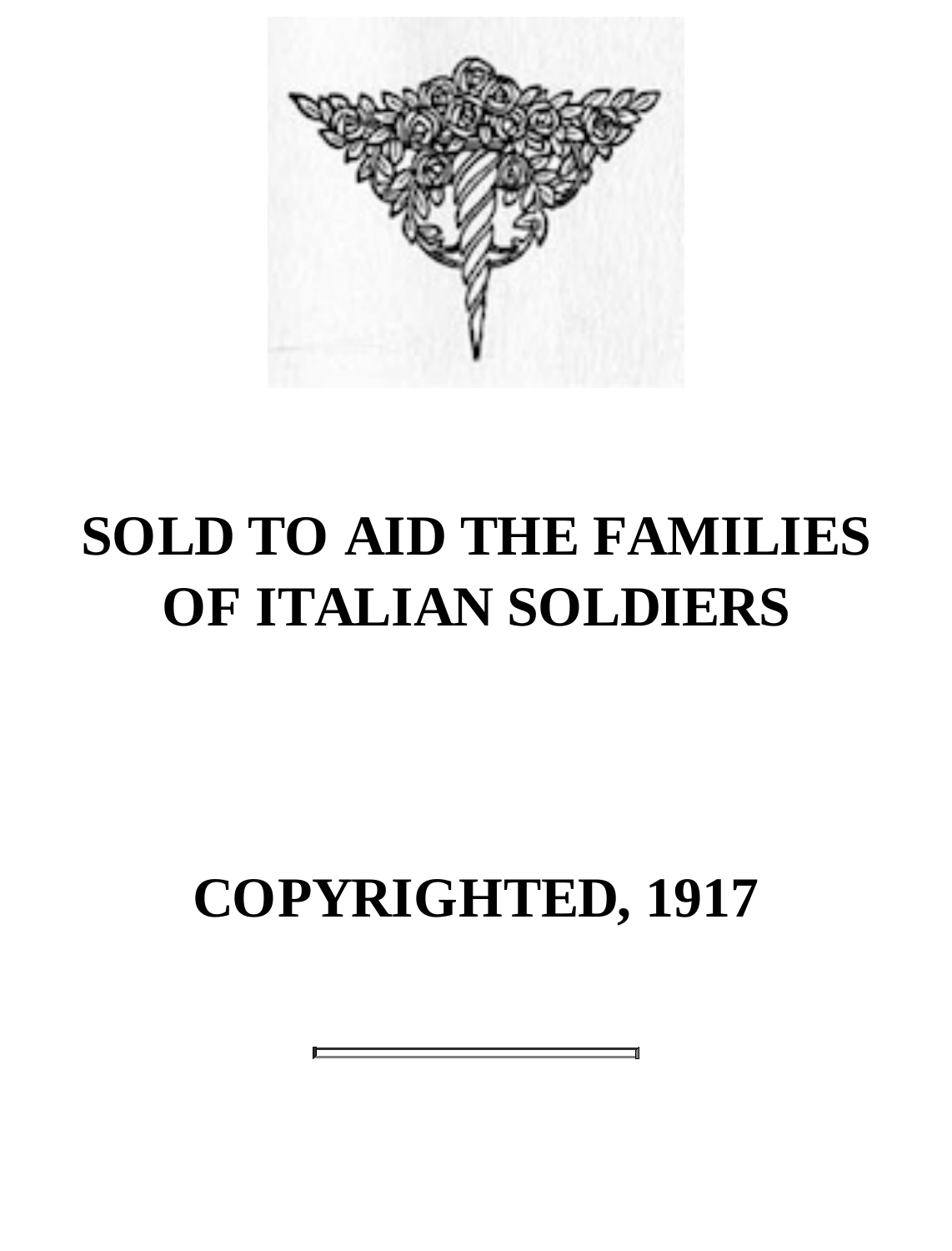## **Contents**

FOREWORD **SUGGESTIONS** Soups BROWN STOCK *Sugo di Carne* VEGETABLE CHOWDER *Minestrone alla Milanese* FRENCH ONION SOUP *Minestra di Cipolla alla Francese* PARADISE SOUP *Minestra del Paradiso* PEA SOUP *Zuppa di Piselli* BEAN SOUP *Zuppa di Fagiuoli* QUEEN'S SOUP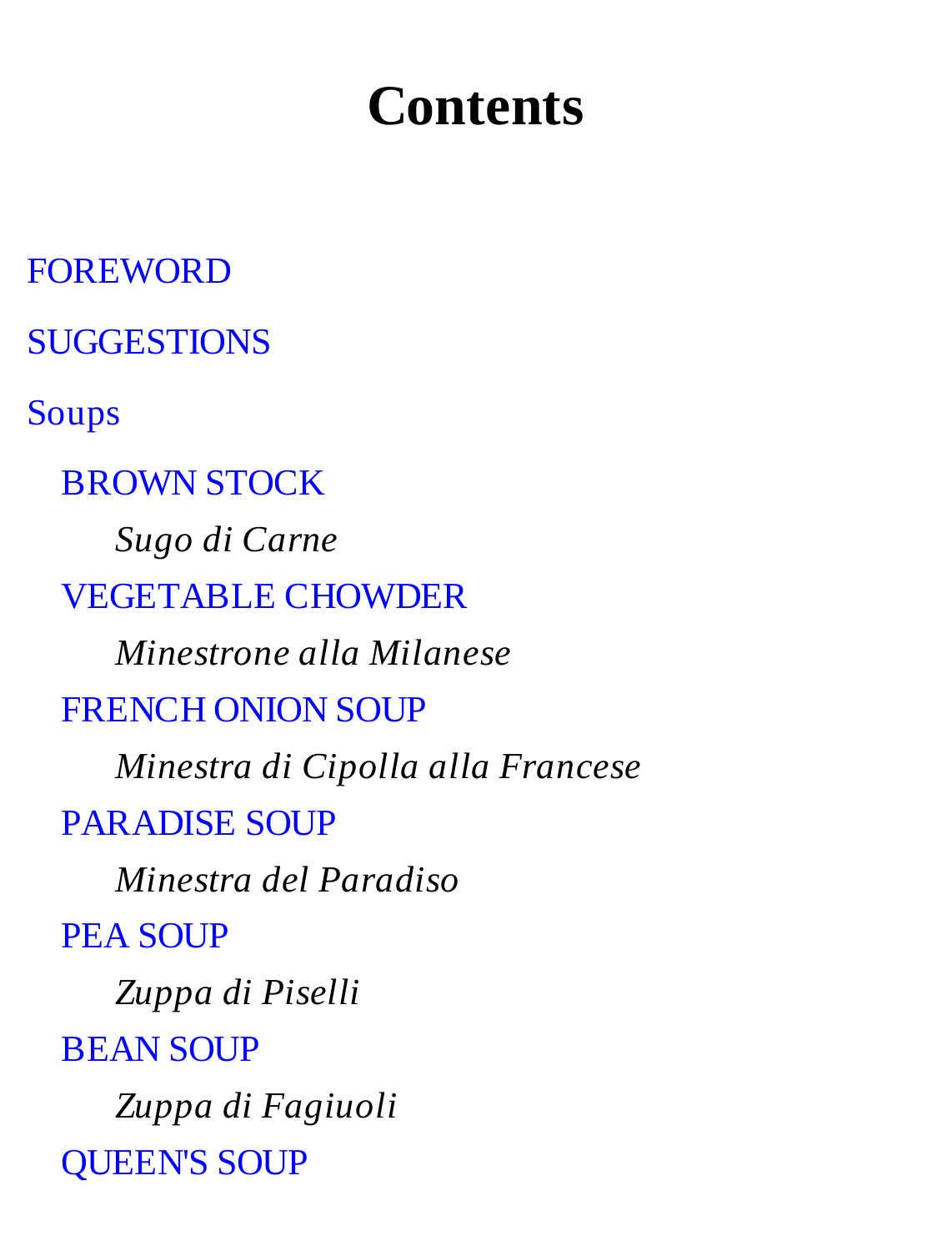*Zuppa Regina* VEGETABLE SOUP *Zuppa Sauté* SOUP WITH LITTLE HATS *Cappelletti all' uso di Romagna* Vegetables MILANESE RICE *Risotto alla Milanese I* RICE WITH CHICKEN GIBLETS *Risotto alla Milanese II* RICE AND PEAS *Risotto coi Piselli* STRING BEANS WITH EGG SAUCE *Fagiuolini in Salsa d'Uovo* FRIED CELERY *Sedano Fritto* BOILED CELERY *Sedano per Contorno* BOILED CAULIFLOWER *Cavolfiore in Umido* VEGETABLES ALLA NAPOLITANA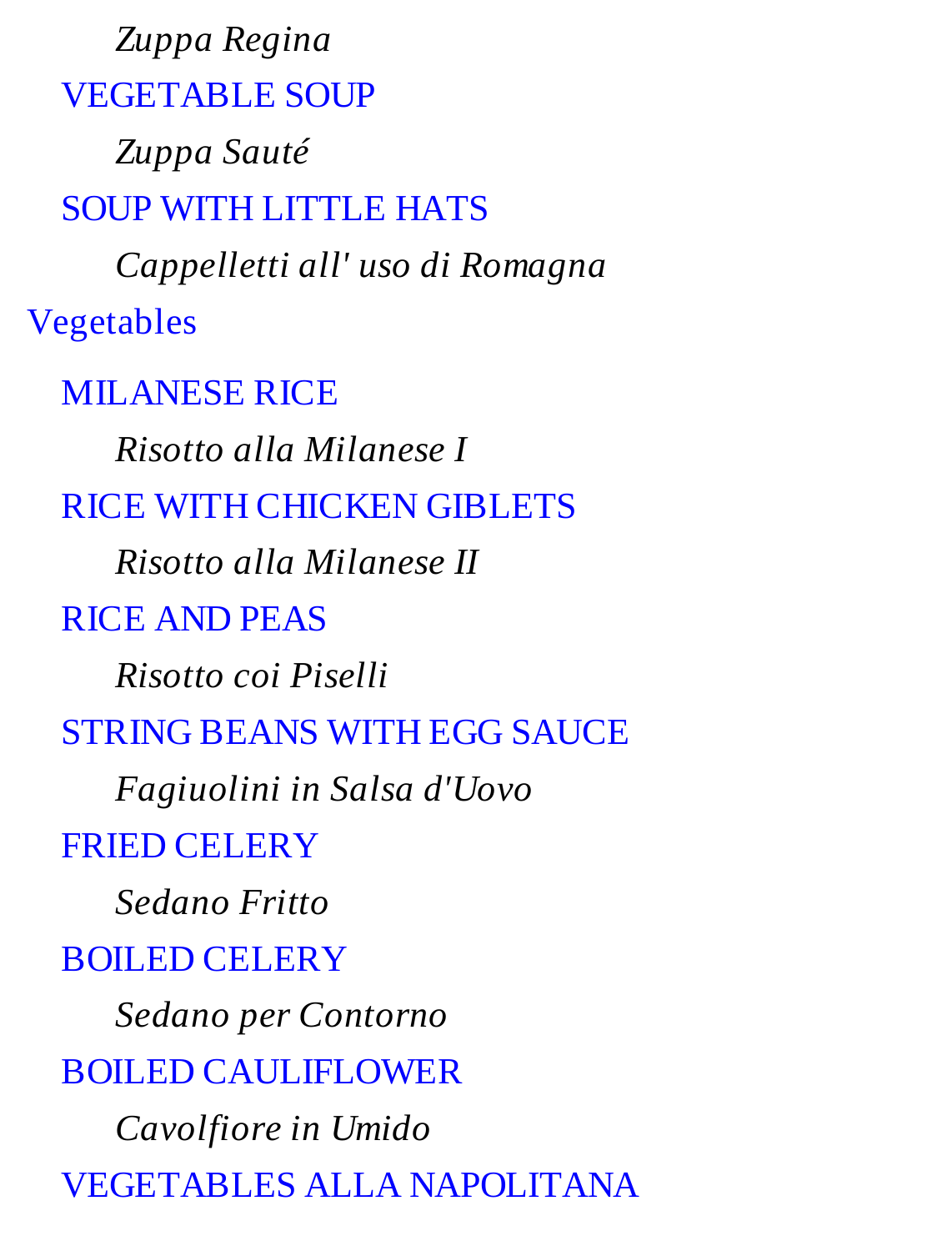EGGPLANT WITH TOMATO SAUCE *Melanzana in Umido* BAKED EGGPLANT WITH CHEESE *Tortino di Melanzana alla Parmigiana* POTATOES "STUFATO" *Stufato di Patate* MOULD OF PEAS OR BEANS *Sformato di Fagiuolini o Piselli* MOULD OF SPINACH *Stampa di Spinaci* Eggs EGGS ALL' AURORA TOMATOES WITH EGGS Corn Meal Dishes CORN MEAL LOAF *Pasticcio di Polenta* POLENTA PIE *Polenta Pasticciata* Spaghetti and Other Pastas GNOCCHI OF FARINA OR CORNMEAL

*Giambotto alla Napolitana*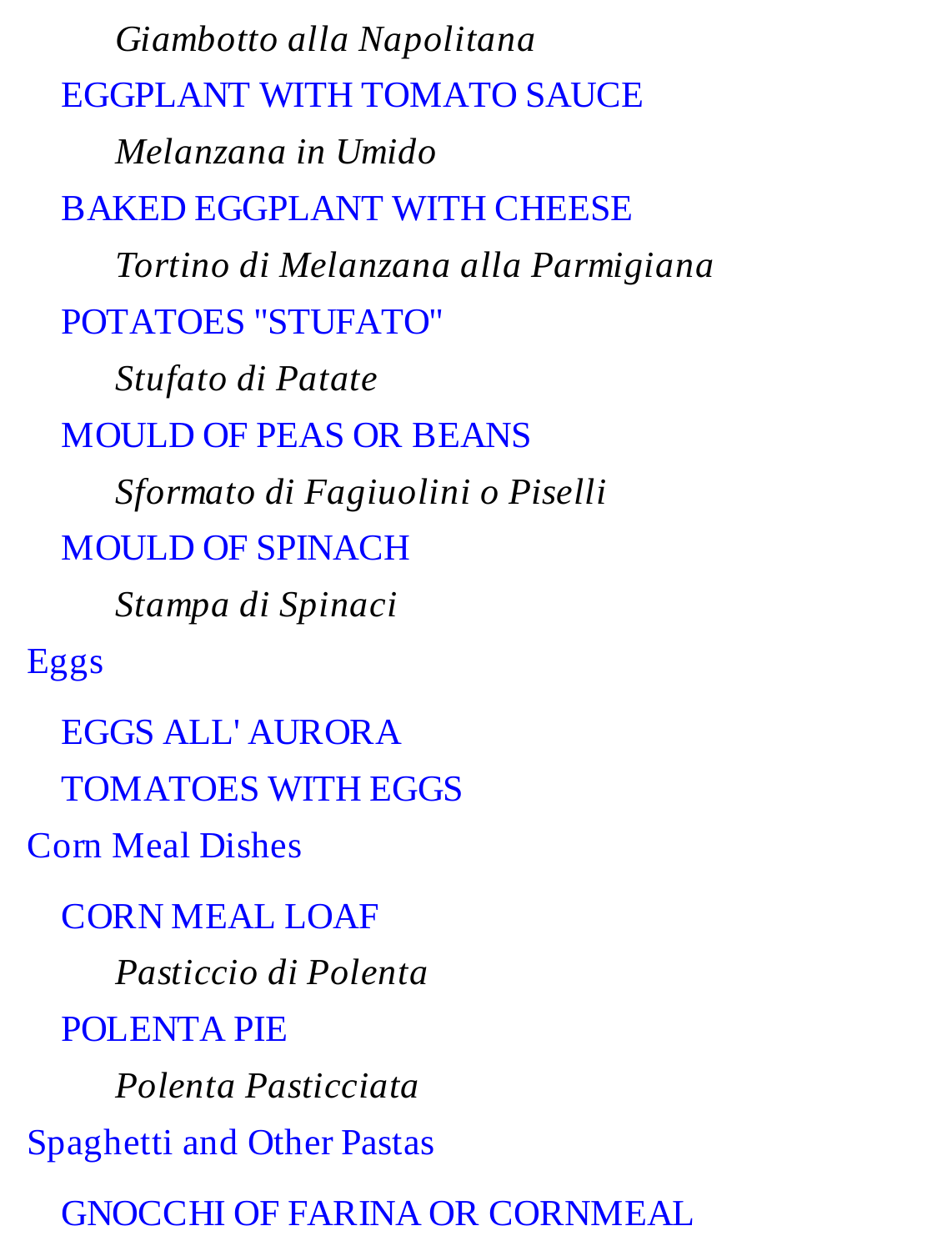*Gnocchi alla Romana*

SPAGHETTI WITH ANCHOVIES SPAGHETTI ALLA NAPOLITANA NOODLES OR HOME MADE PASTE

*Tagliatelli o Pasta Fatta in Casa*

RAVIOLI

RAVIOLI WITH MEAT

*Ravioli alla Genovese*

#### NOODLES WITH HAM

*Tagliatelle col Presciutto*

Sauces

#### BOLOGNESE SAUCE FOR MACARONI

*Maccheroni alla Bolognese*

TOMATO SAUCE

*Salsa di Pomidoro*

WHITE SAUCE FOR BOILED ASPARAGUS OR

CAULIFLOWER

*Salsa Bianca*

PIQUANT SAUCE

*Salsa Piccante*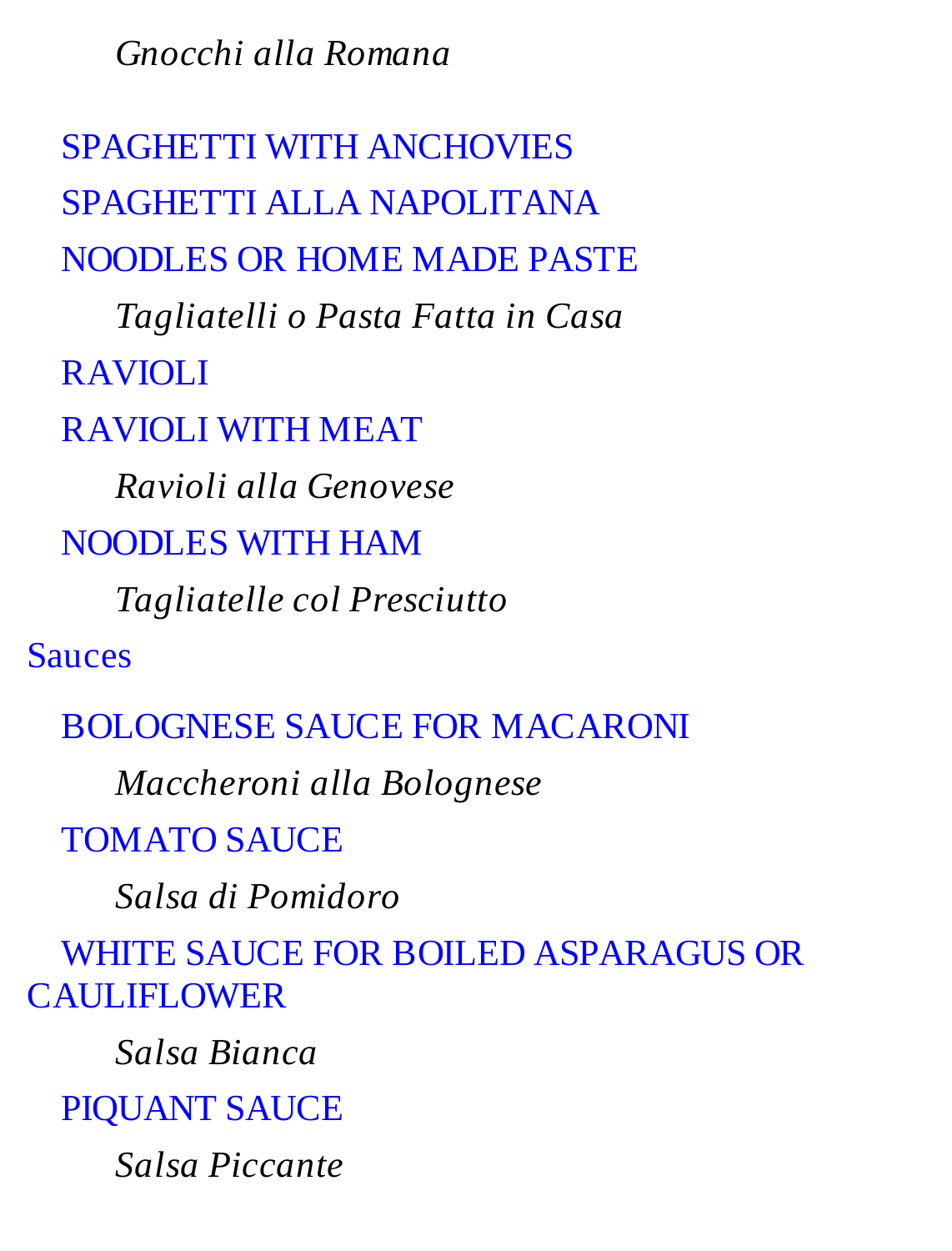Fish

SALMON ALLA FIORENTINA CODFISH "STUFATO" *Stufato di Baccala* CODFISH CROQUETTES *Cotolette di Baccala* Meats FRIED CHIPPED VEAL *Frittura Piccata* SCALLOPED MEAT *Piatto di Carne Avanzata* MEAT SOUFFLÉ *Flam di Carne Avanzata* MEAT OMELETTE *Polpettone* STEW OF BEEF OR VEAL WITH MACARONI *Stufato di Vitello con Maccheroni* PIGEONS IN CORNMEAL *Piccioni con Polenta* SMOTHERED CHICKEN *Stufato di Pollo*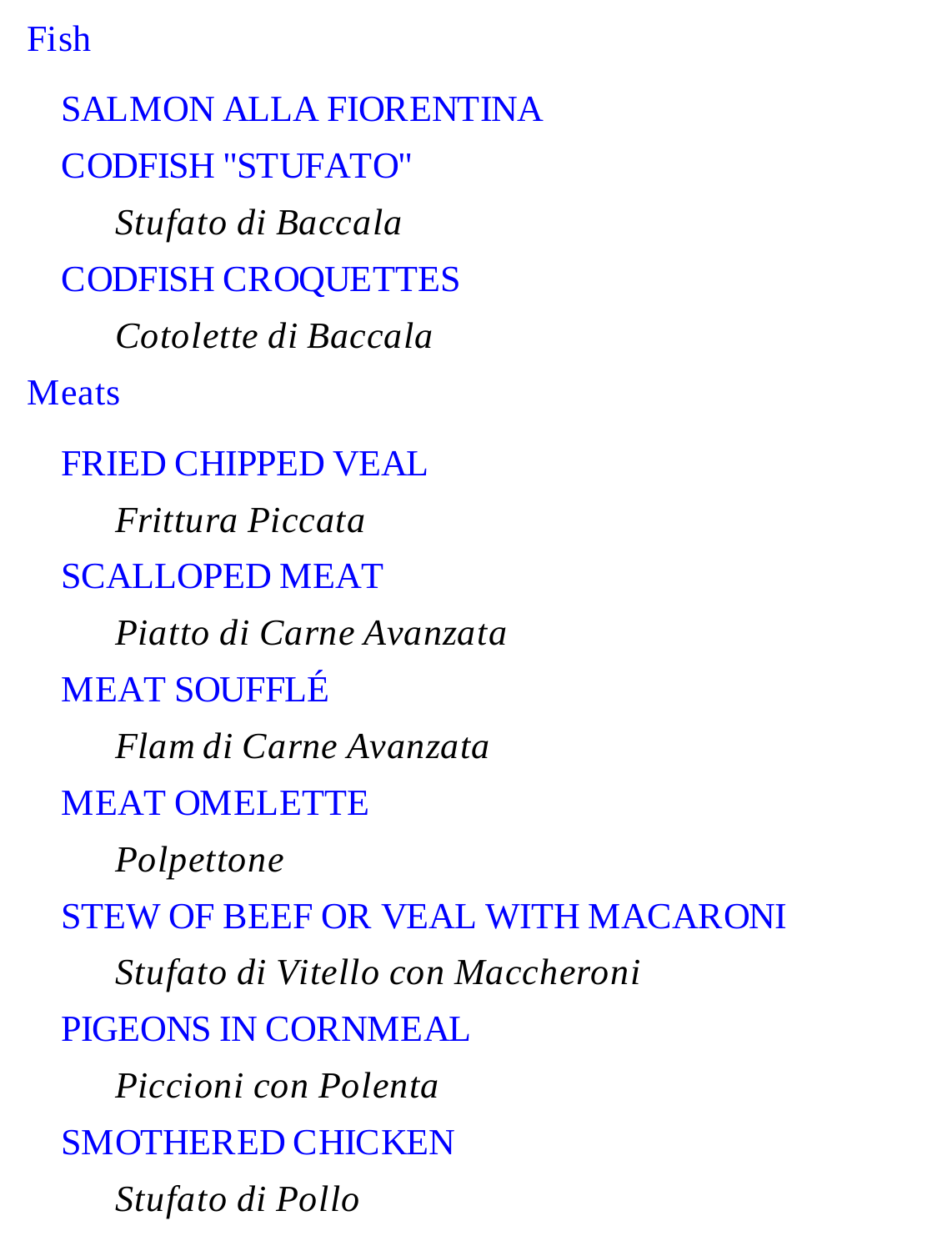#### CHICKEN ALLA CACCIATORA

*Pollo alla Cacciatora* BOILED FOWL WITH RICE

*Lesso di Pollo col Riso* STUFFING FOR ROAST CHICKEN OR TURKEY

*Ripieno*

Sweets

CHOCOLATE PUDDING

*Budino di Cioccolata*

ZABAIONE

MONT BLANC

*Monte Bianco, Dolce di Castagne* NUT CAKE PASTA MARGUERITA

BIGNÉ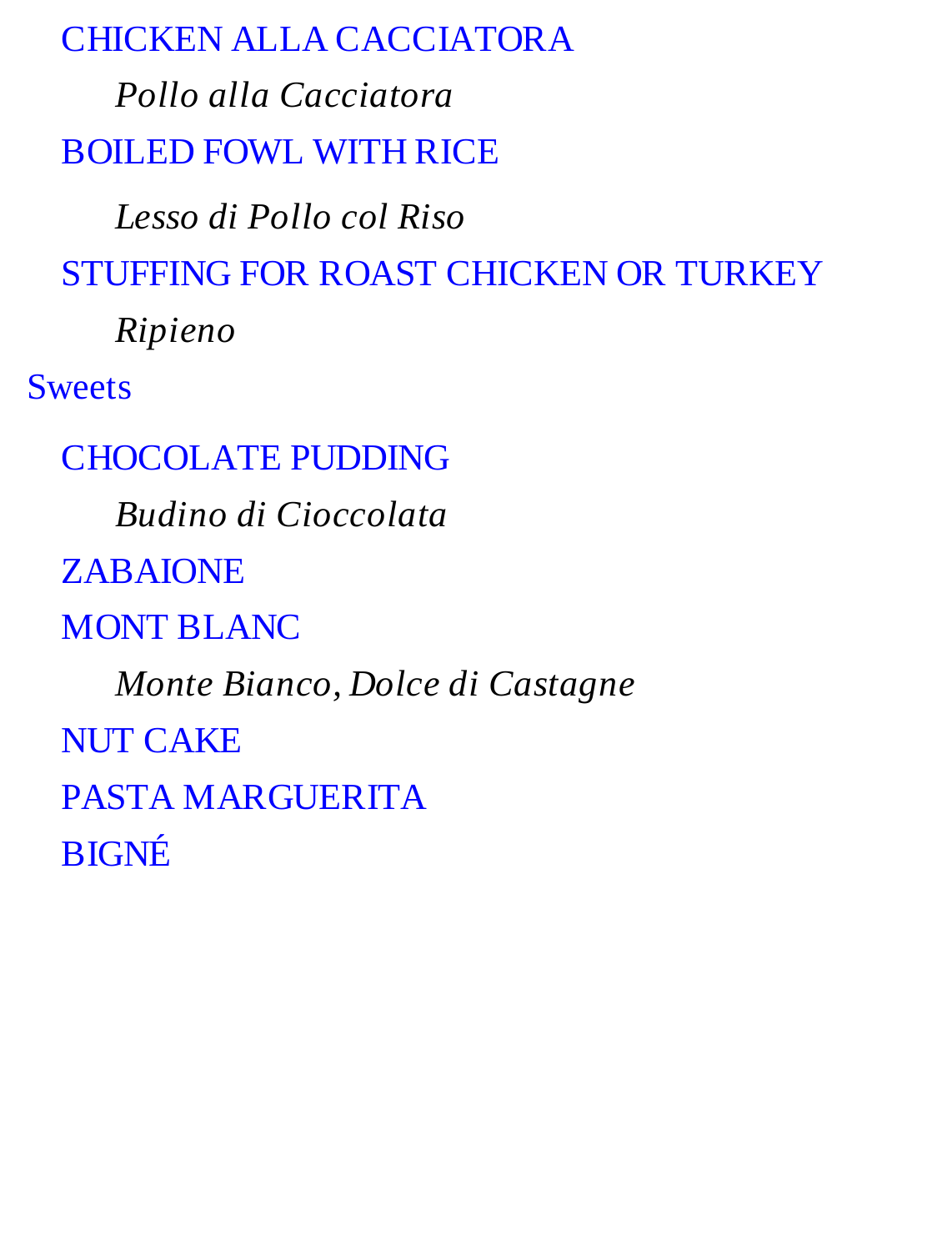#### *FOREWORD*



N this world war we are learning many lessons from our Allies beside those of the battle field. The housewives of the old world have much to teach us in thrift, especially in the kitchen. Italian cooking—not that of the large hotel or restaurant, but the *cucina casalinga* of the little roadside hostelry and of the home where the mother, or some deft handmaid trained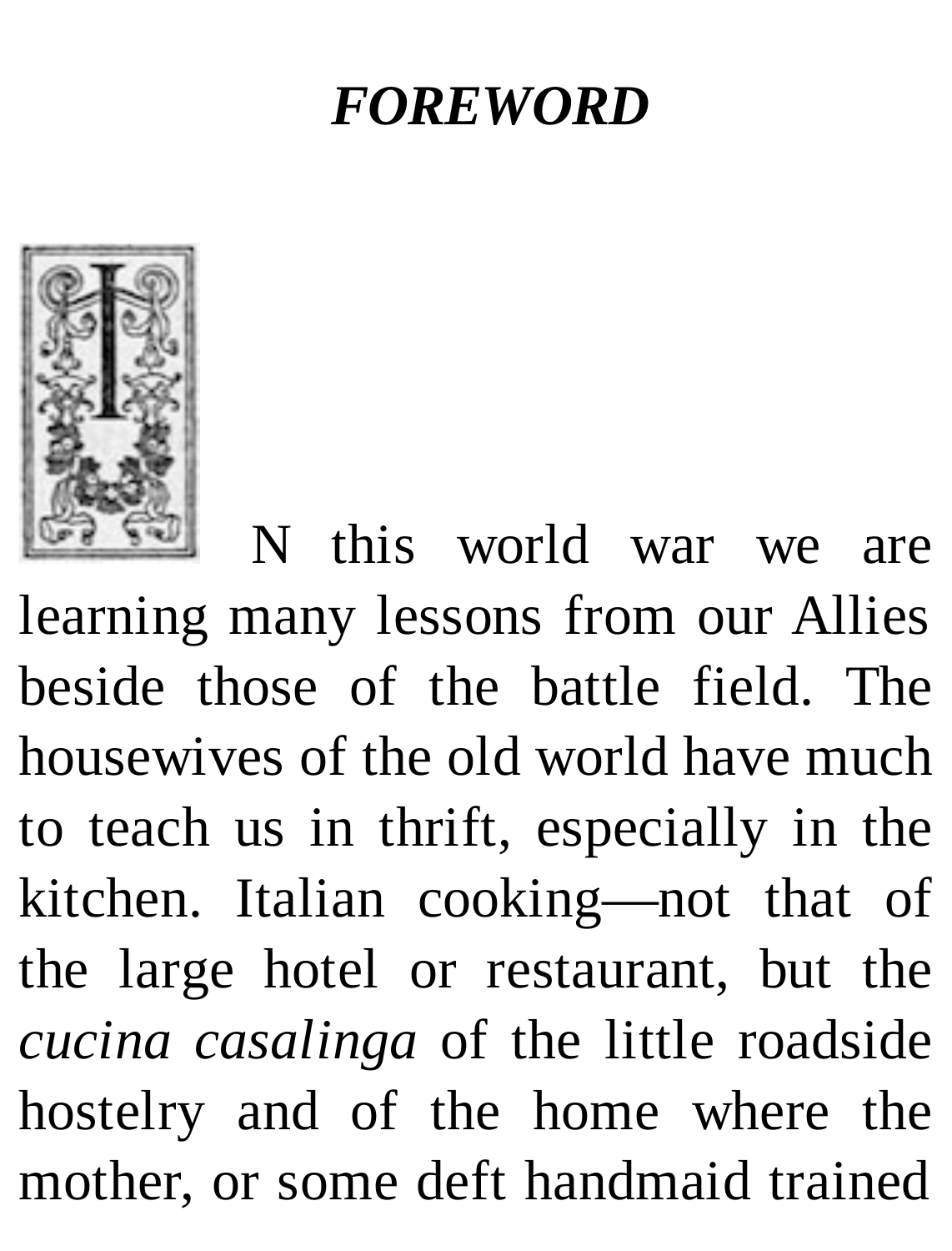in the art from infancy, is priestess at the tiny charcoal stove—is at once so frugal and so delicious that we do well to study it with close attention.

If you have ever sat at a snowy table in the garden of some wayside inn in the Appennines, a savory dish of *risotto* before you and the music of the mountain torrent far below in your ears; or sipped a *zabaione* in the portico of a cafe on the sun-baked piazza of some brown old town clinging to a hillside of Umbria; or eaten *fritto misto* on a *pensione* terrace overhanging the sapphire Gulf of Naples, one of those inimitable haunts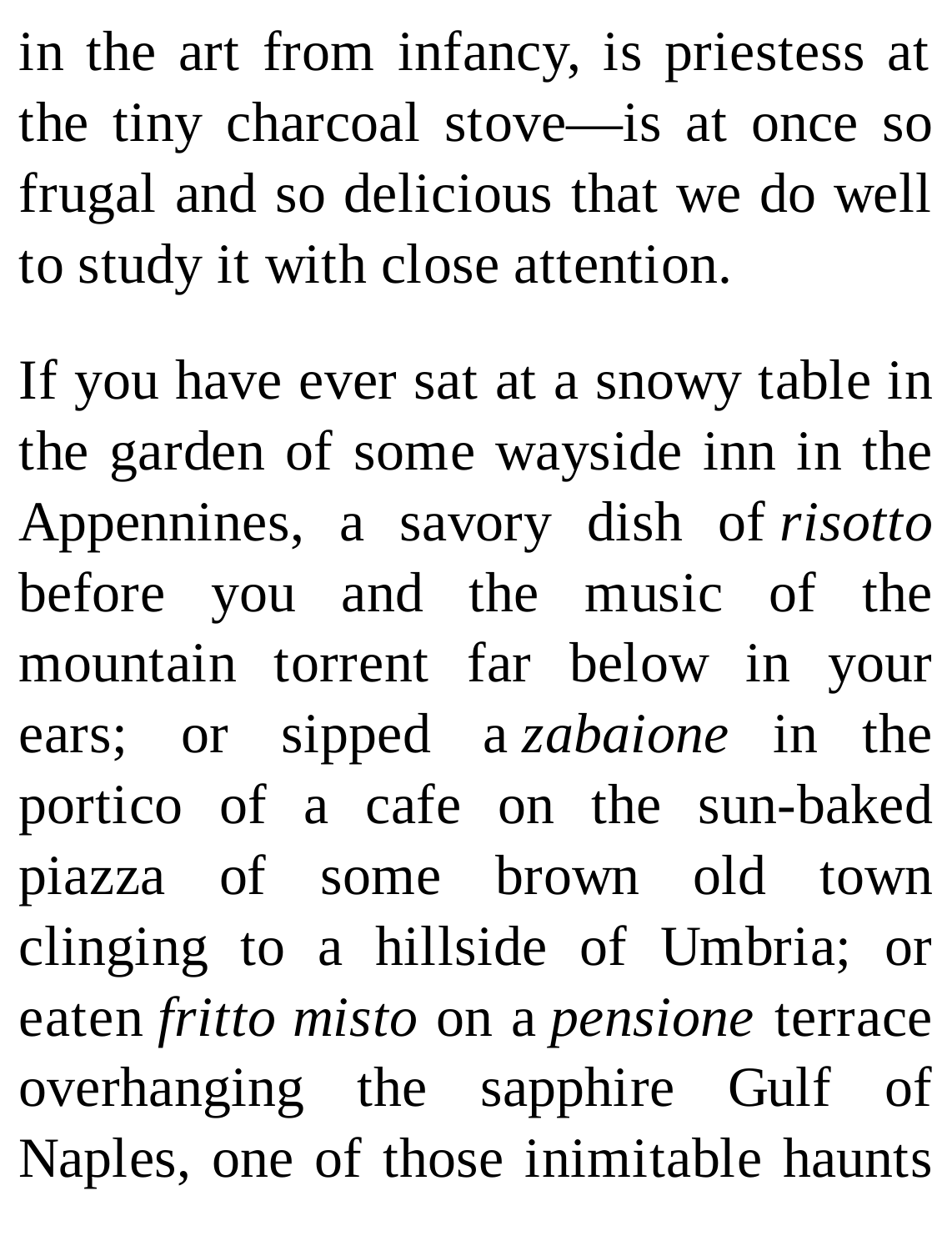of comfort kept by a handsome Italian dame who served her apprenticeship in Anglo-Saxon ways as an English lady's maid; if any of these experiences have been yours you do not need to be convinced of the inimitable charms of the Italian cuisine.

The Italian housewife uses quantities of vegetables, many soups and made dishes containing only a small proportion of meat and that the inexpensive cuts. Vegetable salads are a staple, while fresh or dried fruits, coffee, cheese and nuts are the regular dessert. The elaborate creations for which the Italian confectioner is justly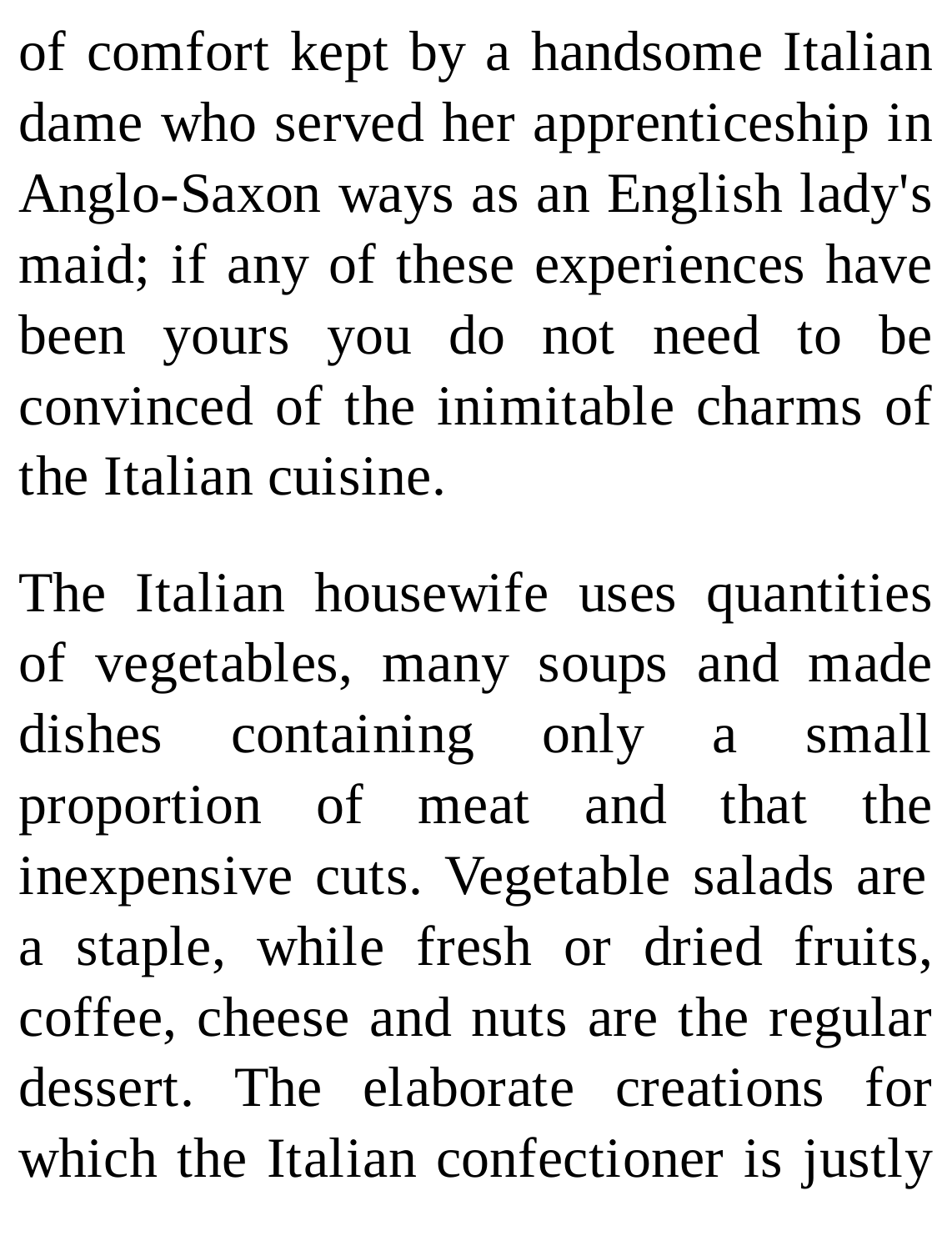famous are reserved for festal occasions.

At first reading many of the recipes may sound elaborate, but in using them it is well to bear in mind the general plan of the Italian menu. Each dish is usually served as a course in itself. A good soup, a savory dish of spaghetti, rice or vegetables combined with meat, a crisp salad dressed with oil and vinegar, followed by a piece of fruit, a bit of cheese and black coffee make a characteristic Italian meal and one with which an epicure could find no fault. It is a meal, moreover, in keeping with the suggestions of our Food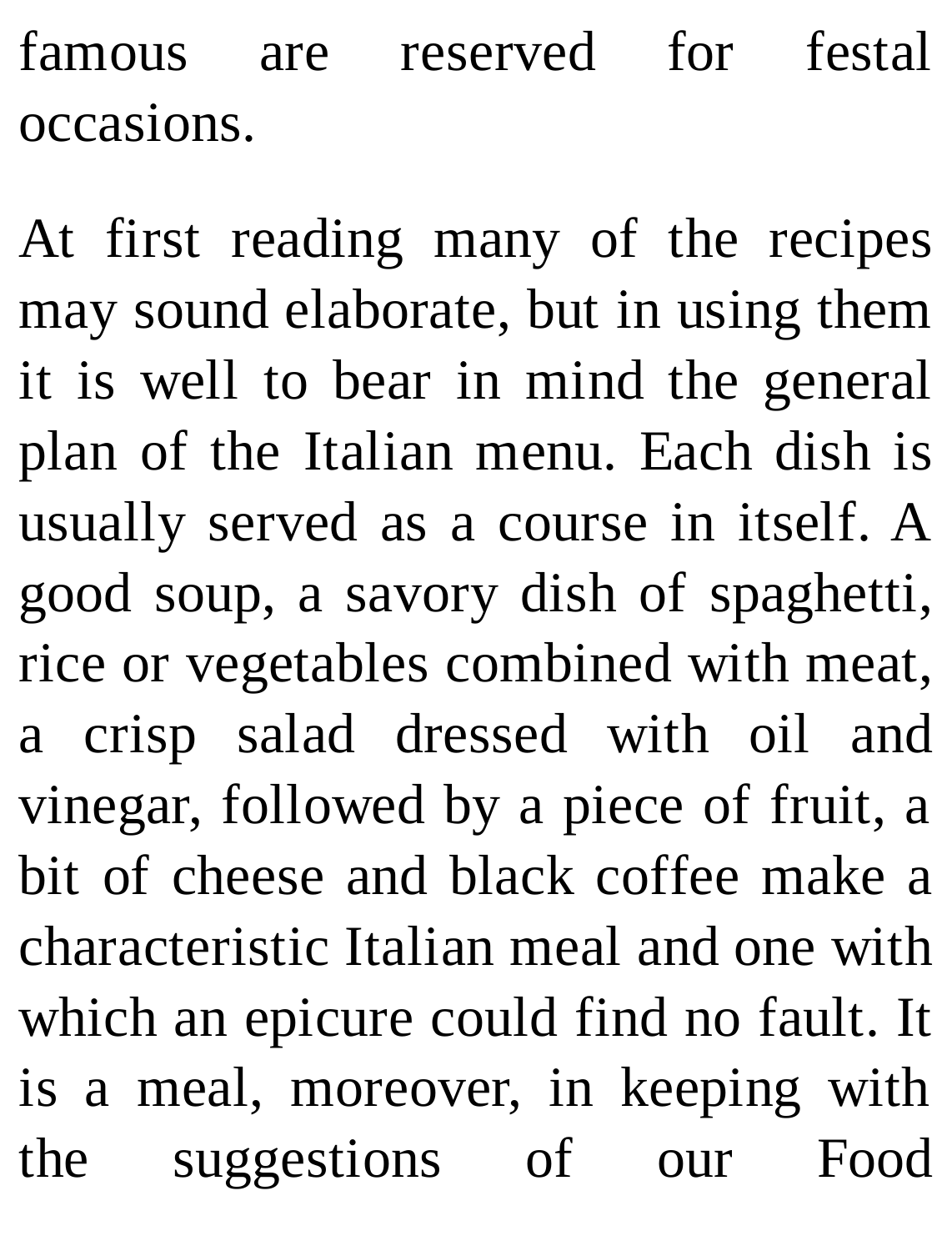Administrator that we use a minimum of meats and sweets and a maximum of soups, fruits, vegetables, made dishes and cheese.

This little venture is launched in the hope that the booklet may pay its way in new suggestions to American homemakers while it is earning money to prevent Italian homes from being destroyed. The expenses incident to publication have been contributed, so that every penny from the sale of every copy is forwarded direct to responsible people in Italy who will use it for food and clothing for the families of Italian soldiers.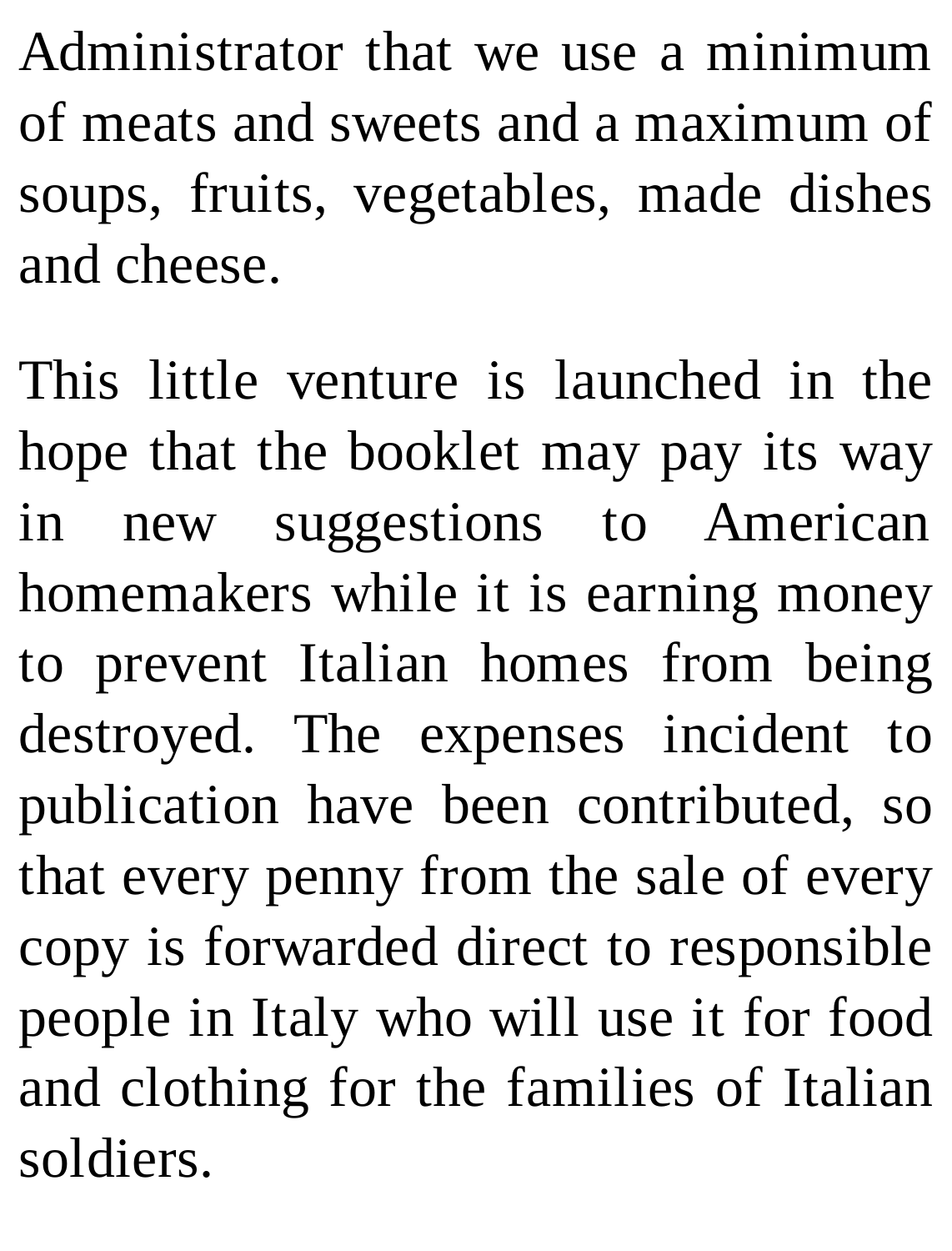Additional copies may be had at fifty cents apiece, from Julia Lovejoy Cuniberti, 14 West Milwaukee street, Janesville, Wisconsin.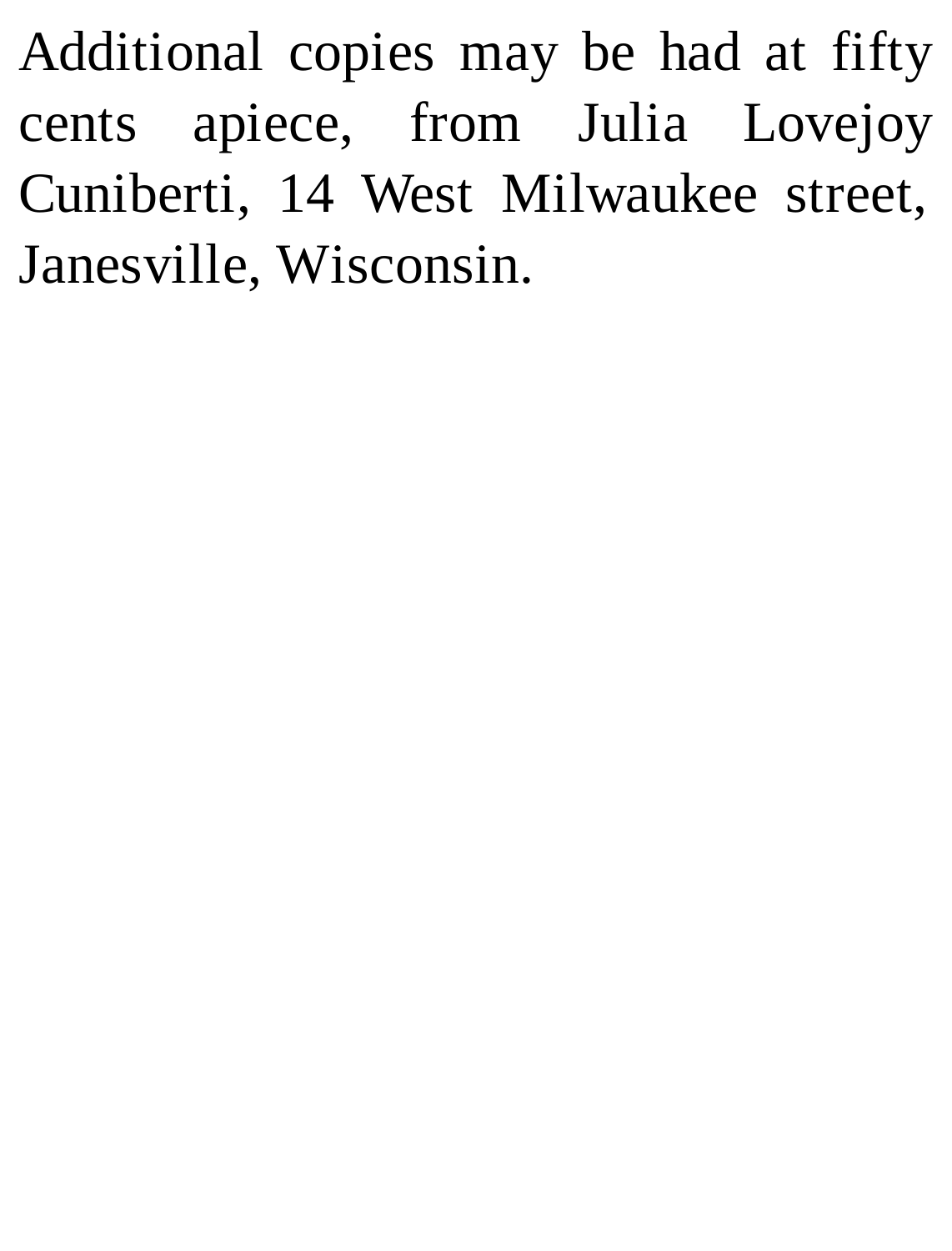#### *SUGGESTIONS*

TOMATO PASTE. This is a concentrated paste made from tomatoes and spices to be had of importers or grocers in Italian neighborhoods. Thinned with water, it is a much used ingredient in Italian recipes. Catsup and concentrated tomato soup do not make satisfactory substitutes as they are too sweet in flavor, but canned tomatoes seasoned with salt and a bit of bay leaf, cooked down to a thick cream and rubbed through a sieve, serve very well in lieu of tomato paste.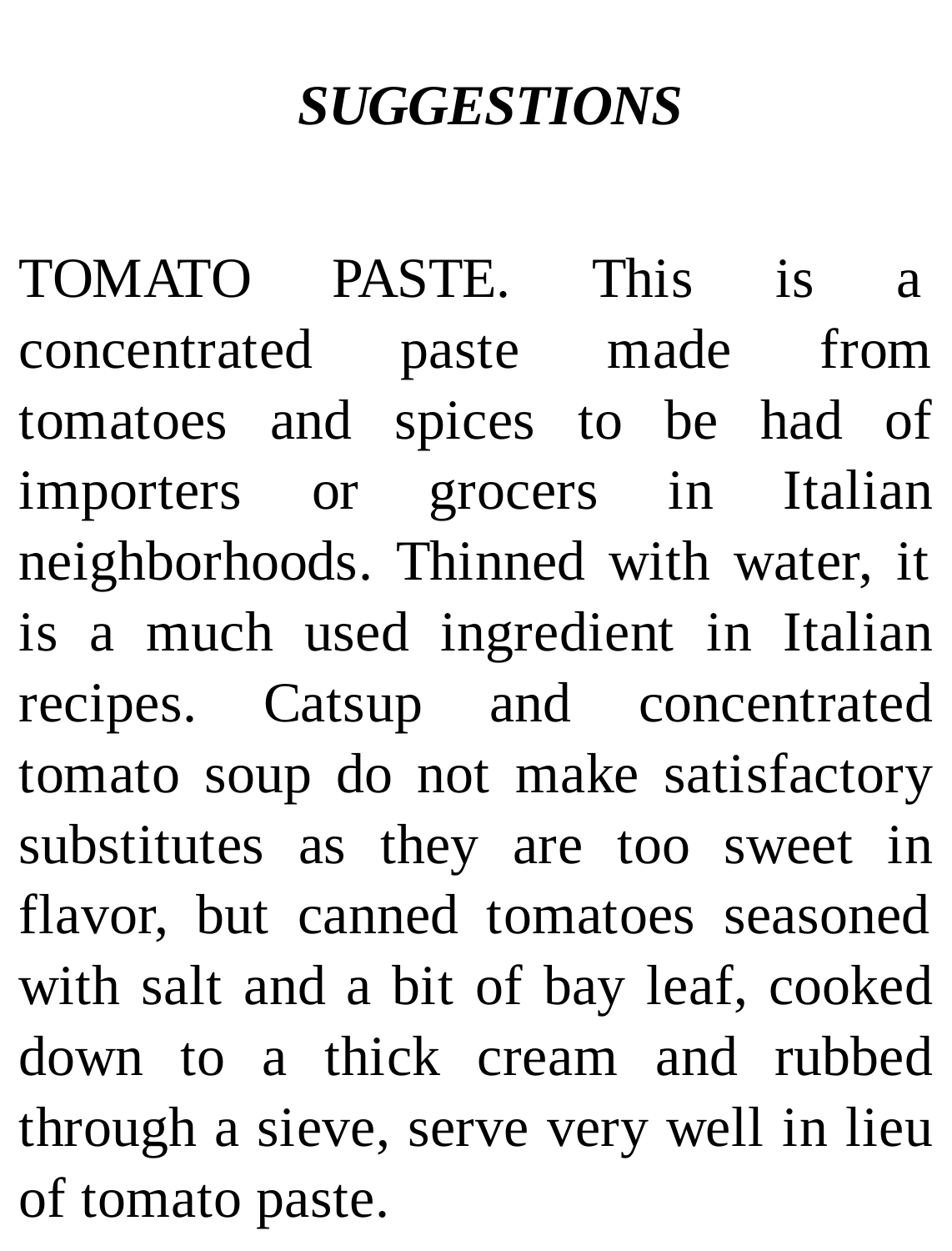PARMESAN CHEESE. When an Italian recipe calls for grated cheese it usually means Parmesan. This is practically unobtainable now, except the grated, bottled cheese, which is inferior in flavor. Gruyère, our own brick cheese, or any skim milk cheese dried and grated fresh as needed makes a good substitute.

DRIED MUSHROOMS. These may be had of importers or small groceries in foreign neighborhoods. They sound expensive until one realizes that a very few ounces go a long way. They make a pleasing variety added to soups or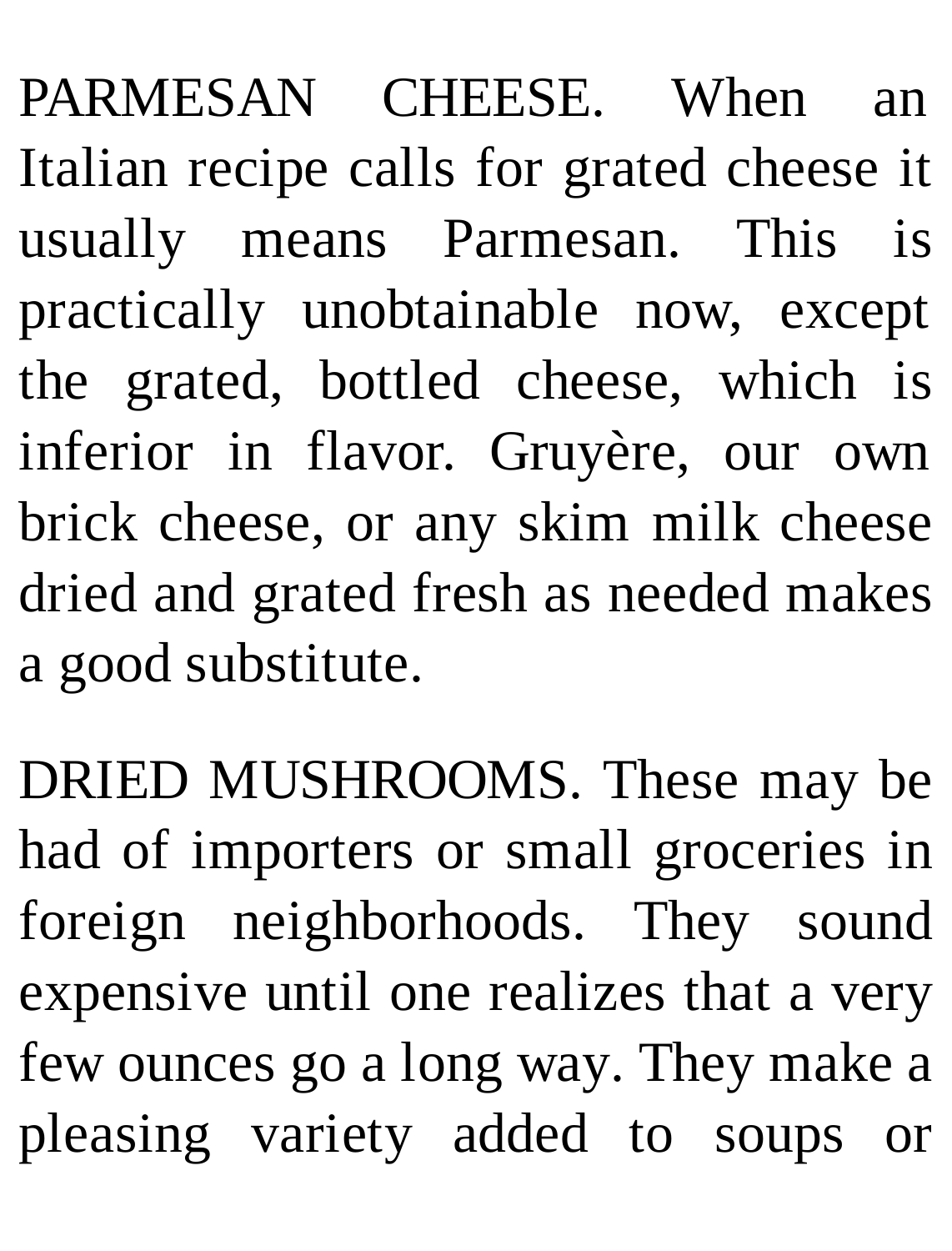sauces, and are much cheaper and more highly flavored than the canned mushrooms. They should be thoroughly washed and softened in warm water before using.

ANCHOVIES. These recipes do not call for the filets of anchovy prepared f o r *hors-d'oeuvres*, but the less expensive and larger whole anchovies in salt to be had in bulk or cans at large dealers. To clean them plunge in boiling water. This loosens the skin and removes superfluous salt. Remove head, tail, backbone and skin and they are ready for use.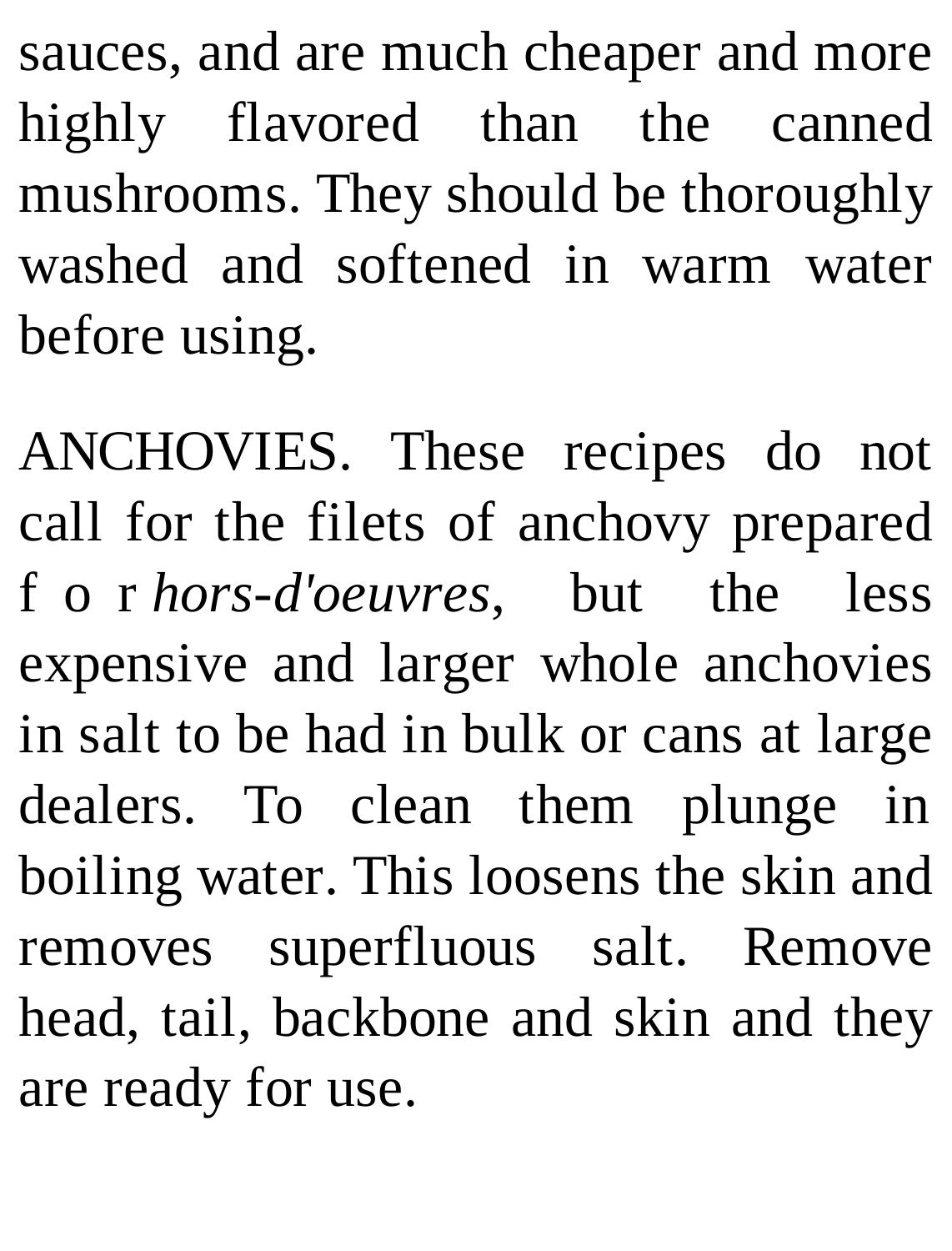GARLIC. Garlic is an inoffensive and wholesome ingredient if properly handled. Used in small quantities and thoroughly cooked it gives an indescribable flavor that is never disagreeable. By "a clove of garlic" is meant one of the tiny sections of a whole garlic peeled down to its white, fleshy core.

SUBSTITUTION OF OTHER INGREDIENTS. Many of the recipes which have been written down just as they were given can be made more economical and no less delicious by the substitution of clarified drippings, vegetable shortenings and corn or nut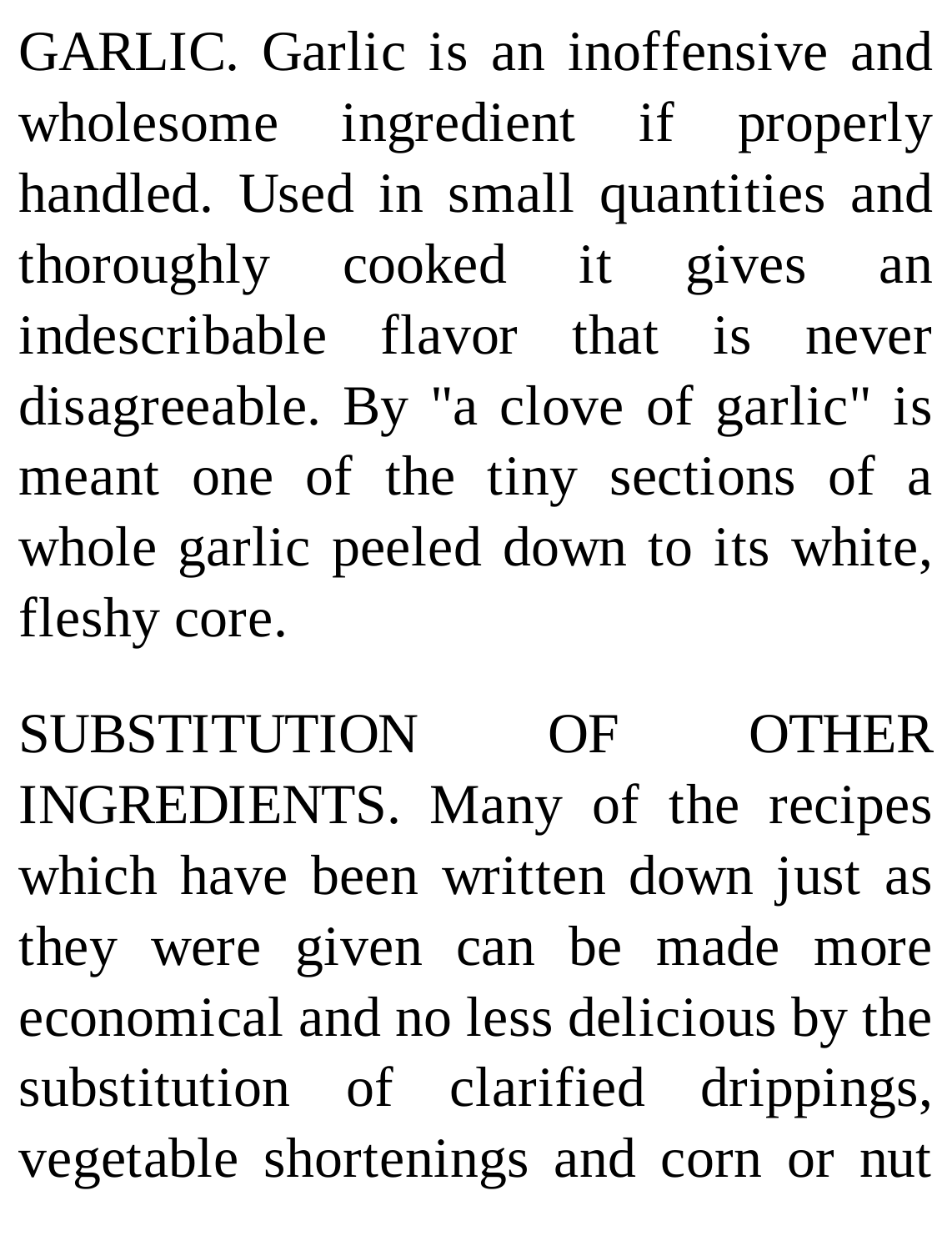oils for salt pork, butter or bacon. Corn-starch is recommended for thickening instead of flour. Anyone who does not care for as much cheese or tomato as the Italian likes, may omit them entirely or greatly reduce the quantity in most of the recipes and still have an excellent dish.

# *Soups*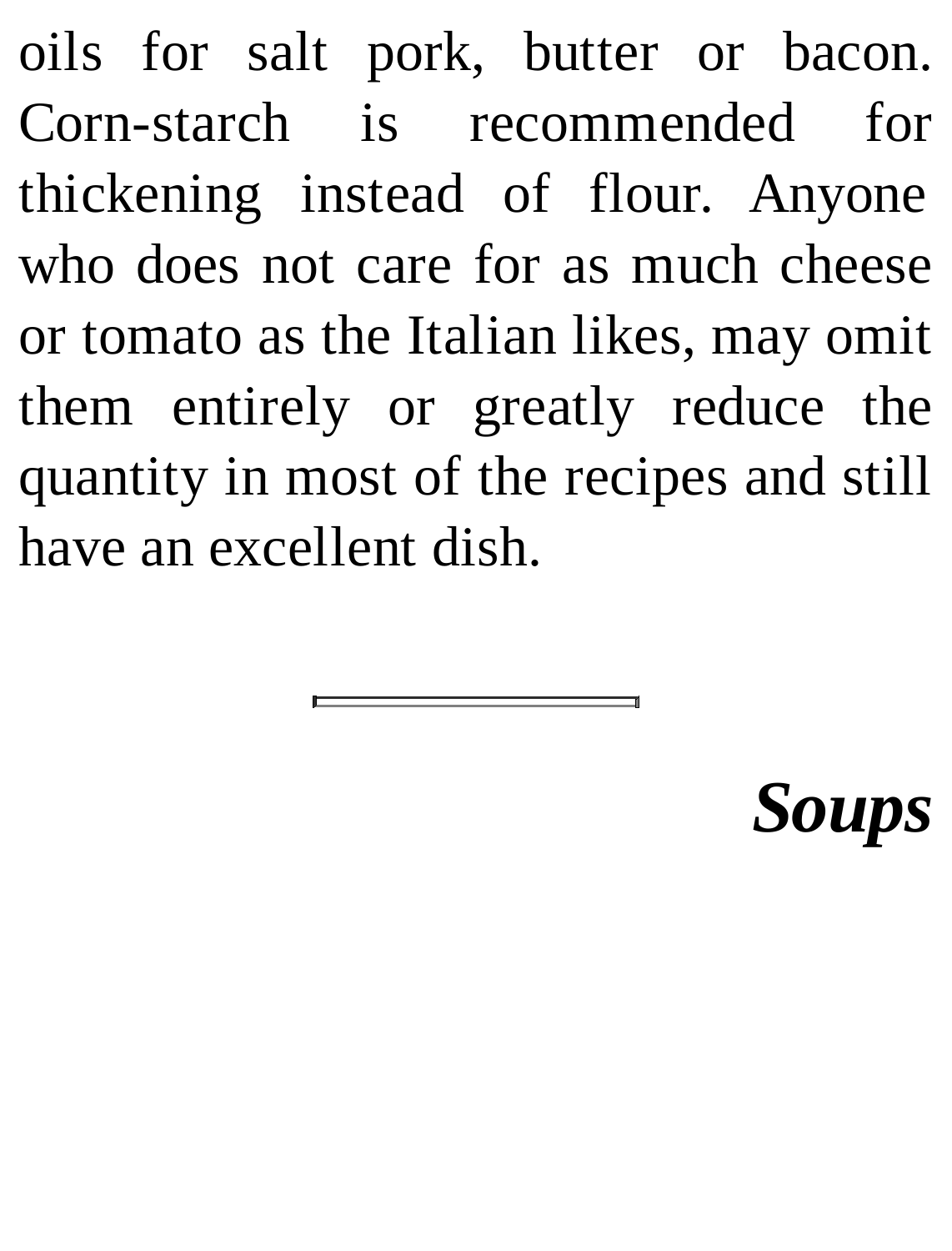## BROWN STOCK *Sugo di Carne*

- 1 lb. beef from some tough but juicy cut
- A small piece of salt pork
- A large onion
- A stalk of celery
- 2 tablespoons butter
- A carrot
- 2 cloves
- Salt, pepper

Chop the pork and put it in the bottom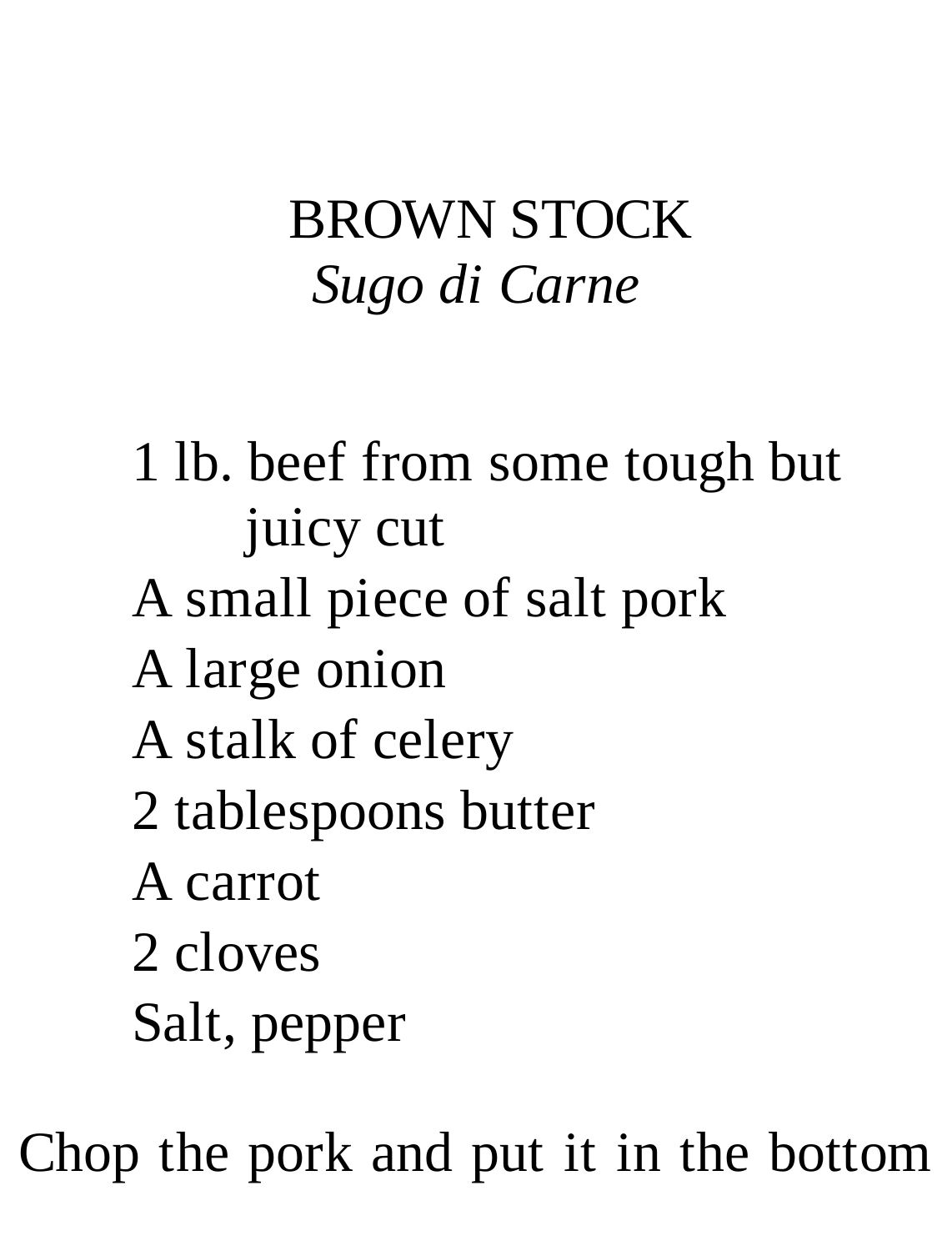of a saucepan. Next add the onion, celery and carrot chopped. Dot with butter and over this place the meat cut into small pieces. Add any trimmings from steaks, roasts or chops that may be on hand and any bits of left over cooked meat. Season with salt and the cloves. Put over the fire without stirring. When you smell the onions getting very brown turn the meat and when everything is extremely brown add a cup of water and let it cook almost dry. Repeat this operation of adding the water three times. Finally add three pints of boiling water and let it boil gently five or six hours, when the stock will be reduced to a few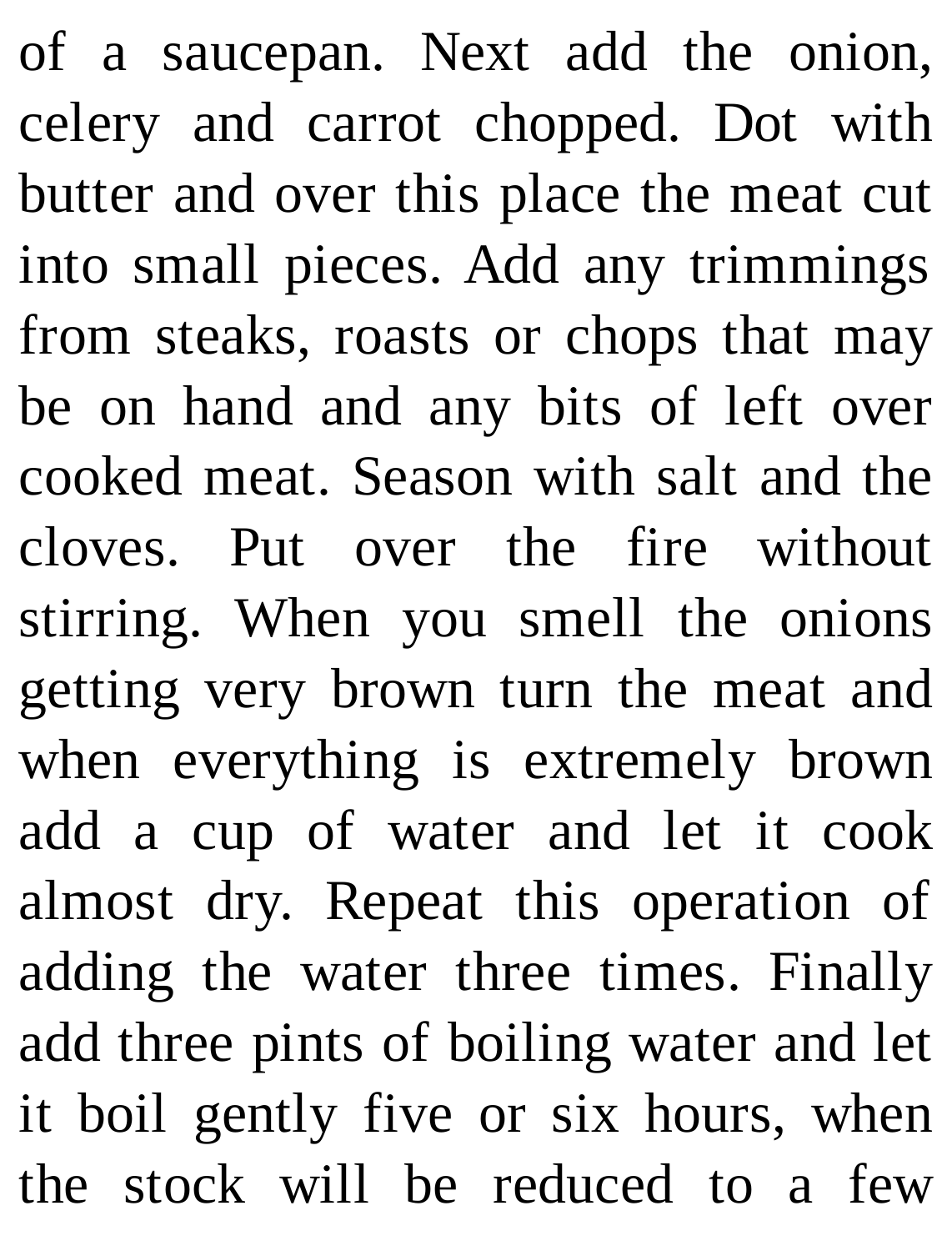cupfuls. Strain, cool and skim off the fat which will form a cake on top of the liquid.

The meat may afterwards be used for a *Flam*, for *Polpettone* or croquettes. The stock may be kept for some days and forms the basis for many dishes. In soups it is far superior to beef extract or bouillon cubes which may be substituted for it.

## VEGETABLE CHOWDER *Minestrone alla Milanese*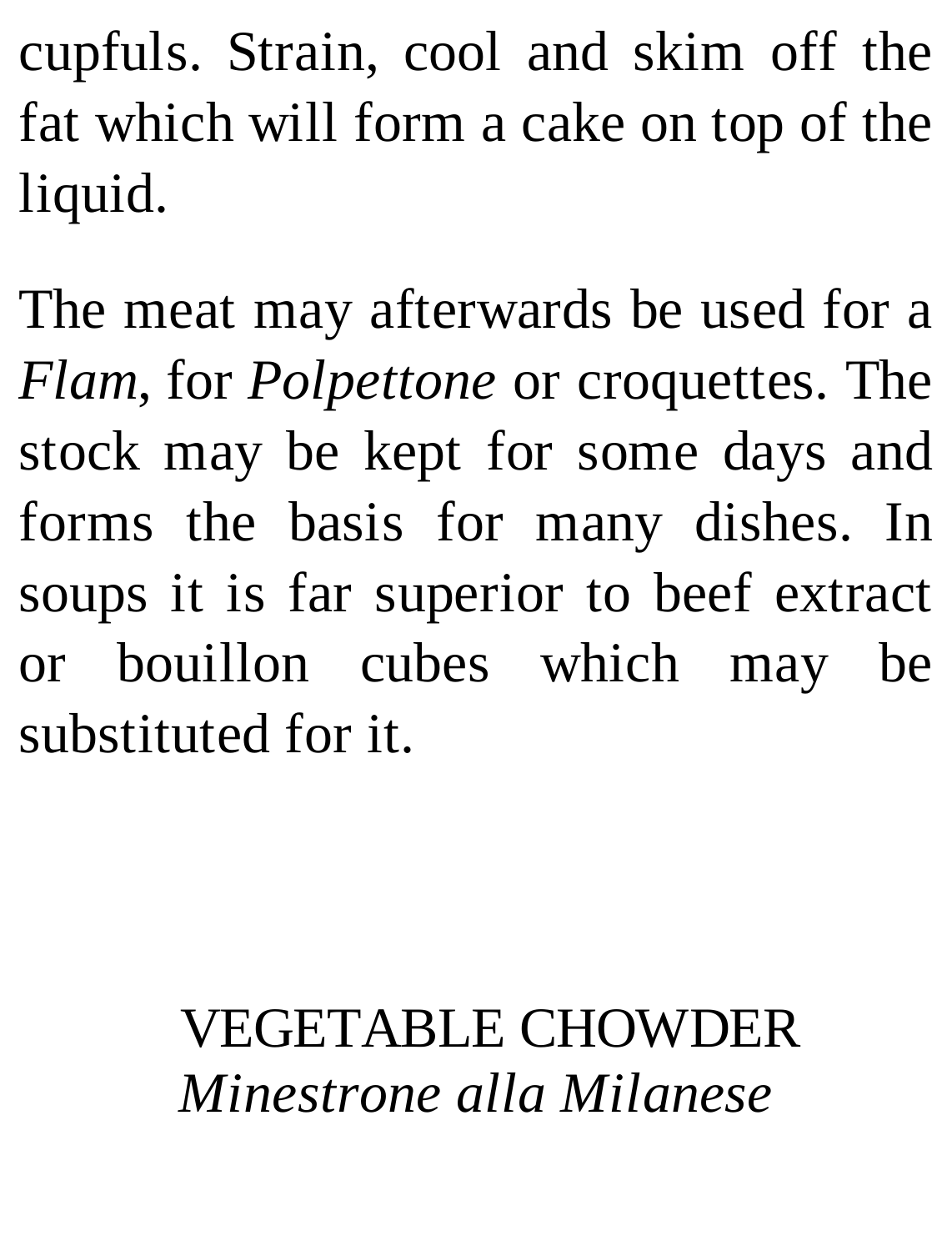- $\frac{1}{2}$  lb. salt pork
- 2 or 3 sprigs parsley
- 1 kernel garlic
- 2 carrots
- ¼ medium sized cabbage
- 1 scant cup dried beans, Lima or kidney, soaked over night
- 2 quarts cold water
- A little celery
- Any left over peas
- 1 tablespoon butter
- Rice, salt and pepper

Cut off the rind of the pork and put it into 2 quarts of water to boil. Cut off a small slice of the pork and beat it to a paste with the parsley and garlic. Add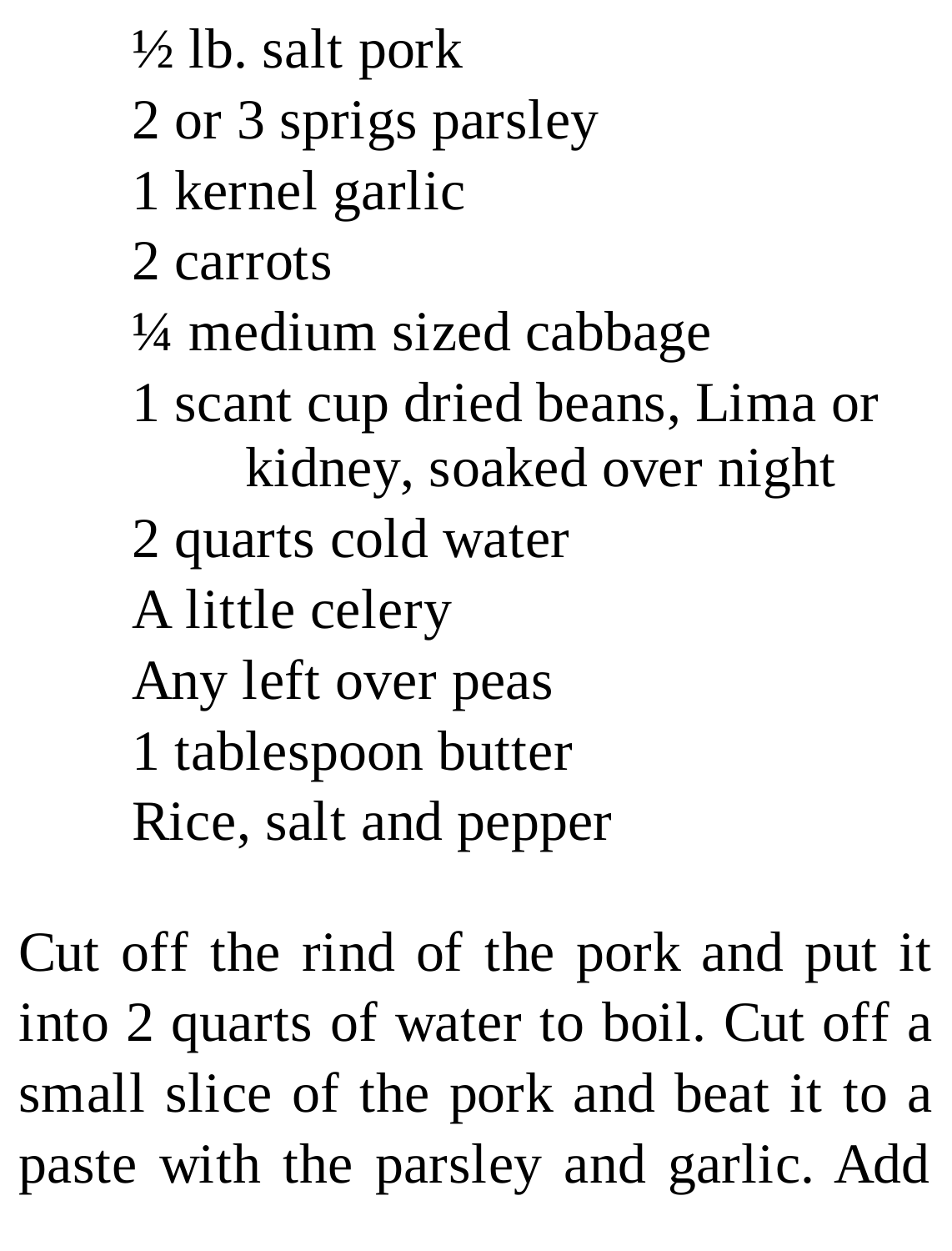this paste to the pork and water. Slice the carrots, cut the rib out of the cabbage leaves. Add the carrots, cabbage leaves, other vegetables, seasoning and butter to the soup, and let it boil slowly for 2½ hours. The last ½ hour add 1 small handful of rice for each person.

When the pork is very soft, remove and slice in little ribbons and put it back.

This is equally good eaten cold. Three bouillon cubes may be used instead of pork, or may be added if a richer soup is desired.

*Mme. Varesi.*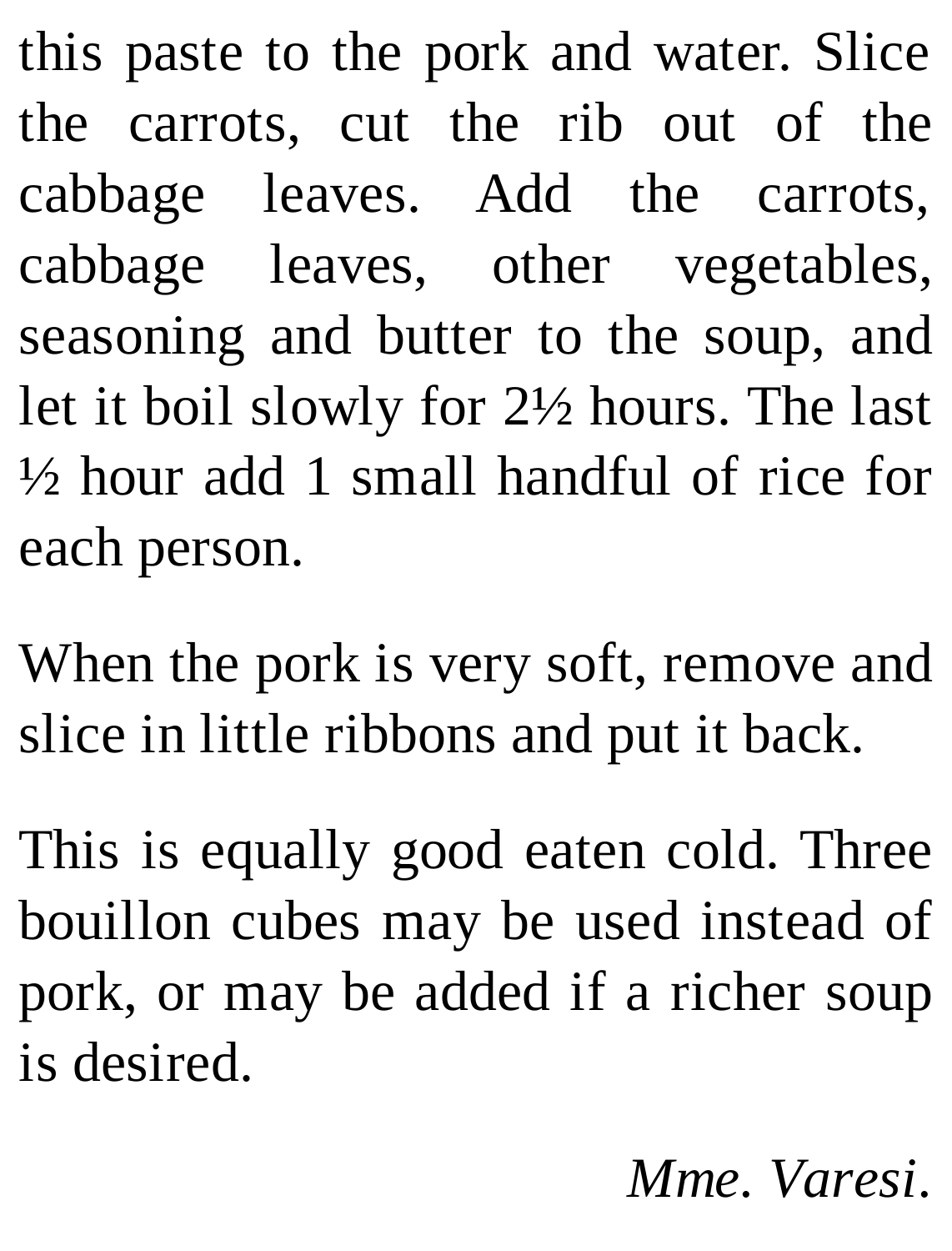#### FRENCH ONION SOUP *Minestra di Cipolla alla Francese*

- 4 large onions
- 4 tablespoons of vegetable oil or meat drippings
- ¼ lb. Swiss or American brick cheese, grated
- 1 quart to 3 pints soup stock or boiling water
- 4 slices of stale bread toasted, salt, pepper

Peel the onions and slice them very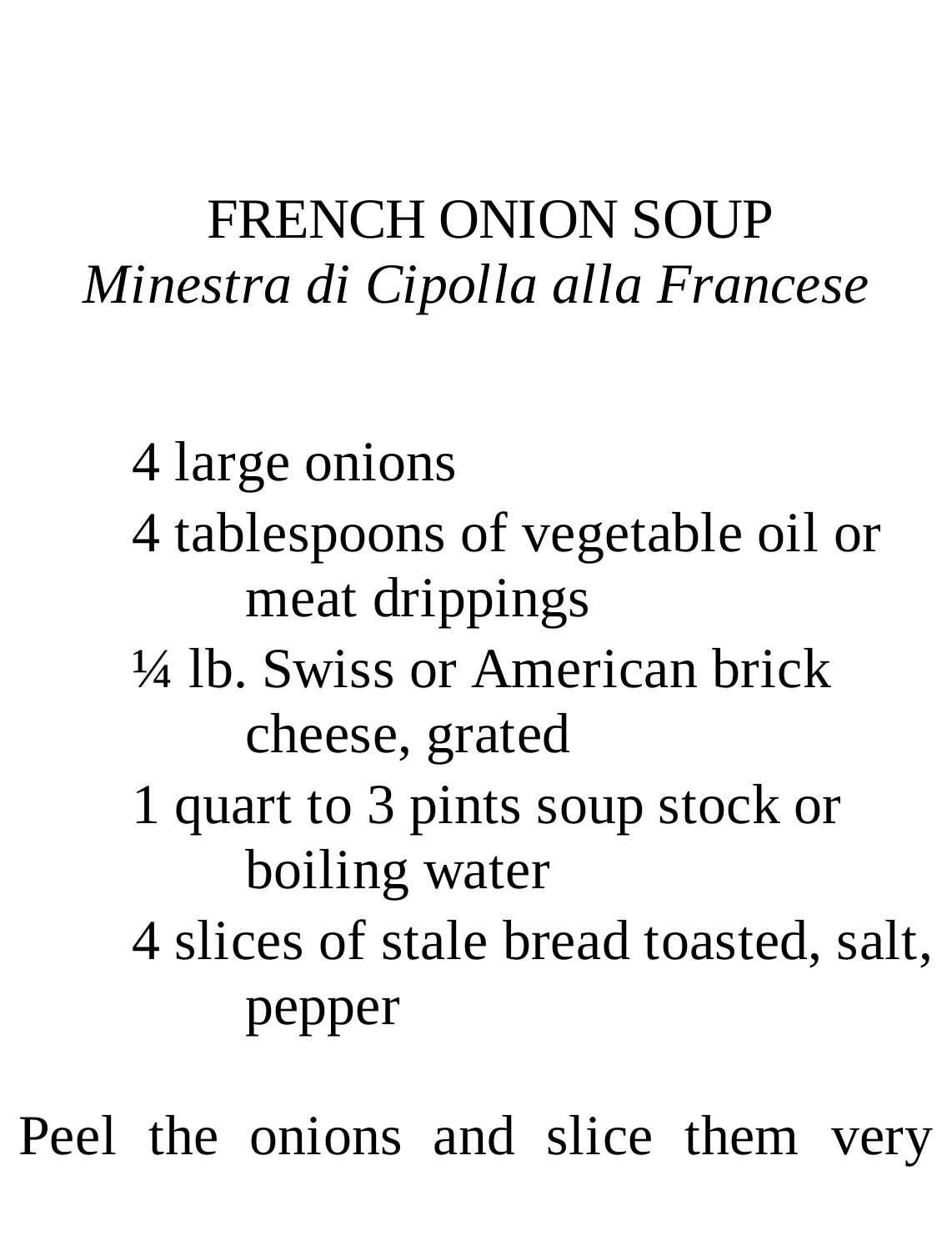thin. Fry them slowly in the fat until they are a uniform golden brown, using a kettle deep enough to hold the water afterwards. When the onions are thoroughly fried add the hot water, cover and let simmer at least threequarters of an hour, seasoning to taste. The onions will make a clean brown liquor without the use of any meat but soup stock may be used instead of water, or beef extract or bouillon cubes may be added to the water if a meat soup is preferred.

Put the soup in a hot tureen, add the toast cut into triangles and sprinkle it over with the grated cheese. Serve as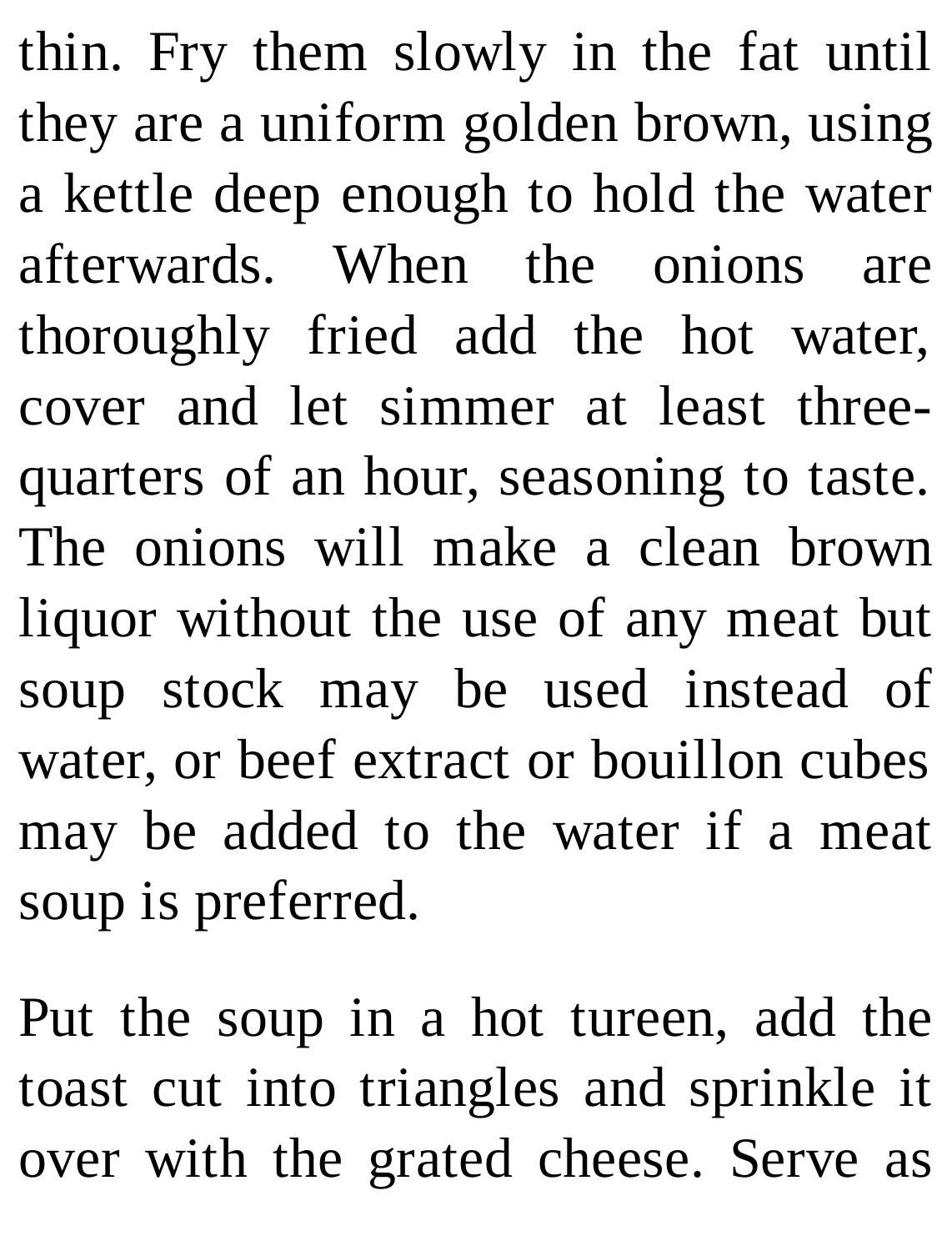soon as the toast and cheese have been added.

## PARADISE SOUP *Minestra del Paradiso*

- 4 tablespoons sifted bread crumbs
- 4 tablespoons grated cheese
- 1 quart white soup stock or clear broth
- 3 eggs Nutmeg Salt, pepper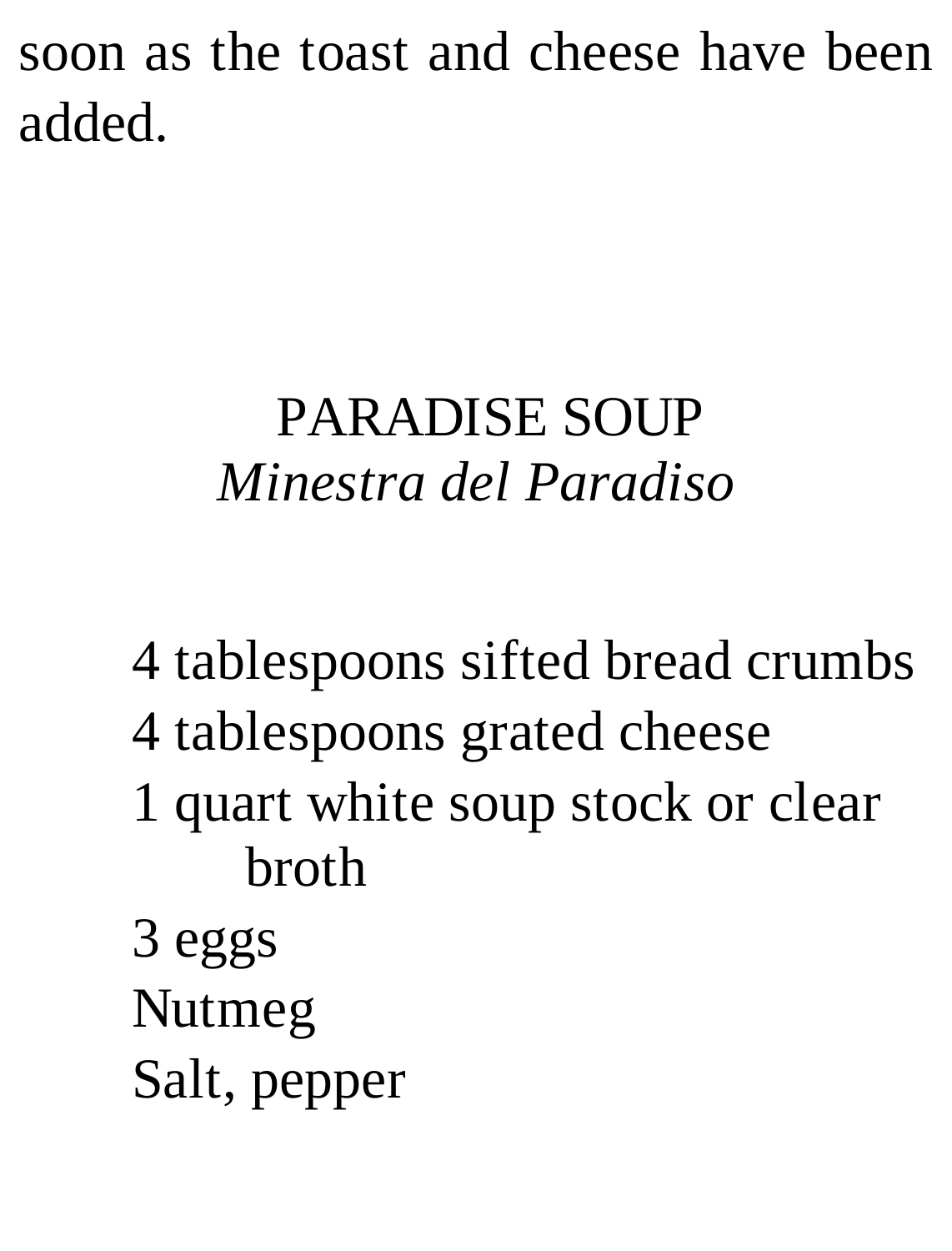Beat the whites of the eggs, then beat in the yolks. Add the breadcrumbs gradually, then the grated cheese, a pinch of salt and a grating of nutmeg. These ingredients should form a thin batter.

Have the broth boiling and drop the batter into it by spoonfuls. Let it boil three or four minutes and serve immediately. The batter will poach in soft, curdled lumps in the clear soup.

This soup is much used as a delicacy for invalids. In this case the cheese may be scanted or omitted entirely. By way of variety a tablespoonful of finely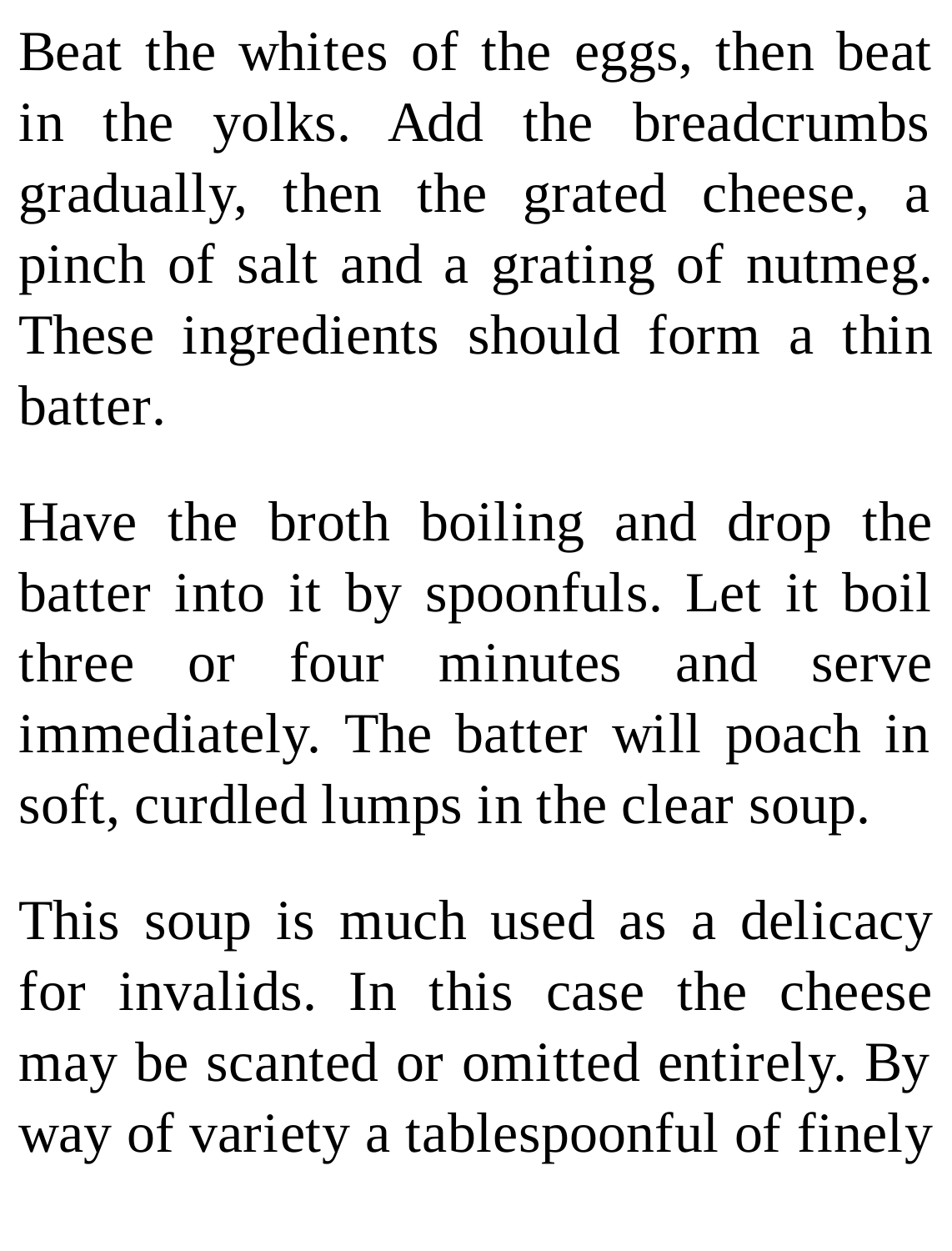chopped parsley may be added to the batter, or a half a cup of spinach drained and rubbed through a sieve may be substituted for half of the breadcrumbs.

When stock or broth is not available, it may be made from bouillon cubes and a lump of butter dissolved in boiling water and seasoned with celery salt, onion salt and pepper.

*Signora Maria Ronchi-Cuniberti.*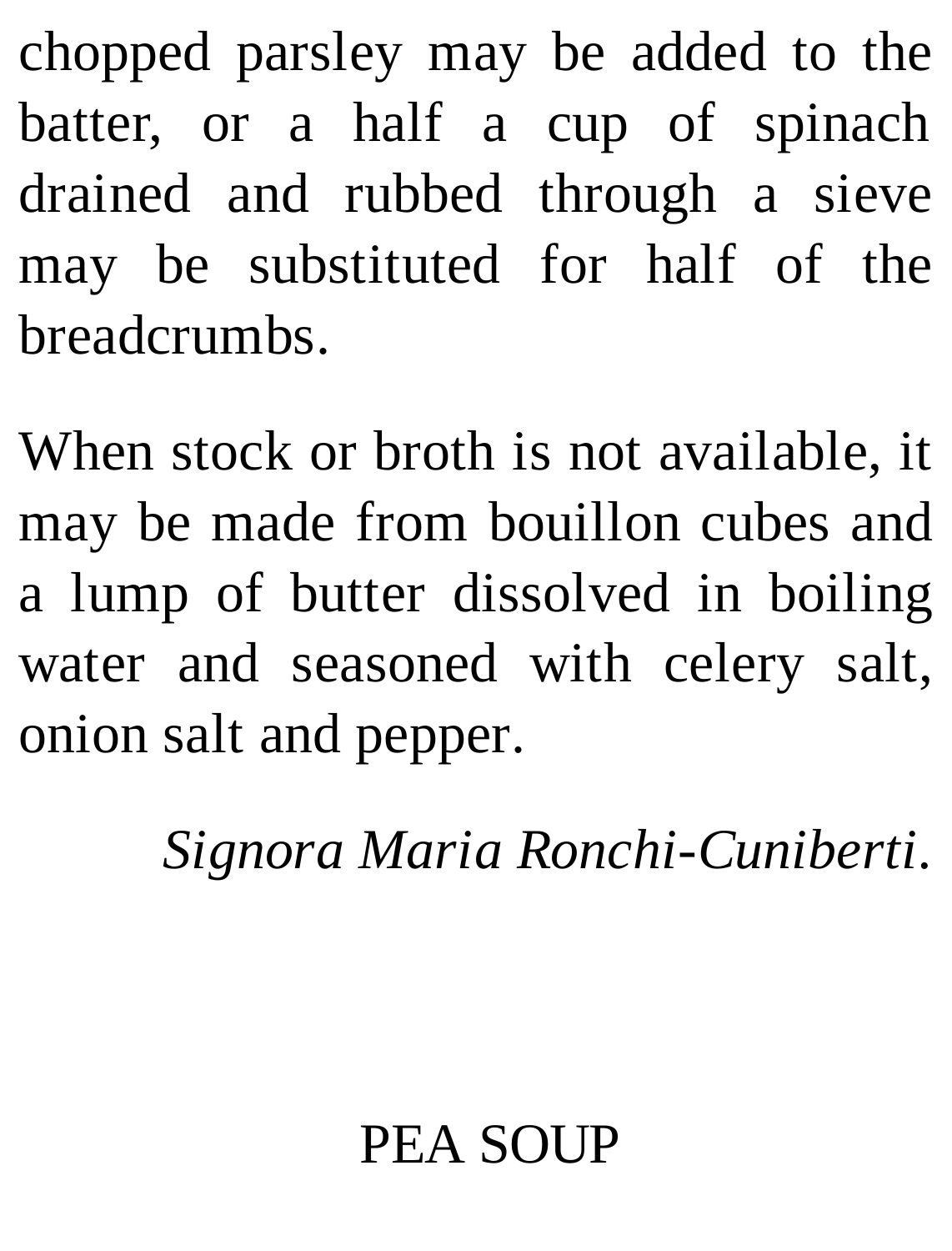## *Zuppa di Piselli*

1 pint peas; fresh peas, canned peas or dried peas soaked over night

## 2 tablespoons oil or butter substitute

- 1 small onion
- 1 small carrot
- A sprig of parsley
- 2 oz. ham, fat and lean
- A piece of celery
- A bay leaf
- Salt, pepper

Chop fine or put through a meat grinder the ham, onion, carrot and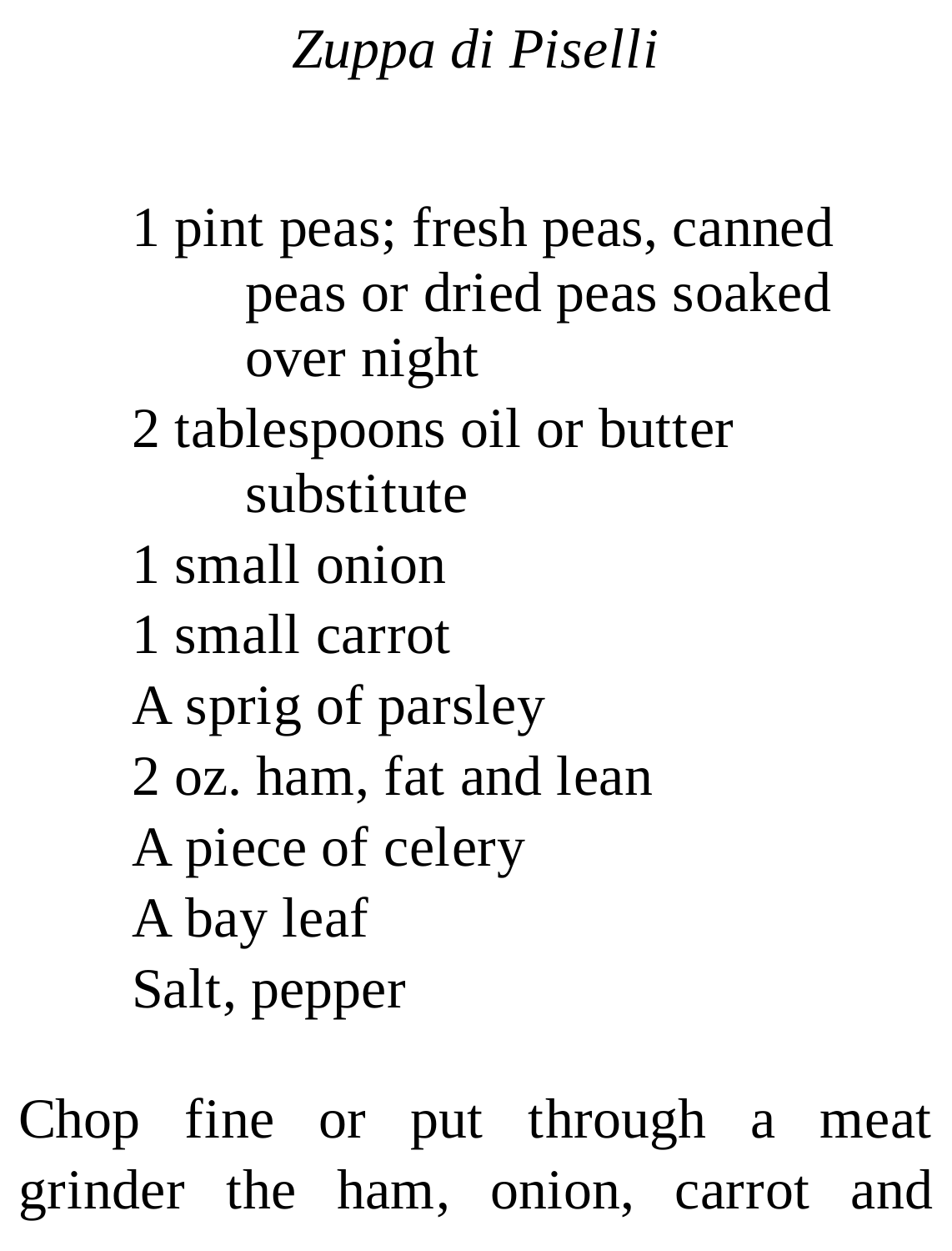celery, add the parsley chopped or clipped fine with scissors, and the bay leaf. Fry all this in the oil until it is golden brown, but not at all scorched. Add one pint of boiling water and the peas. If this cooks away add more water as needed until the peas are tender. Rub the soup through a sieve. Serve this soup garnished with croutons or toast triangles, and send a dish of grated cheese to the table with it to be added according to individual taste.

#### **BEAN SOUP**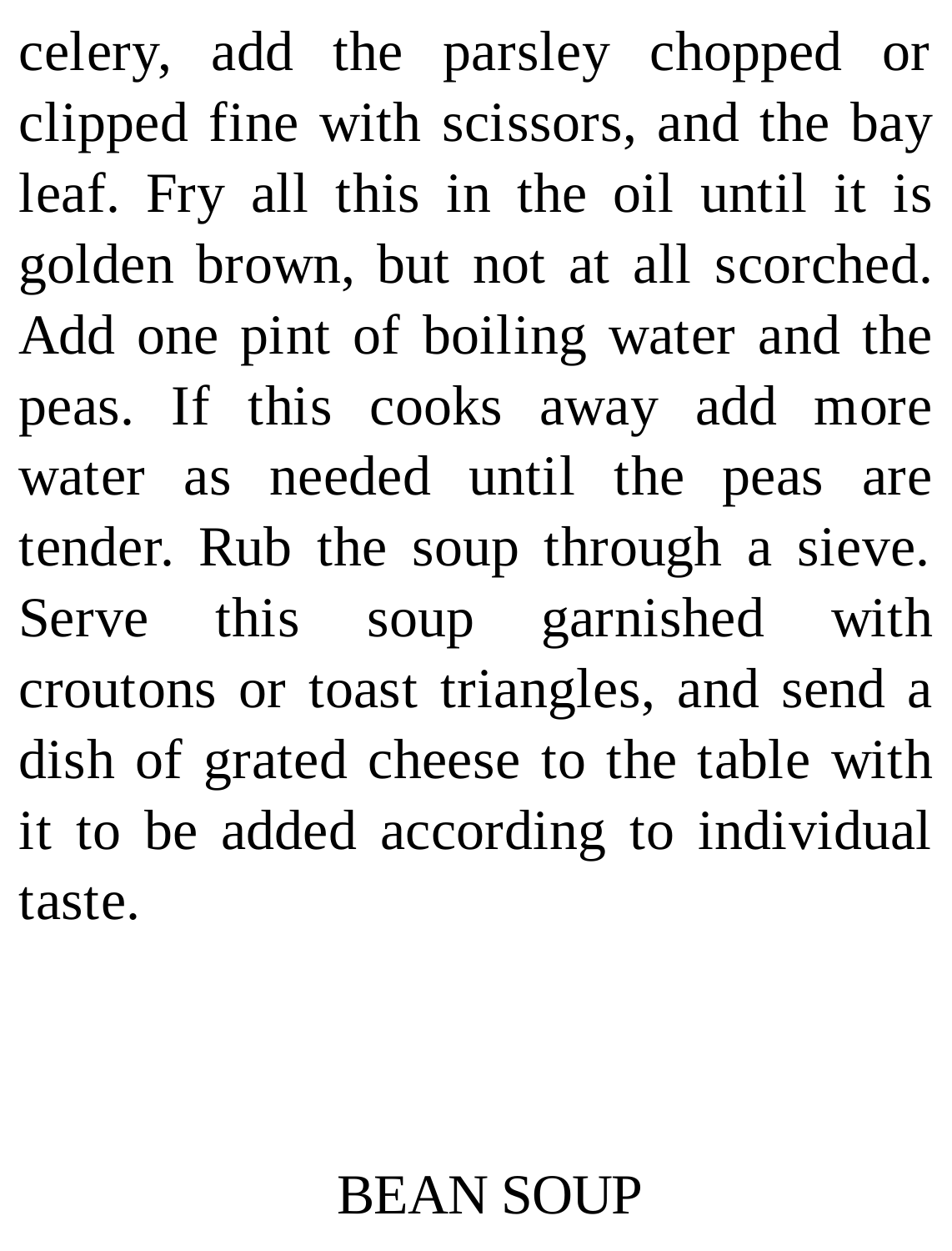## *Zuppa di Fagiuoli*

#### 1 cup dried beans, Kidney, Navy or Lima

- ¼ cup oil
- $\frac{1}{4}$  onion
- 1 clove of garlic
- 1 sprig of parsley
- 1 piece of celery
- 1 cup canned tomatoes

Soak the beans over night. Boil until tender. Many cooks put the beans to cook in cold water with a pinch of soda. When they come to a boil, pour off this water and add fresh.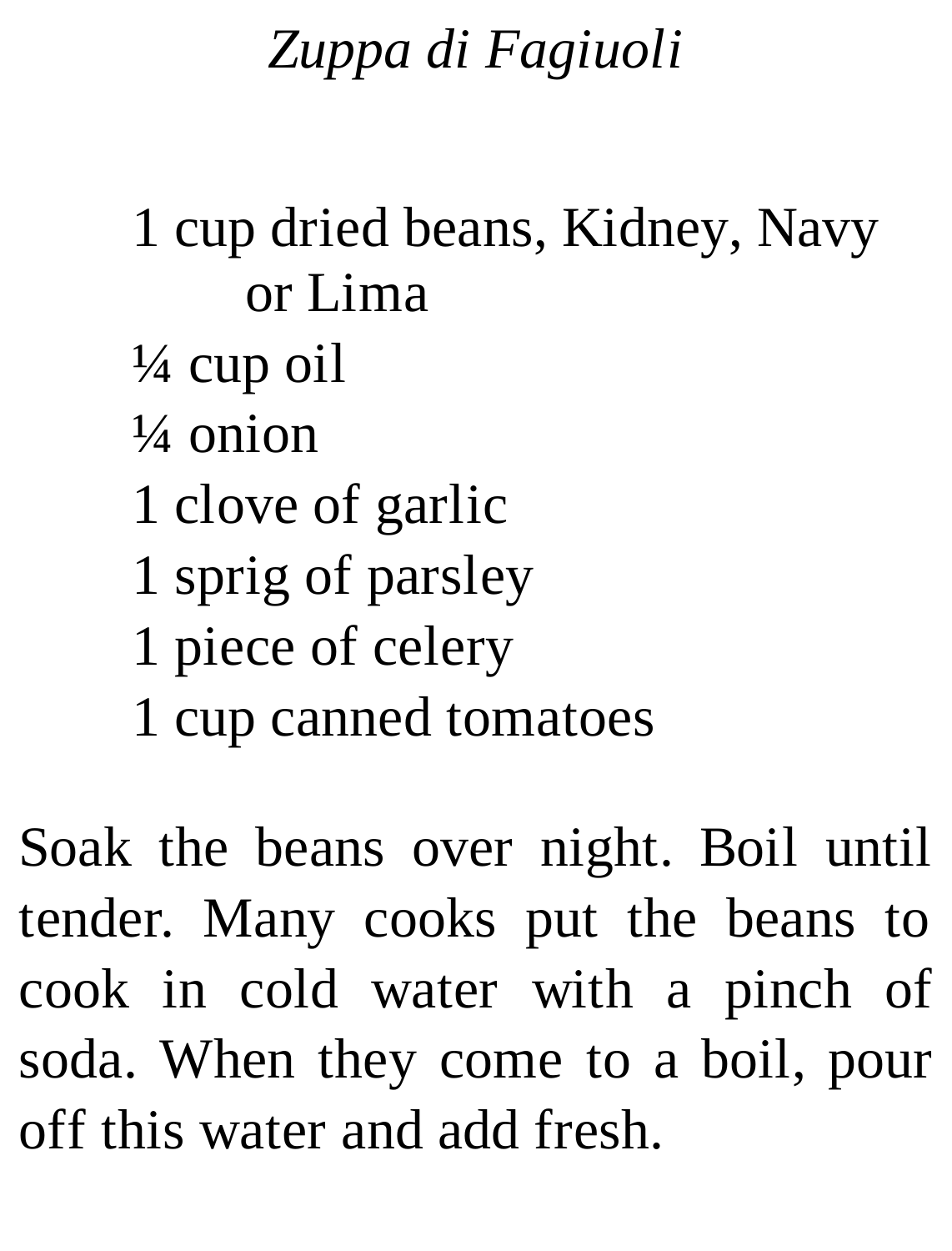Chop fine the onion, garlic, parsley and celery and put them to fry in the oil with salt and a generous amount of pepper. When the vegetables are a delicate brown add to them two cups of the broth from the beans, and the tomatoes. Let all come to a boil and pour the mixture into the kettle of beans from which some of the water has been drained, if they are very liquid. This soup may be served as it is or rubbed through a sieve before serving. Croutons or triangles of dry toast make an excellent addition.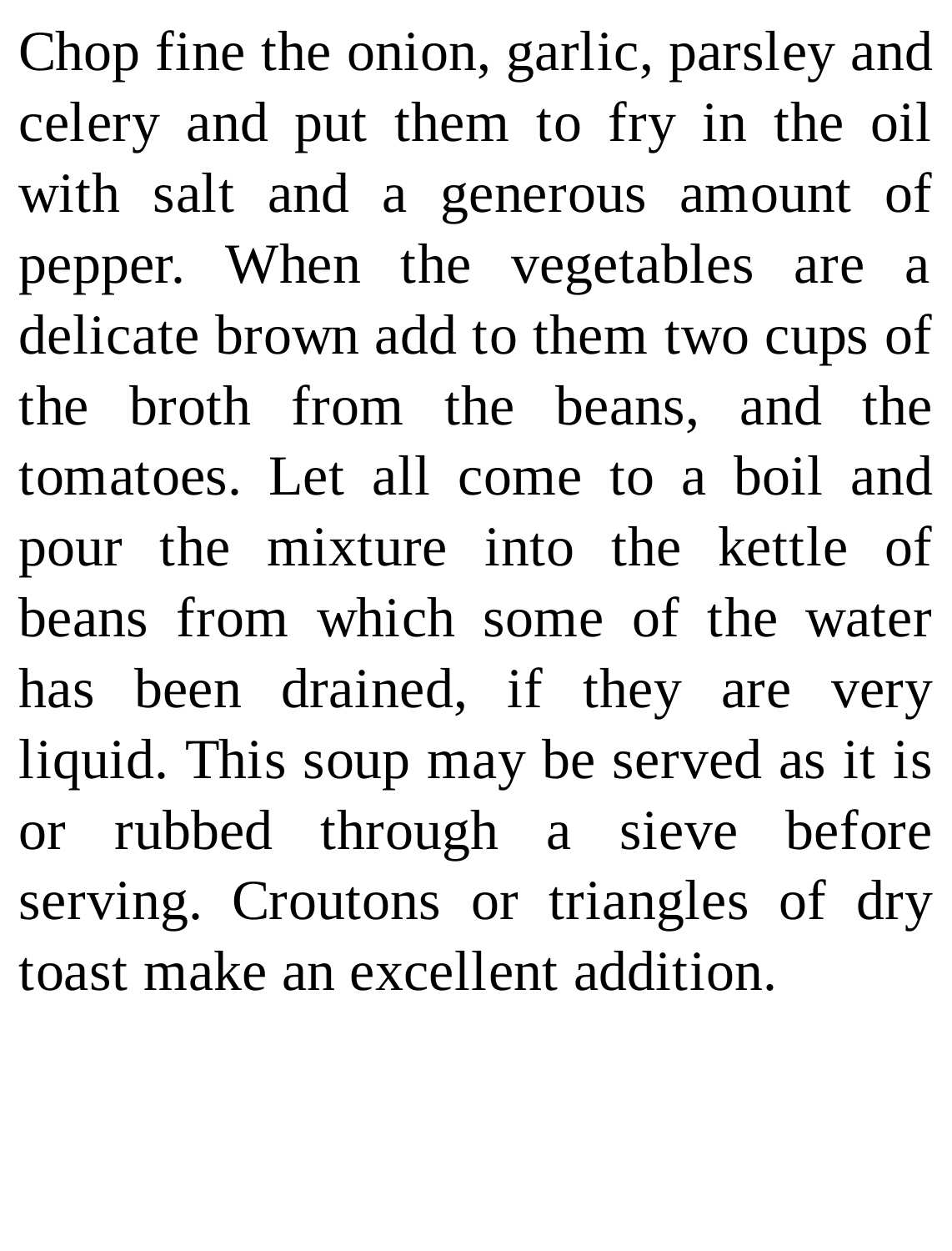# QUEEN'S SOUP *Zuppa Regina*

1 cup cooked chicken ¼ cup bread crumbs ¼ cup milk Yolk of 1 egg, if desired 5 or 6 blanched almonds 1 quart chicken stock 1 slice stale bread Fat for deep frying

Grind the meat and almonds in a meat grinder, or chop very fine. Soak the bread crumbs in the milk, and rub all these ingredients to a very smooth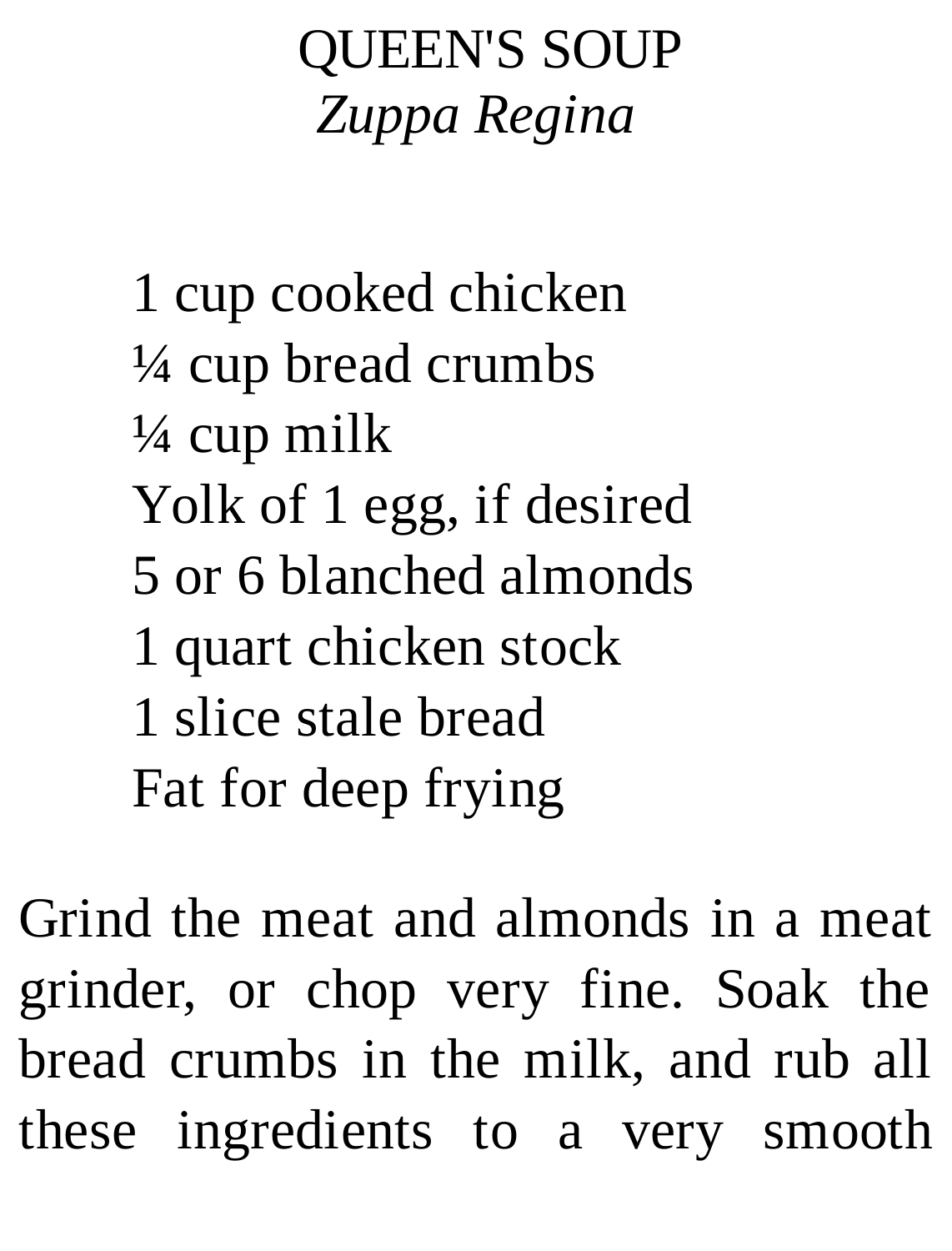paste. Add the hot broth. If you wish the soup to be richer and have a more milky consistency use the yolk of an egg, which should be beaten and have a few tablespoons of the hot broth stirred into it before adding to the soup. Do not let the soup boil after the egg is added or it will curdle.

Cut the stale bread into cubes and fry in deep fat. Put these croutons in the soup, and send it to the table with a dish of grated cheese.

### VEGETABLE SOUP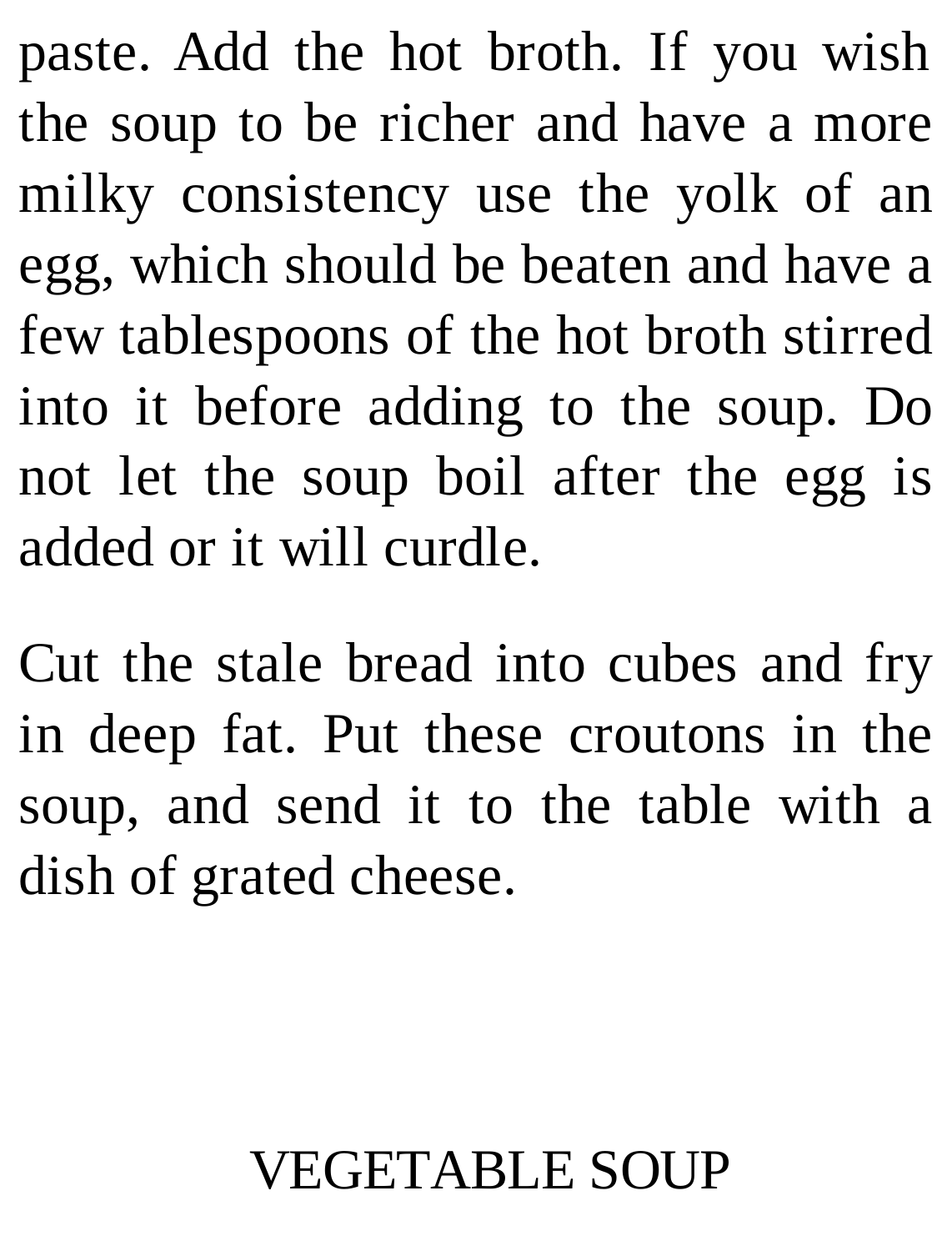#### *Zuppa Sauté*

Many kinds of vegetables may be used for this soup, carrots, celery, cabbage, turnips, onions, potatoes, spinach, the outside leaves of lettuce or greens of any variety.

Select three or four kinds of vegetables. Shred or chop coarsely cabbage or greens, and slice or cut in cubes the root vegetables. Put them over the fire with a small quantity of cooking oil or butter substitute, and let them fry until they have absorbed the fat. Then add broth and cook until the vegetables are very tender. Fry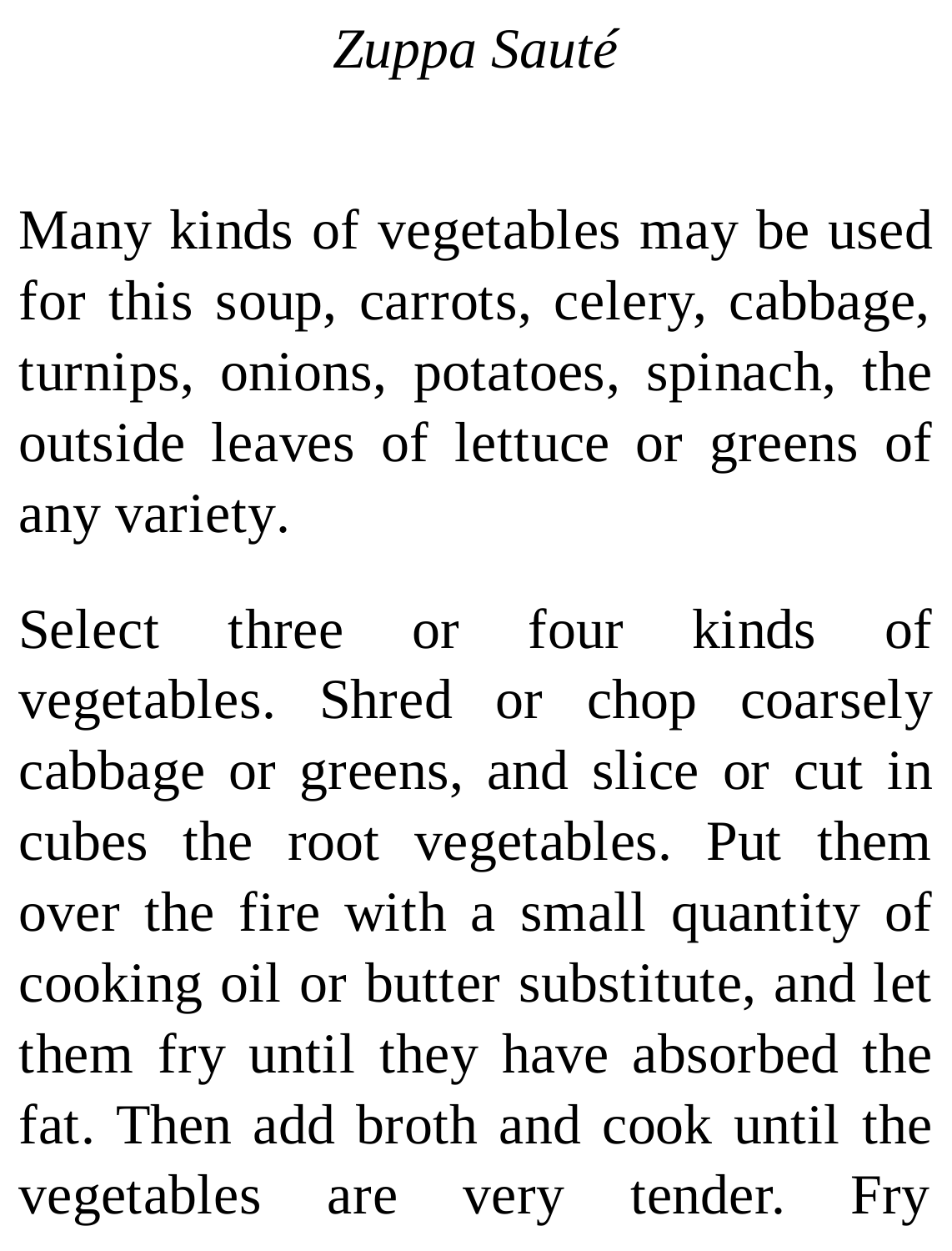croutons of stale bread in oil and serve them in the soup.

In this, as in other recipes, water may be used instead of broth if the latter is not available, and bouillon cubes or beef extract added just as the hot soup is removed from the fire.

# SOUP WITH LITTLE HATS *Cappelletti all' uso di Romagna*

Equal parts curds or cottage cheese and cooked meat (chicken, pork or veal)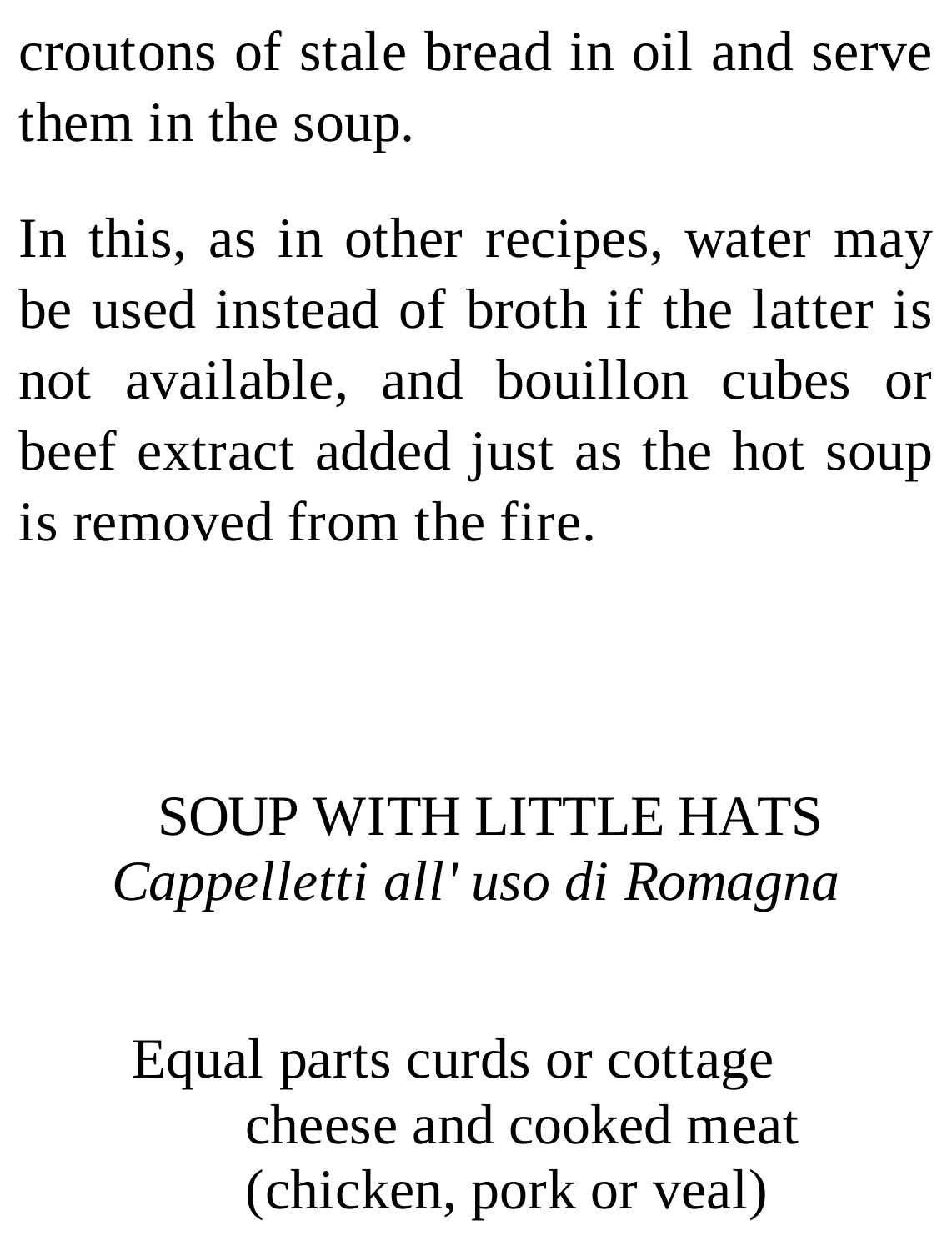Grated cheese 1 egg Grated lemon peel Nutmeg, allspice, salt

Grind the meat very fine and make a highly seasoned mixture of it and all the other ingredients. The ground meat may be sautéed in a little butter or drippings before it is mixed with the other ingredients to improve the flavor. Cut rounds measuring about three inches in diameter from a thin sheet of paste made according to the recipe on page 20. Place a spoonful of the filling in the middle of each circle of paste. Fold over and moisten the edge of the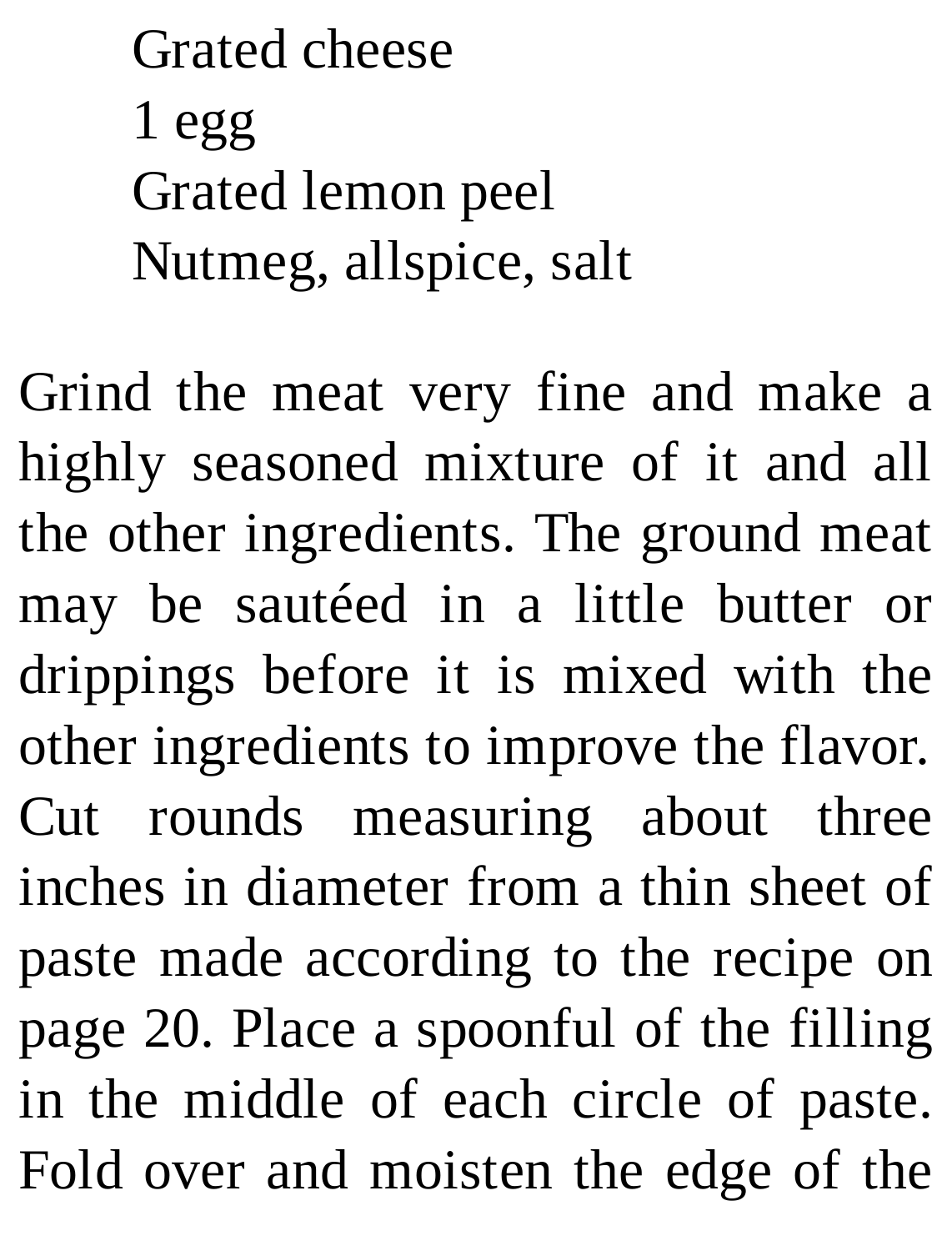paste with the finger dipped in water to make it stay securely closed. These *cappelletti* should be cooked in chicken or turkey broth until the paste is tender, and served with this broth as a soup.

This is a time-honored Christmas dainty in Italy.

# *Vegetables*

### MILANESE RICE *Risotto alla Milanese I*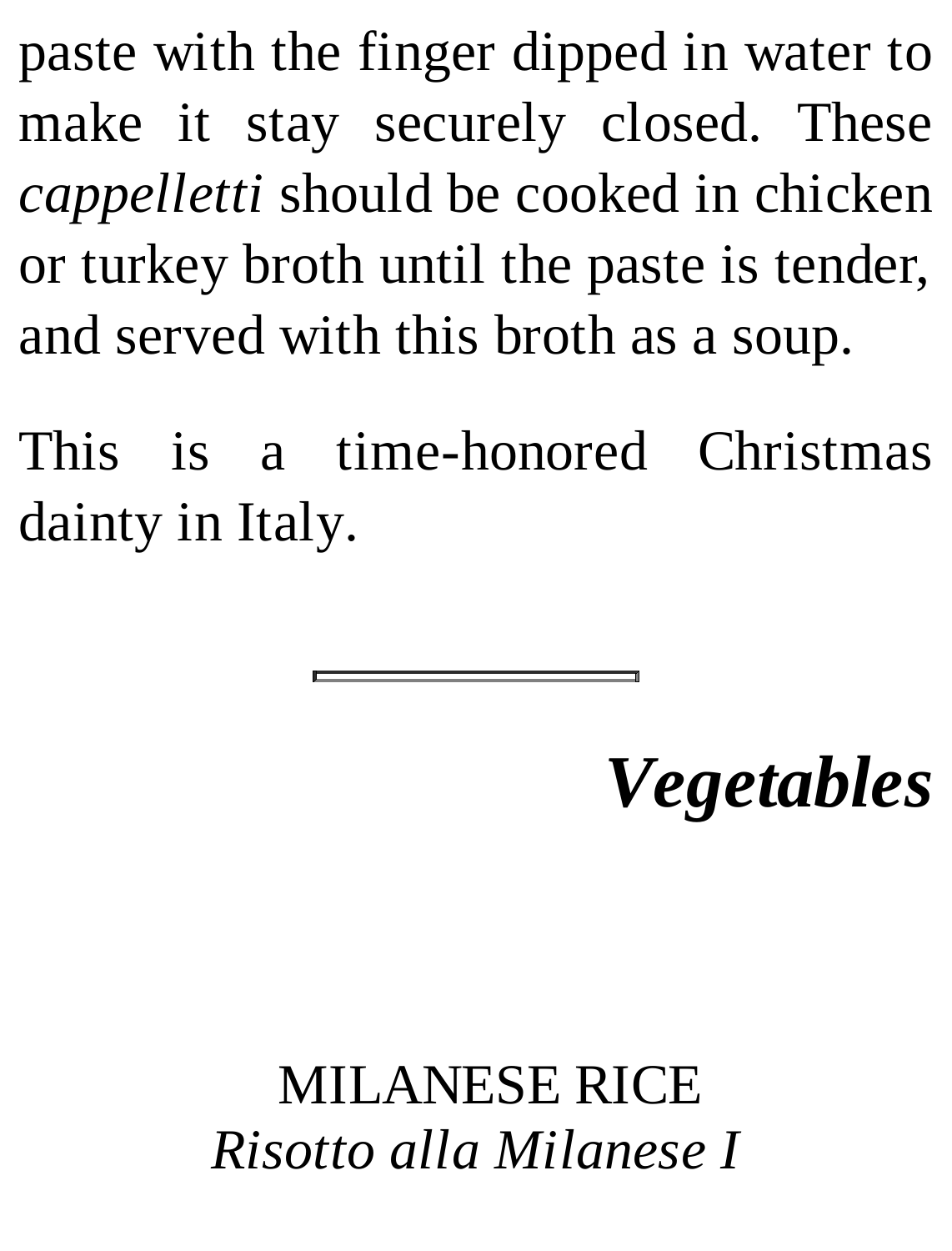1 lb. rice A medium sized onion 4 tablespoons butter, or oil Salt Curry powder, ½ teaspoon Grated cheese

Chop the onion very fine, or put it through a meat grinder. Put it to cook in the butter, until it is soft and yellow. Wash the rice and add it to the onion and butter, stirring constantly so that it will not stick. Salt it and add boiling water, a little at a time, until the rice is cooked tender, yet not too soft, with each grain distinct. Dissolve the curry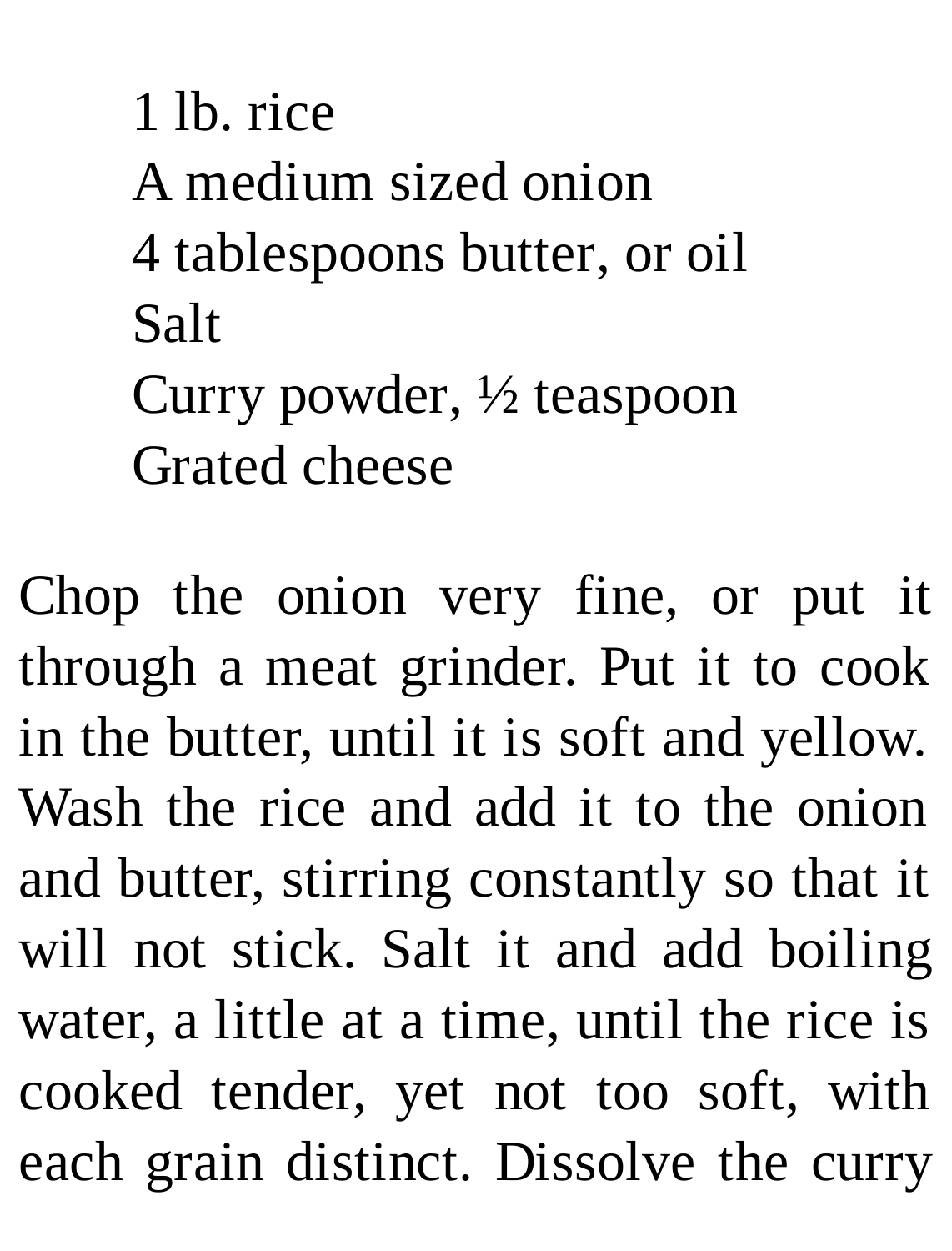powder in a tablespoon of cold water and add to the rice. Take from the fire and serve very hot after mixing into it a handful of grated cheese. The delicacy of this dish is lost if it is overcooked or allowed to cool.

*Signorina Irene Merlani.*

#### RICE WITH CHICKEN GIBLETS *Risotto alla Milanese II*

1 lb. rice The giblets of a chicken Cooking oil or chicken fat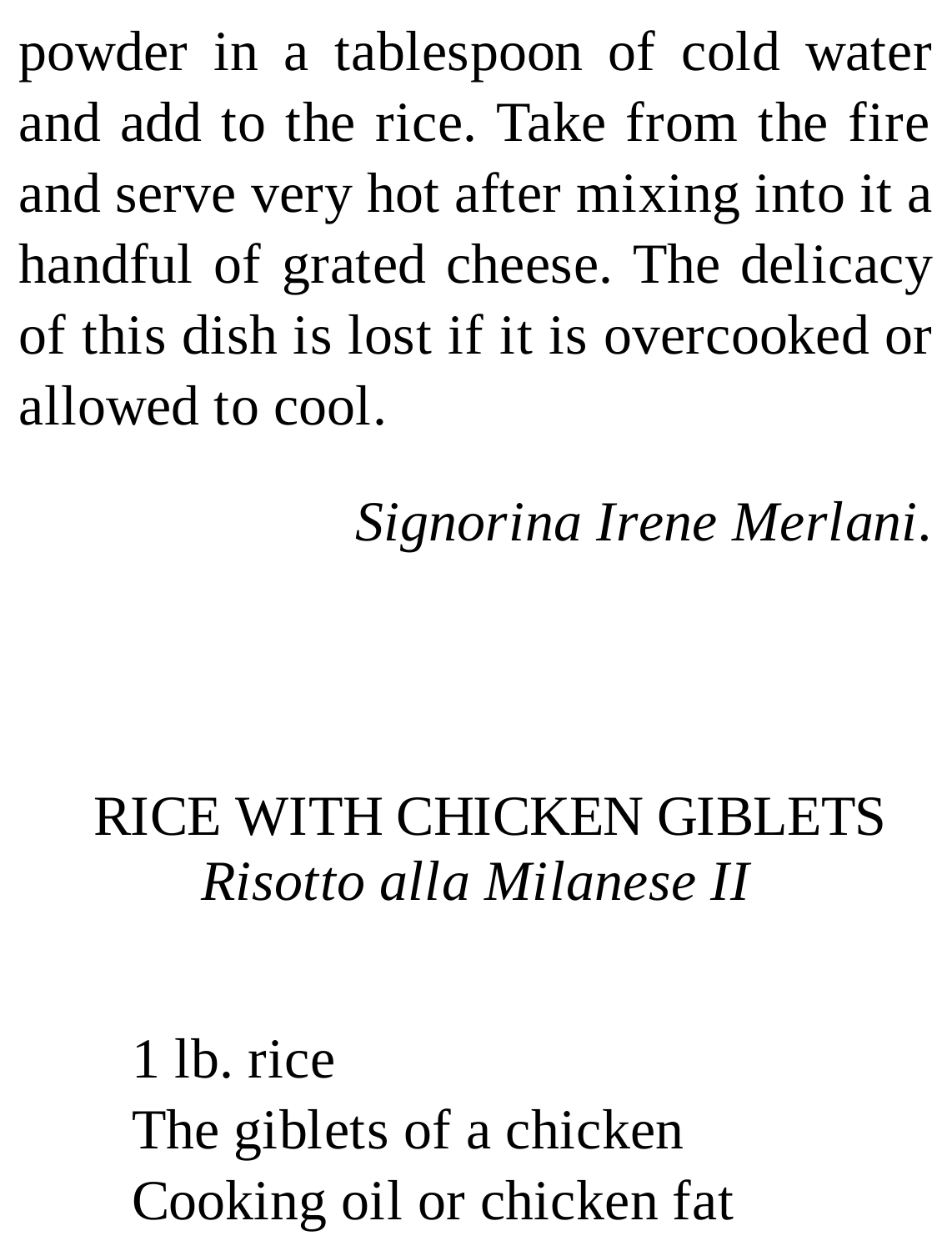1 egg Chicken broth Onion Grated cheese Salt and pepper

The broth for this *Risotto* may be made by cooking together the giblets, neck and tips of wings of a chicken which is to be roasted, or it may be made from the remnants of roast fowl.

Boil the rice until it is about half done in salted water. Then let the water cook away and begin adding the broth, in such quantity that the rice will be nearly dry when it is tender. Fry the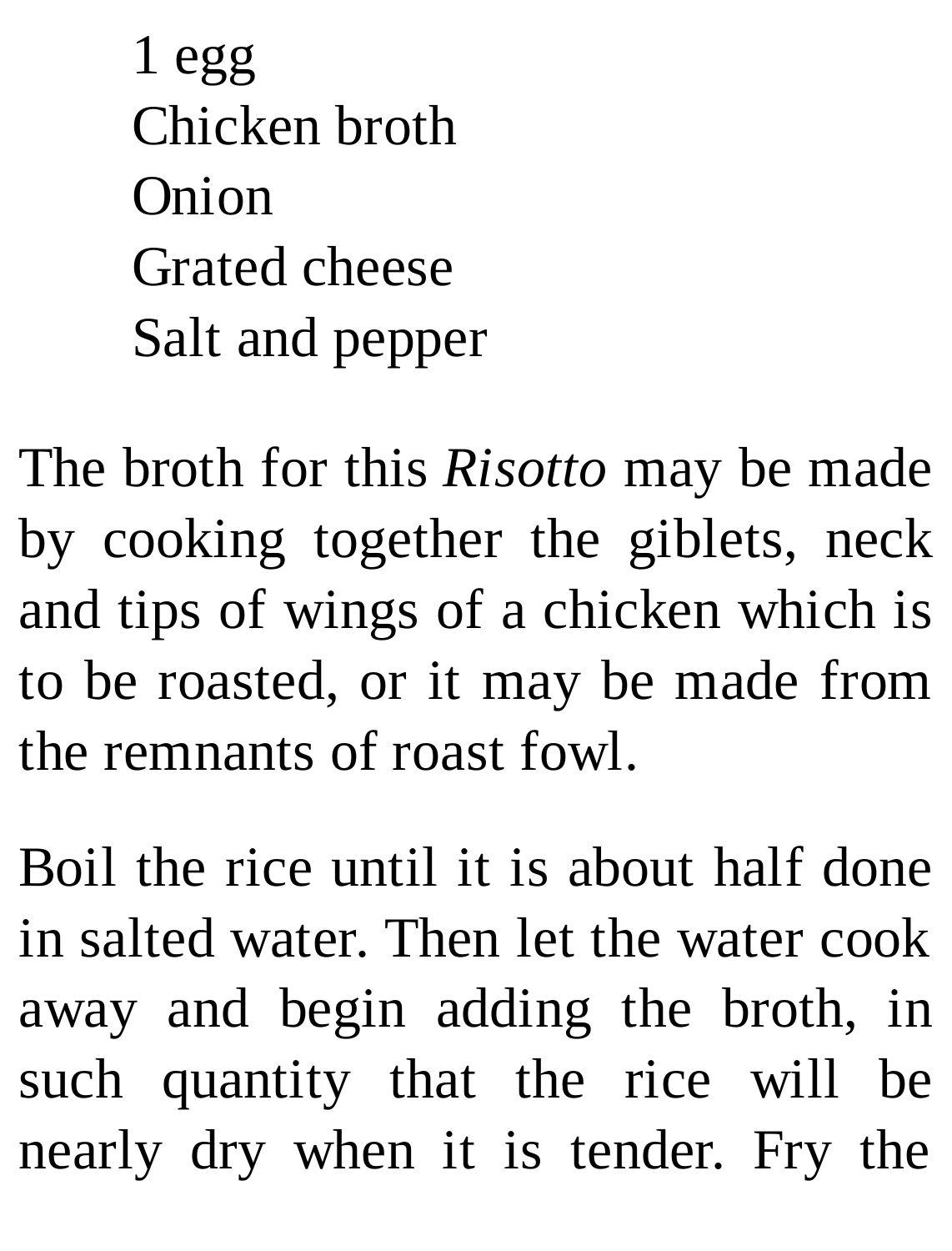chopped onion in the oil or fat. Some mushrooms cut up small are a very good addition to this "soffritto." Mince the chicken giblets and add to the onion. Stir this mixture into the rice. Add grated cheese and a beaten egg just as the rice is taken from the fire.

### RICE AND PEAS *Risotto coi Piselli*

1 cup rice 1 tablespoon oil 1 tablespoon butter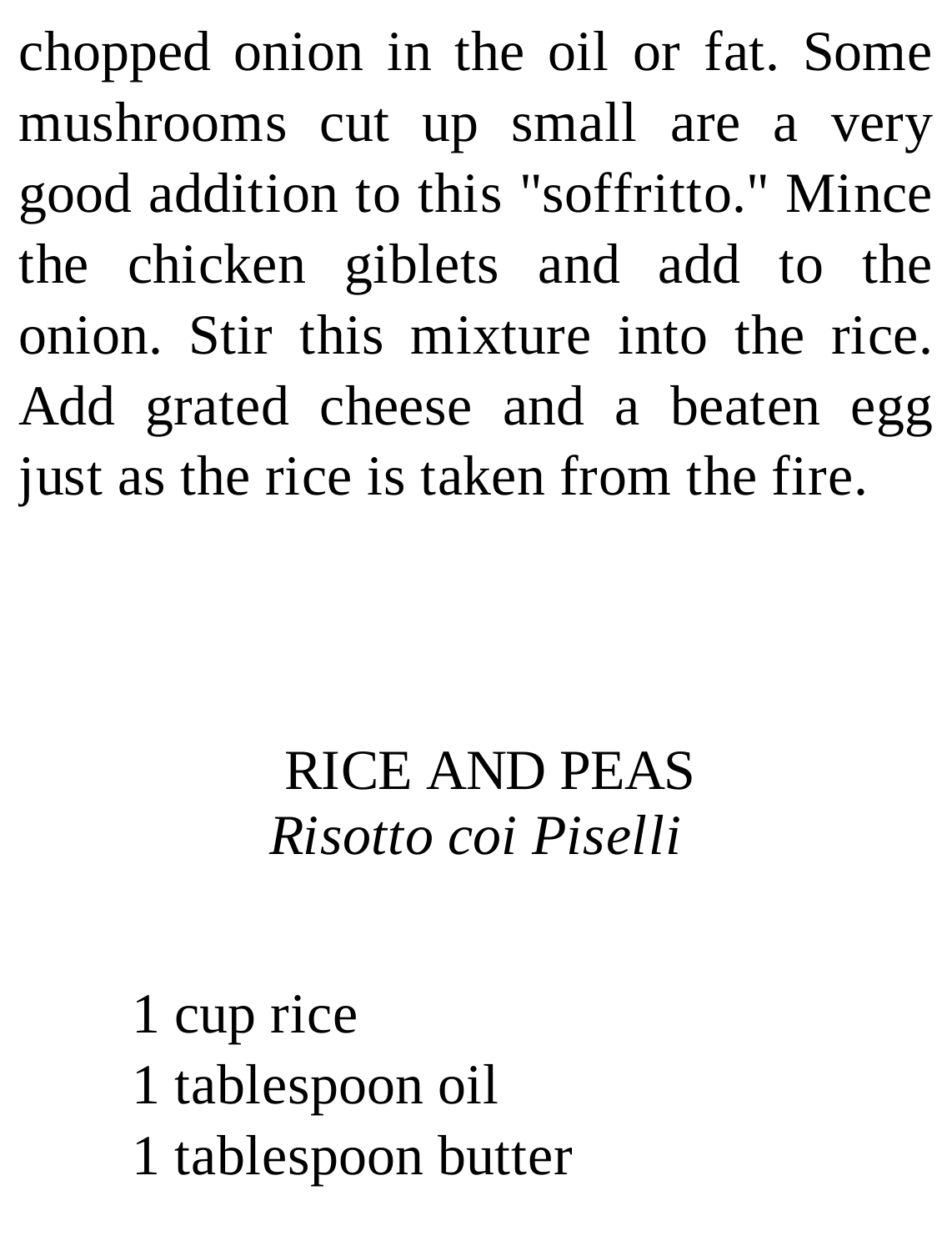$\frac{1}{2}$  onion Grated cheese A small can of peas

Clean the rice. Chop the onion fine and fry it a golden color in the oil. Put in the rice and stir it until it has absorbed all the oil. Salt and add boiling water. Boil until the rice is tender, taking care to keep plenty of water on it until the very end when it should cook almost dry. Drain the peas and add them toward the end of the cooking. Grated cheese is a good addition to this dish.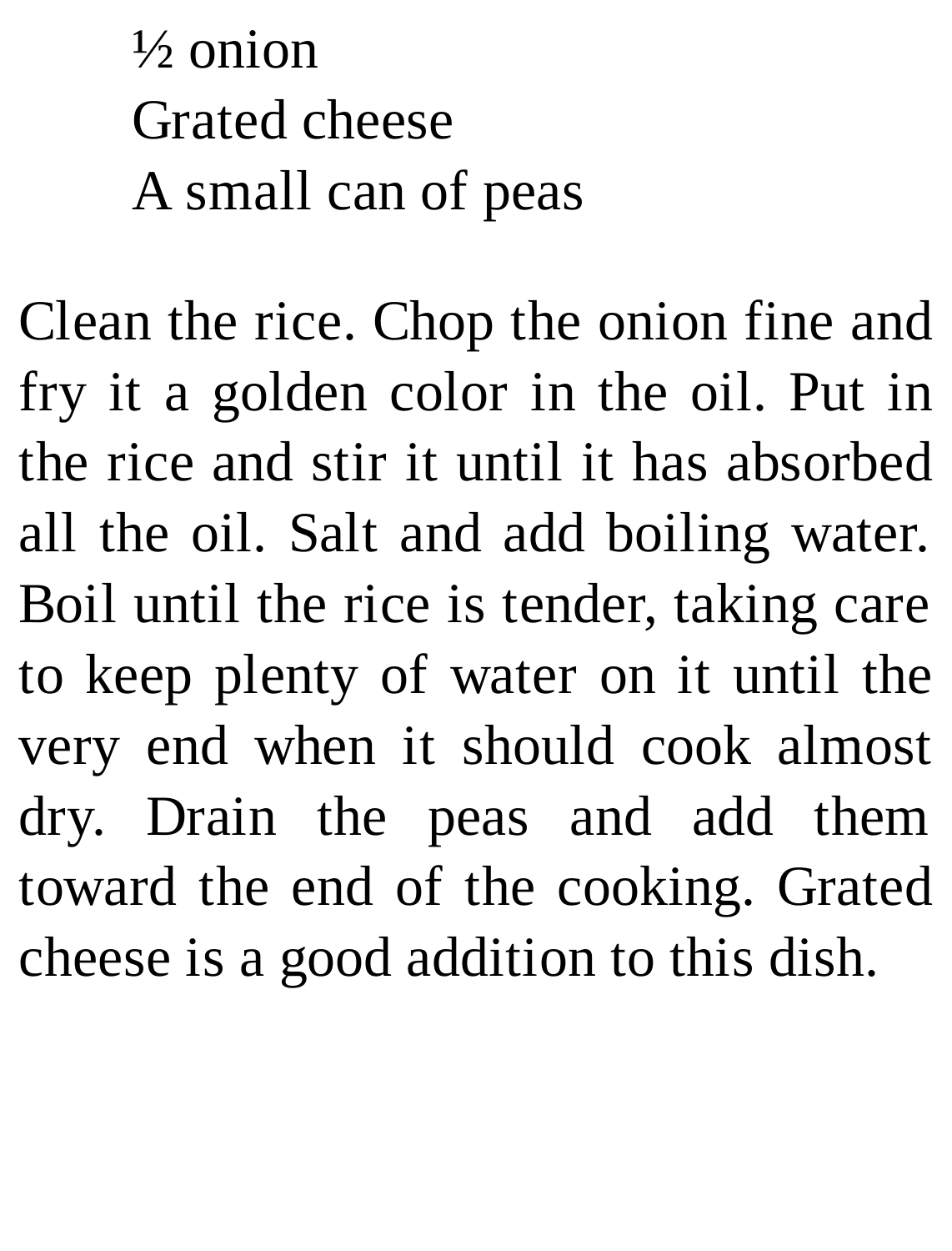#### STRING BEANS WITH EGG SAUCE *Fagiuolini in Salsa d'Uovo*

1 lb. green or wax beans Butter, salt and pepper Yolk of 1 egg 1 teaspoon cornstarch or flour Juice of ¼ lemon ¾ cup soup stock

String the beans and parboil them in salted, boiling water. Drain, cut up into inch pieces and season with butter, salt and pepper. Beat the egg yolk in a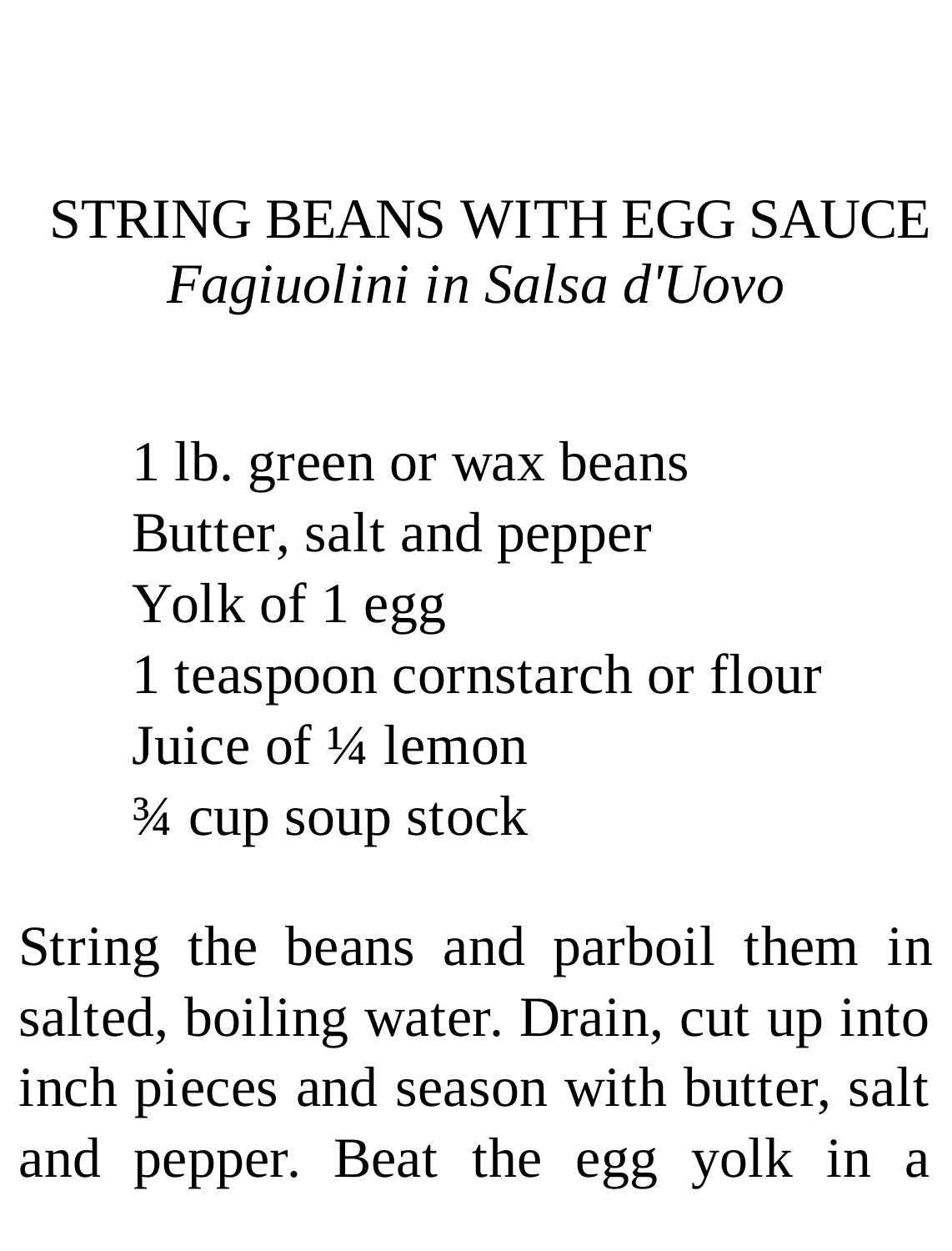sauce pan. Beat in the flour and lemon juice, add the stock (cold water will do) and cook the mixture over a moderate fire until it thickens. Pour over the hot beans and let remain over the fire a moment so that they will absorb the flavor of the sauce but not long enough to curdle the egg.

#### FRIED CELERY *Sedano Fritto*

Cut the outside stalks of celery into pieces 3 to 4 inches long, and strip off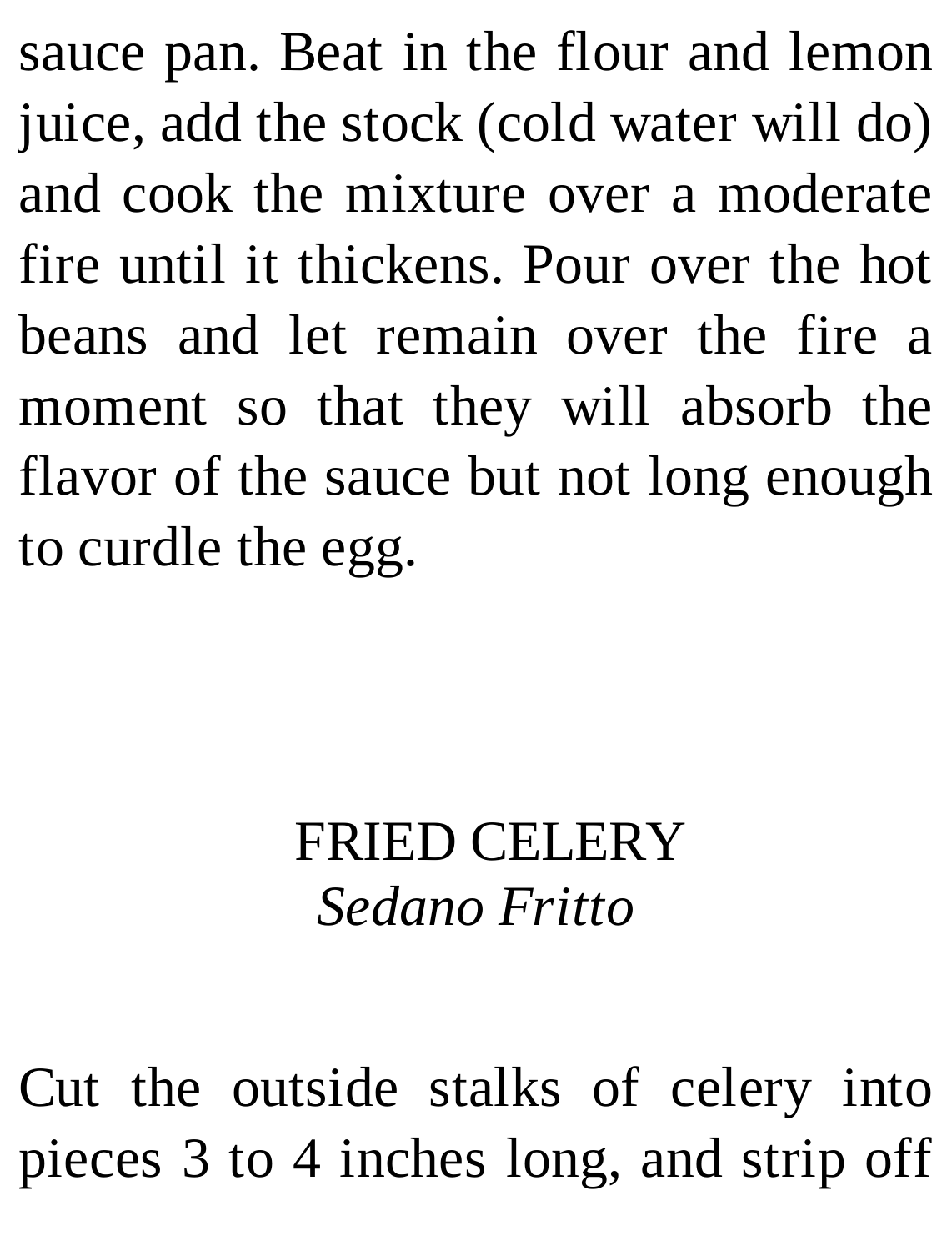the coarsest fibres. Cook in water until soft and transparent. Drain in colander. When it is as dry as possible roll each piece separately in flour, and sauté separately, not in a mass, in butter, vegetable oil or drippings, with salt and pepper. Each piece must be turned to cook on both sides.

Swiss chard may be cooked in the same way.

*Mme. Varesi.*

# BOILED CELERY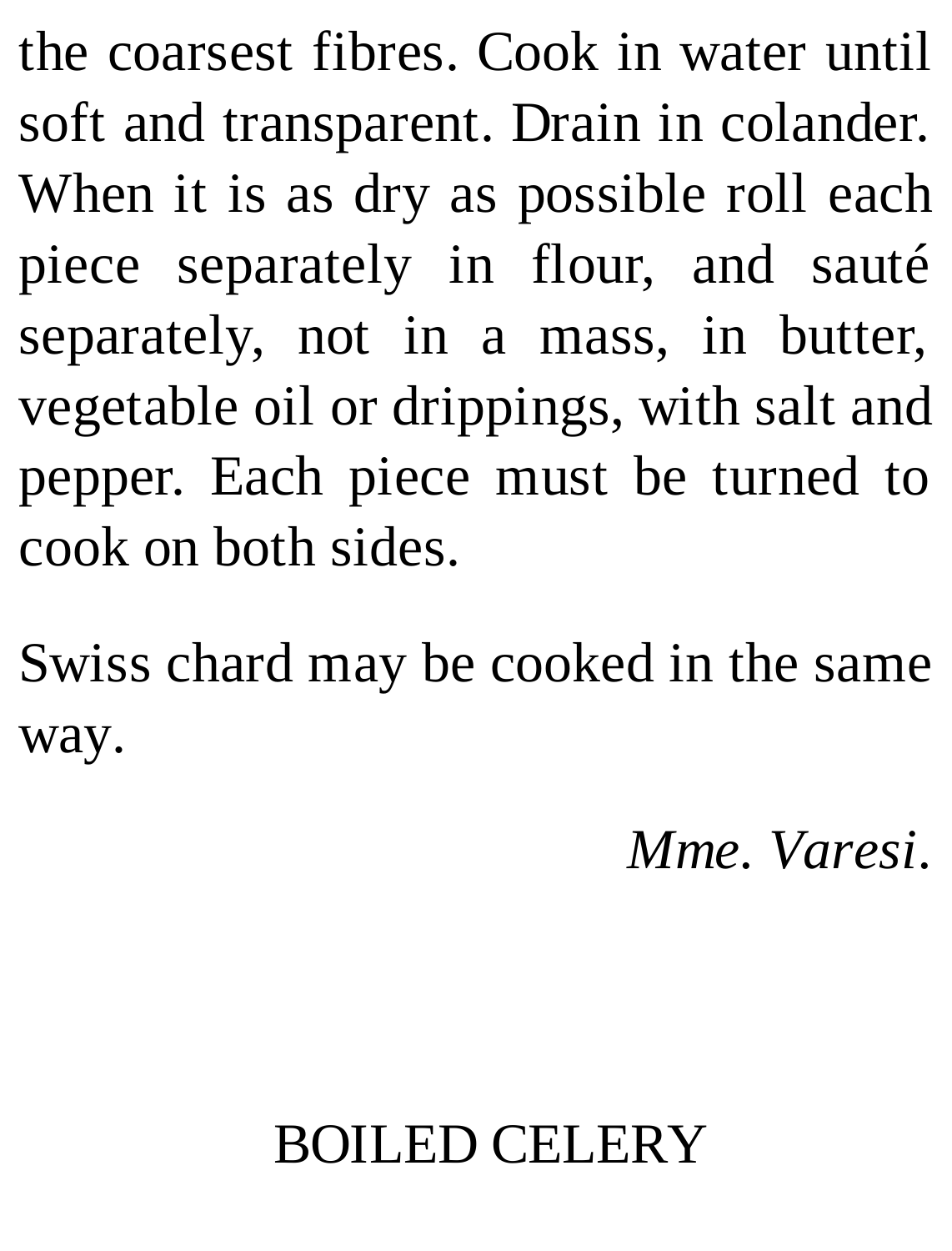#### *Sedano per Contorno*

Cook the outside stalks of celery, cut into small pieces, in boiling salted water for 5 minutes. Drain and sauté in a very little butter. Add a few tablespoons of brown stock and simmer until tender. Sprinkle with grated cheese if desired, before serving.

# BOILED CAULIFLOWER *Cavolfiore in Umido*

A small strip of salt pork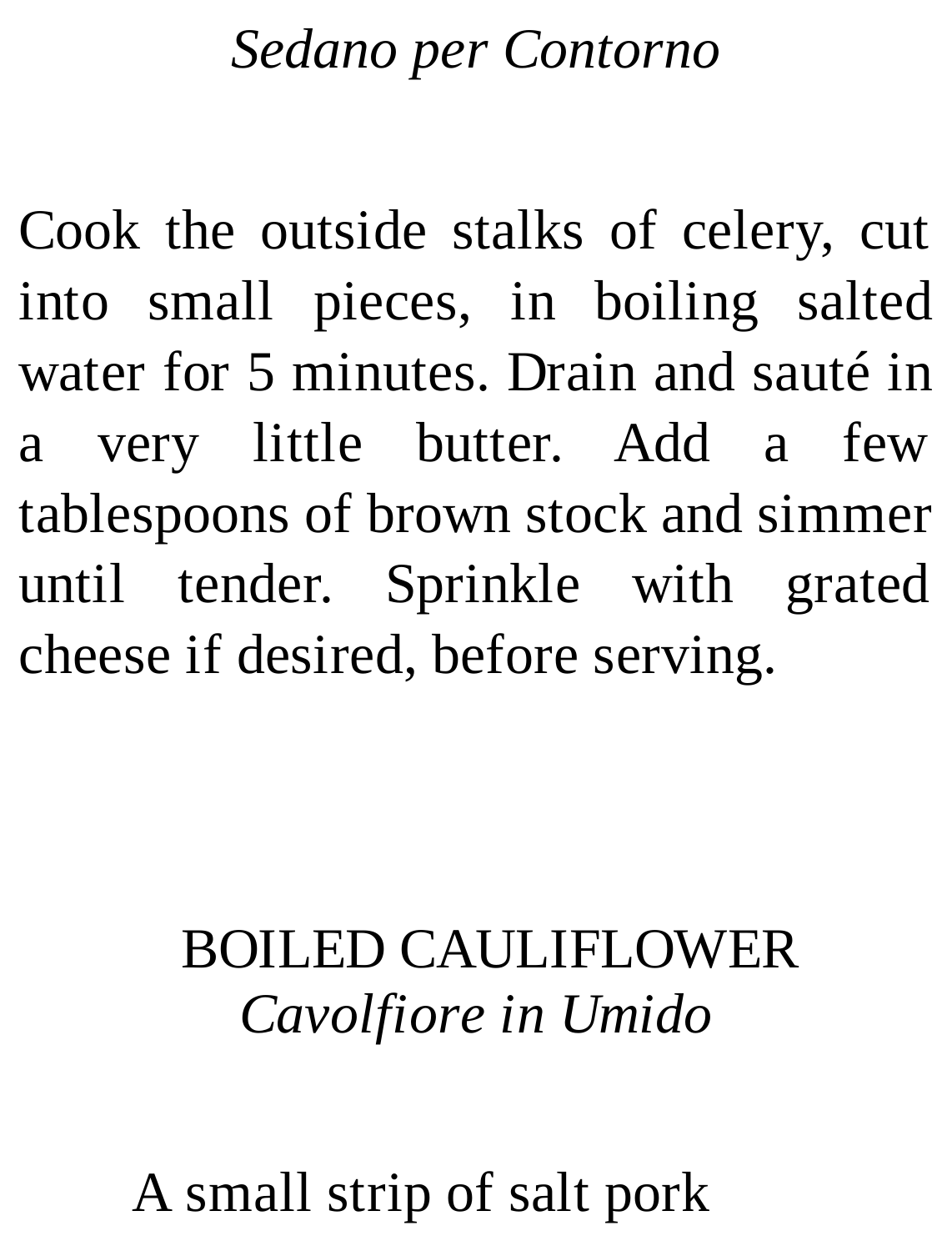¼ onion 1 tablespoon butter or oil A large cauliflower Tomato paste[1] Salt, pepper, allspice A little sausage meat Grated cheese

Chop fine the onion and salt pork, and brown together, adding the butter and spices. Add enough tomato paste and boiling water to moisten the mixture thoroughly, and let it boil a few minutes. Then add the finely chopped sausage and more water as necessary to keep it boiling.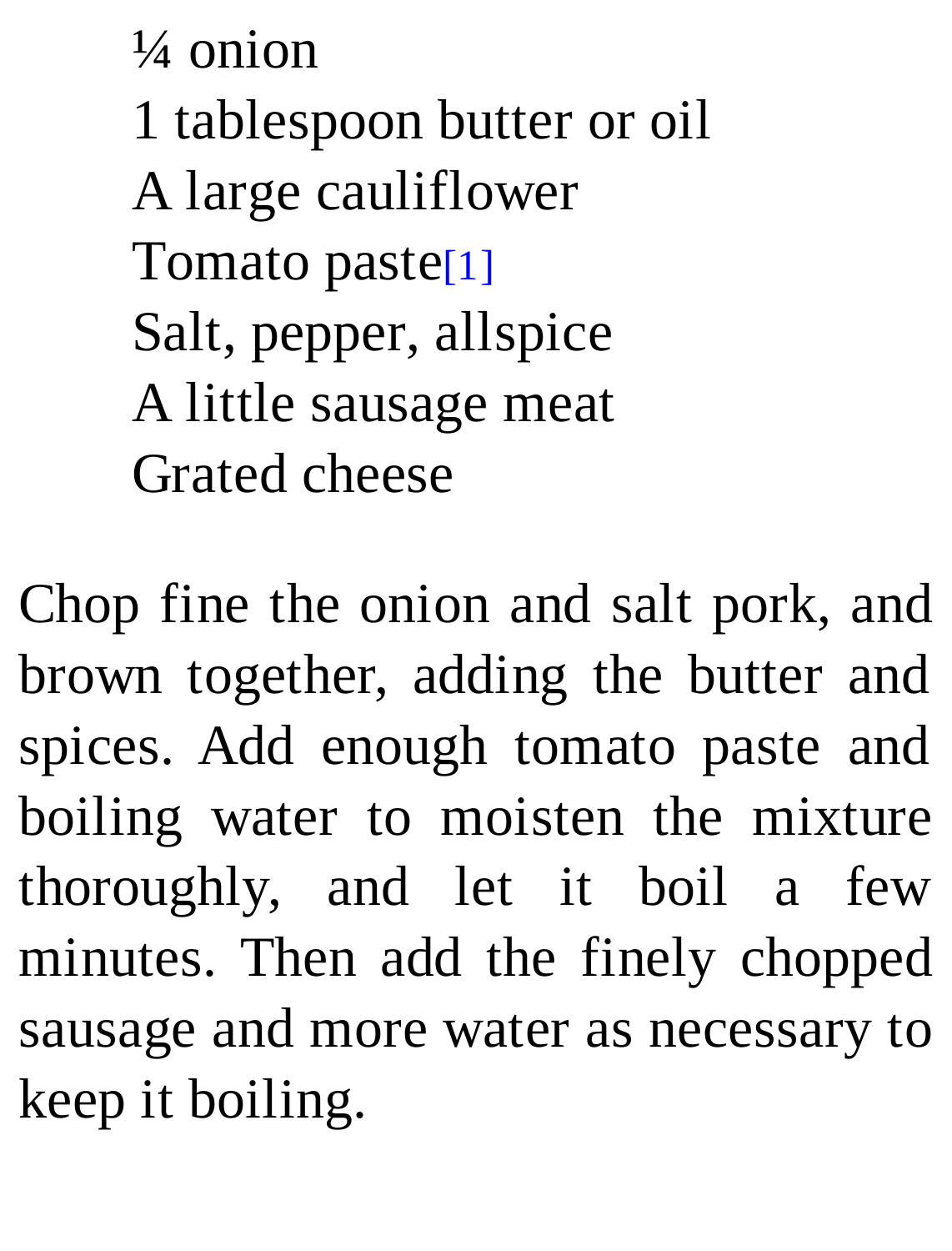Wash and quarter the cauliflower and cook it for ten minutes in boiling, slightly salted water. Drain it and add it to the sauce, and simmer slowly until tender. Be careful not to cook it so long that it gets mushy. Grated cheese may be sprinkled over it before serving.

Cabbage may be cooked in the same way.

*Signorina Irene Merlani.*

#### [1]

See Suggestions, page 5.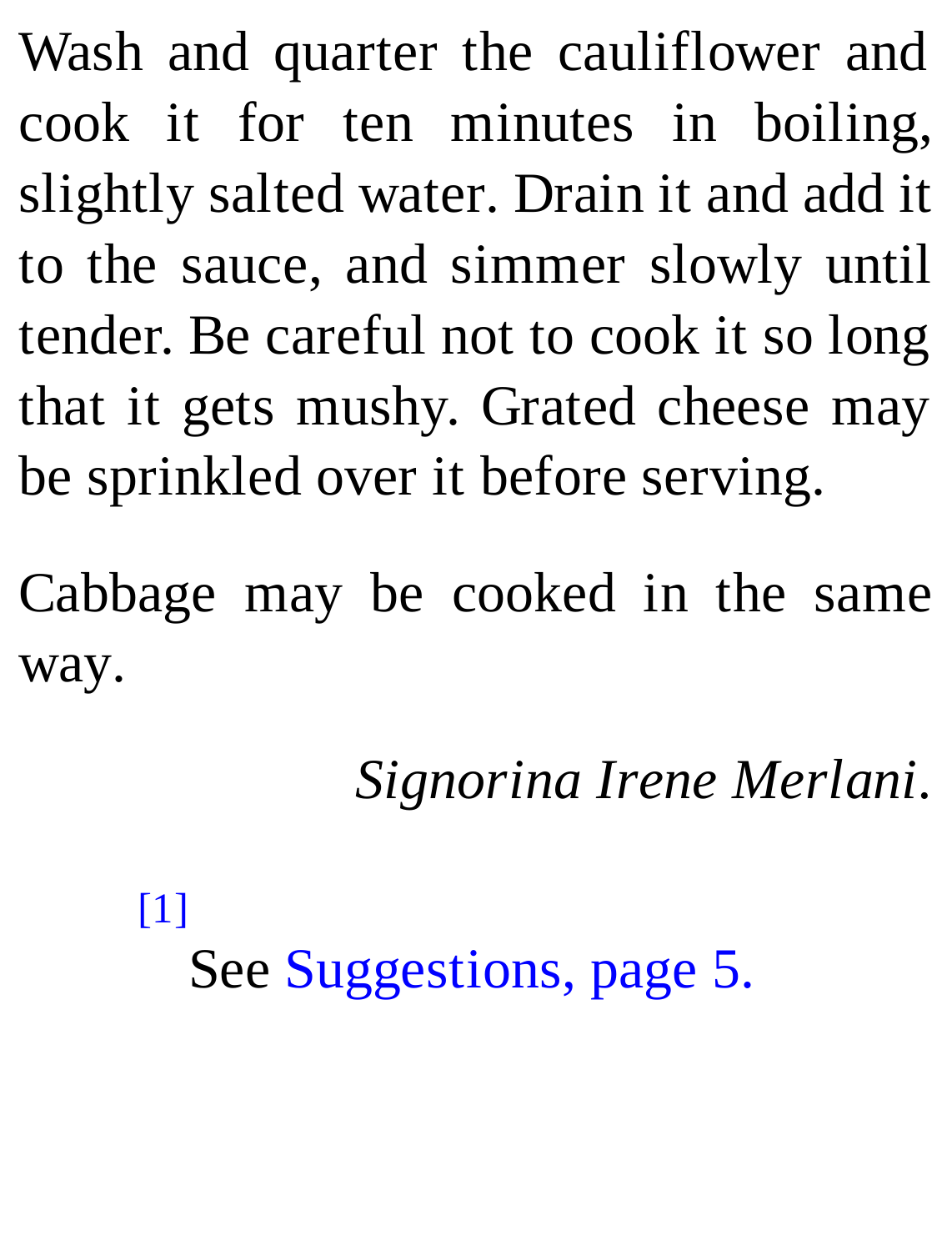# VEGETABLES ALLA NAPOLITANA *Giambotto alla Napolitana*

 $\frac{1}{4}$  onion An eggplant A few tablespoons oil Fresh or canned tomatoes Two or three green peppers One or two potatoes Salt, pepper Zucchini

Zucchini are a kind of small squash for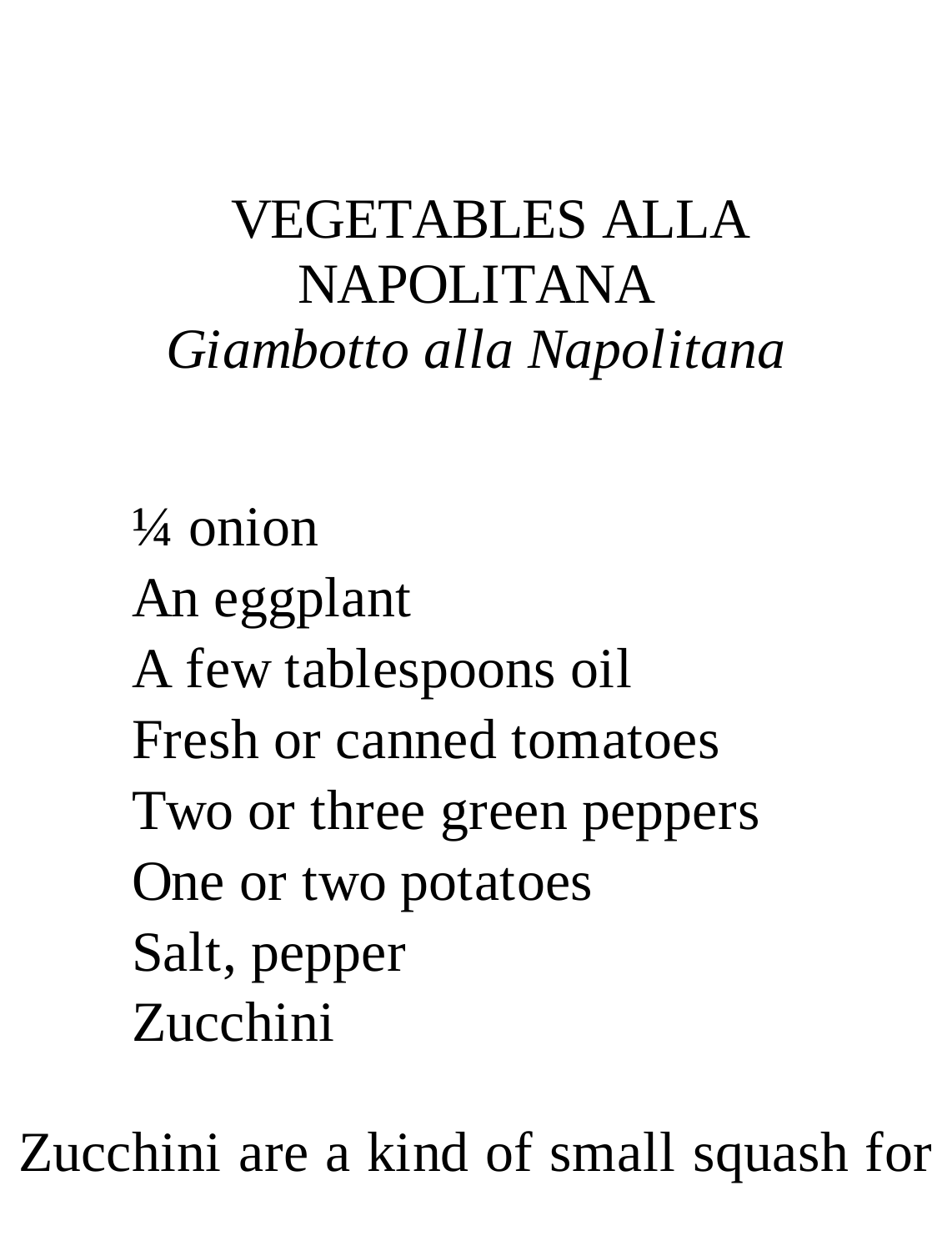sale in groceries and markets of the Italian neighborhoods of our large cities. Summer or winter squash, ripe cucumber or even pumpkin make good substitutes.

Chop the onion and fry in oil. The other vegetables should be in proportion to each other. For example, if there is a cupful of each of the other vegetables when they are cut up, use a cupful of tomatoes unless you wish the tomato flavor to be very pronounced. Peel and cube the potatoes, eggplant and squash. Remove the seeds and stems from the peppers and slice or shred them coarsely. Add the tomatoes to the onion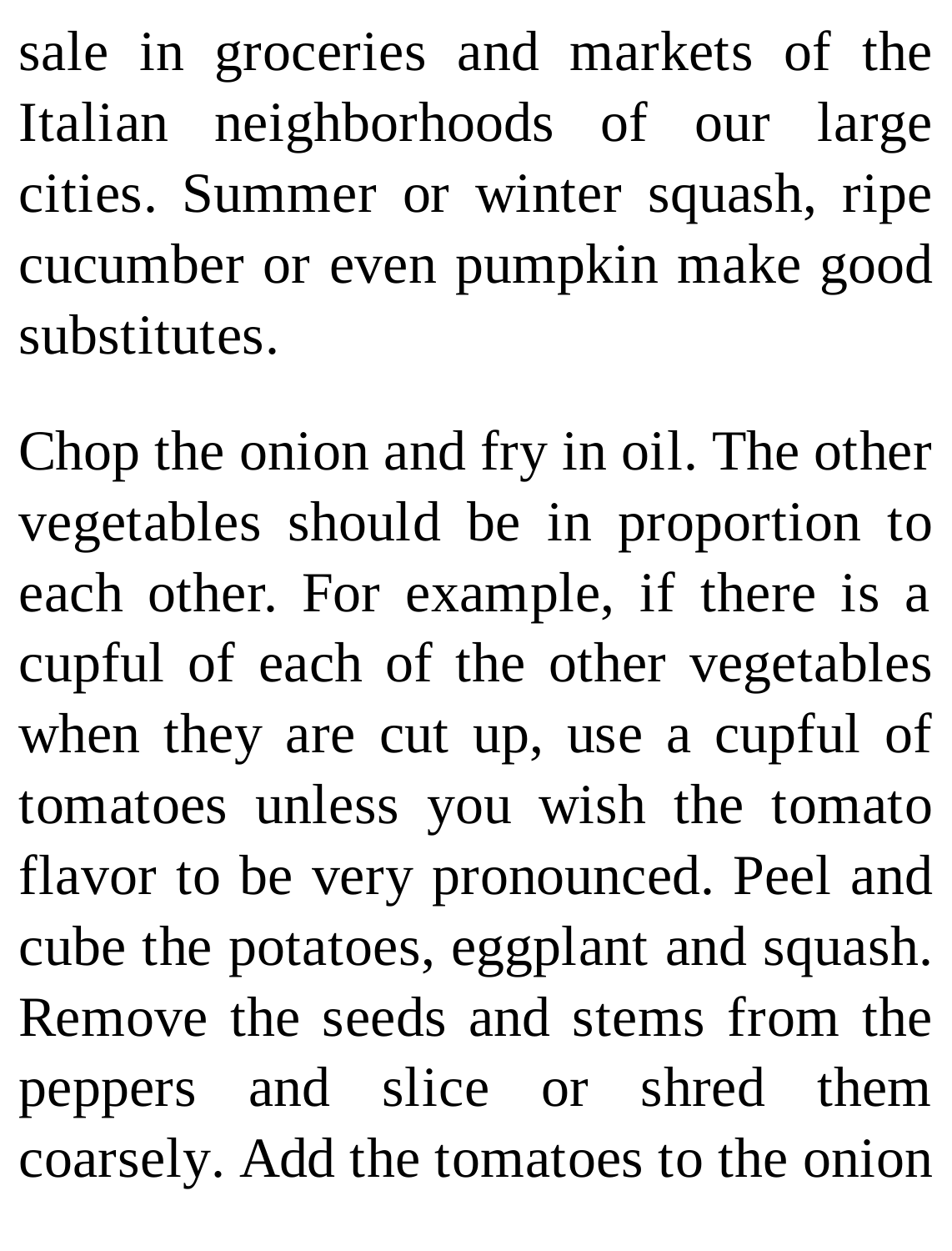and oil. After that has cooked a few minutes add the potatoes. When they are half done, put in the peppers, lastly the eggplant, squash, and salt and pepper. Continue cooking until the vegetables are tender but still whole and firm.

*Roma Pavilion Restaurant, Chicago.*

# EGGPLANT WITH TOMATO SAUCE *Melanzana in Umido*

Peel and cut up the eggplant. Salt it and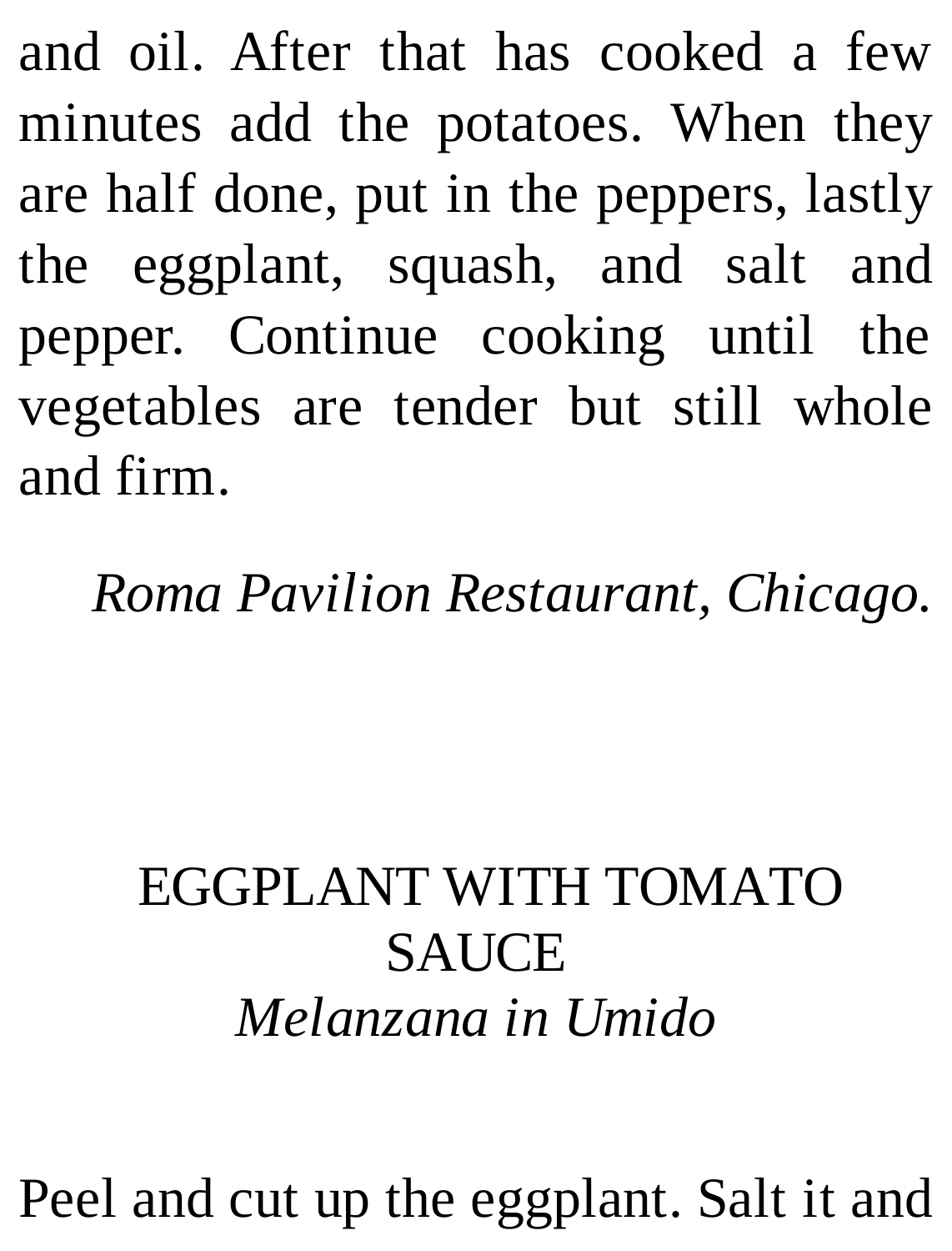let it stand for an hour or so to draw out the bitter juices. Drain and sauté in a little oil or drippings. Add tomato sauce<sup>[2]</sup> and simmer a few moments until tender.

> [2] See page 23.

# BAKED EGGPLANT WITH CHEESE *Tortino di Melanzana alla Parmigiana*

The eggplant should be prepared as for ordinary frying, that is, it should be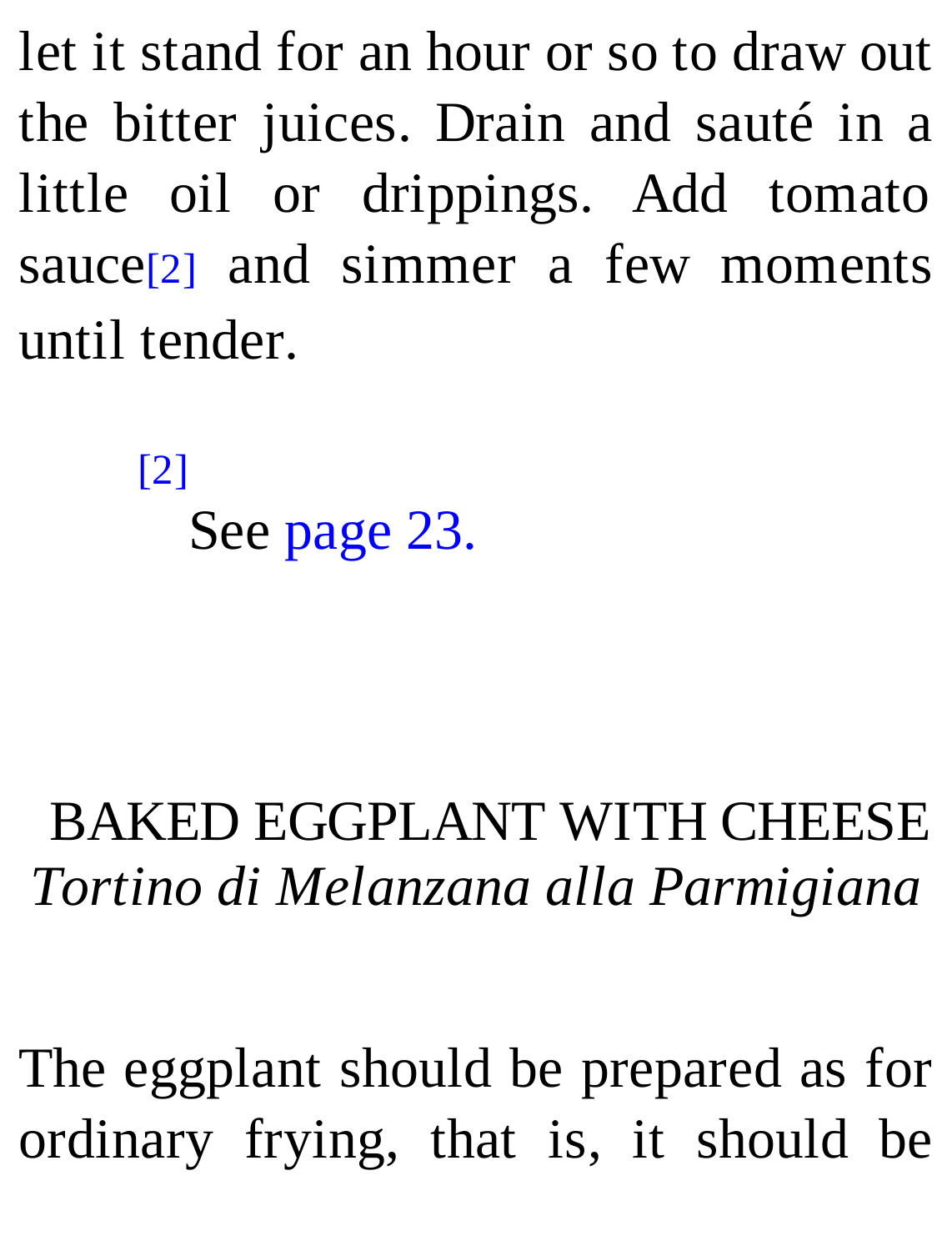peeled, sliced and the slices sprinkled with salt and left under a weighted plate for some time to extract the bitter juices. Sauté the slices in oil or lard. Line a baking dish with them. Fill the center of the dish with hard boiled eggs and cheese cut into little pieces. Add to this filling enough grated cheese and tomato sauce to flavor it to taste. Cover the top with another layer of the fried eggplant and a little more tomato sauce. Bake in the oven for 10 minutes.

*Roma Pavilion Restaurant, Chicago.*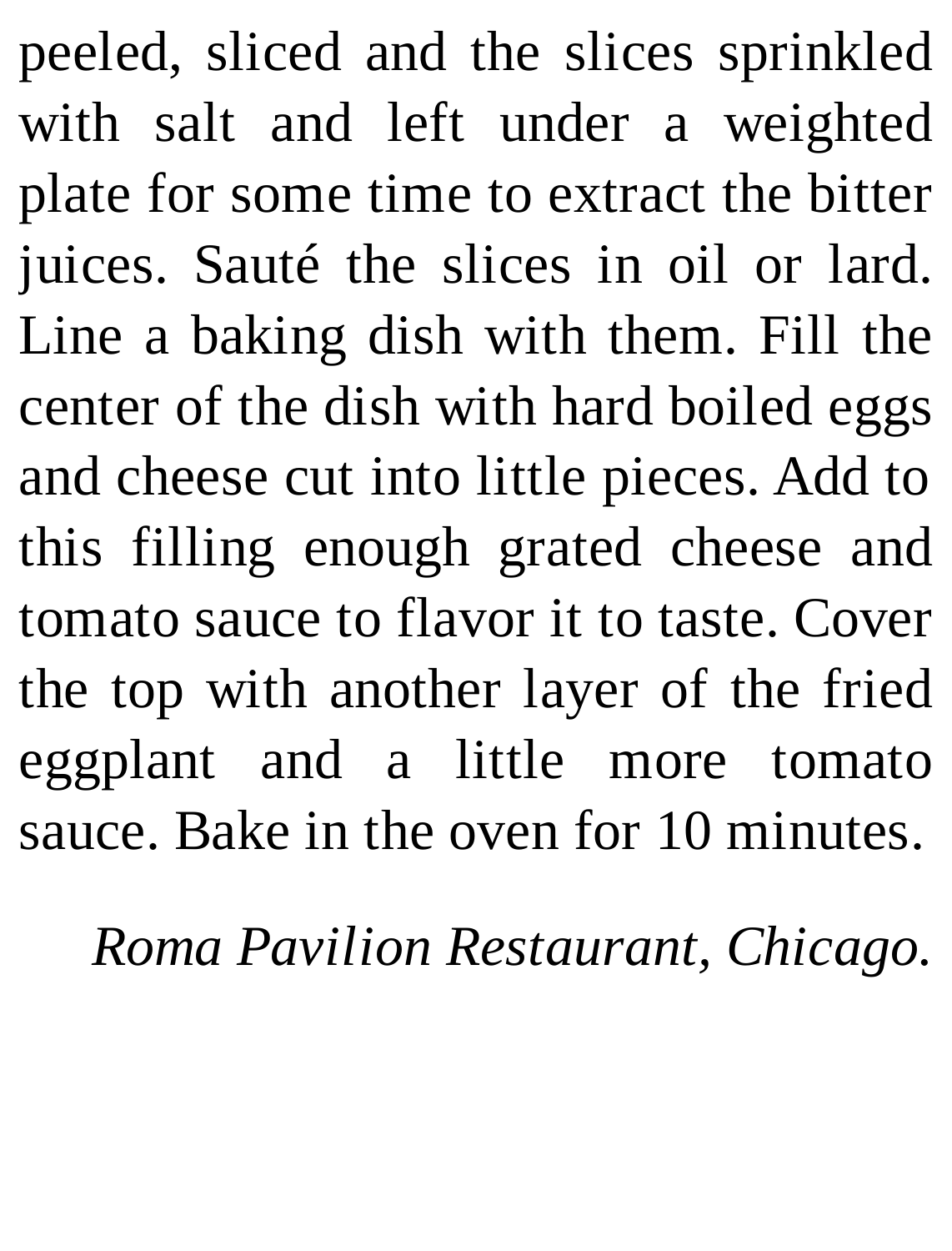### POTATOES "STUFATO" *Stufato di Patate*

 lbs. potatoes tablespoon flour tablespoons butter pint milk Grated cheese Salt, pepper

Peel the potatoes and cut them into little pieces. Cook in boiling water for ten minutes. Take them out, drain thoroughly, and put in a saucepan,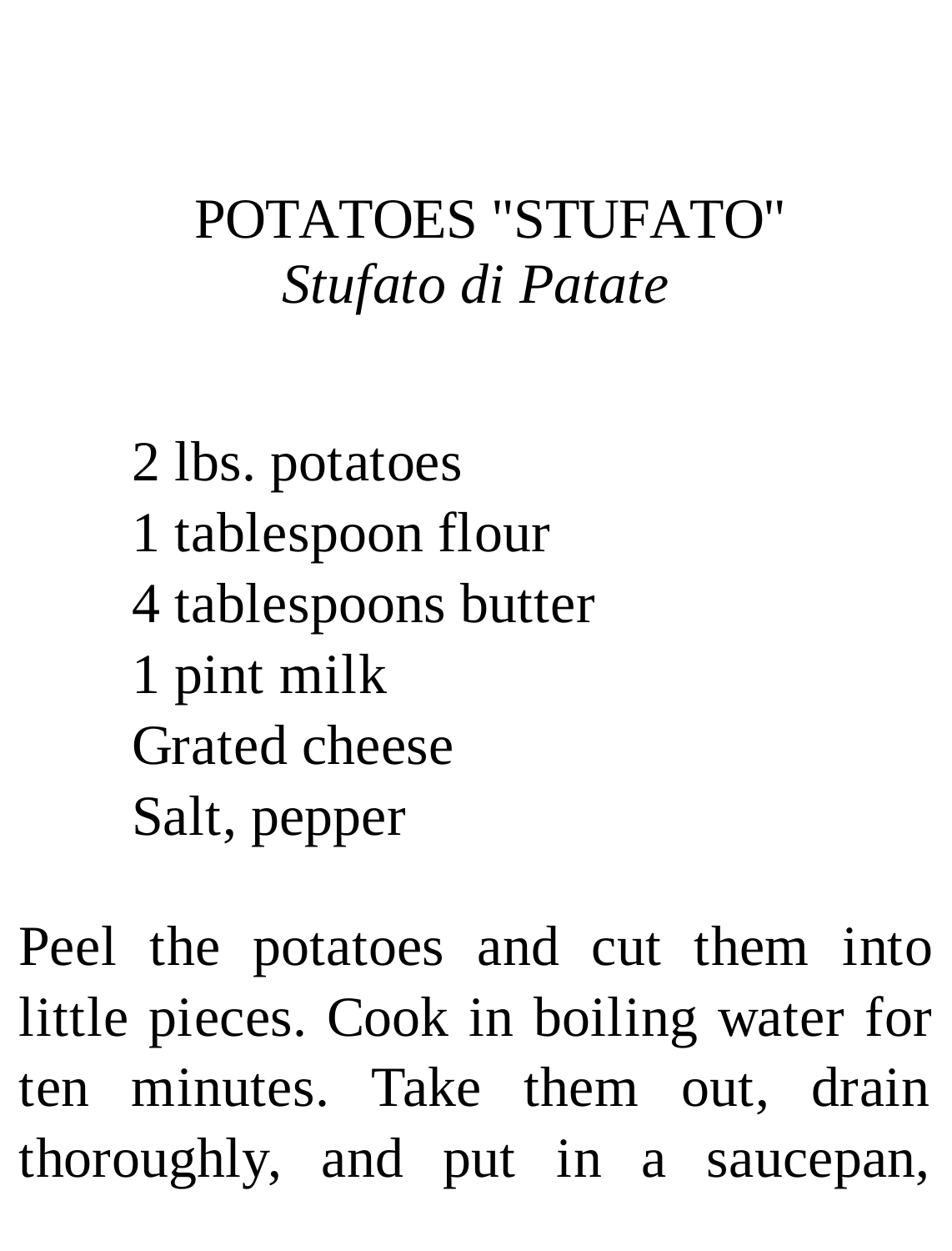sprinkling them with flour, then adding the butter and milk. Cover the pan and let the potatoes cook slowly for a quarter of an hour or until thoroughly done. Season well with salt and pepper and a generous amount of grated cheese before serving.

*Signorina Irene Merlani.*

# MOULD OF PEAS OR BEANS *Sformato di Fagiuolini o Piselli*

1 lb. green or wax beans  $\frac{1}{4}$  onion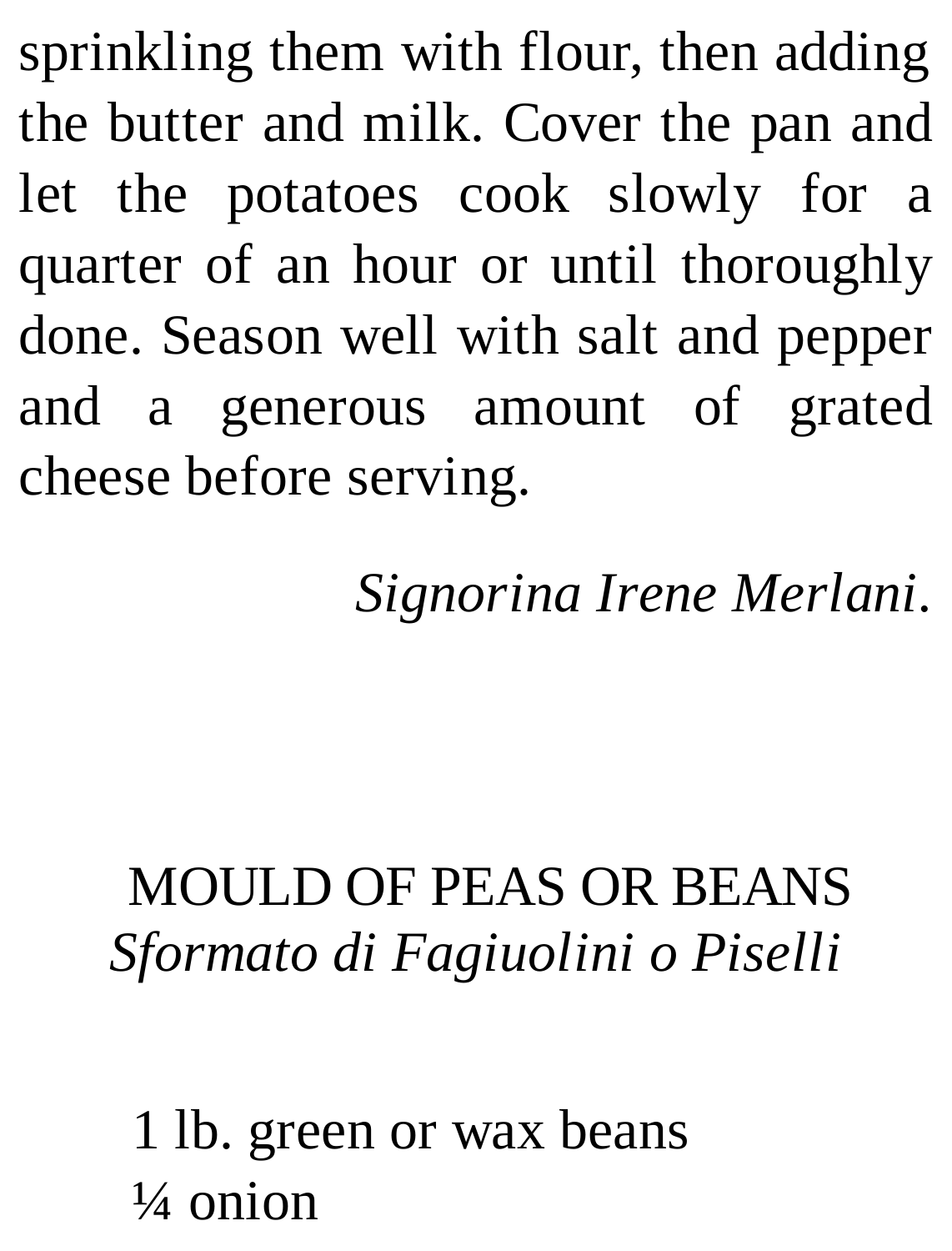A sprig of parsley A piece of celery 2 tablespoons oil or butter substitute 1 tablespoon flour 1 cup milk 3 eggs Grated cheese

String the beans. Blanch them by throwing them into boiling water. As soon as the water has boiled again drain the beans and plunge them into cold water. Fry the finely chopped onion, parsley and celery in a tablespoon of oil. When the onion is a golden color add the beans and let them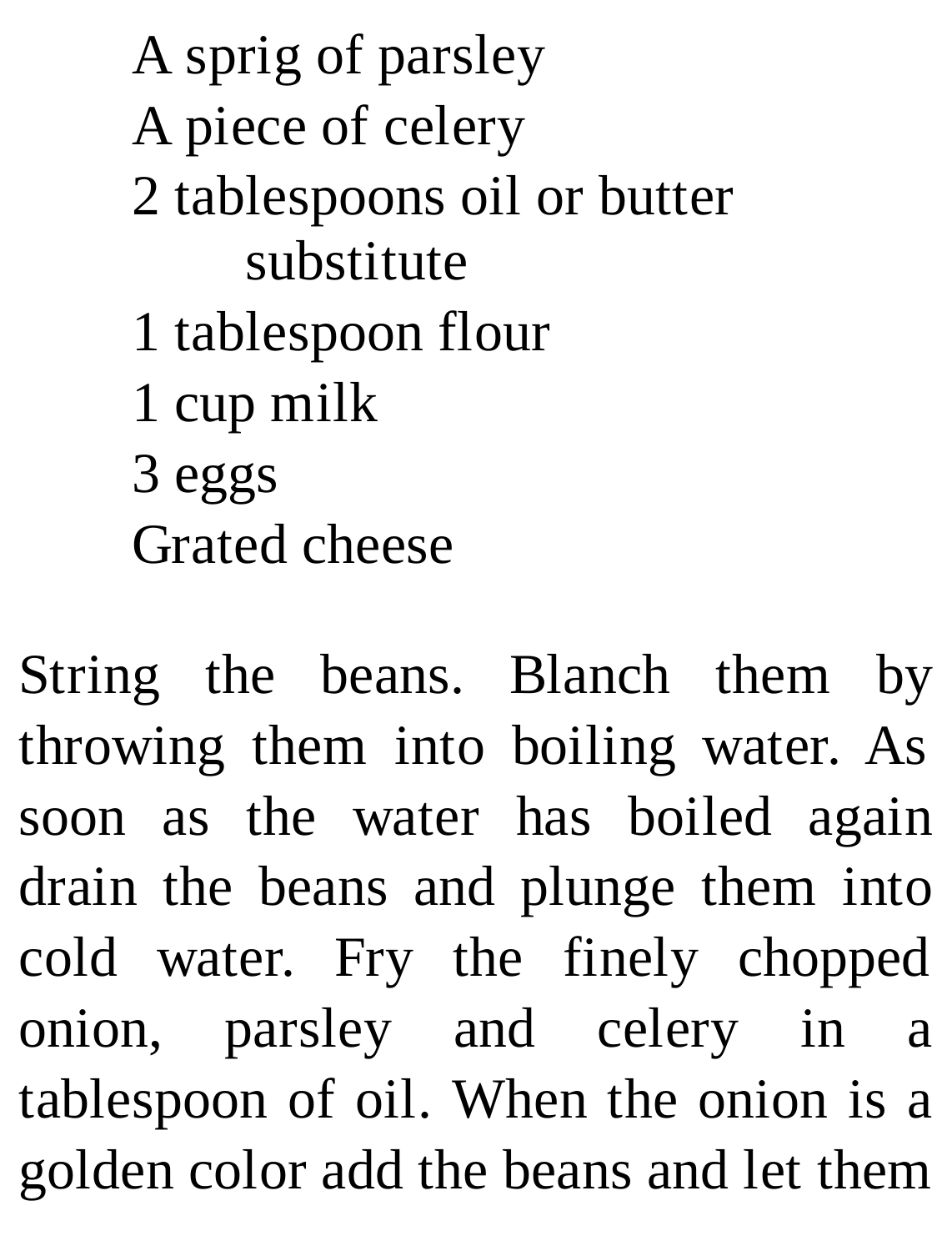absorb the oil. Add just enough water to keep them from burning until the beans have simmered tender.

Make a white sauce of the milk, flour and one tablespoon of oil. Beat the eggs. Let the beans and sauce cool a little. Then add the eggs, beans and a few tablespoons of grated cheese to the white sauce. Pour into a buttered mould. Bake or steam as a custard until firm, and serve hot.

Peas are good cooked in the same way. Canned peas and beans may be used. This makes a very satisfactory luncheon dish.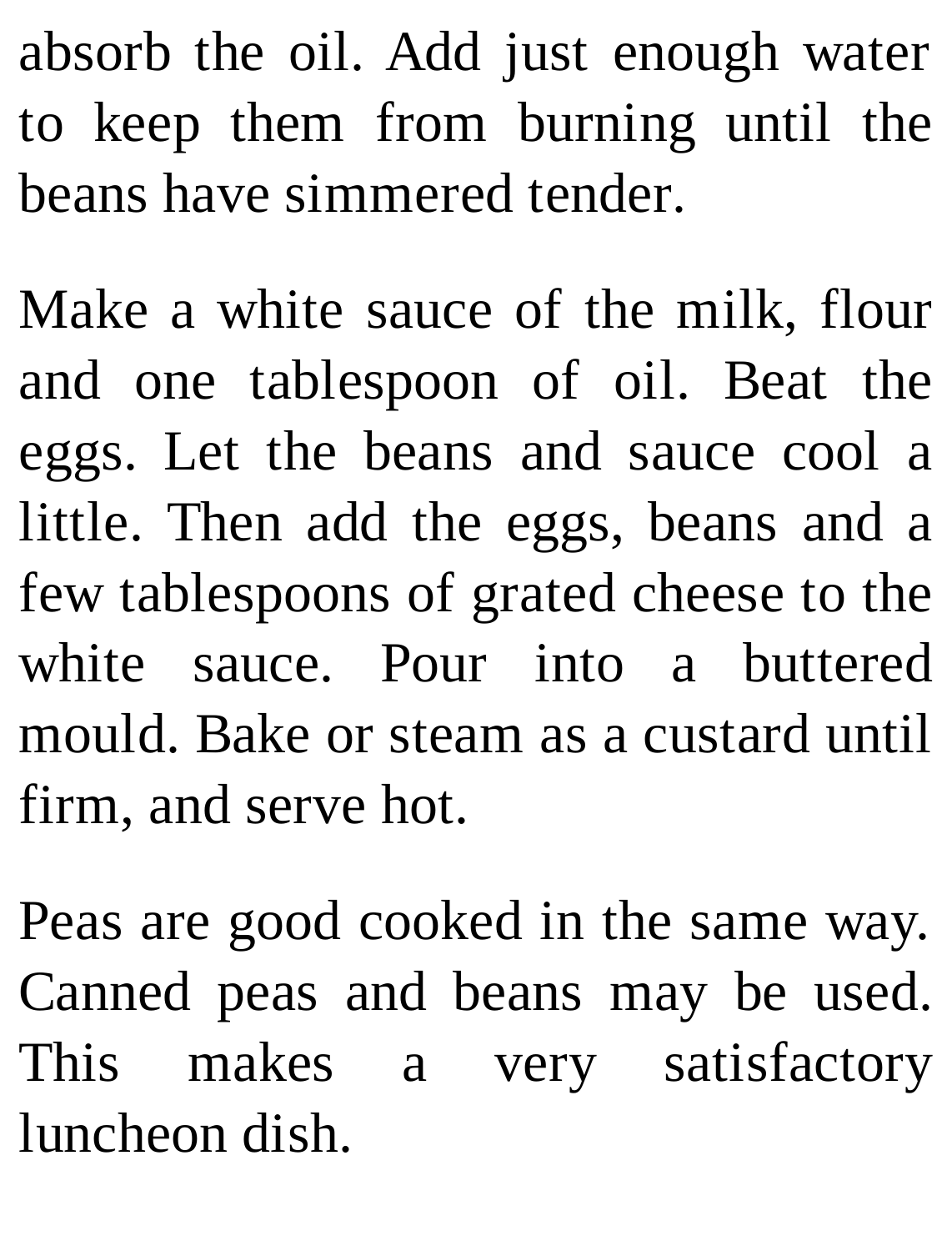## MOULD OF SPINACH *Stampa di Spinaci*

1 cup milk 1 tablespoon butter 1 tablespoon flour 2 cups boiled spinach 3 eggs Brown stock Salt, pepper

Make a smooth white sauce of the milk, butter and flour. Let it cook until it is thick and the flour is thoroughly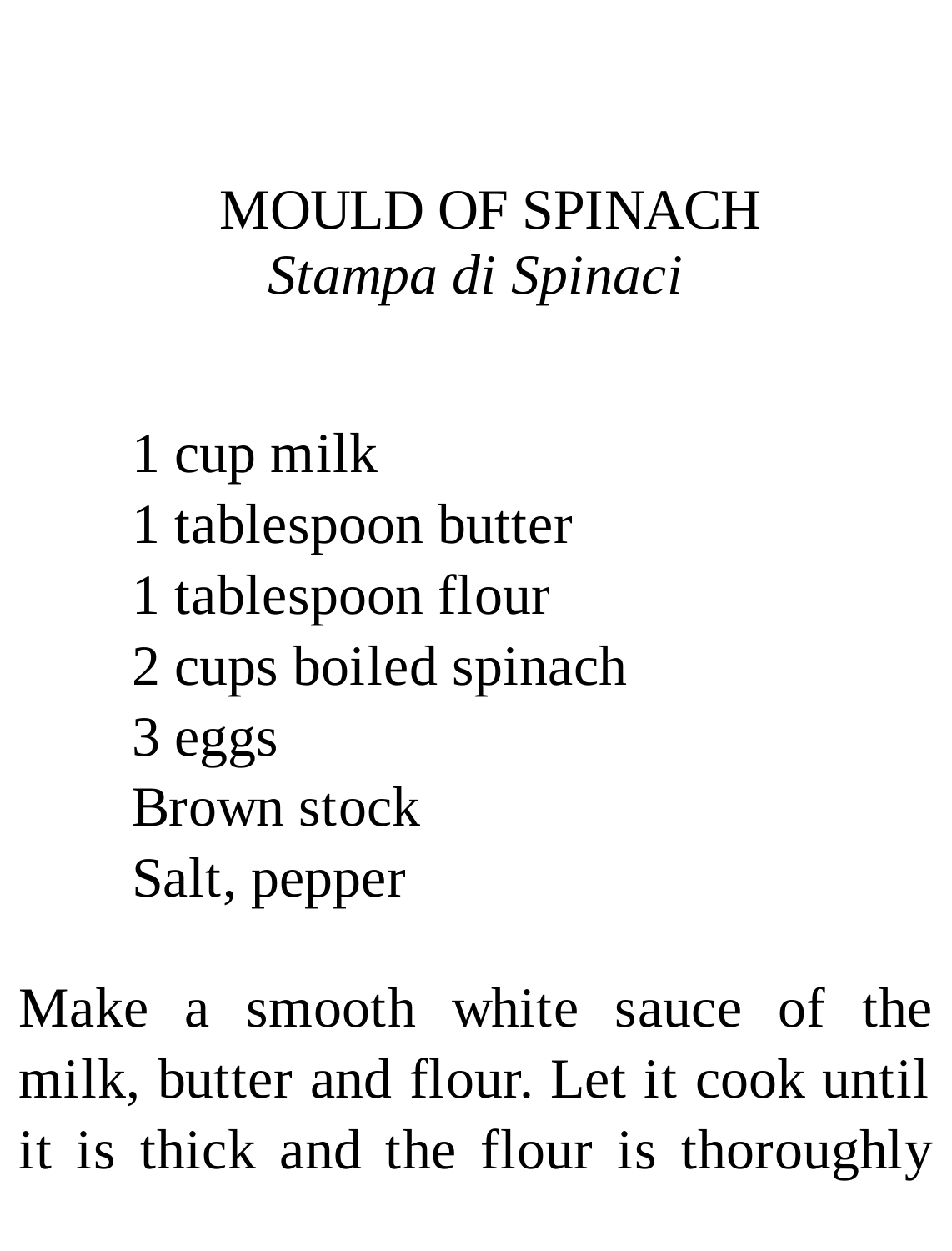cooked. Add to the sauce the spinach (drained, rinsed and chopped very fine) a few tablespoons of grated cheese, two eggs beaten, a few tablespoons of brown stock (or a bouillon cube dissolved in a little hot water) and salt. Mix thoroughly and pour into a buttered mould. Steam as a custard until it is firm. Brown stock or tomato sauce may be poured over this, but it is excellent served hot just as it is. For the recipes for *Brown Stock* and *Tomato Sauce* see pages 7 and 23.

*Pensione Santa Caterina, Siena.*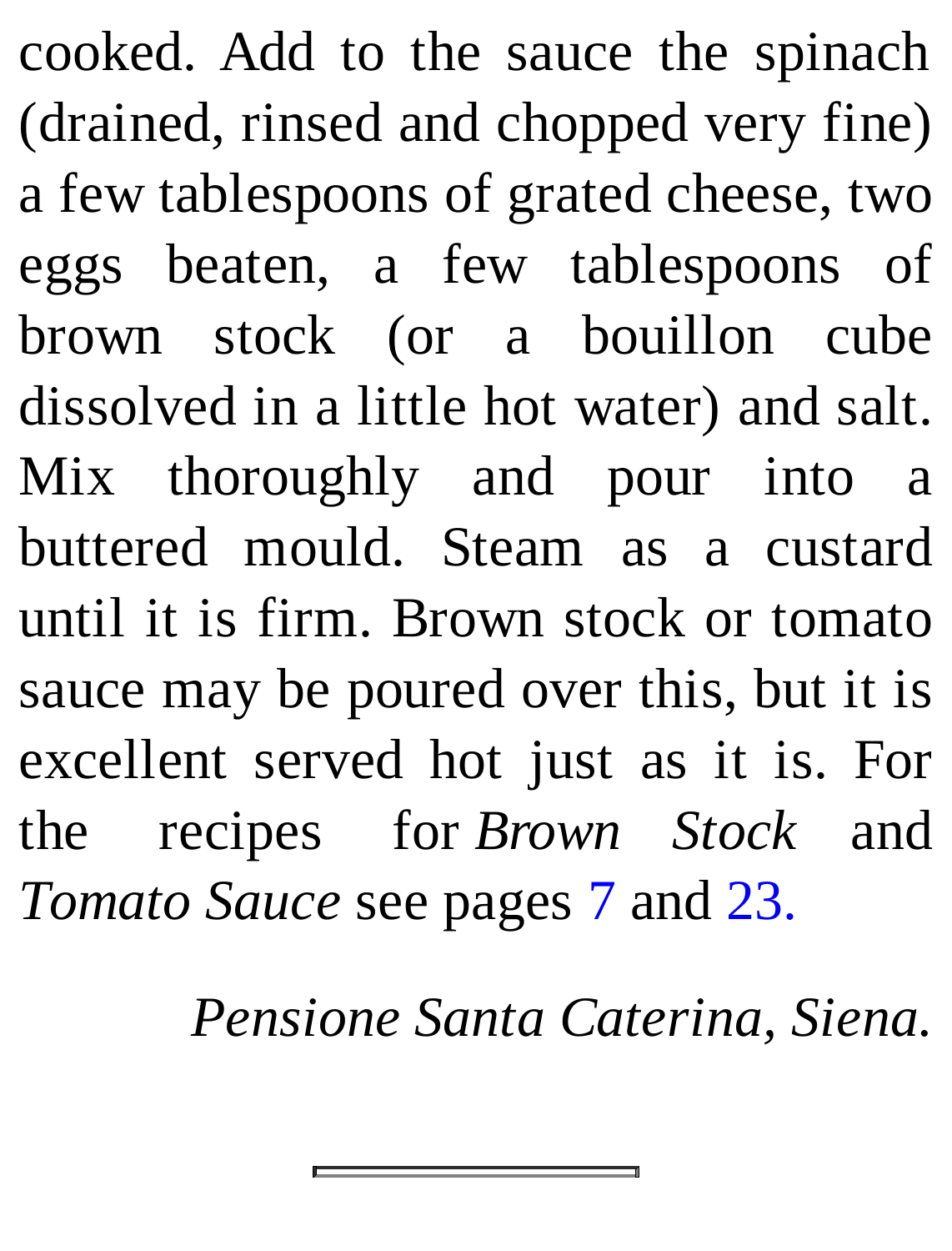# *Eggs*

# EGGS ALL' AURORA

- 1 tablespoon butter or vegetable oil
- 1 cup milk
- 1 tablespoon flour
- 3 eggs Salt and pepper

Hard boil the eggs. Make a white sauce of the flour, milk and butter. Be sure to cook it thoroughly. Add the whites of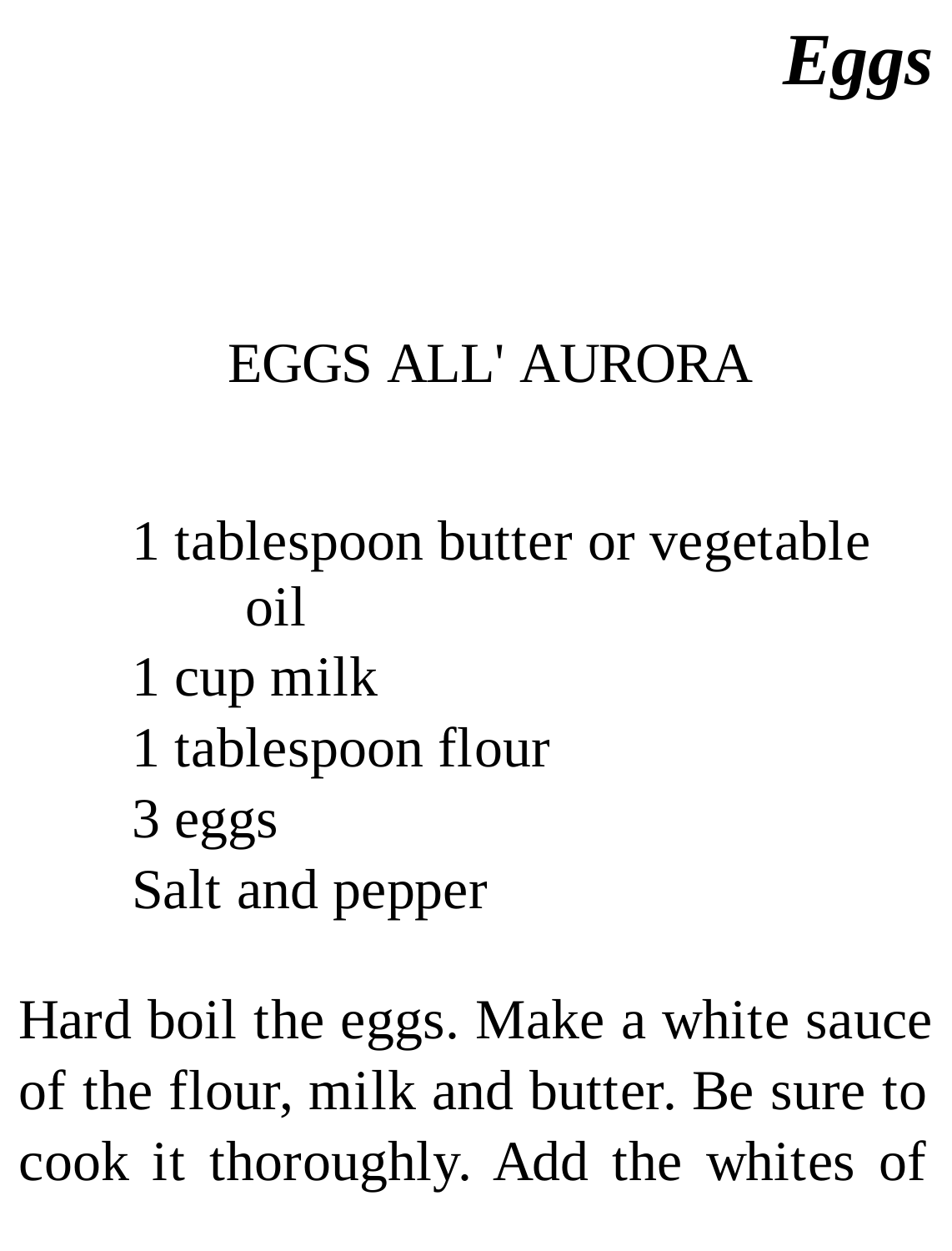the eggs diced very fine. Pour this out on a platter and cover with the yolks forced through a sieve or potato ricer.

*Pensione Santa Caterina, Siena.*

### TOMATOES WITH EGGS

5 or 6 ripe tomatoes of equal size 5 or 6 eggs White sauce or brown gravy

Peel the tomatoes. Cut a slice from the top of each, and scoop out the core. Break a raw egg into each and replace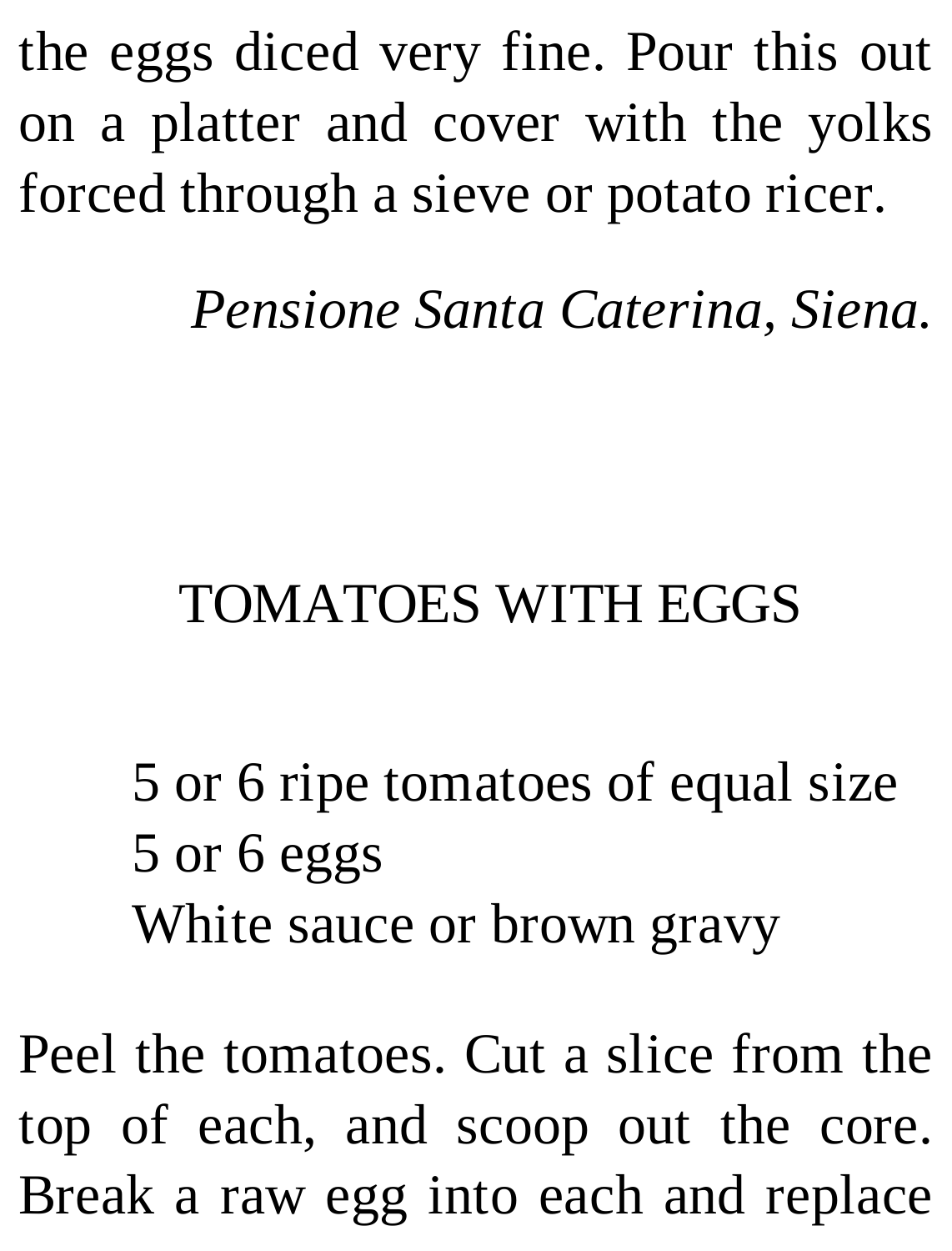the top. Put in a baking dish and bake until the eggs are set. Serve with a cream sauce or brown gravy.

# *Corn Meal Dishes*

CORN MEAL LOAF *Pasticcio di Polenta*

Yellow cornmeal Dried mushrooms[3] Parmesan cheese<sup>[3]</sup>

E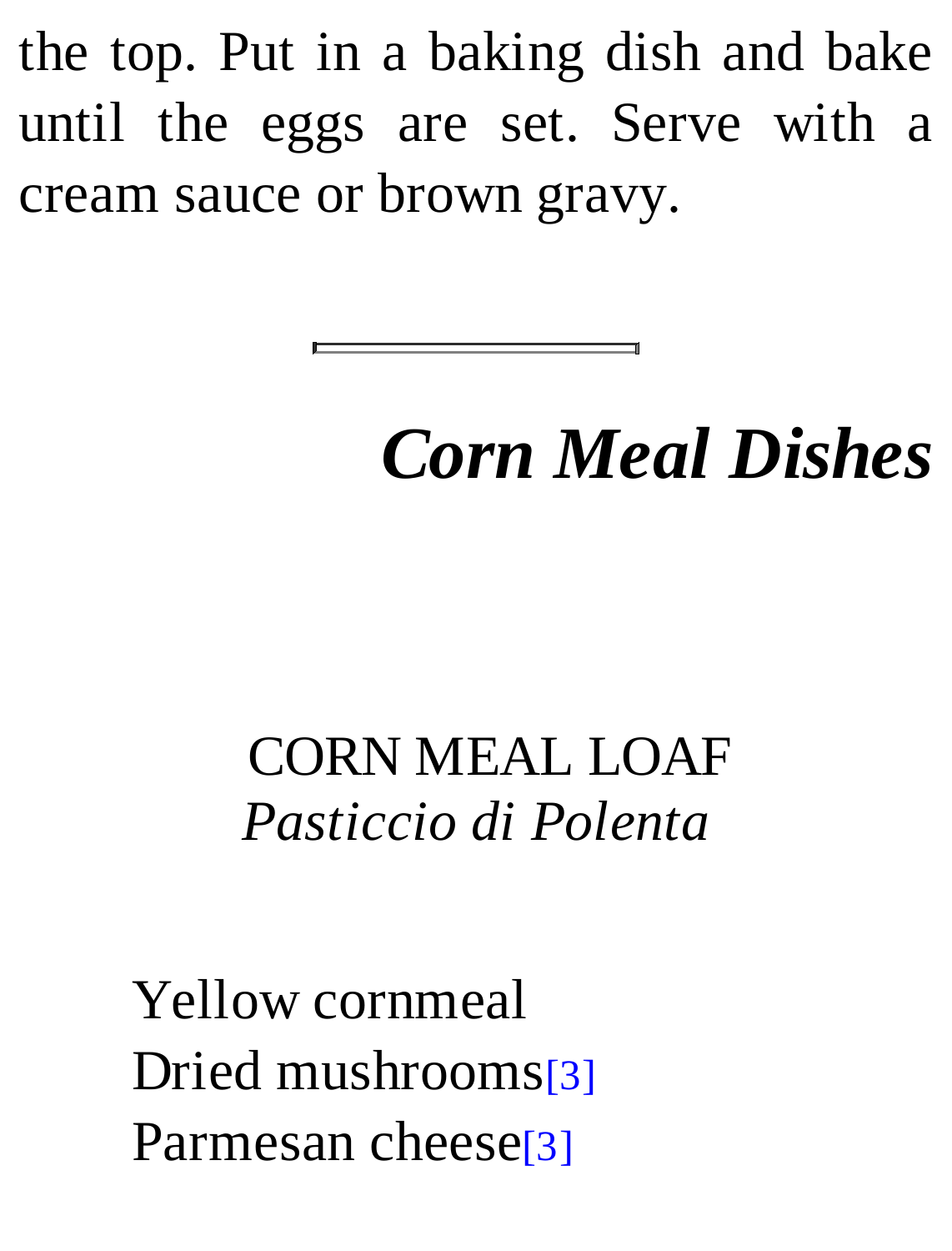# **Butter** Cream Salt

The day before this dish is to be served, cook cornmeal very thoroughly with only enough water to make it very stiff. Turn out to cool in just the shape of the dish in which it has cooked.

Next day take this same dish, butter it and sprinkle with bread crumbs. Cut the mould of cornmeal in horizontal slices about  $\frac{1}{4}$  inch thick. Lay the top slice in the bottom of the dish where it fits. Dot with two or three small pieces of butter and three or four dried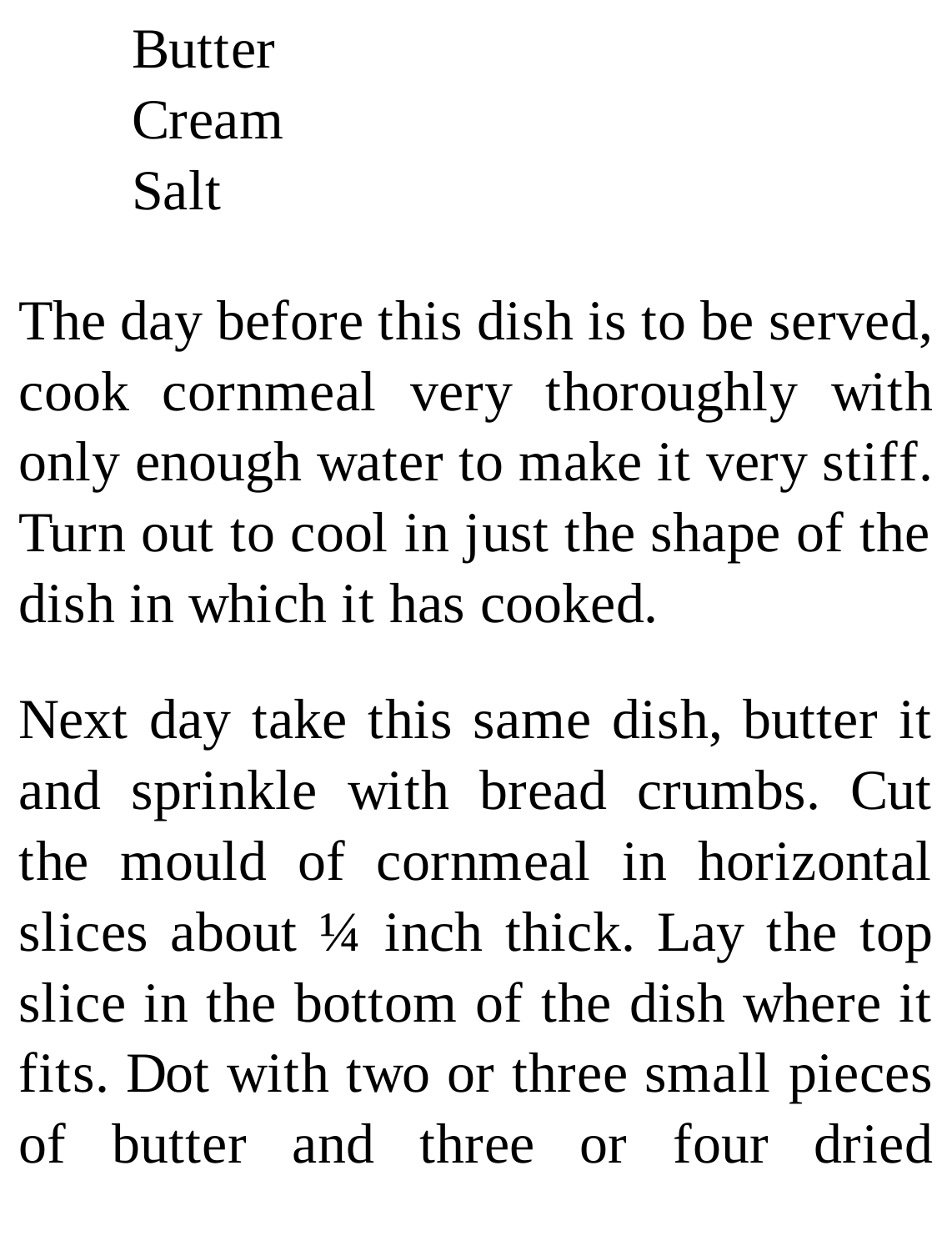mushrooms which have had boiling water poured over them and soaked some time. Moisten with cream and sprinkle with grated Parmesan cheese. Repeat slice by slice until the shape is complete. On the last slice put only two dots of butter.

Put in a moderate oven and bake three hours. If at the end of this time there should be too much liquid on top pour this off to use for the seasoning of some other dish, such as spaghetti, rice or noodles, and continue cooking until the liquid ceases to ooze.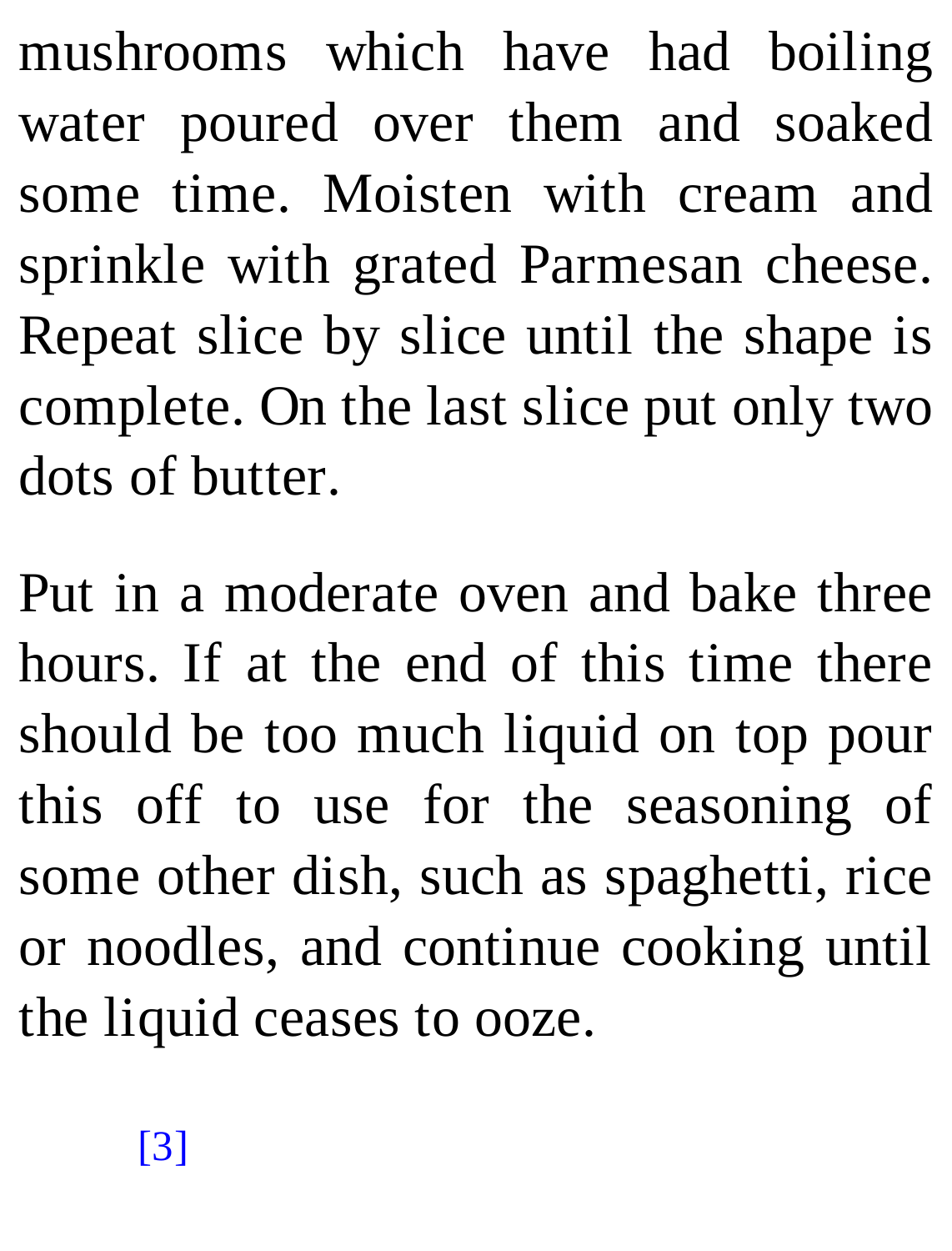See Suggestions, page 5.

#### POLENTA PIE *Polenta Pasticciata*

1 cup yellow corn meal 1 cup milk 1 tablespoon cornstarch Grated cheese Bolognese Sauce[4] Salt 1 tablespoon cooking oil or butter

Make a very stiff mush of the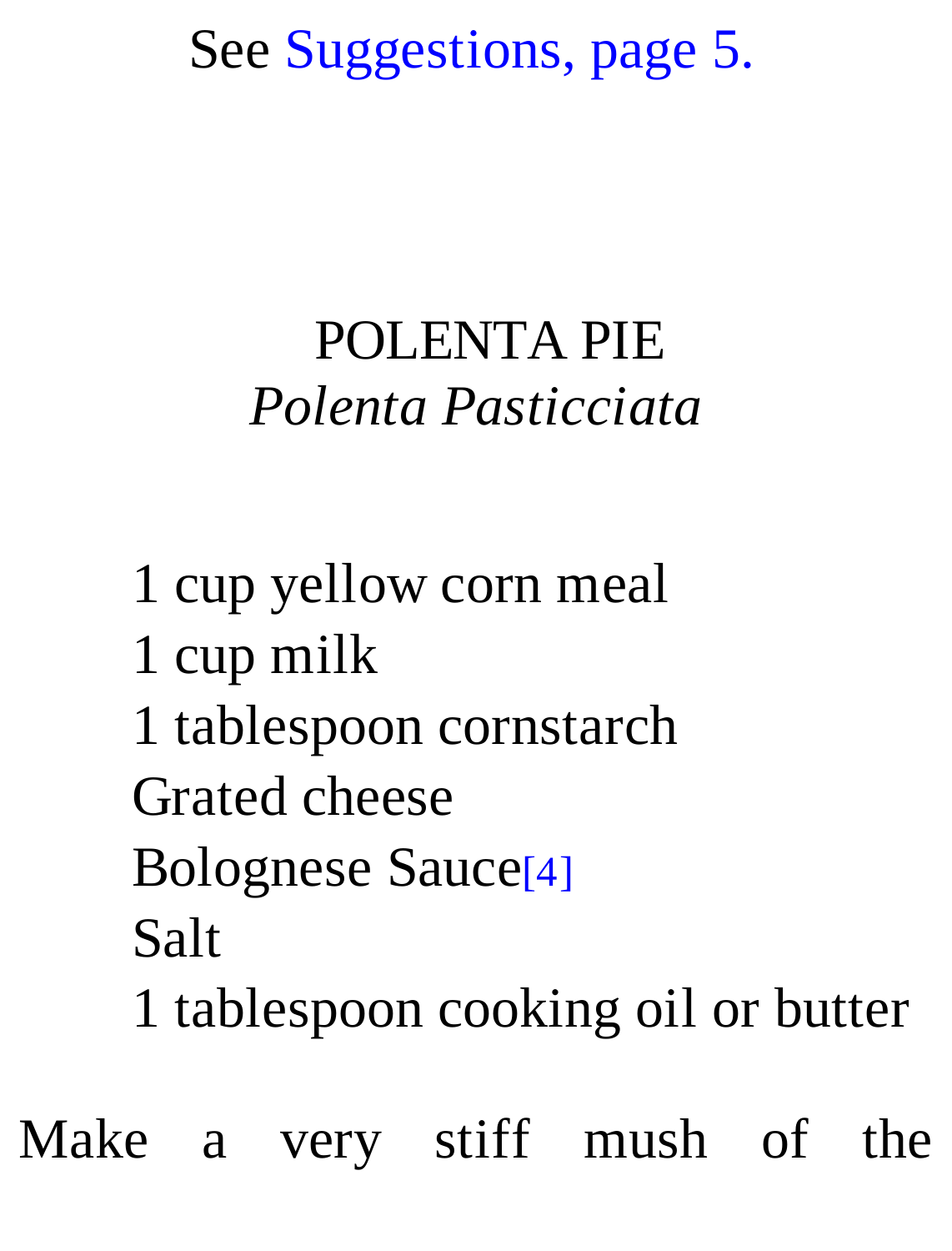cornmeal. Salt it well and when it is cooked spread it out to cool on a bread board in a sheet about an inch thick. Make a smooth white sauce of the milk, cornstarch and butter. Prepare the *Bolognese Sauce* according to its recipe. When the cornmeal is cold slice it down in half inch slices and cut into diamonds or squares. Butter a baking dish. Put in a layer of the cornmeal, sprinkle it with cheese and a few tablespoons each of the white sauce and the meat sauce. Repeat until the dish is full. Bake until the top is nicely browned. This seems like an elaborate dish, but it is very delicious and a meal in itself.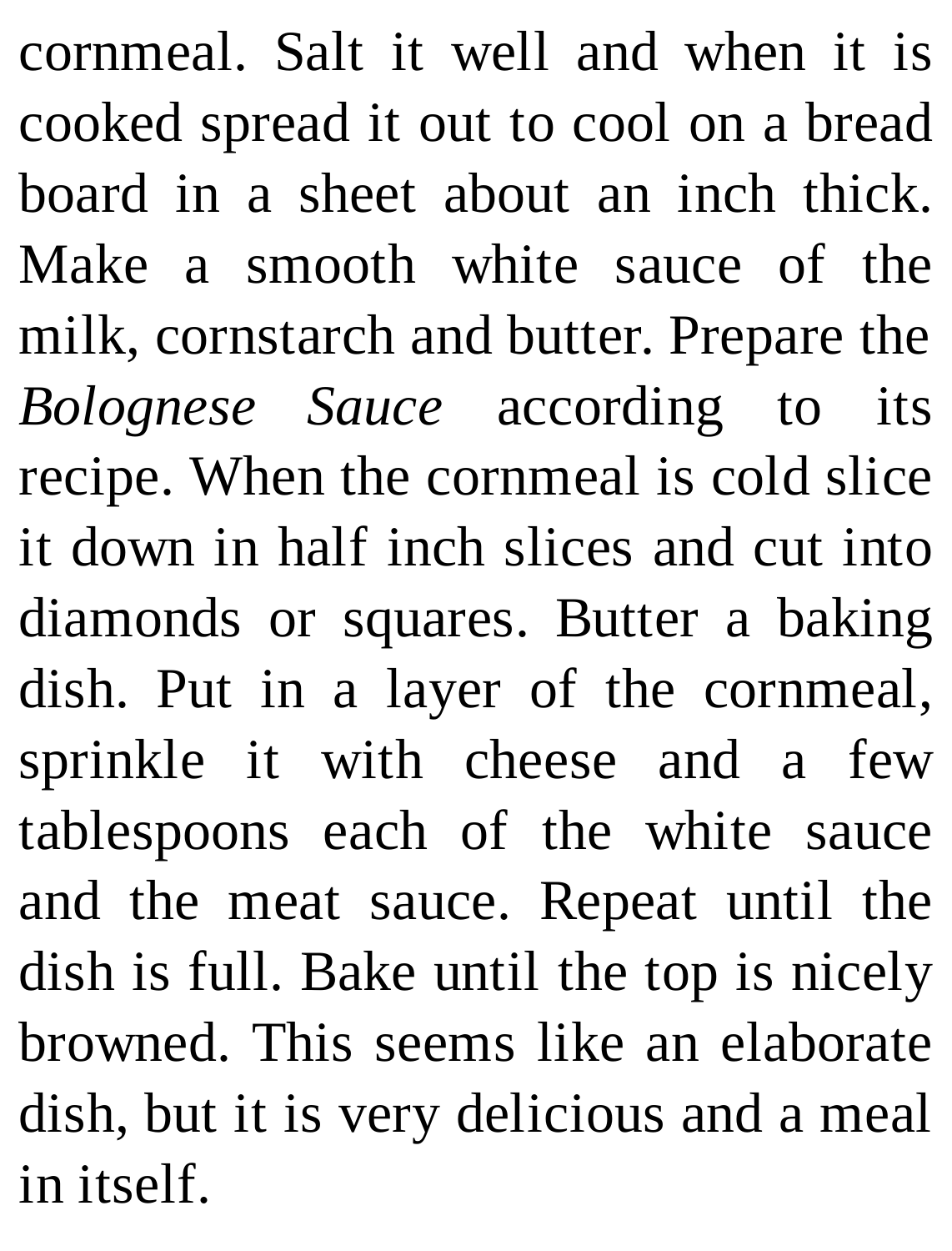[4] See page 23.

*Spaghetti and Other Pastas*

GNOCCHI OF FARINA OR **CORNMEAL** *Gnocchi alla Romana*

1 pint of milk, or half milk and half water ½ cup farina or cornmeal Butter and grated cheese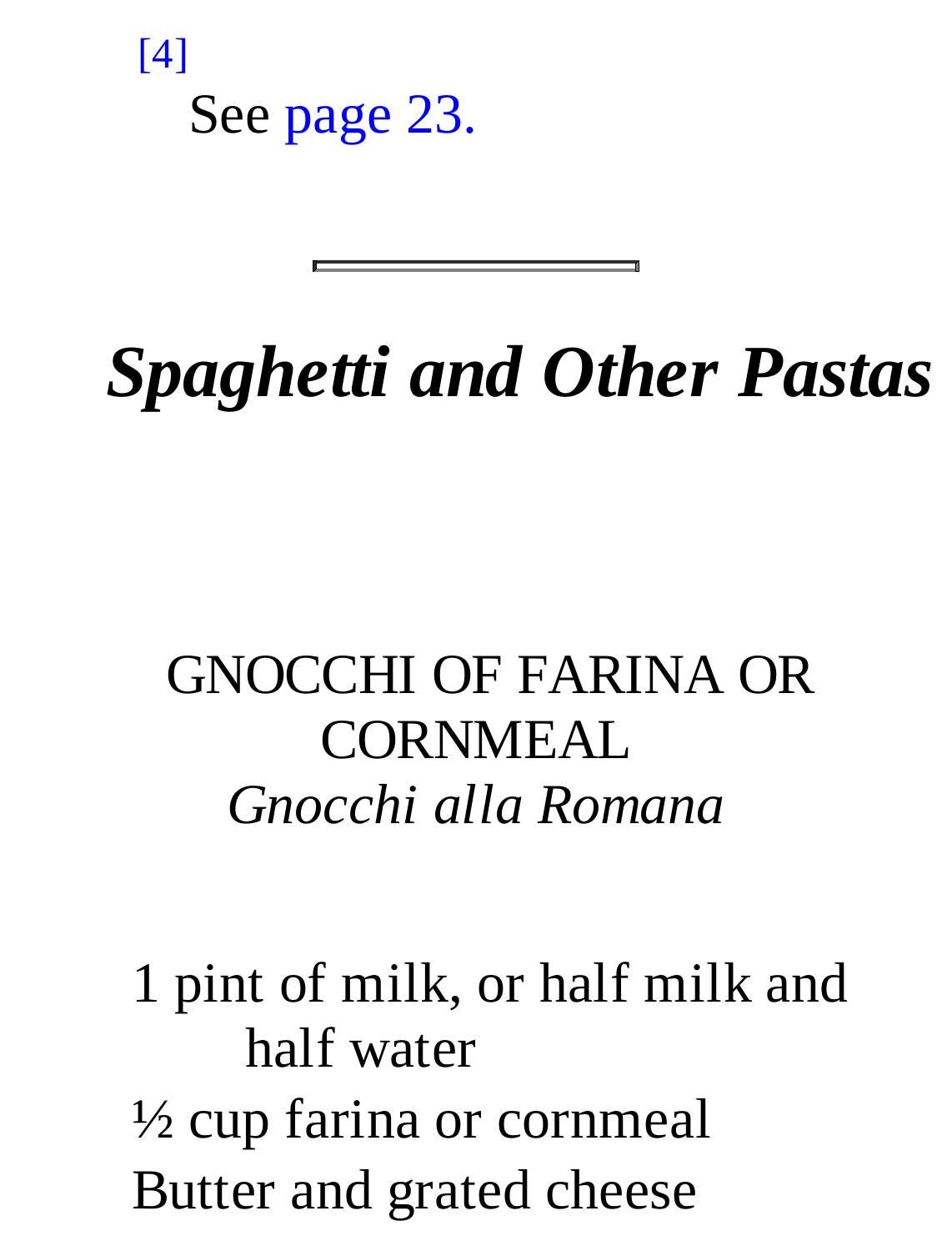# 1 egg Salt

Let the milk come to a boil, salt it and add the farina gradually, stirring constantly so it will not become lumpy. Take from the fire and add a tablespoon of butter and several tablespoons of grated cheese, also the egg slightly beaten. Mix well and spread out on a moulding board in a sheet about ¾ inch thick. When it is cold cut it in squares or diamonds. Put a layer of these on a shallow baking dish or platter that has been buttered. Sprinkle with cheese and dot with butter. Make another layer and so on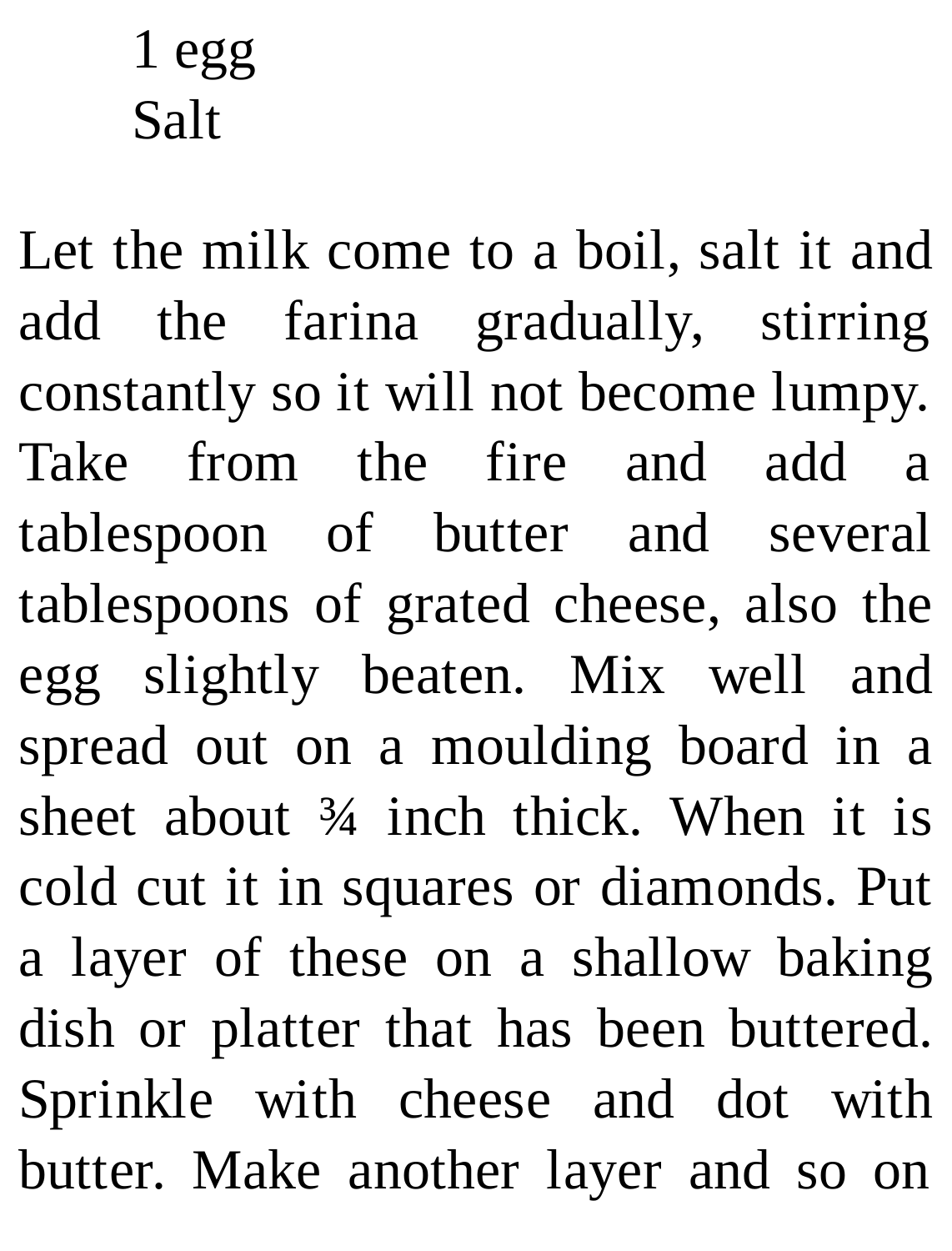until the dish is filled. Bake in the oven until the crust is well browned.

#### SPAGHETTI WITH ANCHOVIES

¾ lb. spaghetti 5 medium sized anchovies[5] Olive oil Canned tomatoes

Put the anchovies into a colander and dip quickly into boiling water to loosen the skins, and remove the salt. Skin and bone them. Chop them and put over the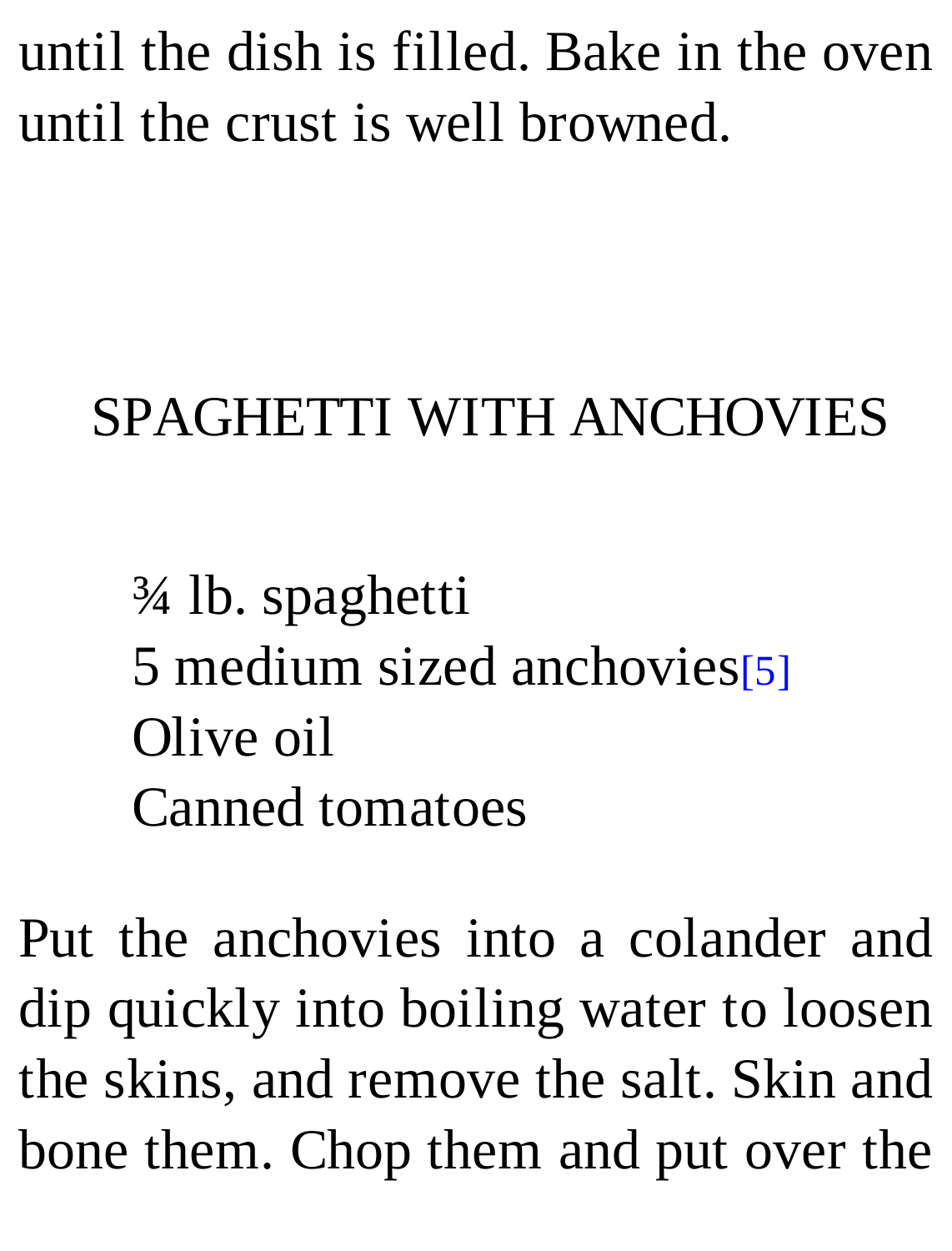fire in a sauce-pan with a generous quantity of oil and some pepper. Do not let them boil, but when they are hot add two tablespoons of butter and three or four tablespoons of concentrated tomato juice made by cooking down canned tomatoes and rubbing through a sieve. Boil the spaghetti in water that is only slightly salted and take care not to let it become too soft. Drain thoroughly and put it into the hot dish in which it is to be served. Pour the sauce over the spaghetti, and if you have left the latter unbroken in the Italian style mix by lifting the spaghetti with two silver forks until sauce has gone all through it. Serve with grated cheese.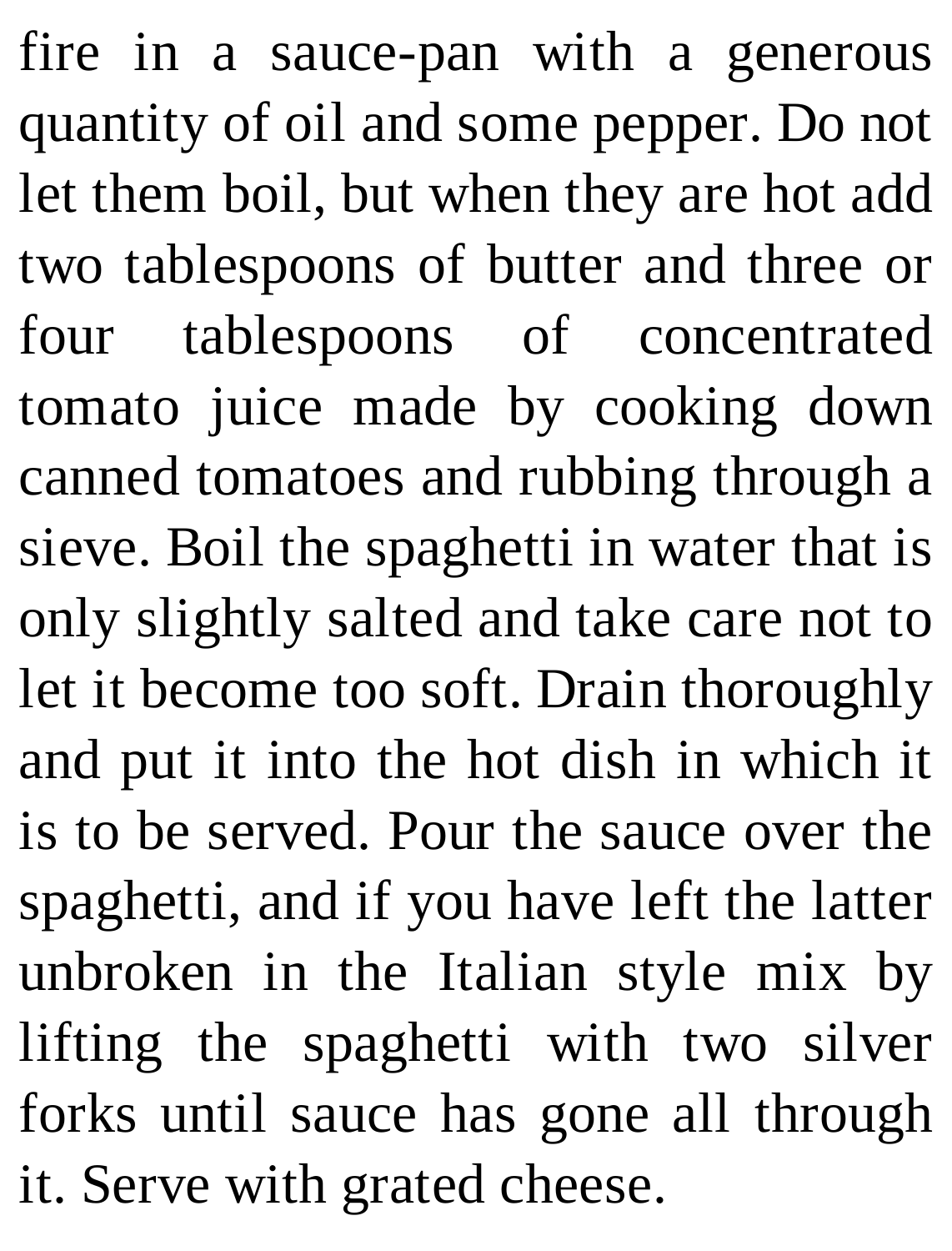#### [5]

See Suggestions, page 5.

#### SPAGHETTI ALLA NAPOLITANA

½ lb. round steak ¼ lb. salt pork or bacon 1 small onion A clove of garlic 1 tablespoon butter or substitute A few dried mushrooms, if desired Several sprigs parsley Fresh or canned tomatoes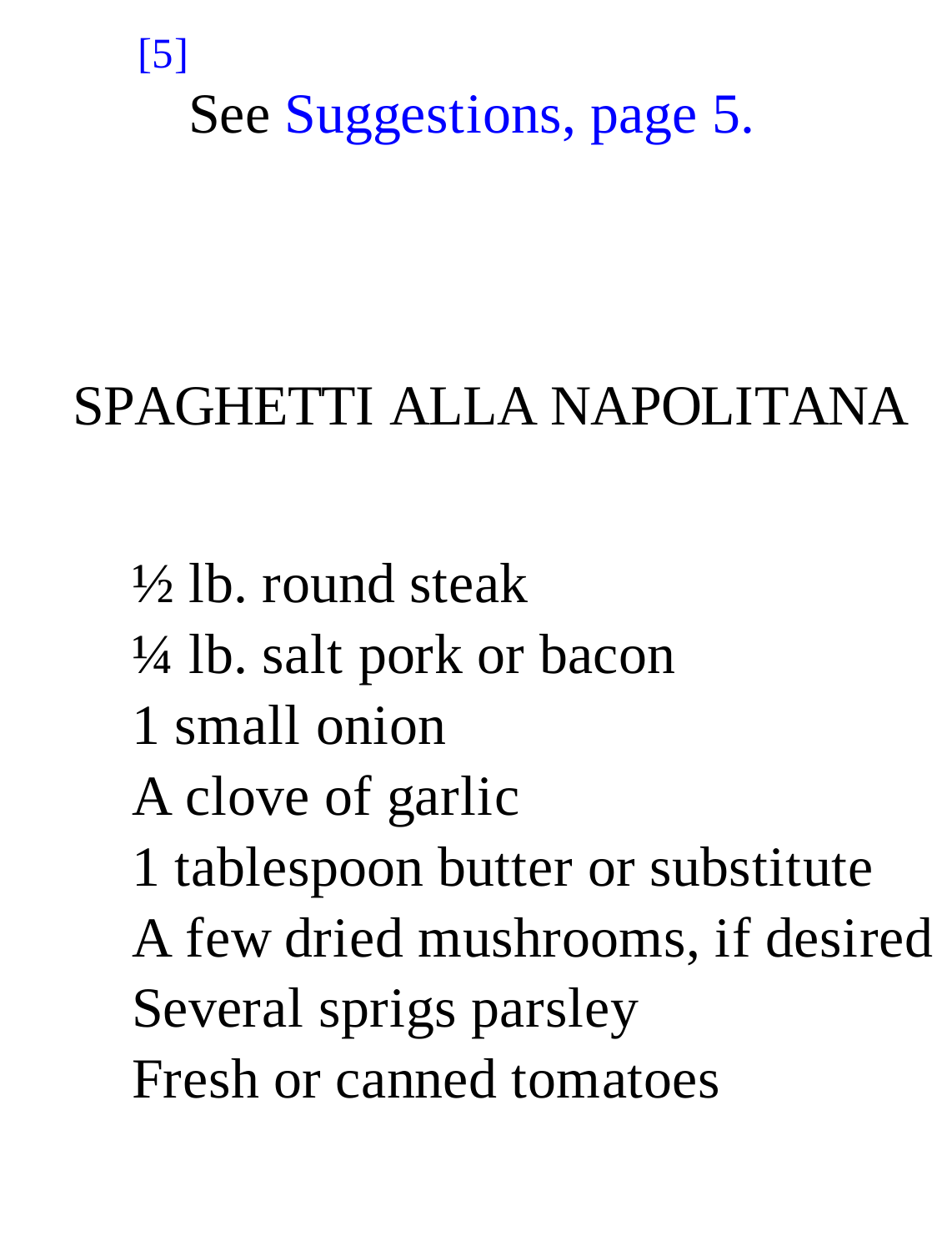Grind the salt pork and try it out in a saucepan. While it is frying put the onion through the grinder. As soon as the pork begins to brown add the onion, the parsley chopped, the garlic shredded fine, and the mushrooms which have been softened by soaking in warm water. When the vegetables are very brown (great care must be taken not to burn the onion, which scorches very easily) add the meat ground coarsely or cut up in little cubes. When the meat is a good brown color, add about one pint of tomatoes and simmer slowly until all has cooked down to a thick creamy sauce. It will probably take ¾ hour. The sauce may be bound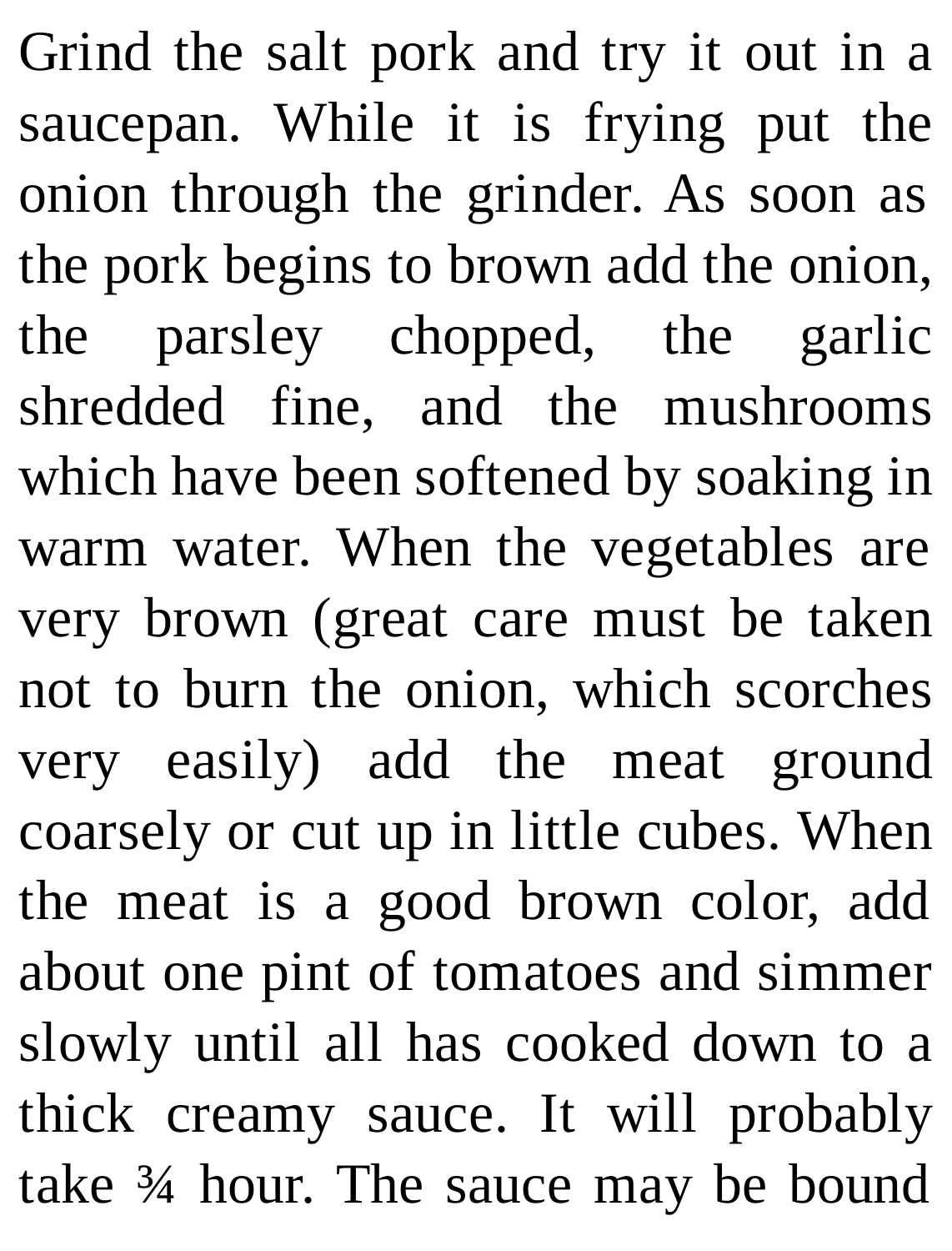together with a little flour if it shows a tendency to separate.

This sauce is used to dress all kinds of macaroni and spaghetti, also for boiled rice. Spaghetti should be left unbroken when it is cooked. If it is too long to fit in the kettle immerse one end in the boiling salted water and in a very few minutes the ends of the spaghetti under the water will become softened so that the rest can be pushed down into the kettle. Be careful not to overcook it and it will not be pasty, but firm and tender. Drain it carefully and put in a hot soup tureen. Sprinkle a handful of grated cheese over it and pour on the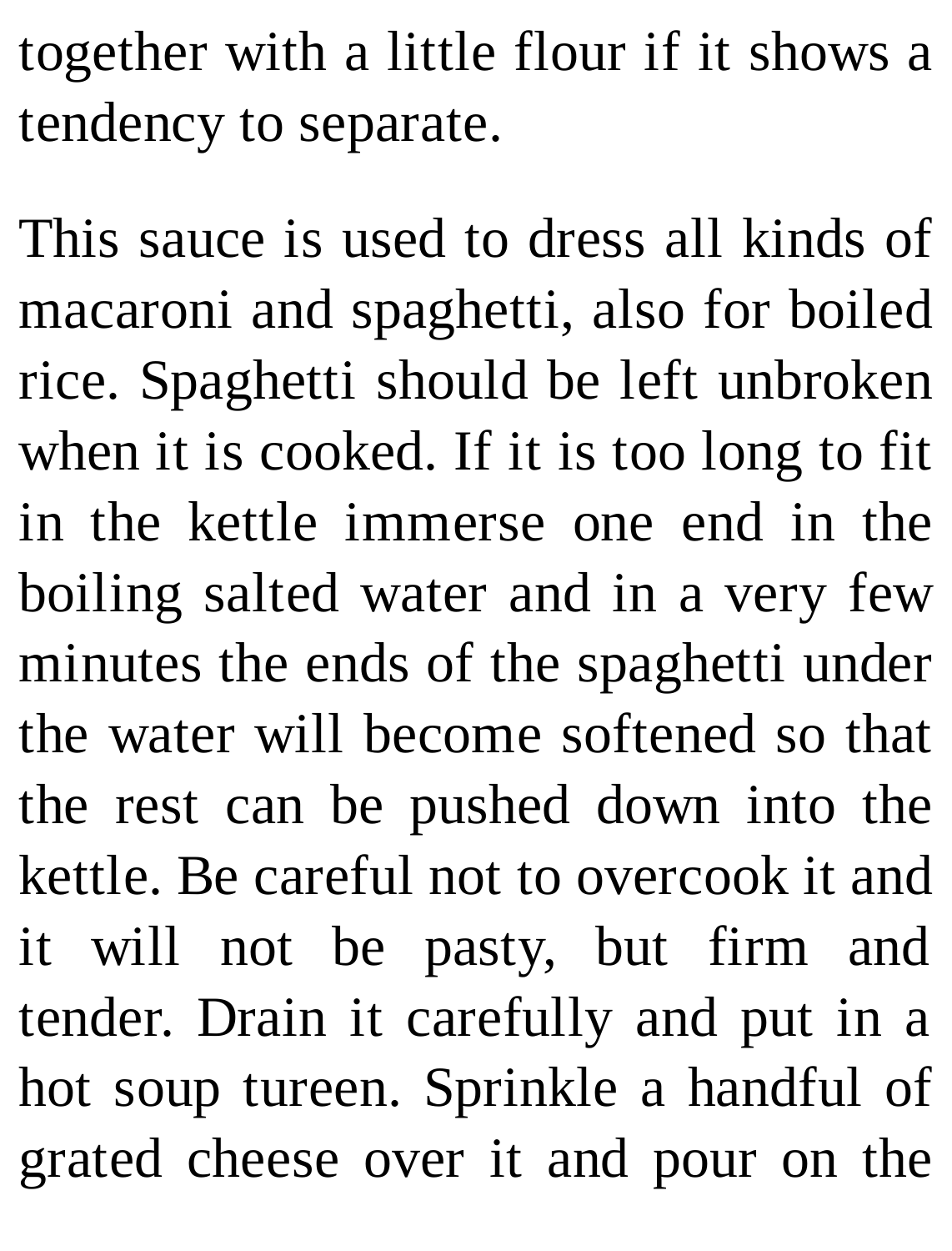sauce. Lift with two forks until thoroughly mixed.

# NOODLES OR HOME MADE PASTE *Tagliatelli o Pasta Fatta in Casa*

The best and most tender paste is made simply of eggs and flour and salt. Water may be substituted for part of the eggs, for economy, or when a less rich paste is needed. Allow about a cup of flour to an egg. Put the flour on a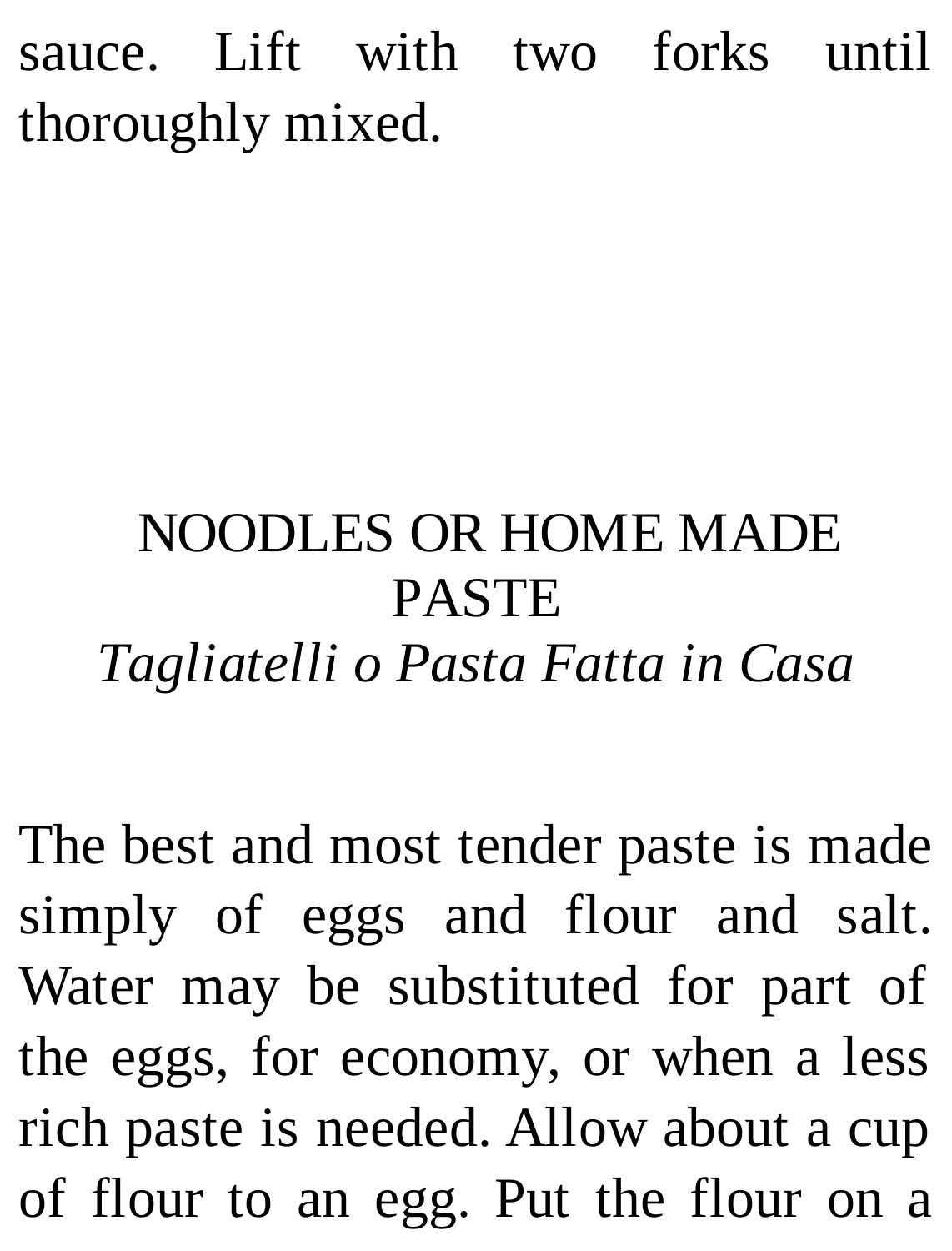bread board, make a hole in the middle and break in the egg. Use any extra whites that are on hand. Work it with a fork until it is firm enough to work with the hands. Knead it thoroughly, adding more flour if necessary, until you have a paste you can roll out. Roll it as thin as a ten cent piece. If the sheet of paste is too large to handle with an ordinary rolling pin, a broom handle which has been sawed off, scrubbed and sandpapered, will serve in lieu of the long Italian rolling pin.

This paste may be cut in ribbons to be cooked in soup as *Tagliatelli*, or cut in squares or circles and filled with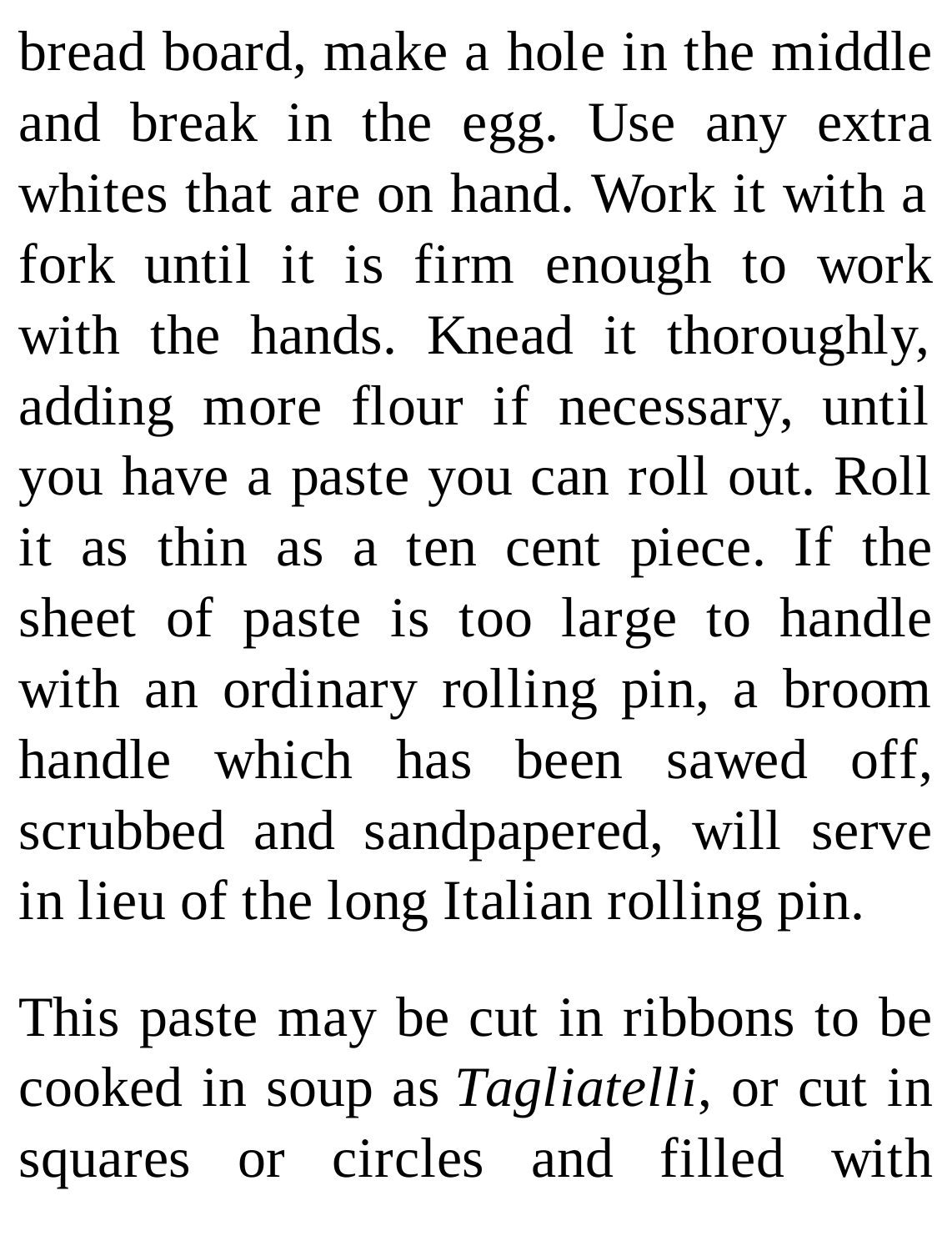various mixtures to make *Cappelletti*, *Ravioli*, etc.

Any bits that are left or become too dry to work may be made into a ball and kept for some time to be grated into soup, in which it makes an excellent thickening.

# RAVIOLI

 $\frac{1}{4}$  lb. curds or soft cottage cheese ½ cup cooked spinach or beet greens

# 1 egg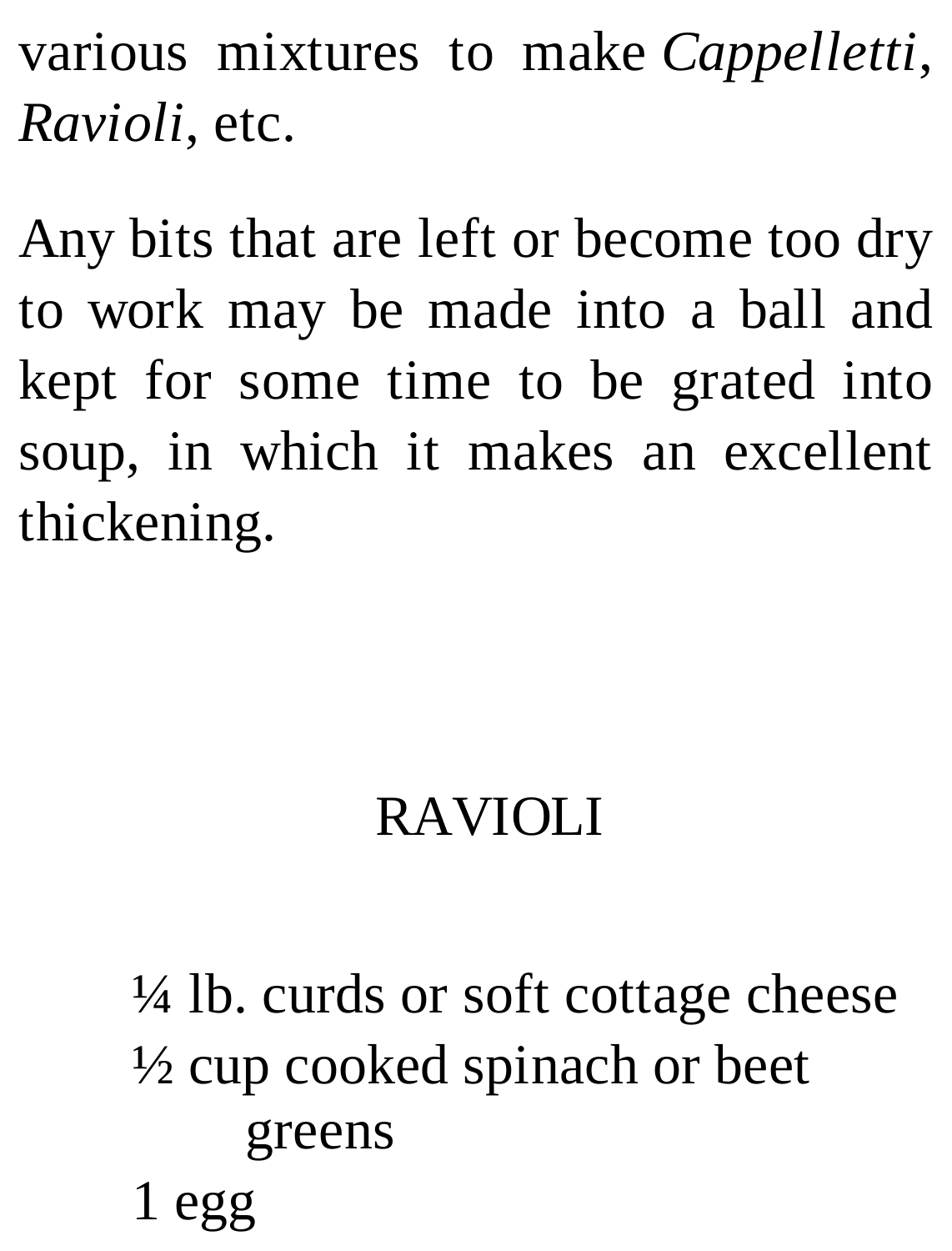Nutmeg Salt Grated cheese

Drain and chop the greens. Mix well with the curds, egg, a little grated cheese, salt and nutmeg. Make a paste such as that described in the recipe for *Pasta fatta in Casa*, page 20. Roll out this paste very thin and mark it off in two or three inch squares. Place a spoonful of the mixture on each square. Fold together diagonally. Moisten the edges with the finger dipped in cold water, to make them stick together, and press them down with the fingers or the tines of a fork. Another method is to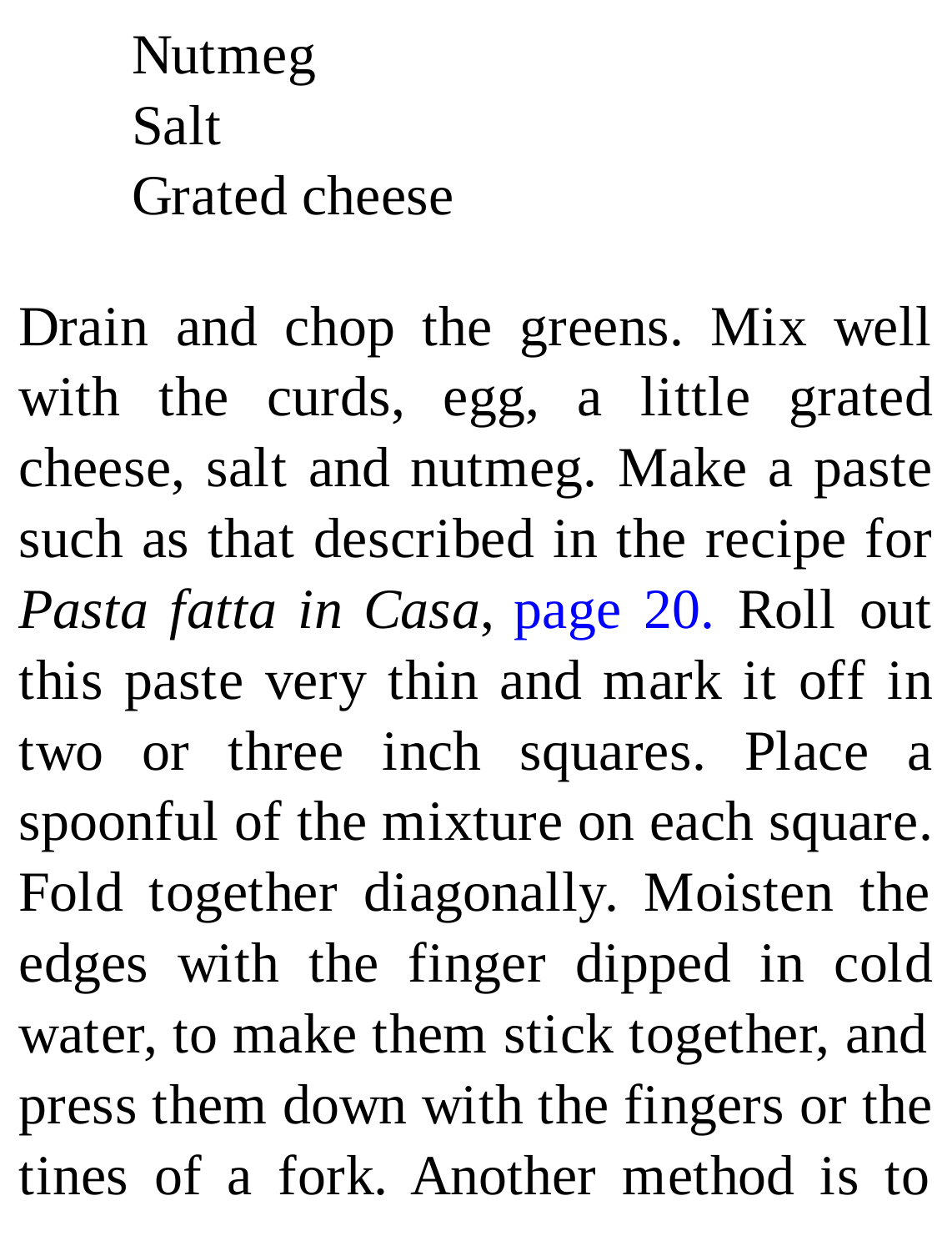put the spoonfuls of the mixture in a row two inches from the edge of the paste and two inches apart. Fold over the edge of the paste. Cut off the whole strip thus formed, and cut into squares with the mixture in the middle of each square.

Boil these *ravioli* in salted water, being careful not to break them open. Drain and serve with a tomato sauce containing mushrooms[6], either fresh ones, or the dried mushrooms soaked and simmered until tender. Arrange the *ravioli* on a platter, pour the hot sauce over them and finish with a sprinkling of grated cheese.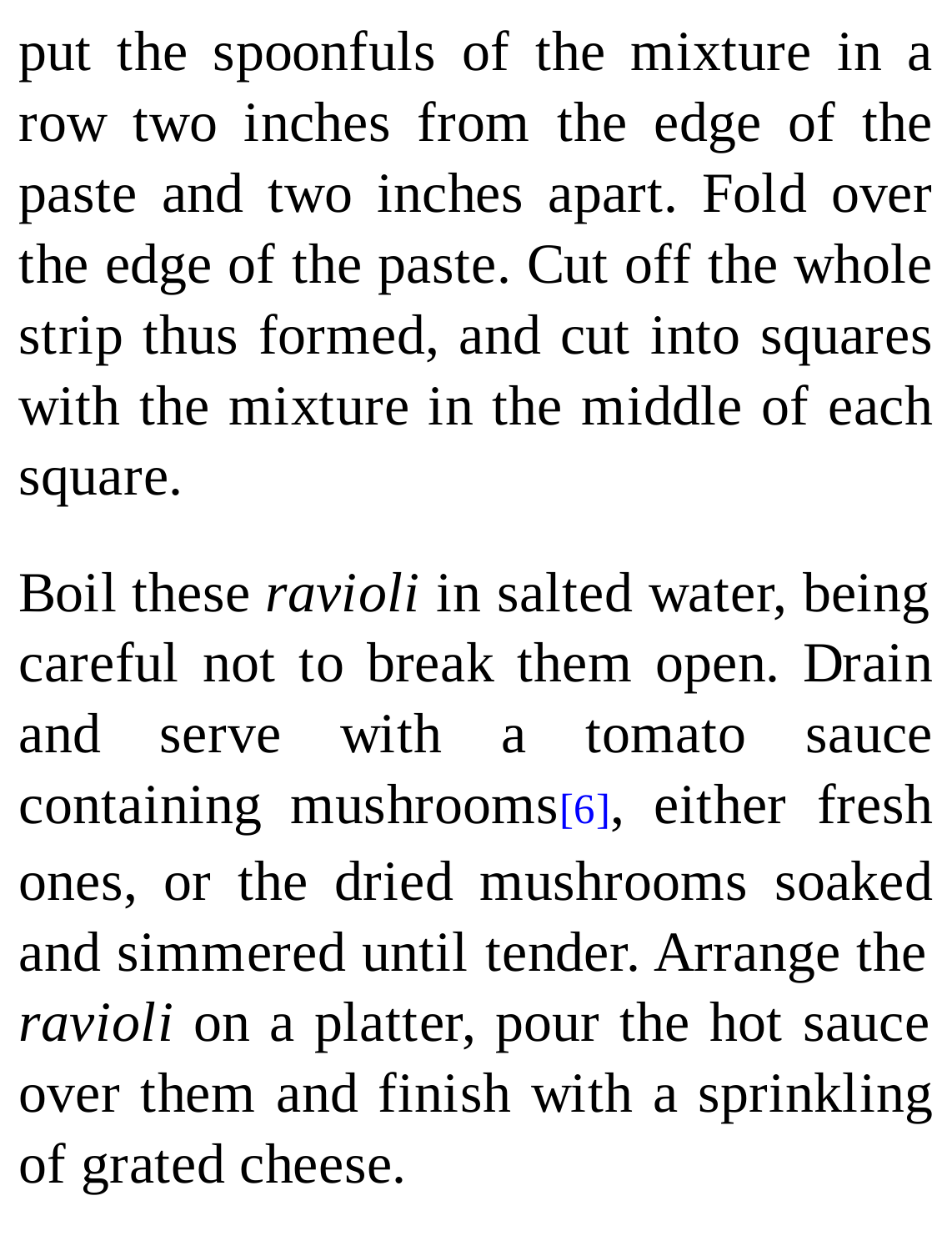#### [6]

See page 23.

## RAVIOLI WITH MEAT *Ravioli alla Genovese*

1 cup cooked meat, veal, chicken, turkey or giblets 1 small slice cooked ham ½ cup spinach 1 egg Grated cheese, nutmeg, salt

Chop the meat and spinach fine and work to a stiff mixture with the egg.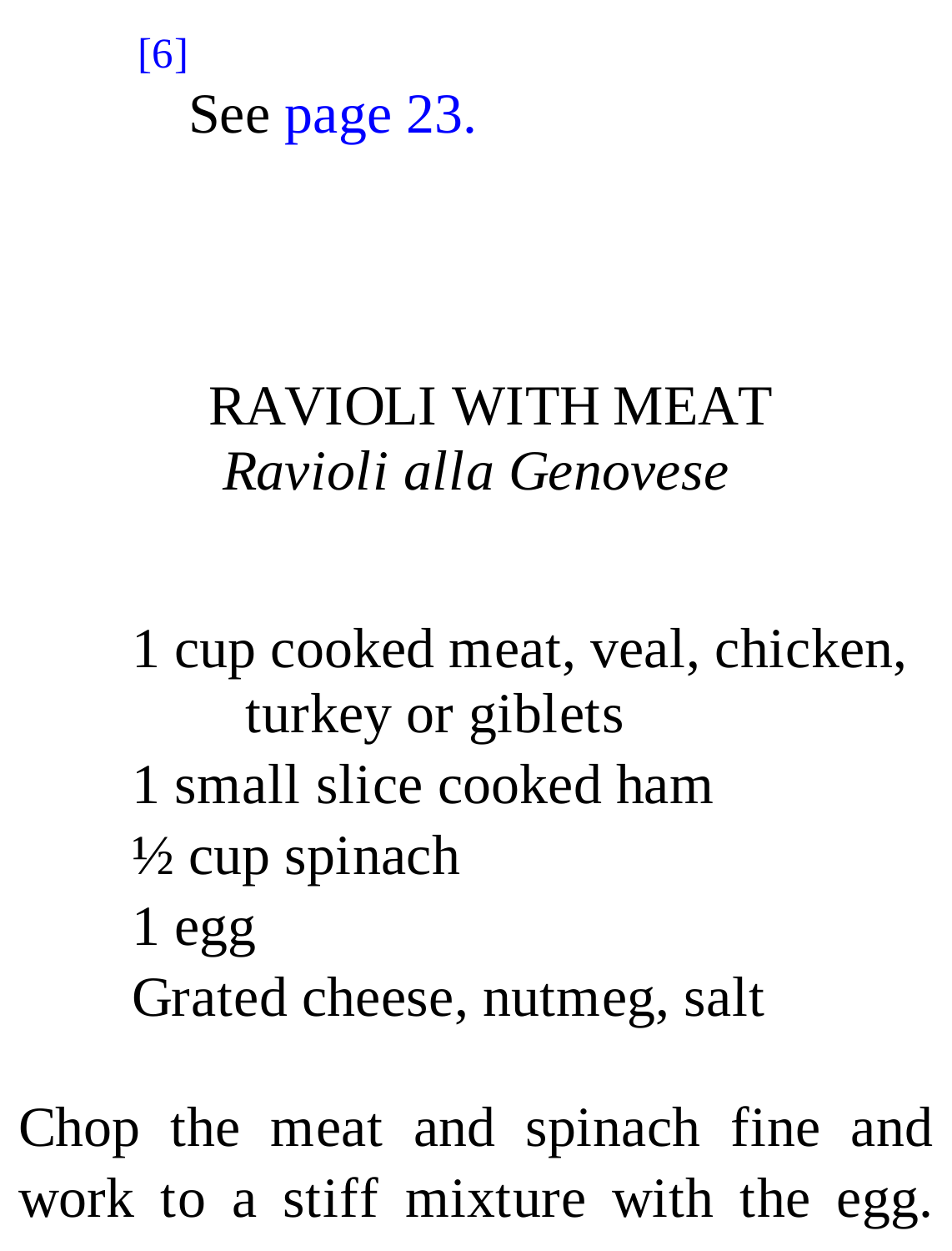Season with cheese, nutmeg and salt to taste. Enclose in little squares of the home made paste described above, and cook and serve as in the preceding recipe for *Ravioli*.

# NOODLES WITH HAM *Tagliatelle col Presciutto*

Noodles A slice of ham, fat & lean Oil or butter Carrot Celery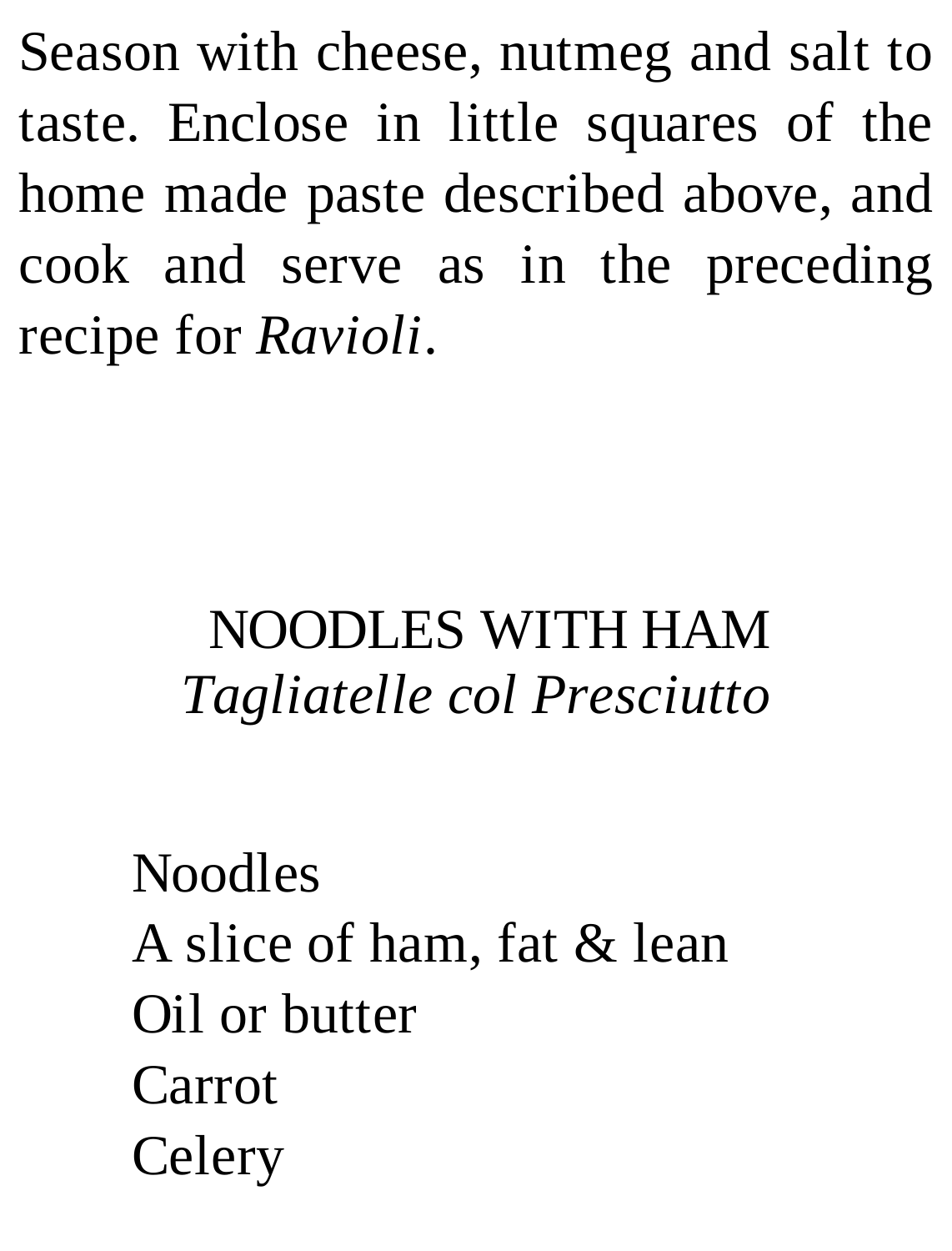#### Tomato paste[7]

Cut the ham into little pieces. Chop carrot and celery to equal the ham in quantity. Put them all on the fire with some butter. When the mixture is brown add a few tablespoons of tomato paste dissolved in a cup of hot water.

Cook the noodles in water that is only slightly salted. Drain and dress with the sauce and grated cheese. The quantities to use in the sauce must be determined by the amount of noodles to be cooked.

### [7] See Suggestions, page 5.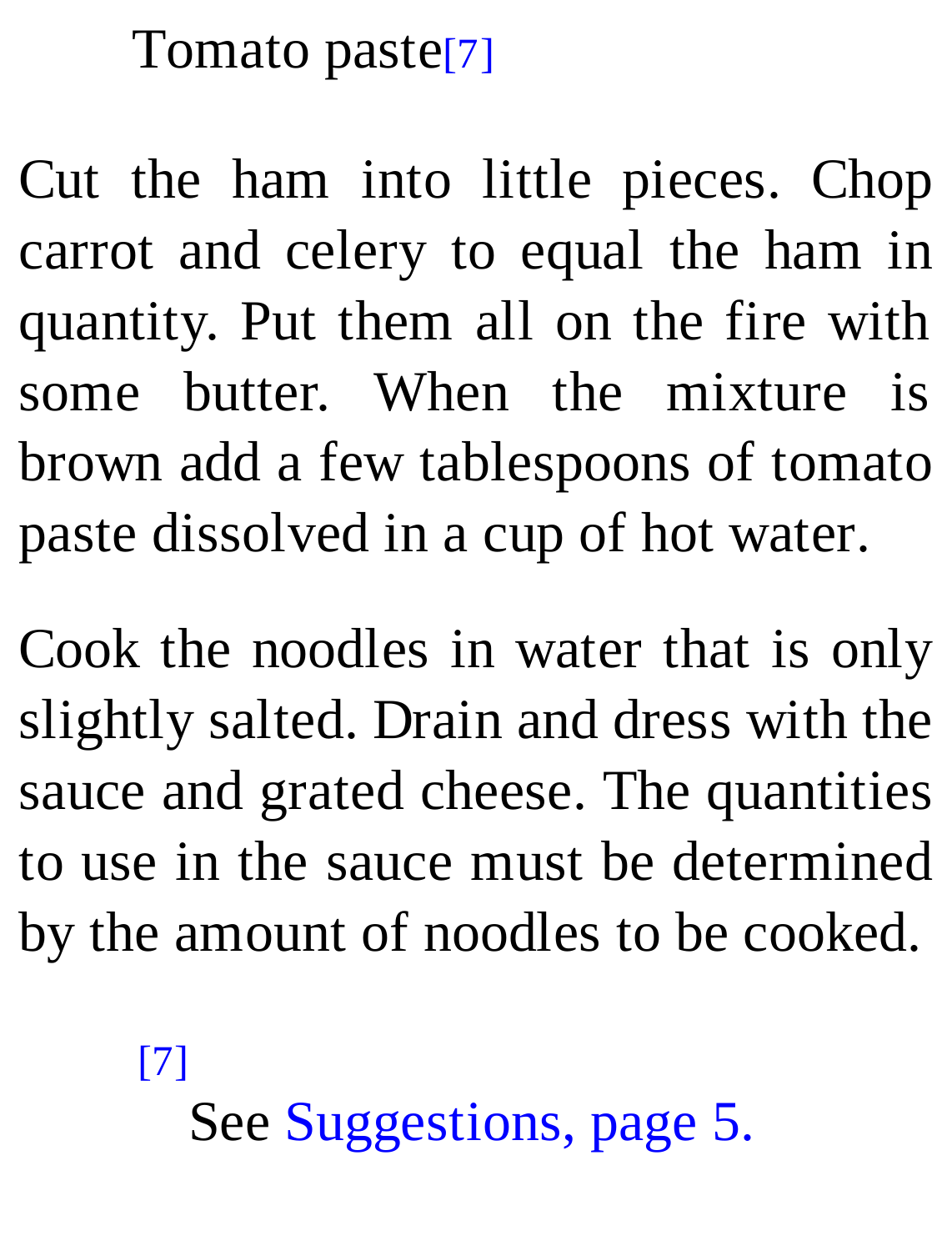# *Sauces*

## BOLOGNESE SAUCE FOR MACARONI *Maccheroni alla Bolognese*

- ¼ lb. raw round steak
- A slice of salt pork or bacon (2 oz.)
- 1 tablespoon butter or substitute
- 1 pint hot water or broth
- 1 small carrot
- $\frac{1}{4}$  onion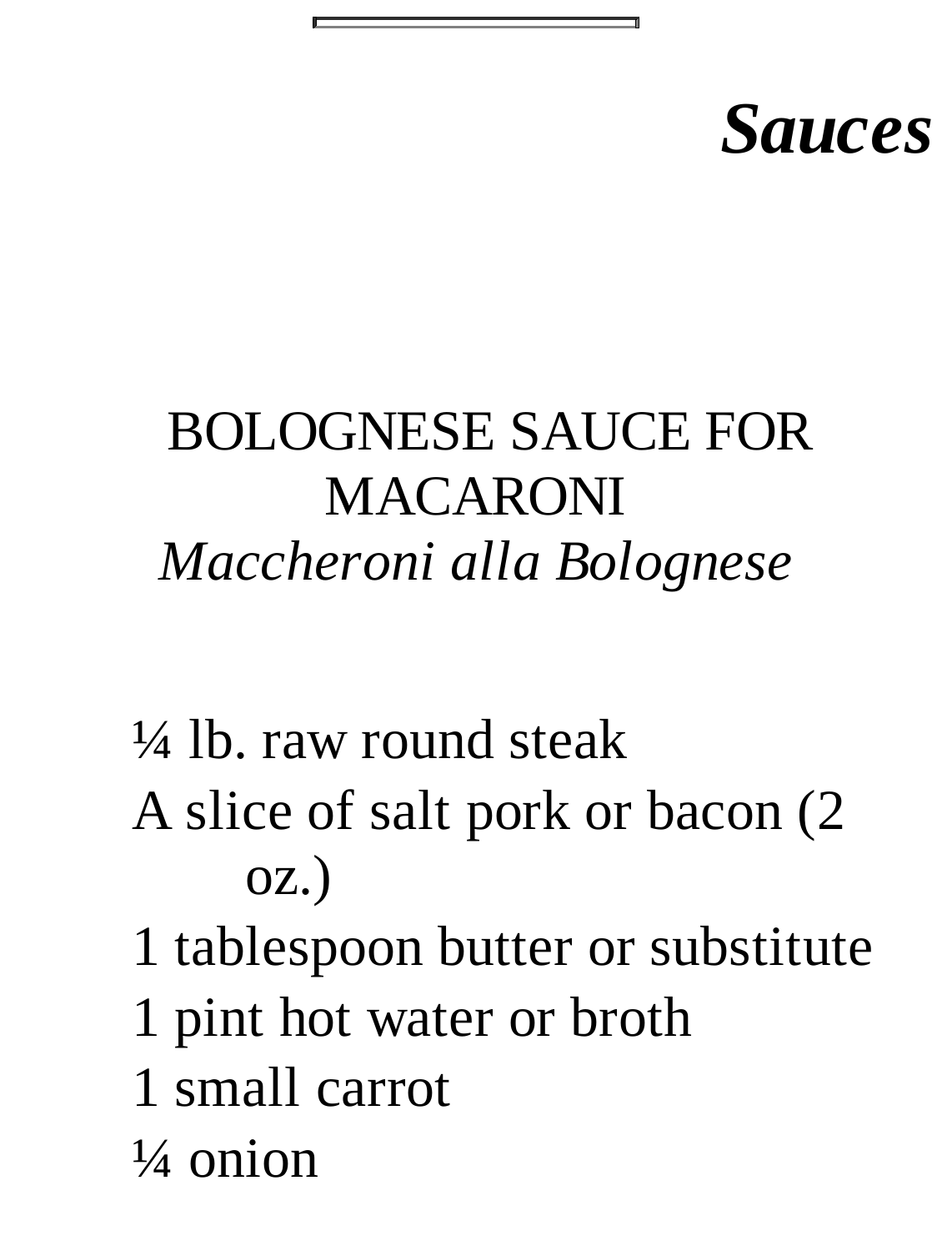1 large piece celery  $\frac{1}{2}$  tablespoon flour Pepper, nutmeg if desired

Chop the meat and vegetables fine and put them over the fire with the butter. When the meat has browned add the flour and wet the mixture with hot water or broth, allowing it to simmer from half an hour to an hour. It is done when it is the consistency of a thick gravy.

This is enough sauce for 1 lb. of macaroni or spaghetti. Dried mushrooms are a good addition to this sauce. They may be soaked, drained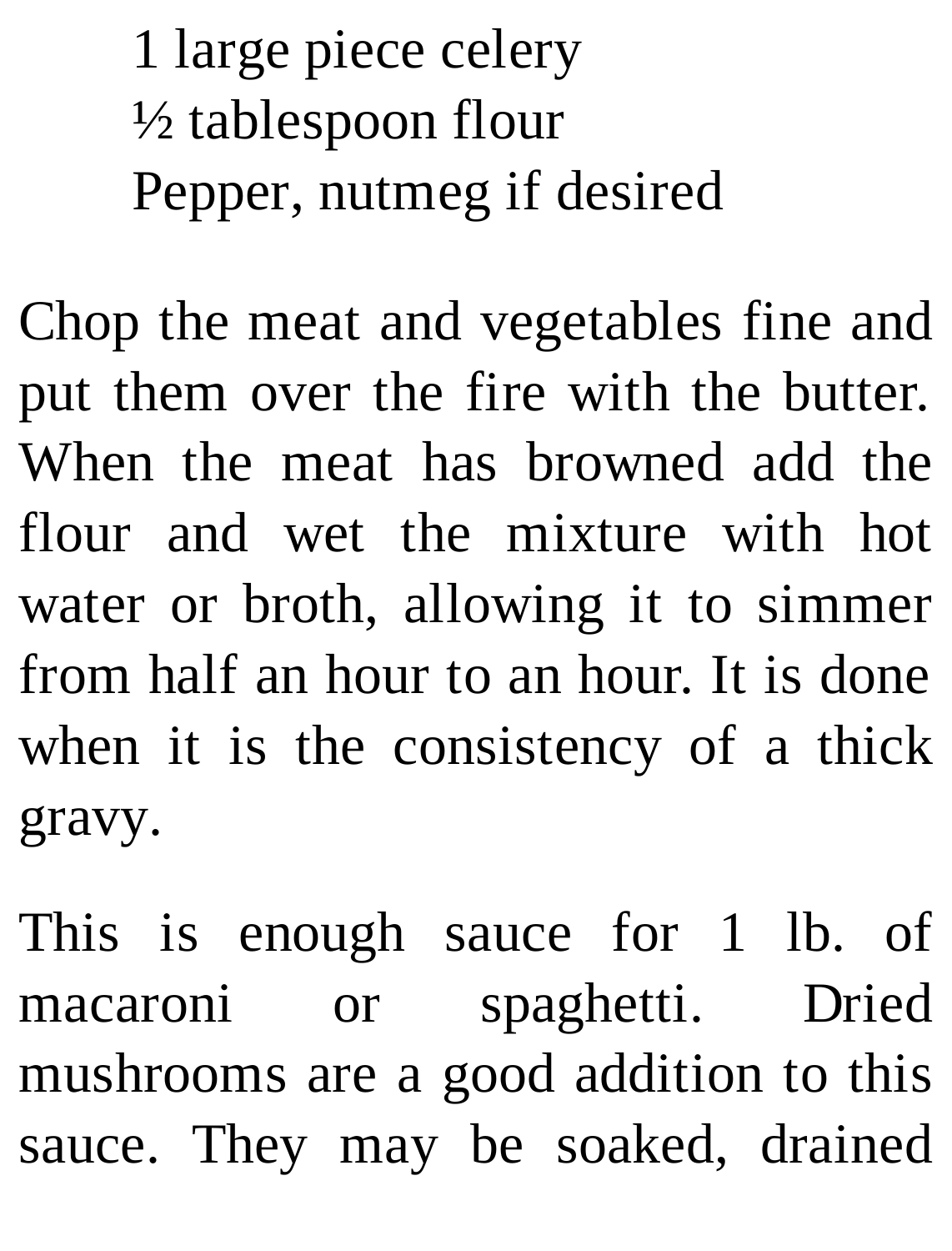and chopped with other vegetables. This sauce forms the basis for the dish of scalloped cornmeal called *Polenta Pasticciata*.

## TOMATO SAUCE *Salsa di Pomidoro*

Pellegrino Artusi, the inimitable author of that droll yet practical manual of cooking SCIENCE IN THE KITCHEN AND THE ART OF EATING WELL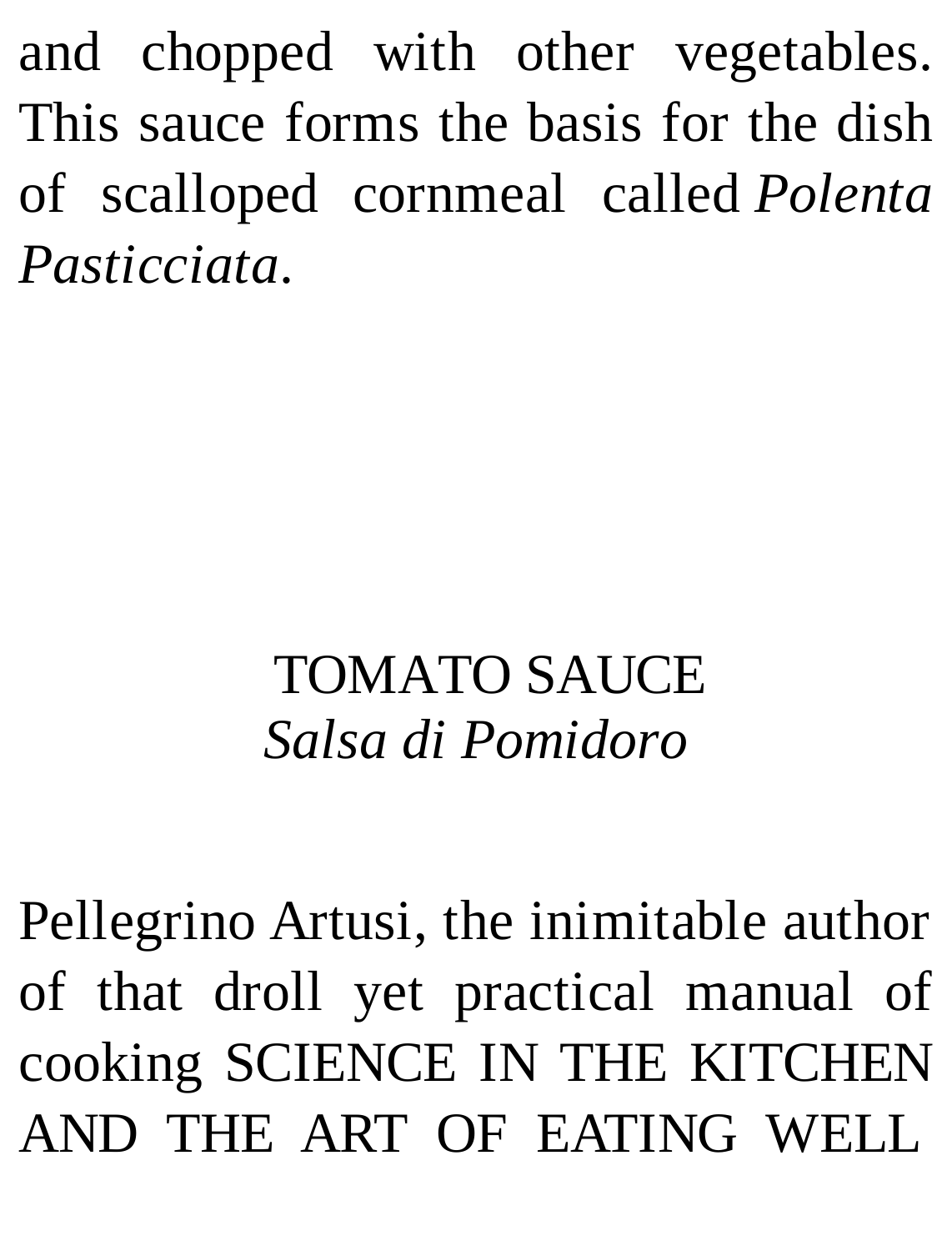(La Scienza in Cucina e l'Arte di mangiar bene) has the following to say about tomato sauce.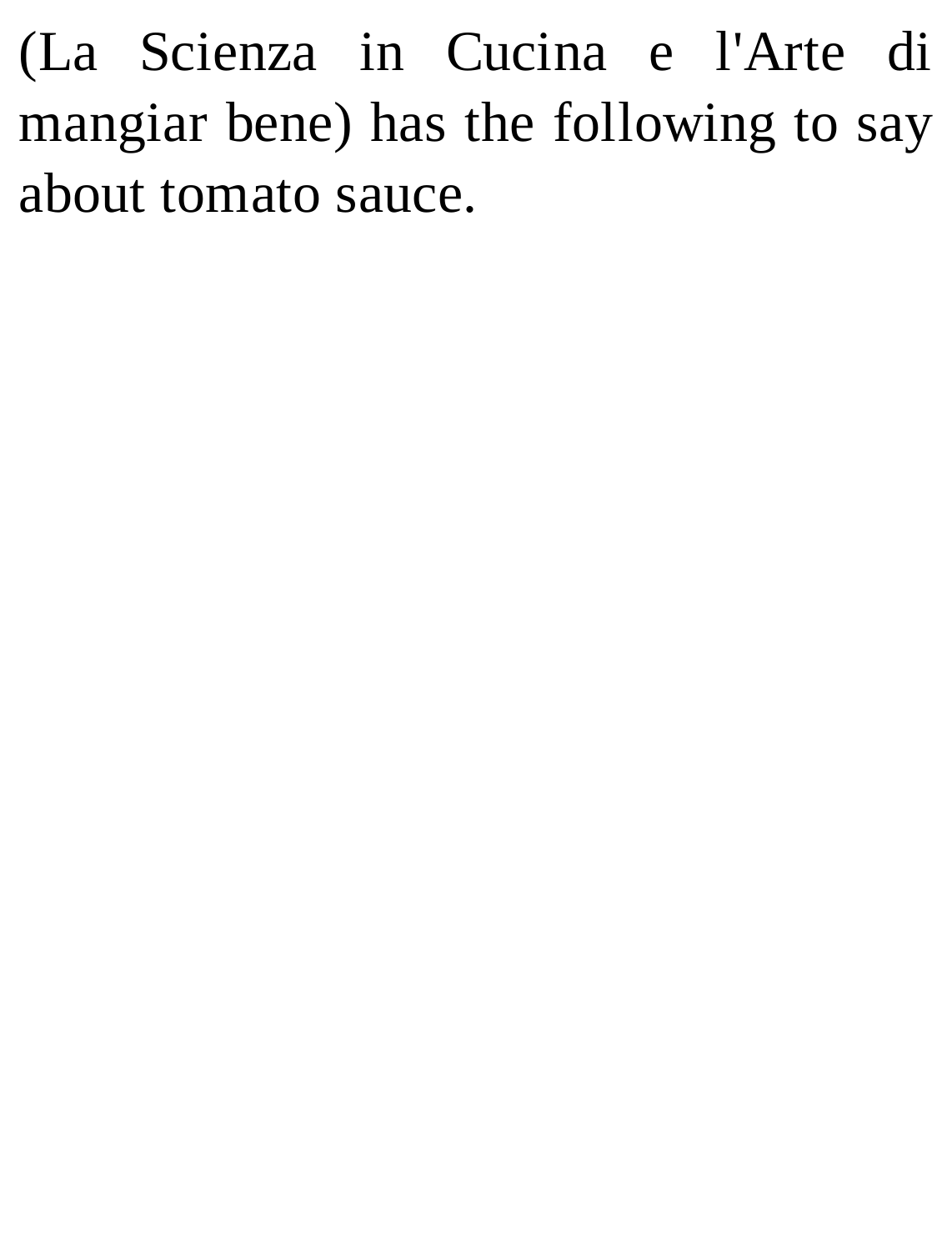"There was once a good old priest in a village of the Romagna who stuck his nose into everything; in every family circle and in every domestic affair he wanted to have his finger in the pie. Aside from this he was a kindly old party and as his zeal was the source of more good than bad people let him go his way; but the wiseacres dubbed him Don Pomidoro (Sir Tomato) to indicate that tomatoes enter into everything; therefore a good tomato sauce is an invaluable aid in cooking."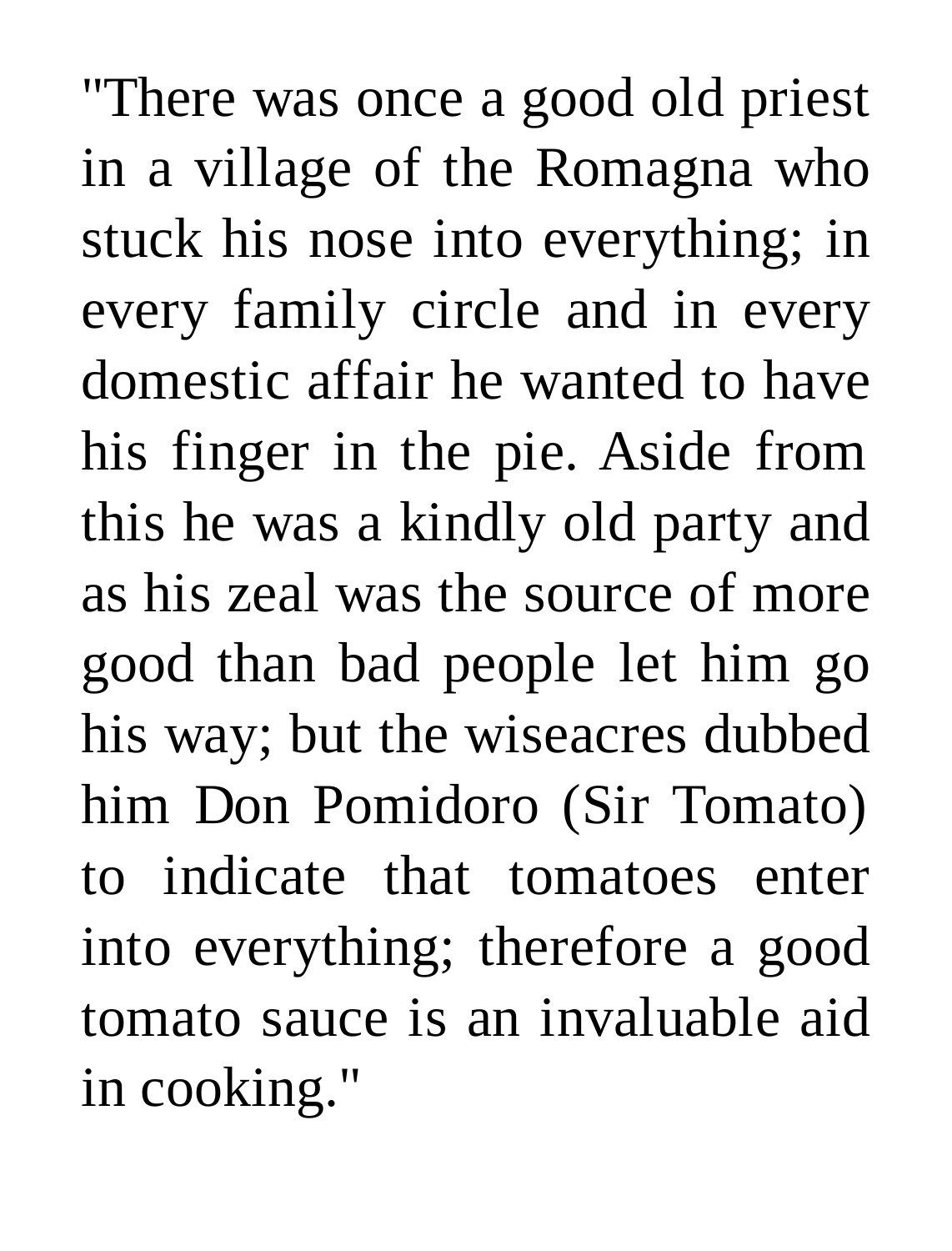Chop fine together a quarter of an onion, a clove of garlic, a piece of celery as long as your finger, a few bay leaves and just parsley enough. Season with a little oil, salt and pepper, cut up seven or eight tomatoes and put everything over the fire together. Stir it from time to time and when you see the juice condensing into a thin custard strain it through a sieve, and it is ready for use."

This sauce serves many purposes. It is good on boiled meat; excellent to dress macaroni, spaghetti or other pastes which have been seasoned with butter and cheese, or on boiled rice seasoned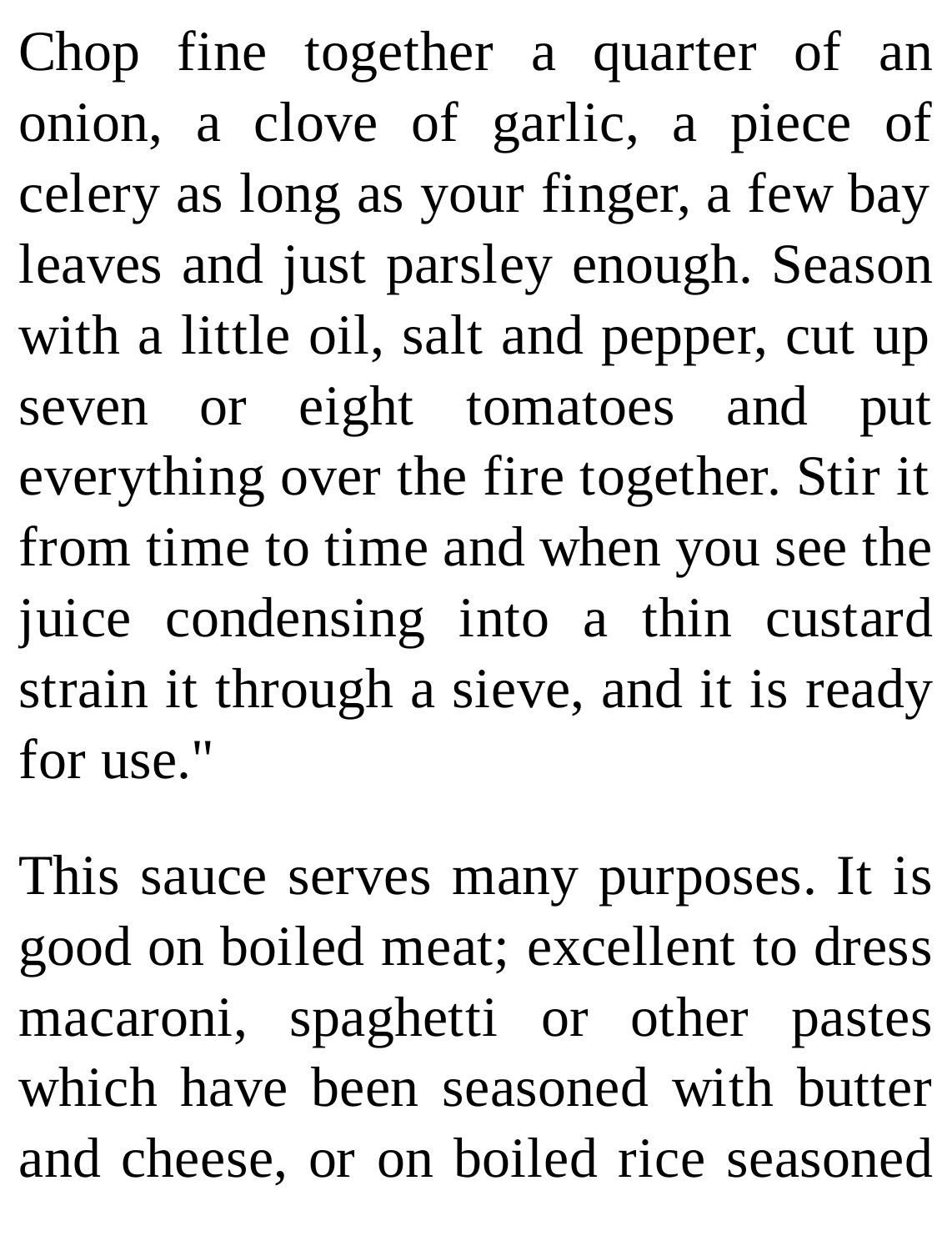in the same way. Mushrooms are a great addition to it.

# WHITE SAUCE FOR BOILED ASPARAGUS OR CAULIFLOWER *Salsa Bianca*

1 tablespoon flour or cornstarch ¼ cup butter 1 tablespoon vinegar Salt and pepper  $\frac{1}{2}$  cup water or soup stock Yolk of 1 egg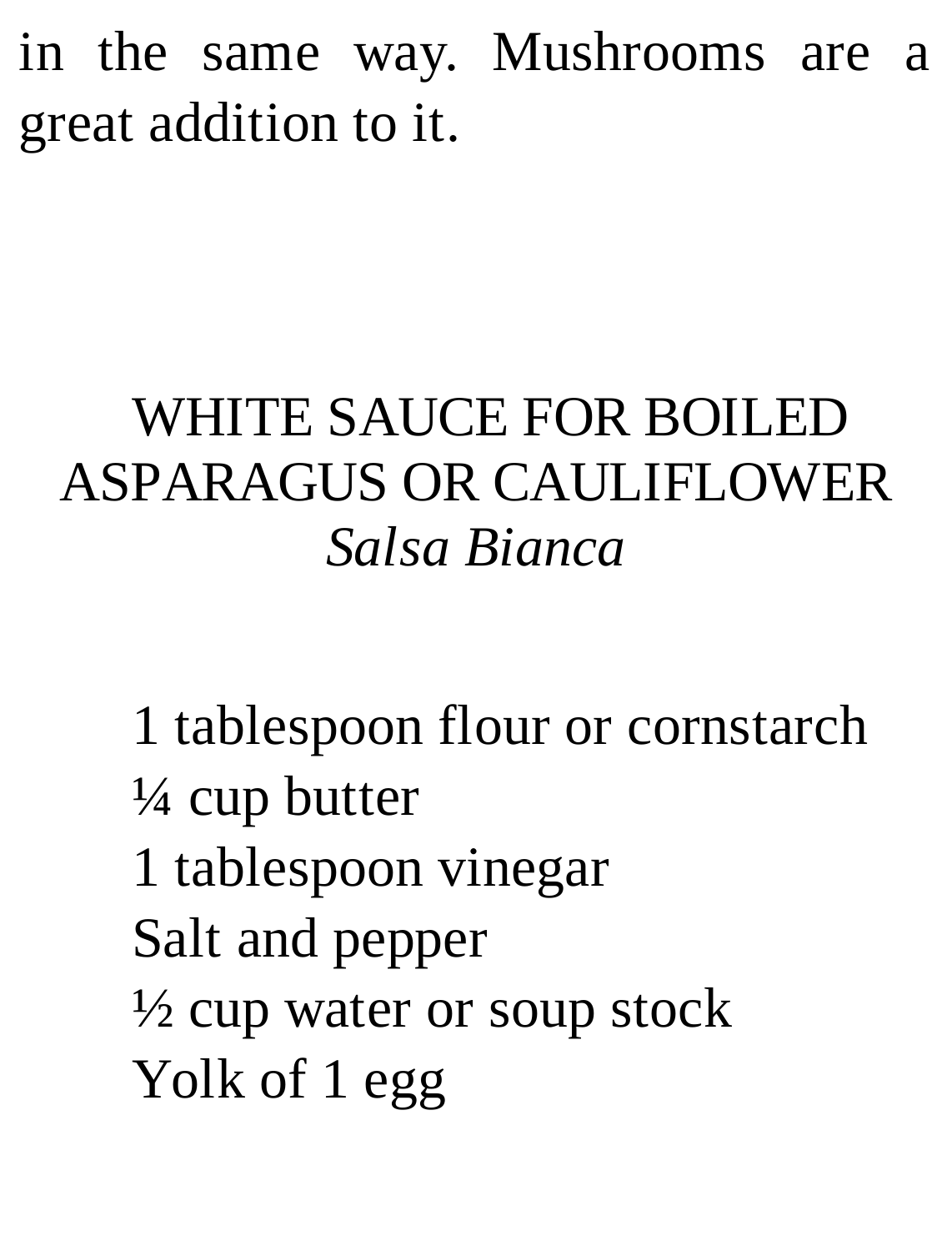Melt half the butter, add the flour and cook until it begins to brown. Add the water slowly, stirring meanwhile, the vinegar and the rest of the butter. Take from the fire and add the beaten egg yolk. This sauce should be smooth like a thin custard.

## PIQUANT SAUCE *Salsa Piccante*

2 sardines or anchovies A bunch of parsley  $\frac{1}{4}$  of a small onion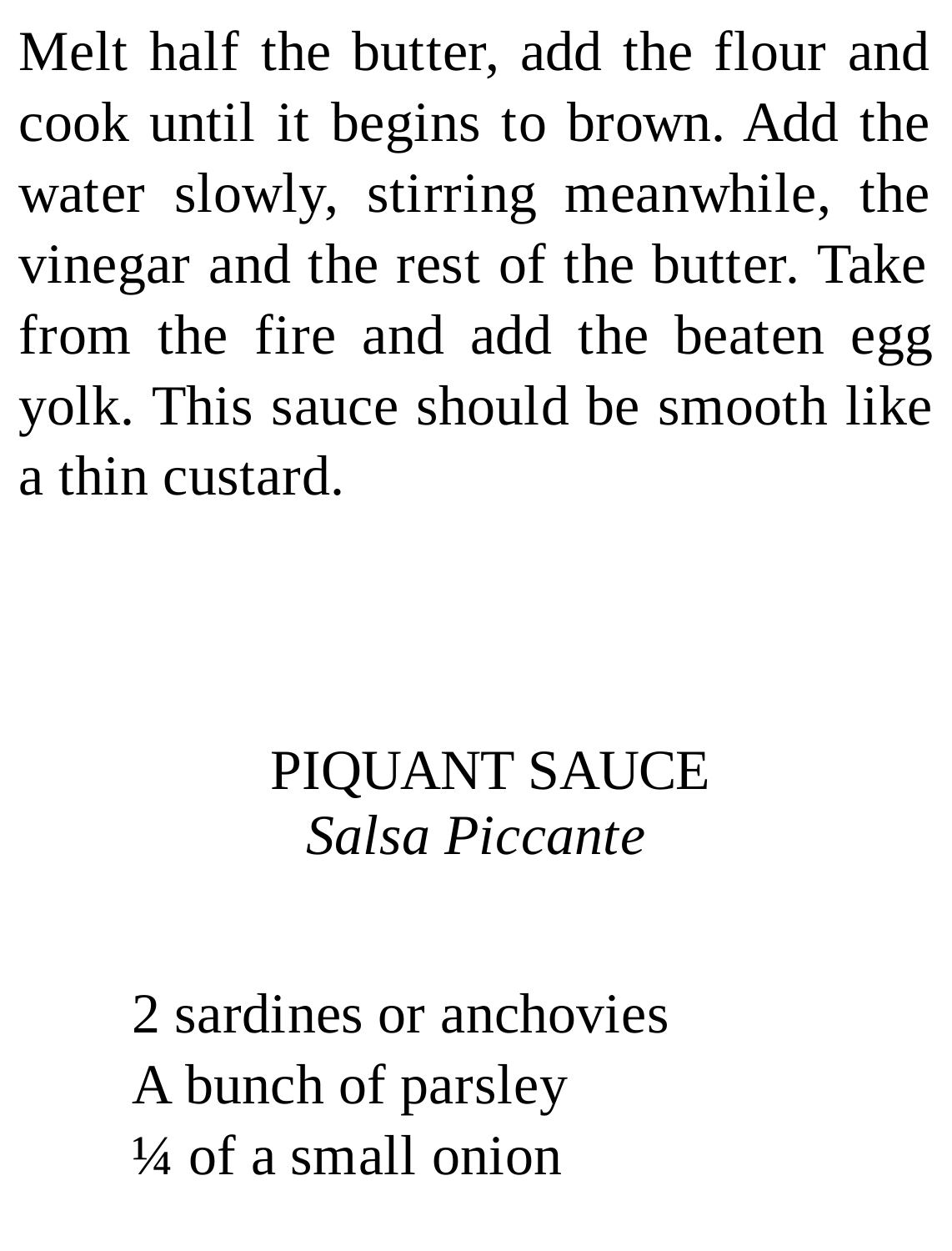Garlic Lemon juice Vinegar Olive oil Salt, pepper

Wash, skin and bone the anchovies. Chop the parsley very fine with the onion. Rub a bowl with the cut side of a clove of garlic. Put in the anchovies and rub to a paste. Add the parsley and onion, a tablespoon each of lemon juice and vinegar, ¼ cup olive oil and salt and pepper to taste. Stir the mixture until it is smooth and thick. Capers may be added by way of variety. This is delicious as a sauce for plain boiled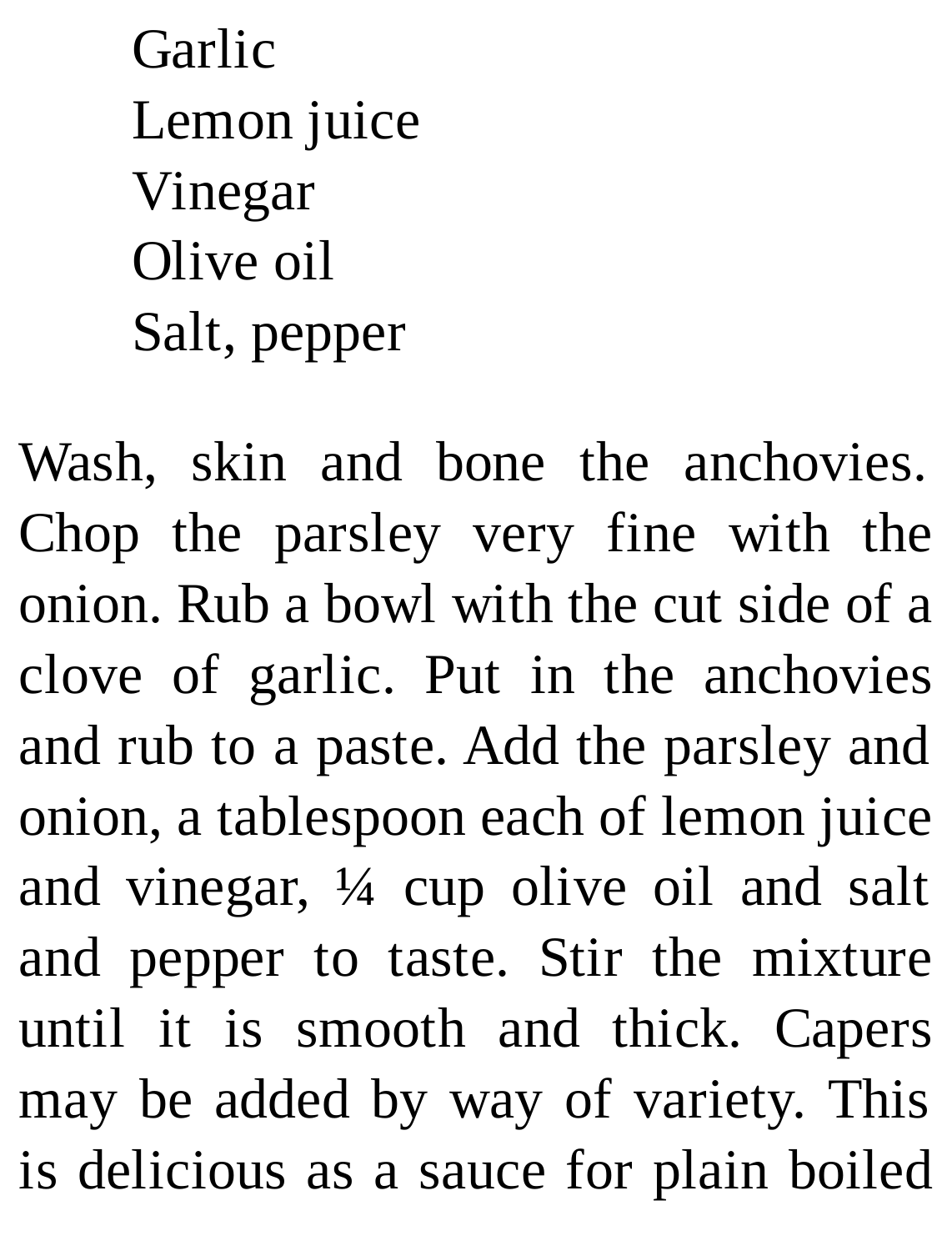meat or fish.

#### *Signorina Cornelia Cuniberti.*

*Fish*

#### SALMON ALLA FIORENTINA

2 lbs. fresh salmon A sprig of parsley 2 cloves garlic A bit of sage A bay leaf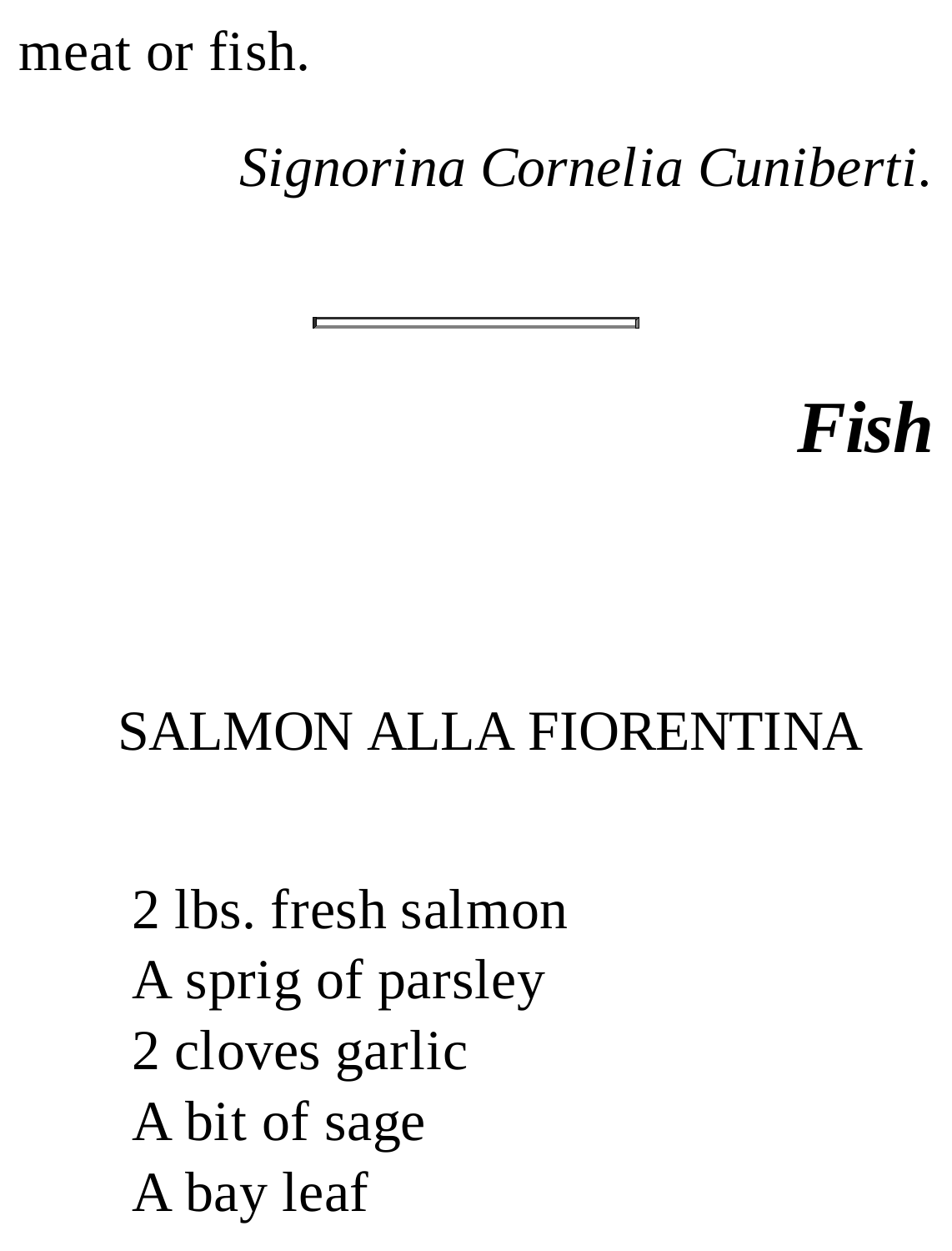1 egg Flour Salt, pepper Mayonnaise Oil for frying

Boil the piece of salmon for half an hour with the parsley, garlic, sage and bay leaf. Bone and roll into fillets ¾ inch thick. If the fish has boiled very tender it may be necessary to tie the fillets in shape with string or strips of cheese cloth. Dip in beaten egg, then in flour, salt and pepper. Sauté a delicate brown. Serve with oil mayonnaise. The white from the egg used in the mayonnaise may serve for dipping the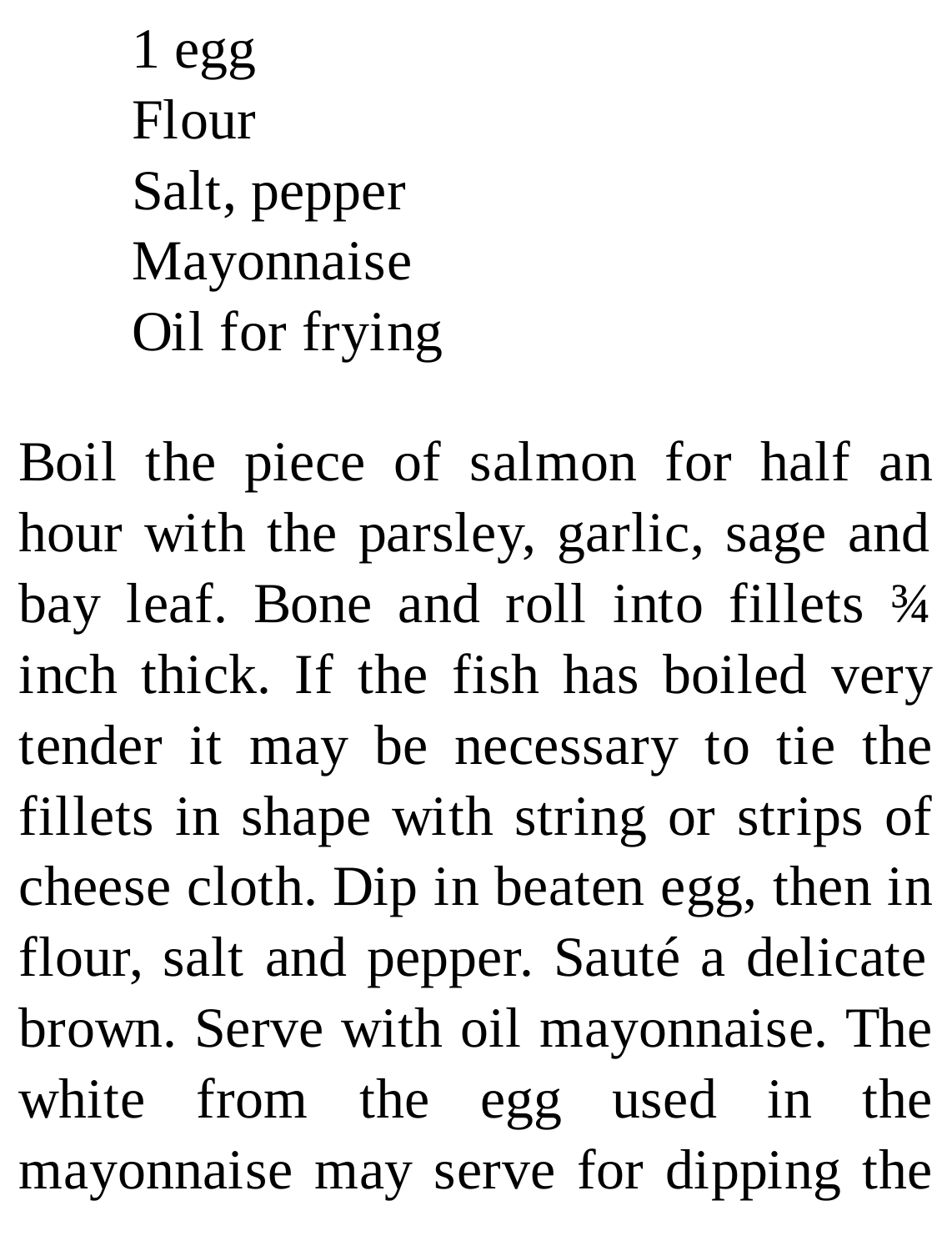fillets if only a small piece of salmon is cooked.

# CODFISH "STUFATO" *Stufato di Baccala*

1 cup codfish, flaked or picked to pieces with a fork 4 tablespoons cooking oil Several sprigs parsley Tomato paste[8] Pepper, hot water

Freshen and soak the codfish in cold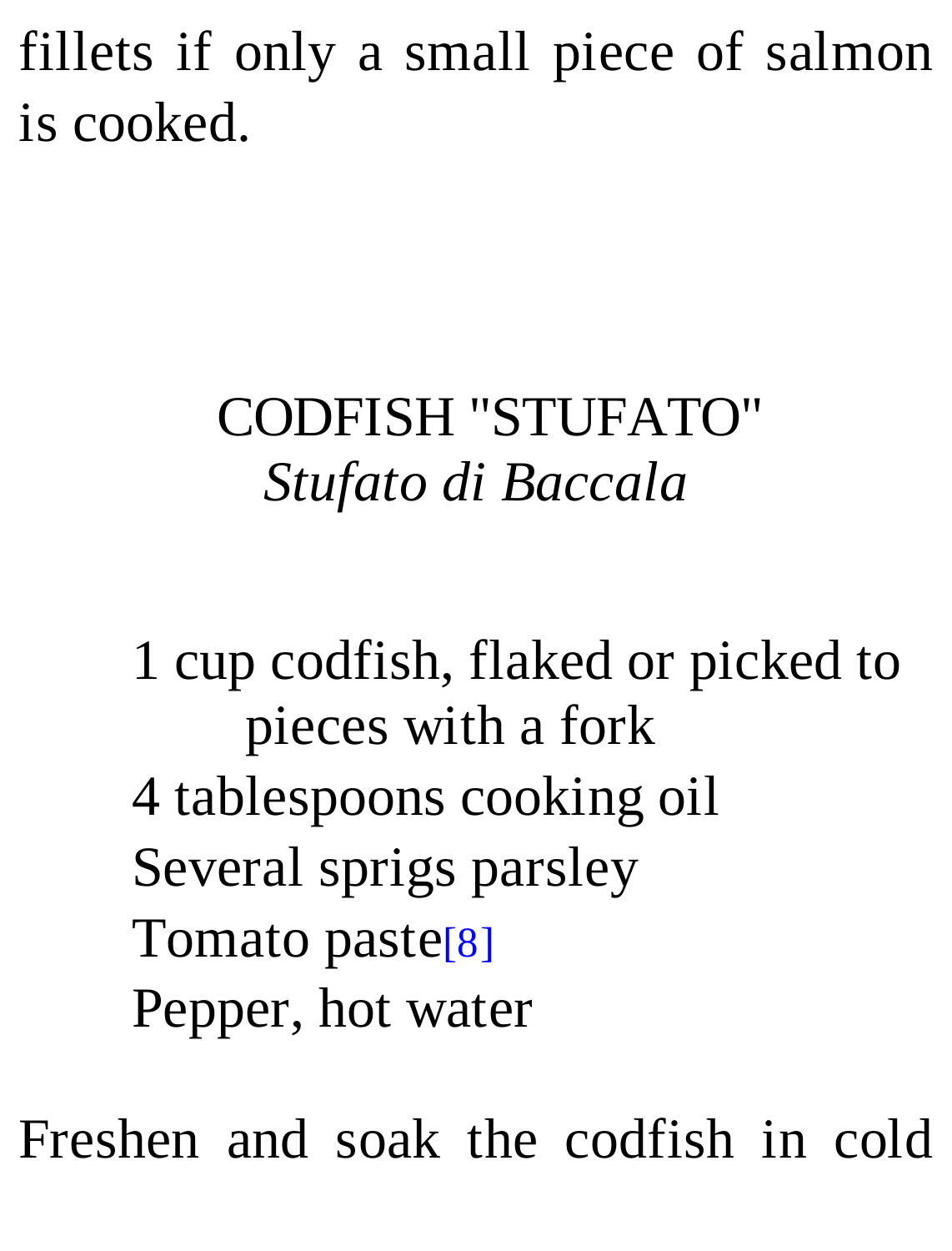water, changing the water two or three times. Heat the oil, with the parsley finely chopped. Add the tomato paste, pepper and enough water to make sufficient liquid to cover the fish. Add the fish and let it simmer over a slow fire until it is done.

*Signorina Irene Merlani.*

[8]

See Suggestions, page 5.

CODFISH CROQUETTES *Cotolette di Baccala*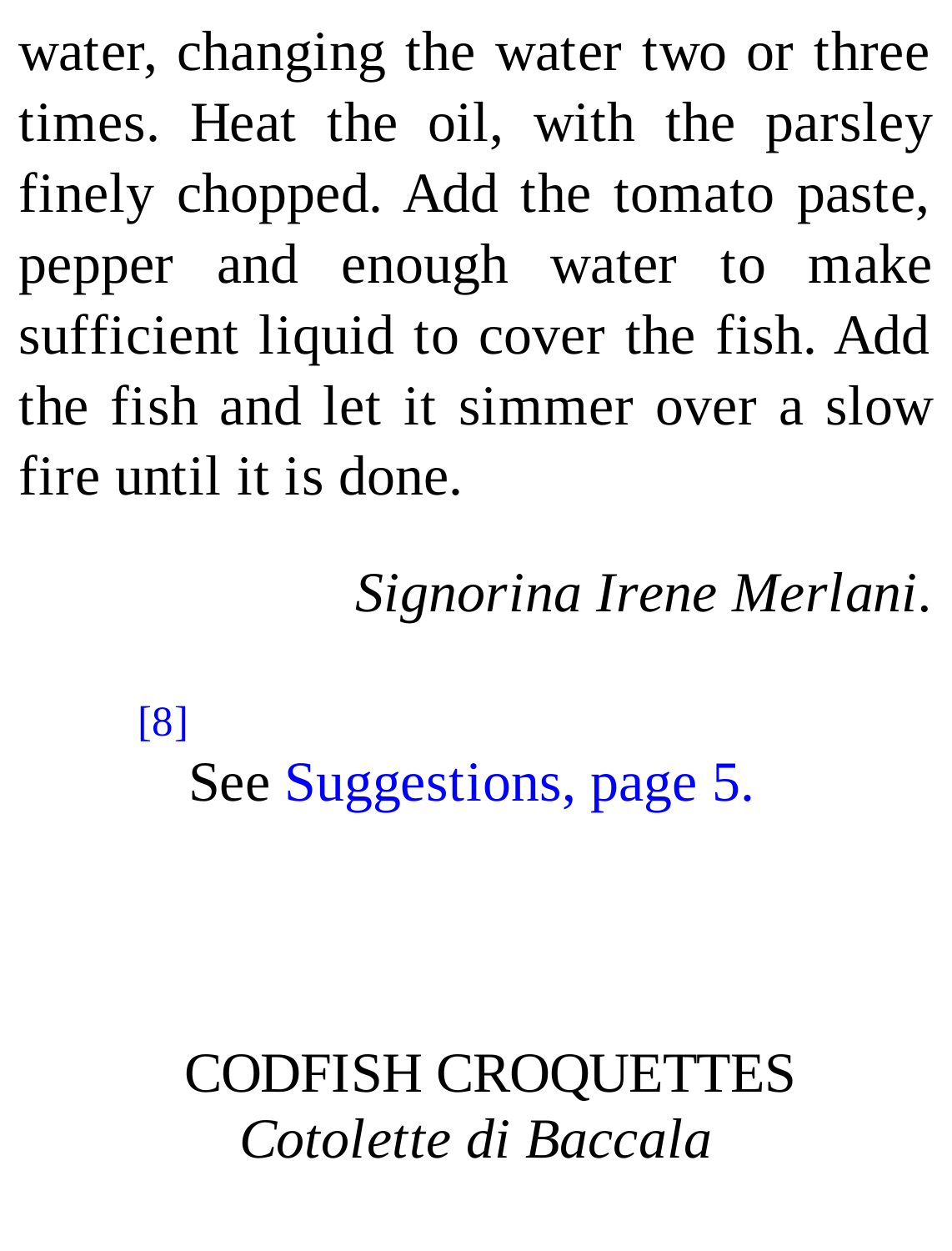1 lb. salt codfish 2 anchovies<sup>[9]</sup> A sprig of parsley Grated cheese 2 eggs ½ cup breadcrumbs 1 tablespoon butter Pepper

Flake the codfish and put it on the fire in cold water. When it has come to a boil remove from fire and drain. Clean the anchovies and chop them together with the codfish and parsley. Add enough hot water to the bread crumbs and butter to moisten thoroughly. Mix with the other ingredients Form into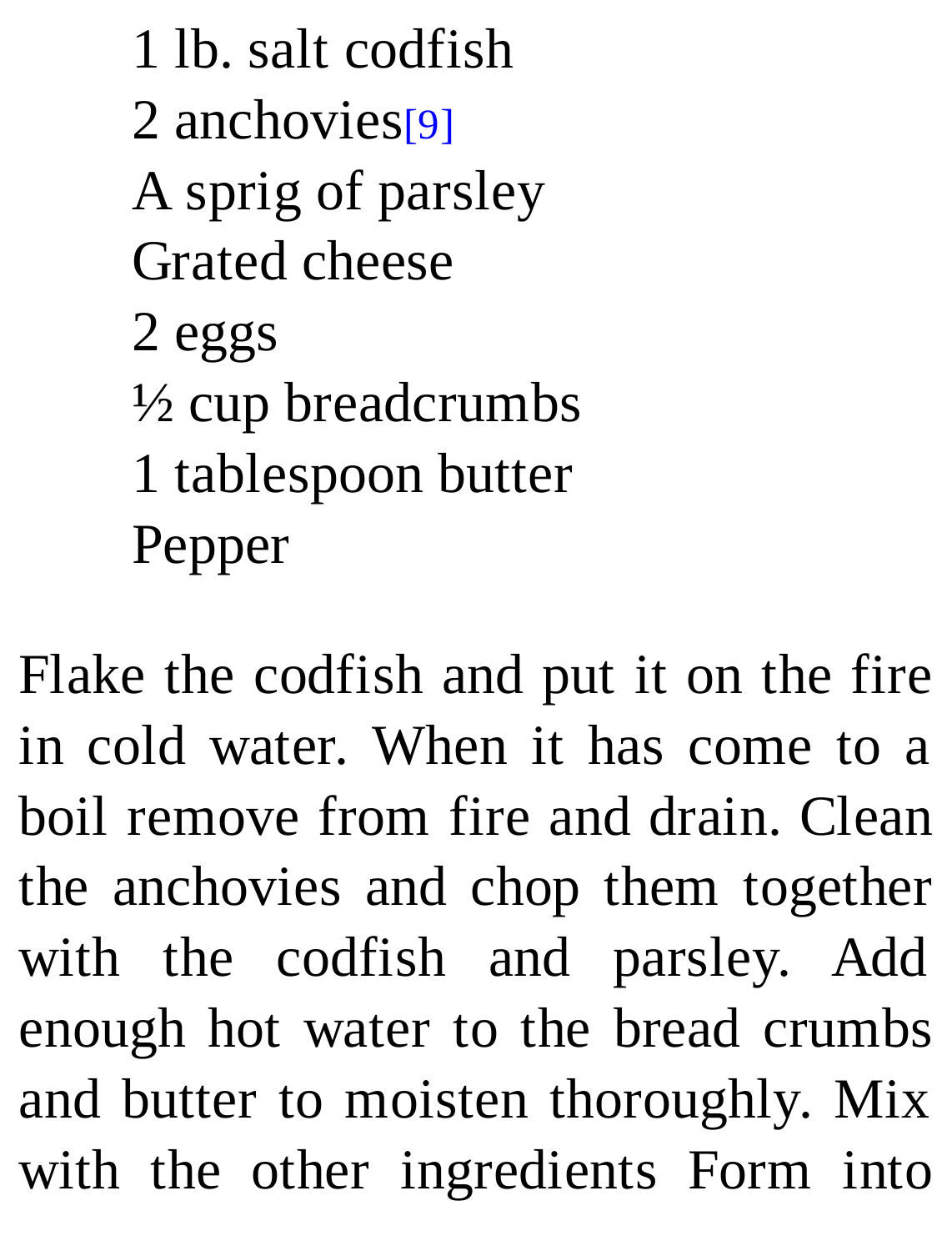croquettes and dip into egg and crumbs and fry in deep fat.

Serve with tomato sauce or simply garnish with lemon.

[9]

See Suggestions, page 5.

*Meats*

FRIED CHIPPED VEAL *Frittura Piccata*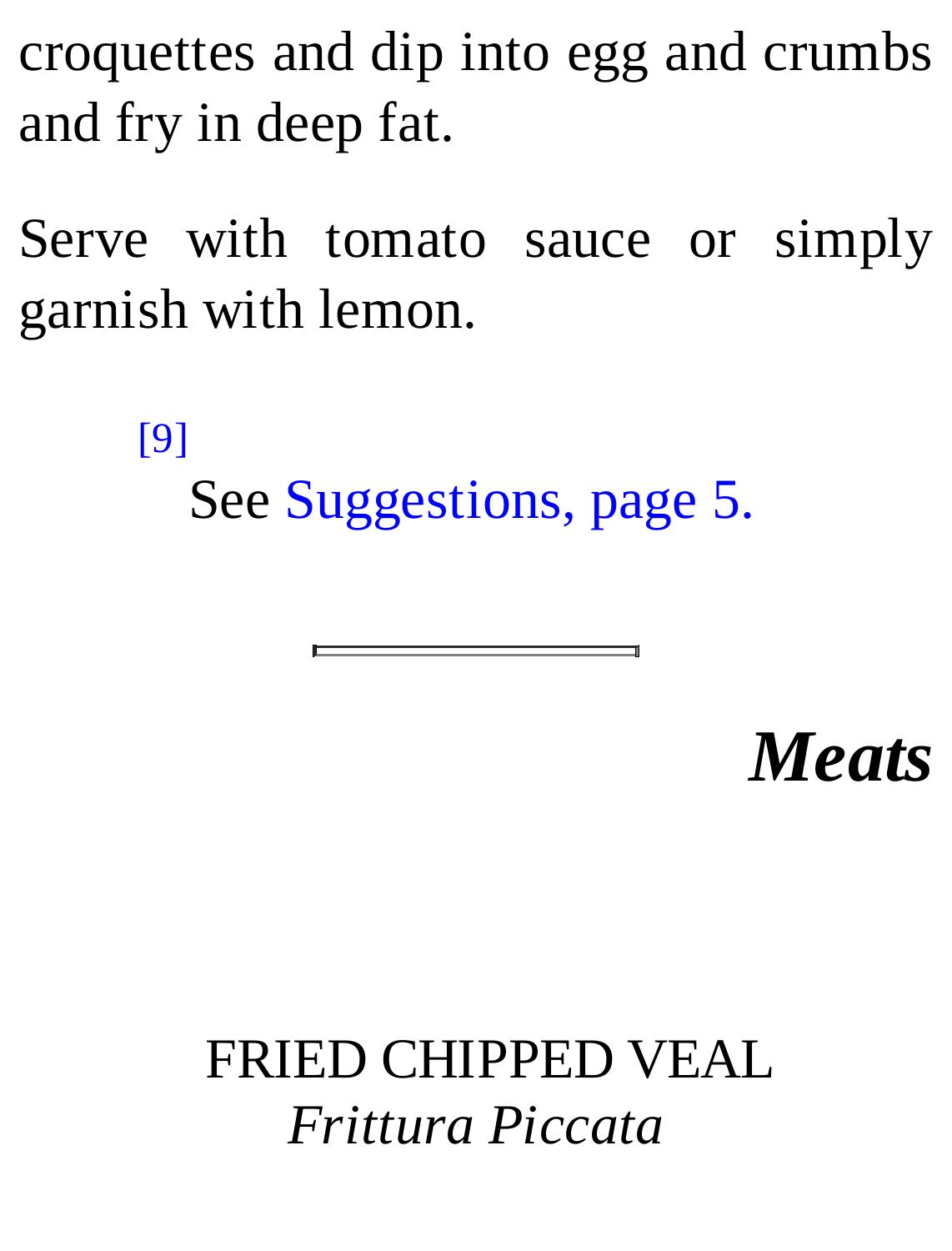Veal Flour **Butter** 1 tablespoon vinegar Chopped parsley Salt and pepper

Take any piece of veal and slice it as thin as possible in small irregular slices like chipped beef. Roll in flour, put butter in frying pan; when hot add the vinegar and stir hard. Lay in the slices of veal and sprinkle salt, pepper and chopped parsley over it. sauté first on one side, then on the other, turning each piece separately. Serve hot with its own butter and vinegar sauce poured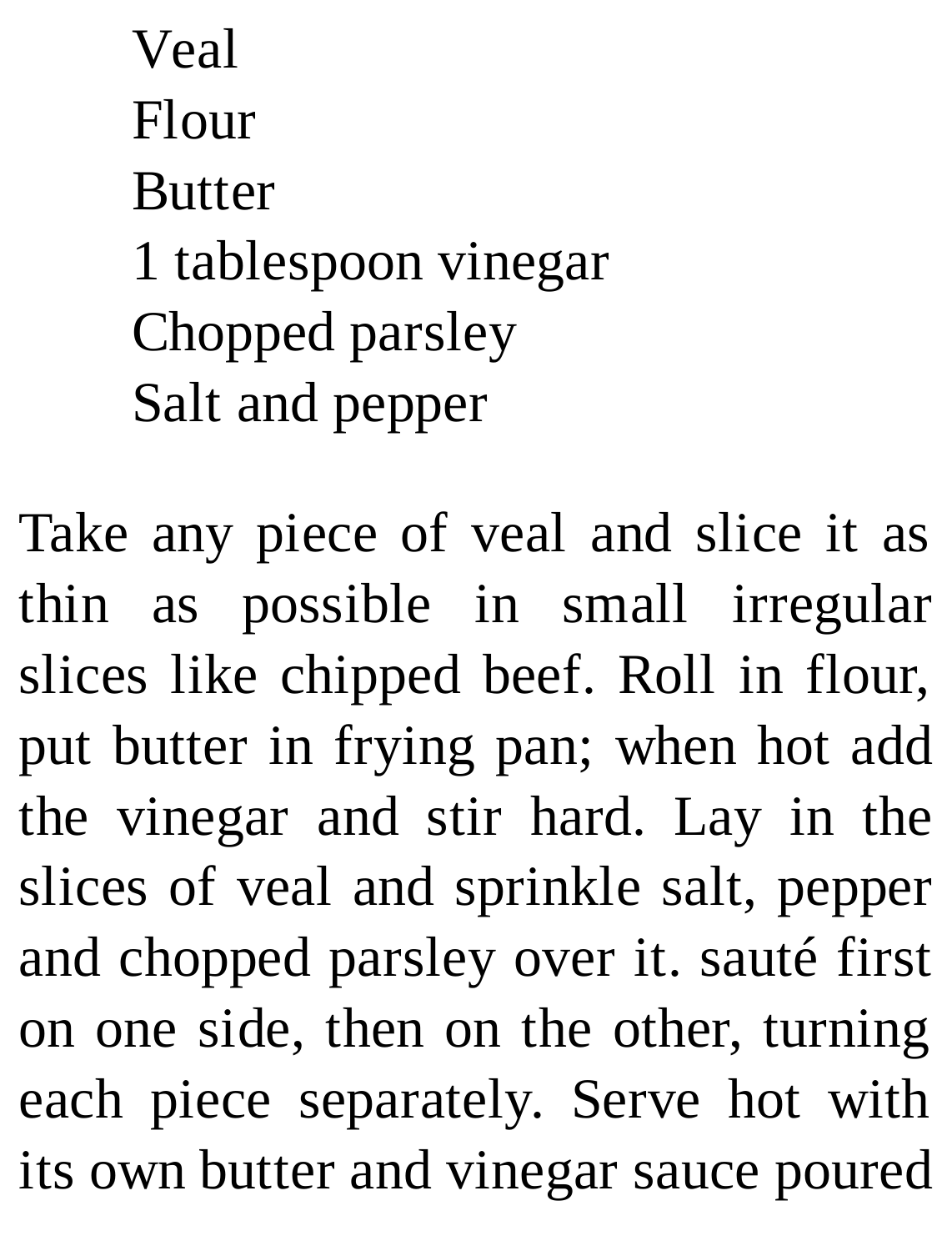# over it.

#### *Mme. Varesi.*

## SCALLOPED MEAT *Piatto di Carne Avanzata*

Any left over meat **Onions** 

Tomatoes, fresh or canned Flour

Butter or butter substitute Sifted bread crumbs Salt

Pepper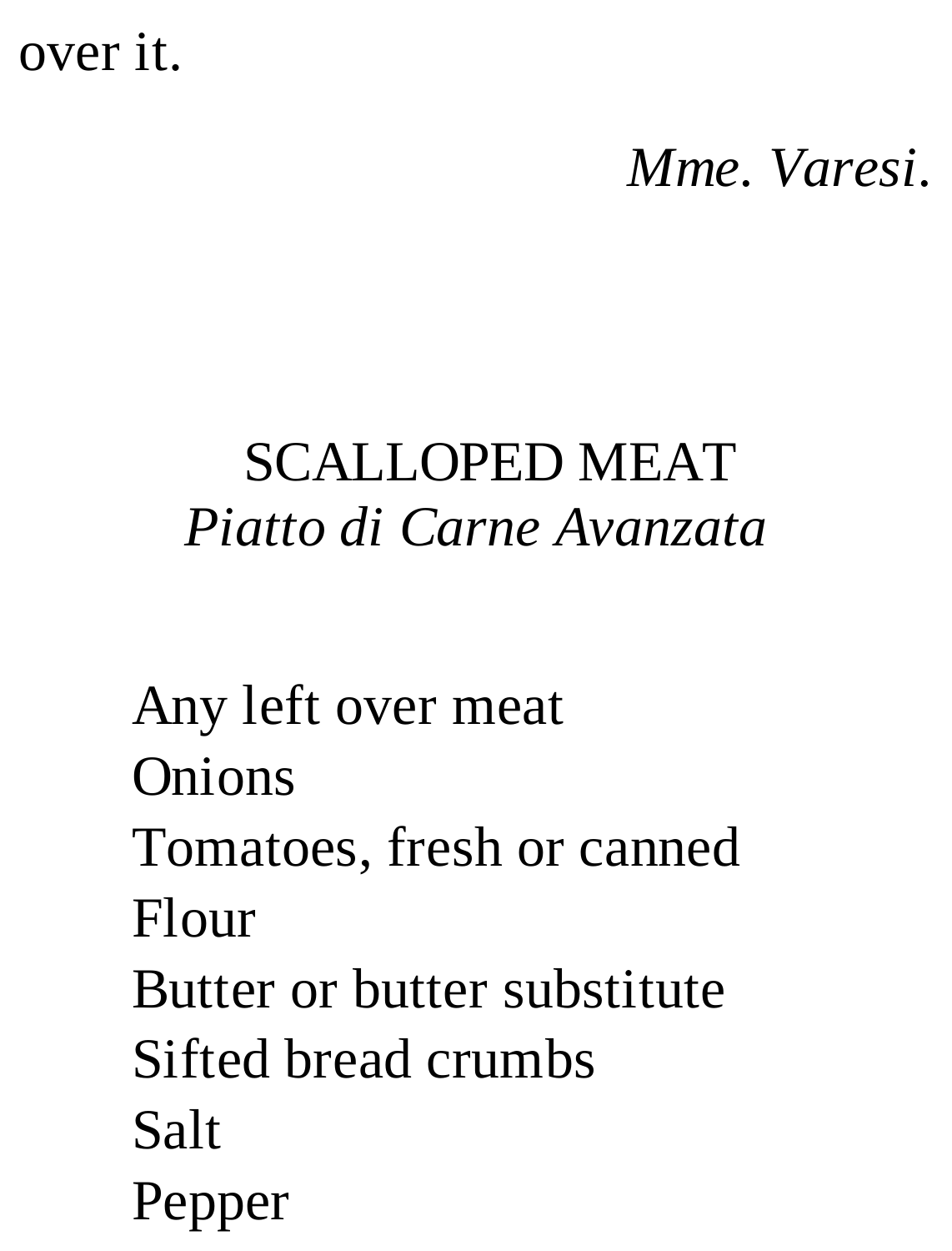Into the bottom of a baking dish put a layer of thinly sliced onion, salt, pepper, a sprinkling of flour and a few dots of butter, then a layer of the cooked meat sliced very thin, another layer of onion and seasoning, and then one of meat, moistening it occasionally with a tablespoon of soup stock or hot water in which a bouillon cube has been dissolved. Repeat this until the dish is nearly full. Last put in a layer of raw tomatoes (canned tomatoes may be made to serve the purpose) and cover the top with bread crumbs, salt, pepper and bits of butter. Bake in the oven for one-half hour.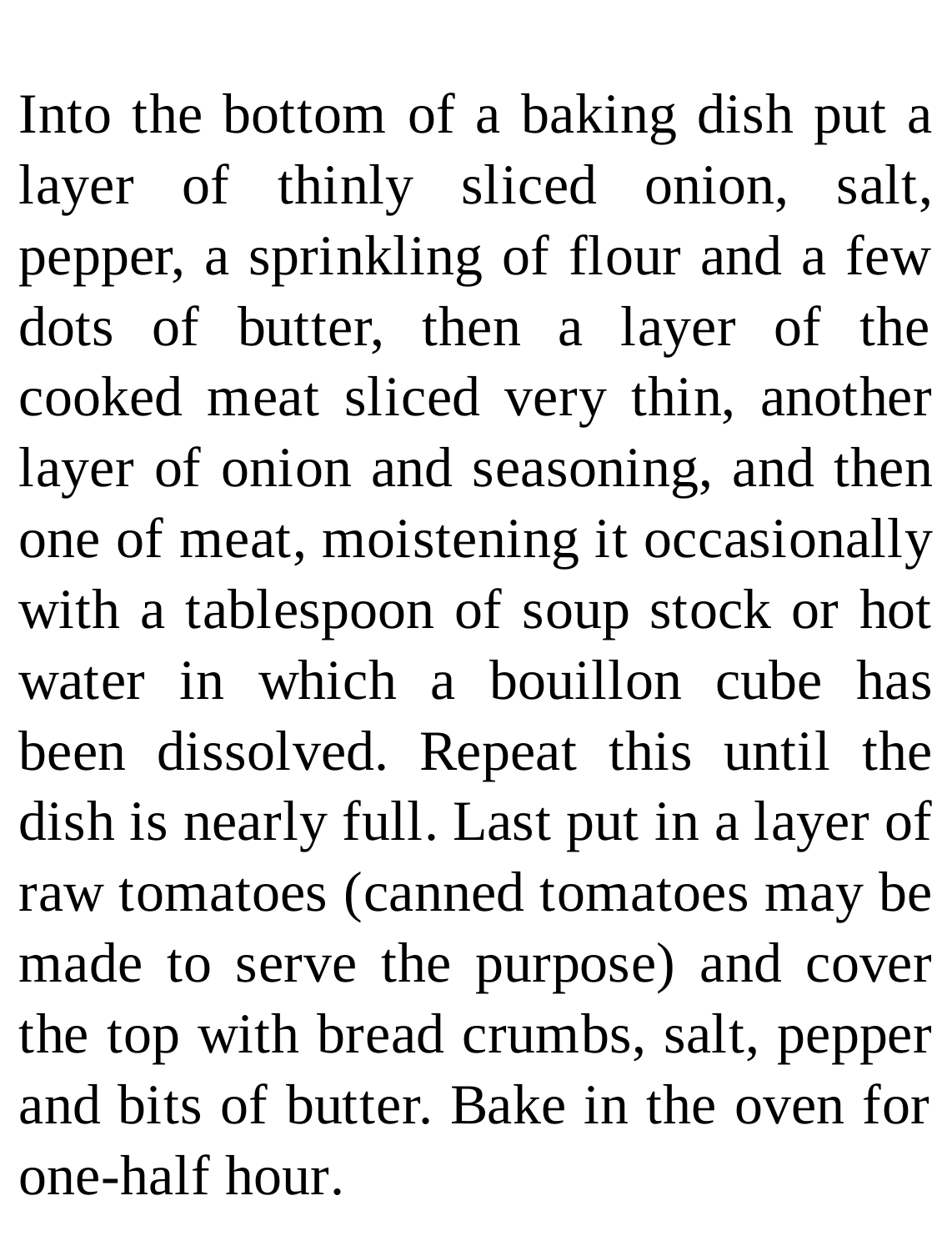#### *Signorina Irene Merlani.*

# MEAT SOUFFLÉ *Flam di Carne Avanzata*

# 1 cup cold boiled or roast meat chopped fine

- 1 oz. butter
- 1 tablespoon flour
- Grated cheese, to taste
- 1 pint of milk
- 2 eggs
- Salt, pepper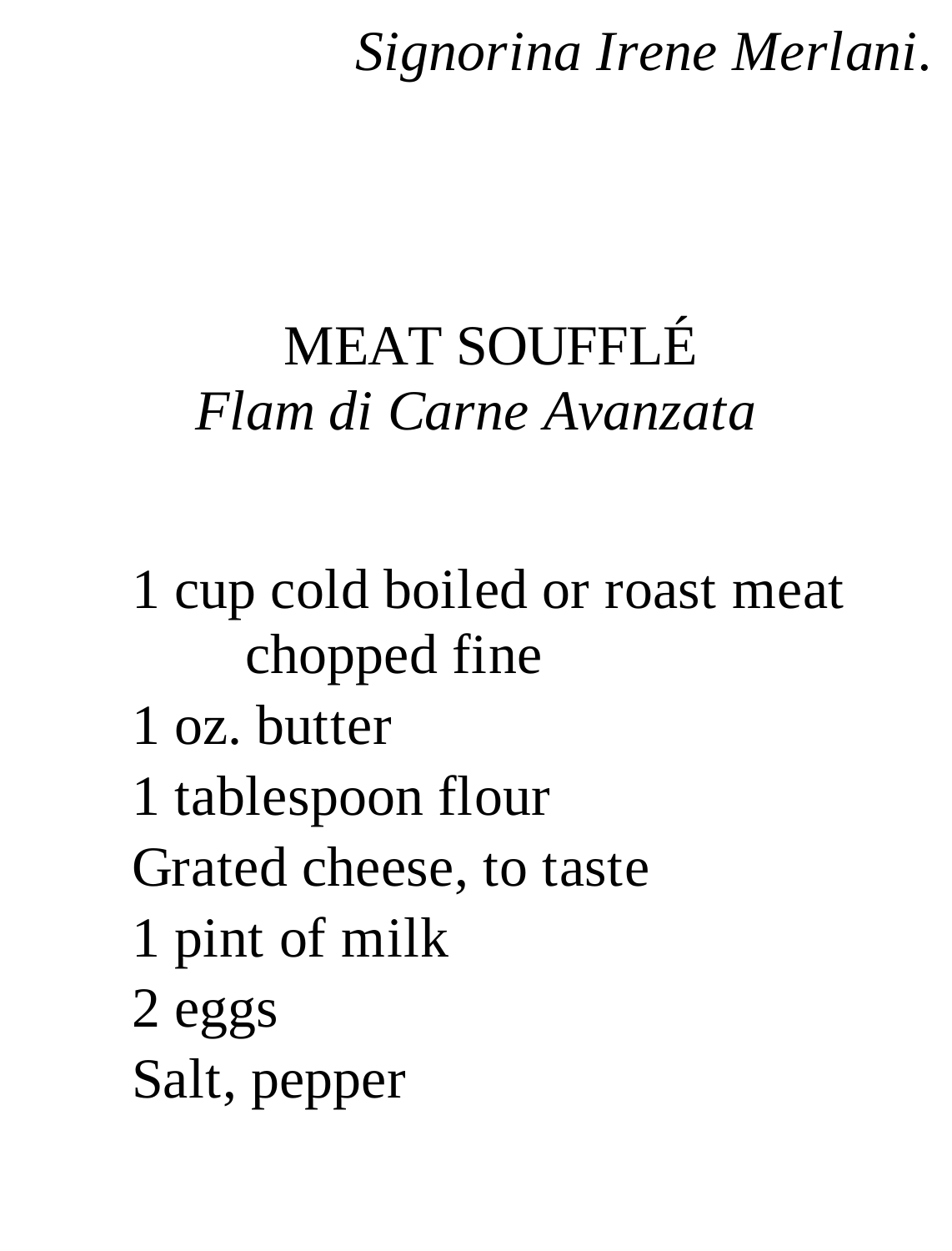Make the butter, flour and milk into a white sauce by melting the butter, cooking the flour in it until the mixture bubbles and begins to brown, then adding the milk and cooking until it is smooth. Let this cool. Brown the meat in a saucepan with a little fat or drippings, salt and pepper. Take it from the fire and add the white sauce and the eggs well beaten. Season with grated cheese, salt and pepper. Butter a mould and sprinkle it with bread crumbs, fill with the mixture and steam or bake as a custard for an hour. Serve with any good meat or tomato sauce.

*Signorina Irene Merlani.*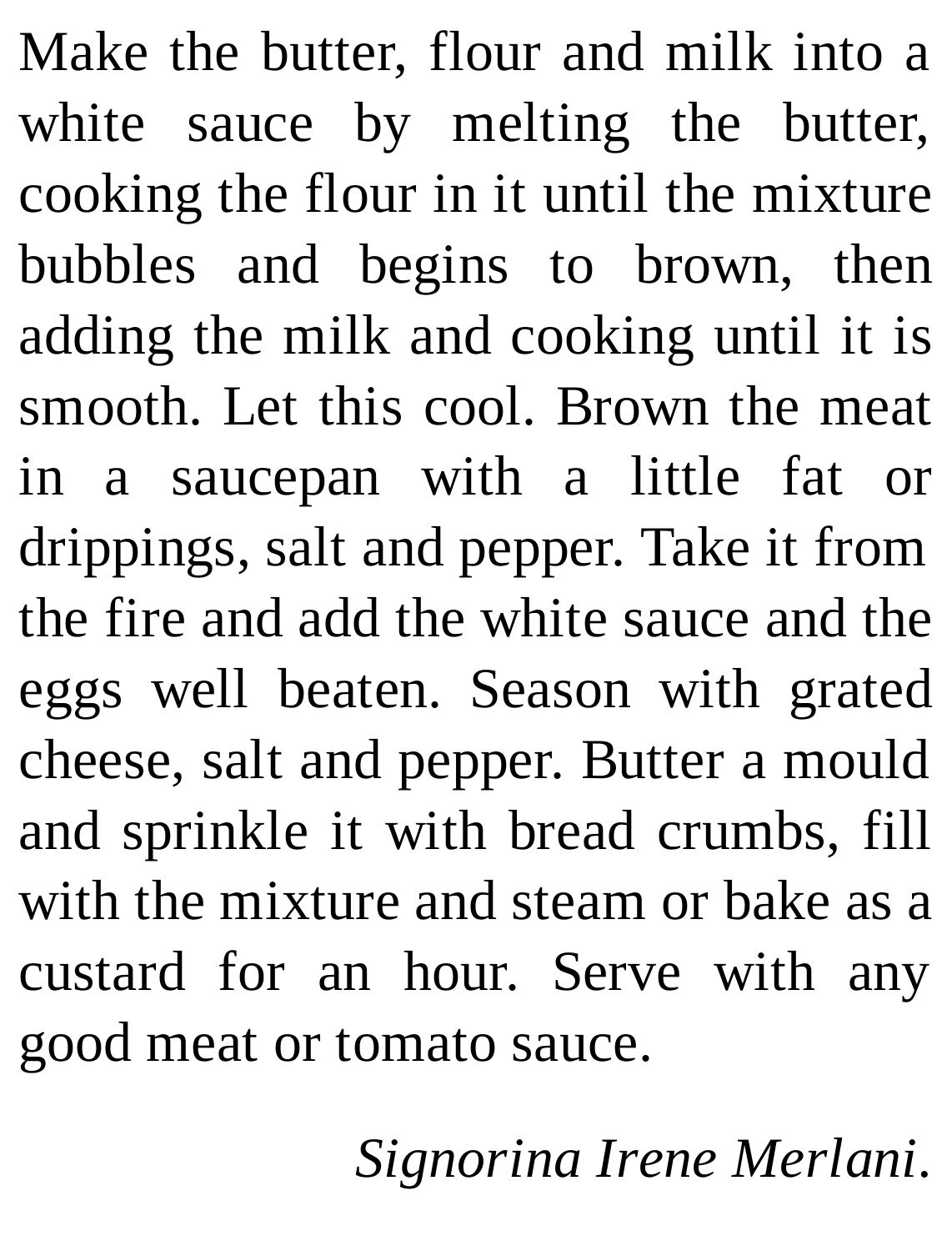## MEAT OMELETTE *Polpettone*

Cold boiled meat An egg Bread crumbs Butter, hot water

Chop or grind cold boiled meat and form into an oval cake after mixing it with enough slightly beaten egg and bread crumbs (soaked in hot water and seasoned with butter) to make it hold its shape. Sauté on one side in a frying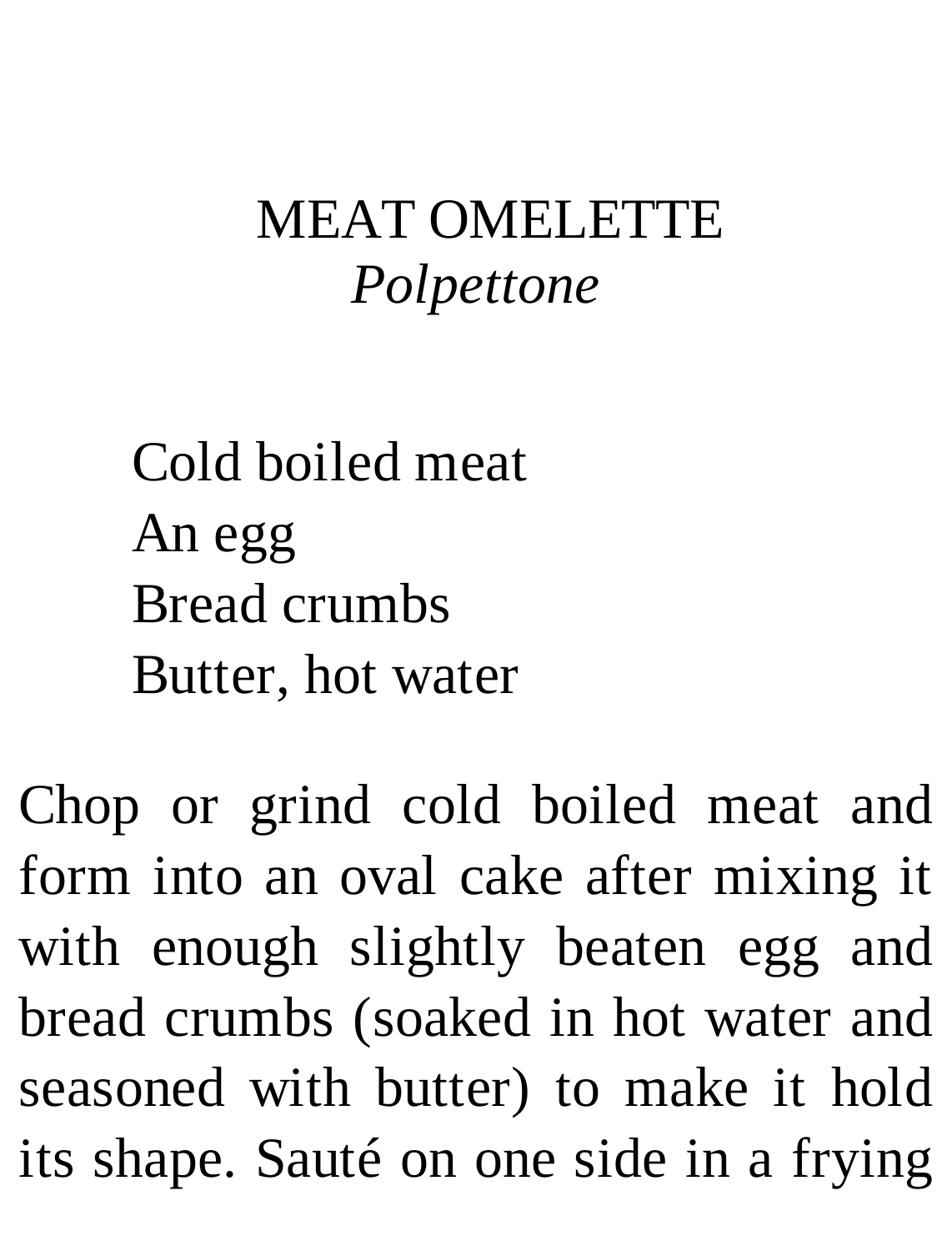pan. To turn it use a plate or cover so as not to break it. Sauté on the other side. Lift it from the pan and with the fat remaining in the pan make a gravy to pour over it, which may be enriched by the addition of a beaten egg and a dash of lemon juice just as it is taken from the fire.

A *Polpettone* from left over soup meat often forms the second course to a meal, the first course of which has been the soup made from this meat with vegetables or macaroni cooked in it.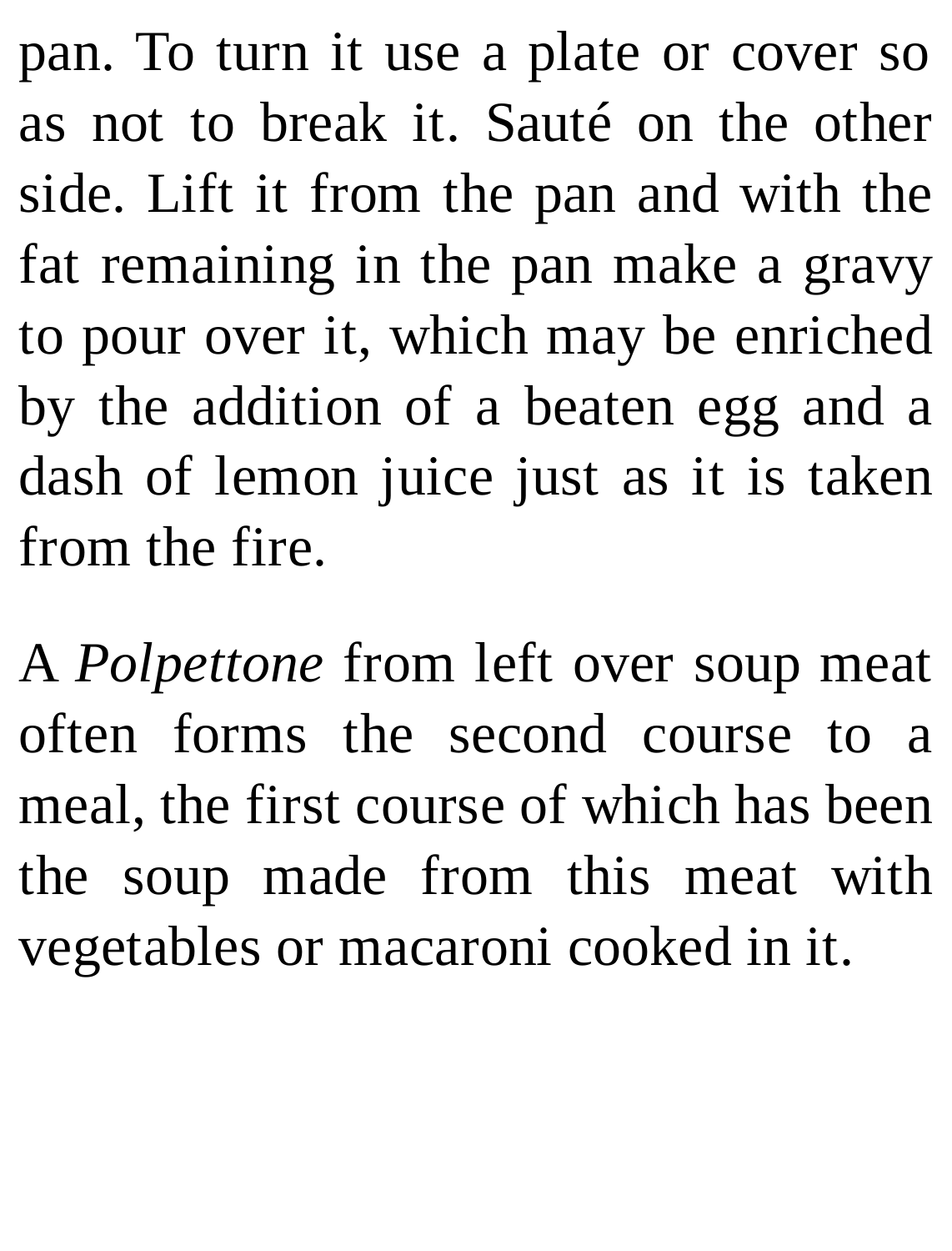#### STEW OF BEEF OR VEAL WITH **MACARONI** *Stufato di Vitello con Maccheroni*

- 1½ lbs. beef or veal suitable for stewing
- $\frac{1}{4}$  cup vegetable oil or shortening
- 1 cup broth or sour milk
- 2 large onions
- Salt
- Pepper

Cut the meat into little pieces and season each piece with salt and pepper.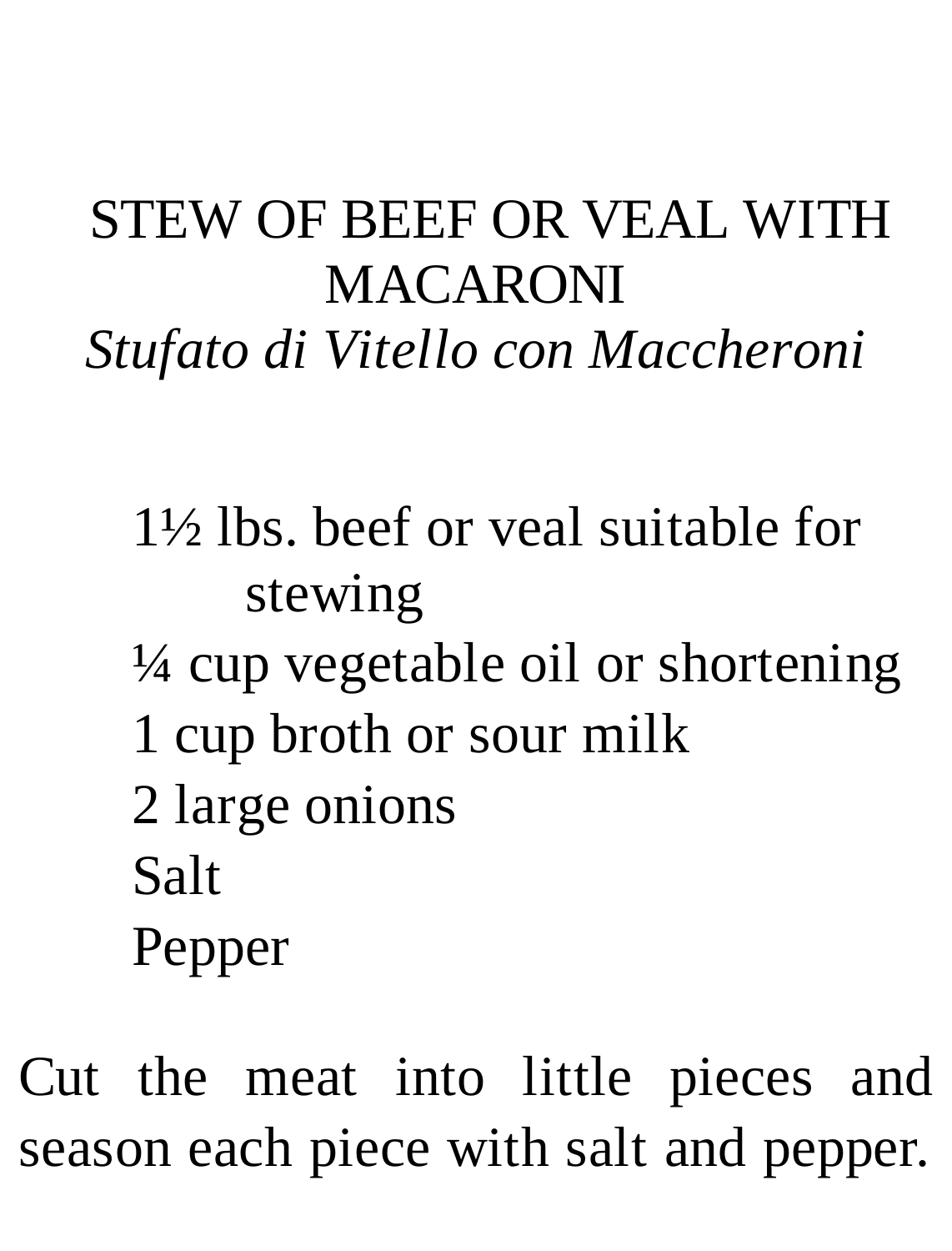Chop the onions very fine or put them through the meat grinder, and fry them brown in the fat. Put in the meat and let it cook until it has absorbed all the fat and is slightly browned. Add the broth or milk and let it cook over a moderate fire.

As a vegetable with this stew serve macaroni boiled, drained and seasoned with tomato sauce<sup>[10]</sup> and butter.

*Signorina Irene Merlani.*

[10] See page 5.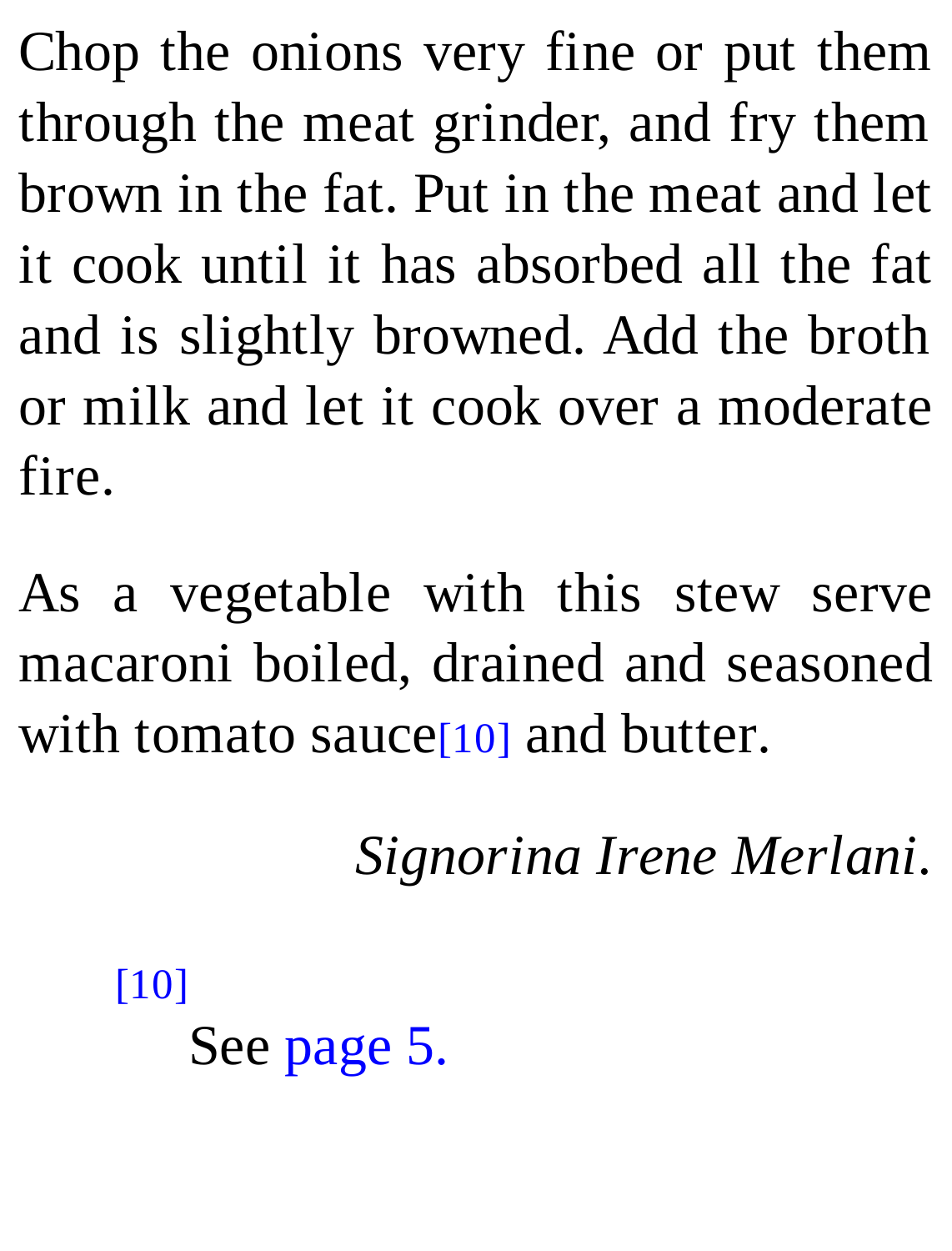#### PIGEONS IN CORNMEAL *Piccioni con Polenta*

# Pigeons **Butter** Chopped onion Stock, or boiling water and bouillon cubes Sage Yellow cornmeal Salt, pepper

Make a stiff cornmeal mush, thoroughly cooked. Cut the pigeons in quarters or even smaller pieces. Brown them in butter with salt, pepper and a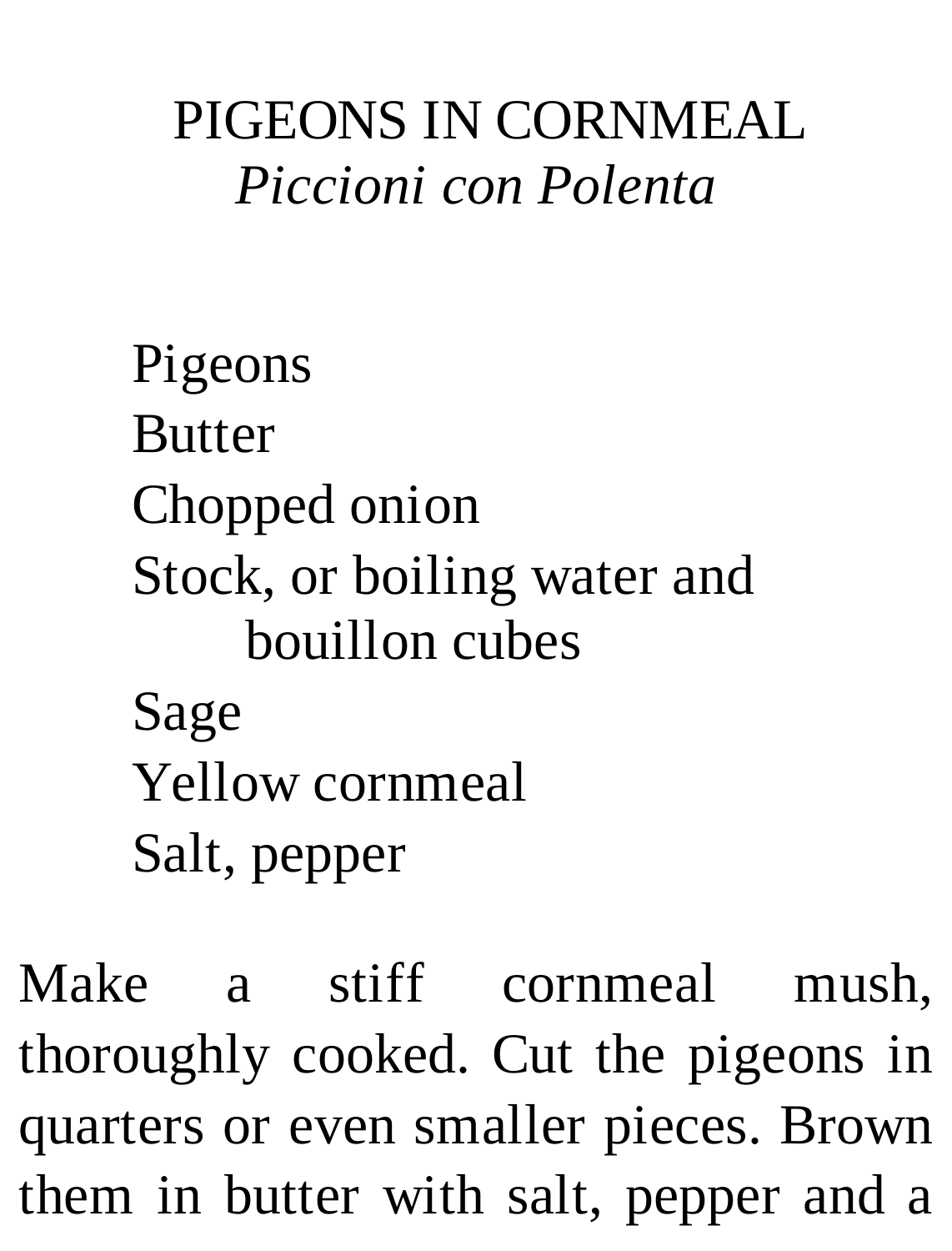little chopped onion. Cover with stock, add a bit of sage and stew slowly for an hour and a half. If the birds are young less time will do.

Line a round dish with the mush, hollowed out. Lay the pigeons with their sauce inside of this and serve hot.

## SMOTHERED CHICKEN *Stufato di Pollo*

A chicken (this is an excellent way to cook a tough fowl) 4 oz. fat, half butter and half lard,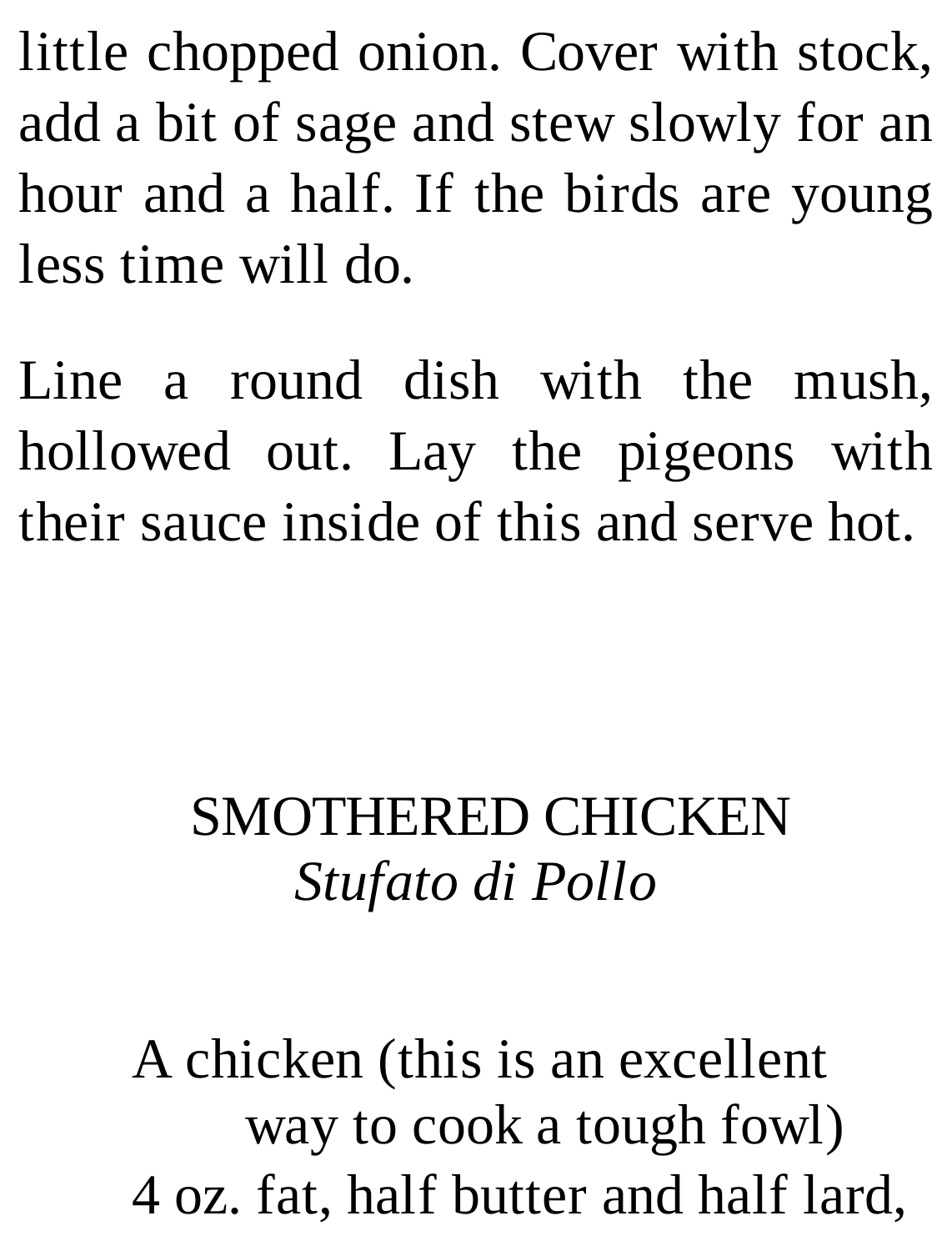or any substitute 1 cup tomatoes stewed down and put through a sieve 1 carrot 1 onion Boiling water 1 stalk celery

Cut up the chicken, rub it with the lard and brown it in the other half of the fat. Add the strained tomato, then the finely chopped onion, finally the carrot and celery cut into small pieces, and season with salt and pepper. Let it simmer slowly until perfectly tender, adding hot water enough to keep it moist, from time to time, as the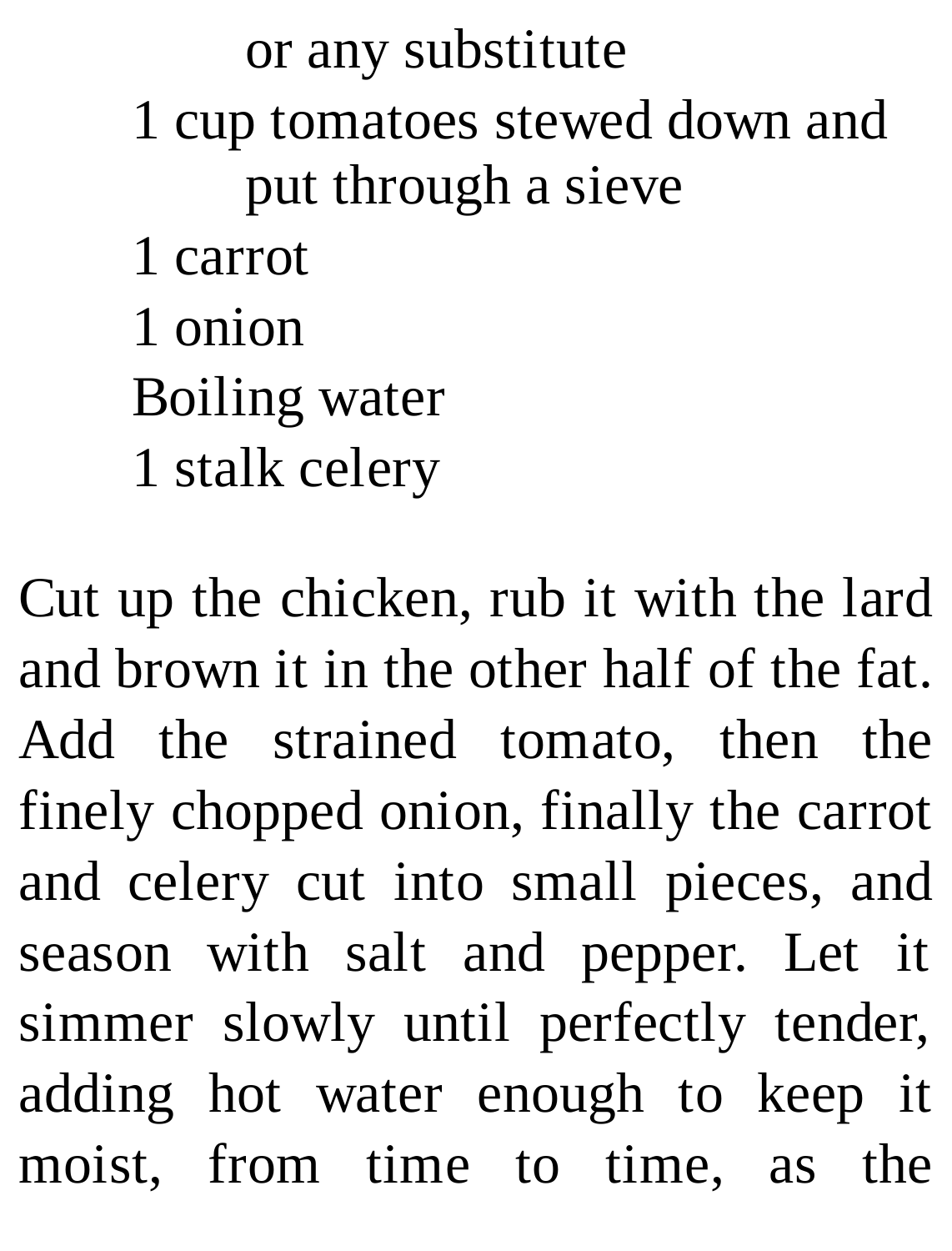#### strained tomato cooks away.

## *Signorina Irene Merlani.*

#### CHICKEN ALLA CACCIATORA *Pollo alla Cacciatora*

#### A chicken

- 1 pint fresh or canned tomatoes
- ¼ lb. fat salt pork or bacon Flour
- 6 sweet green peppers
- 2 or 3 medium sized onions

Grind or chop the salt pork and put in a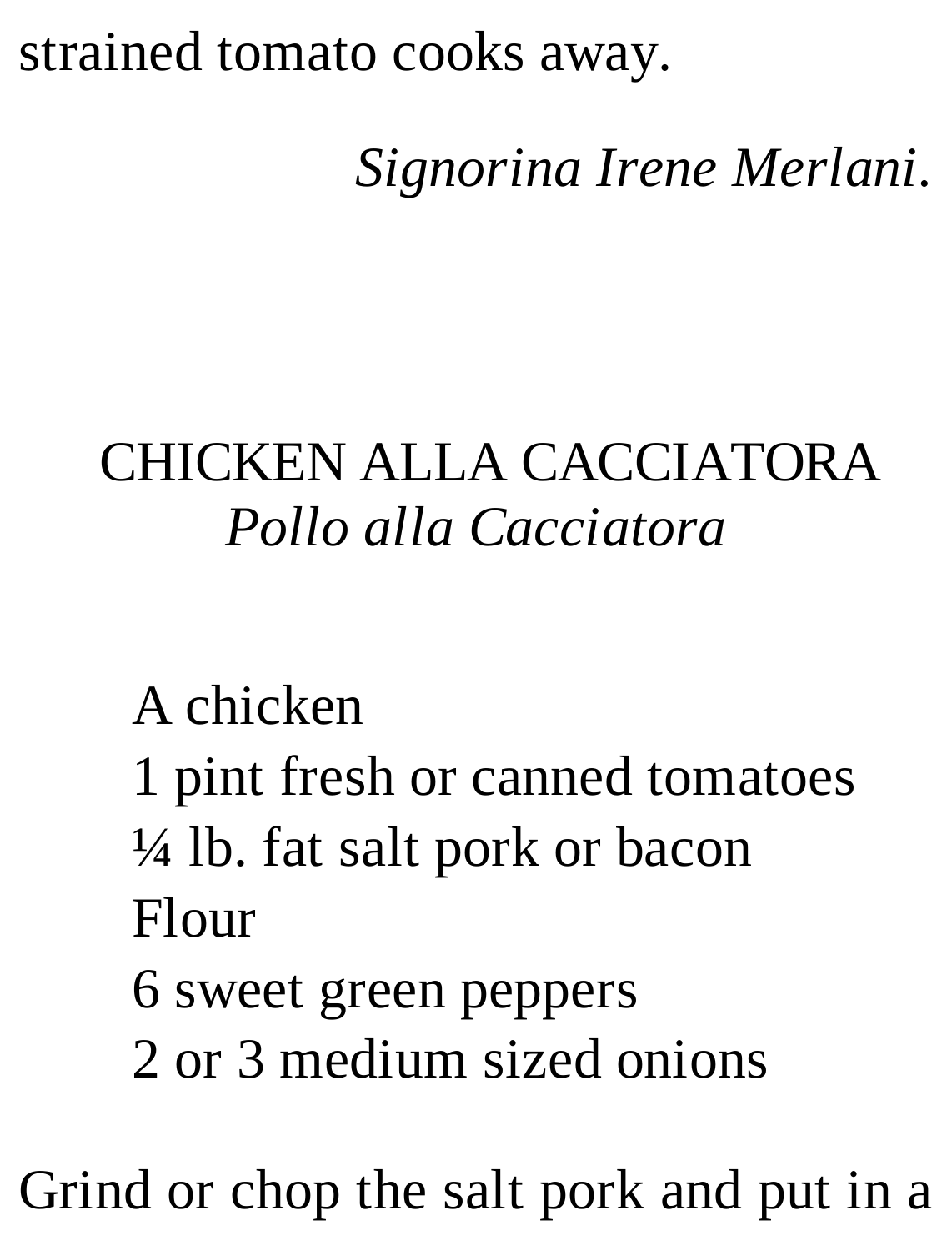large frying pan with the onions sliced thin. Fry the onions slowly and carefully until they are golden brown. Skim them out. Cut up the chicken, sprinkle the pieces with flour, salt and pepper, and sauté in the fat which remains in the frying pan. When the chicken is brown add the tomatoes and green peppers and put back the onions. When the vegetables have cooked down to a thick gravy keep adding enough hot water to prevent their burning. Cover the pan tightly and simmer until the chicken is very tender. This an excellent way to cook tough chickens. Fowls which have been boiled may be cooked in this way, but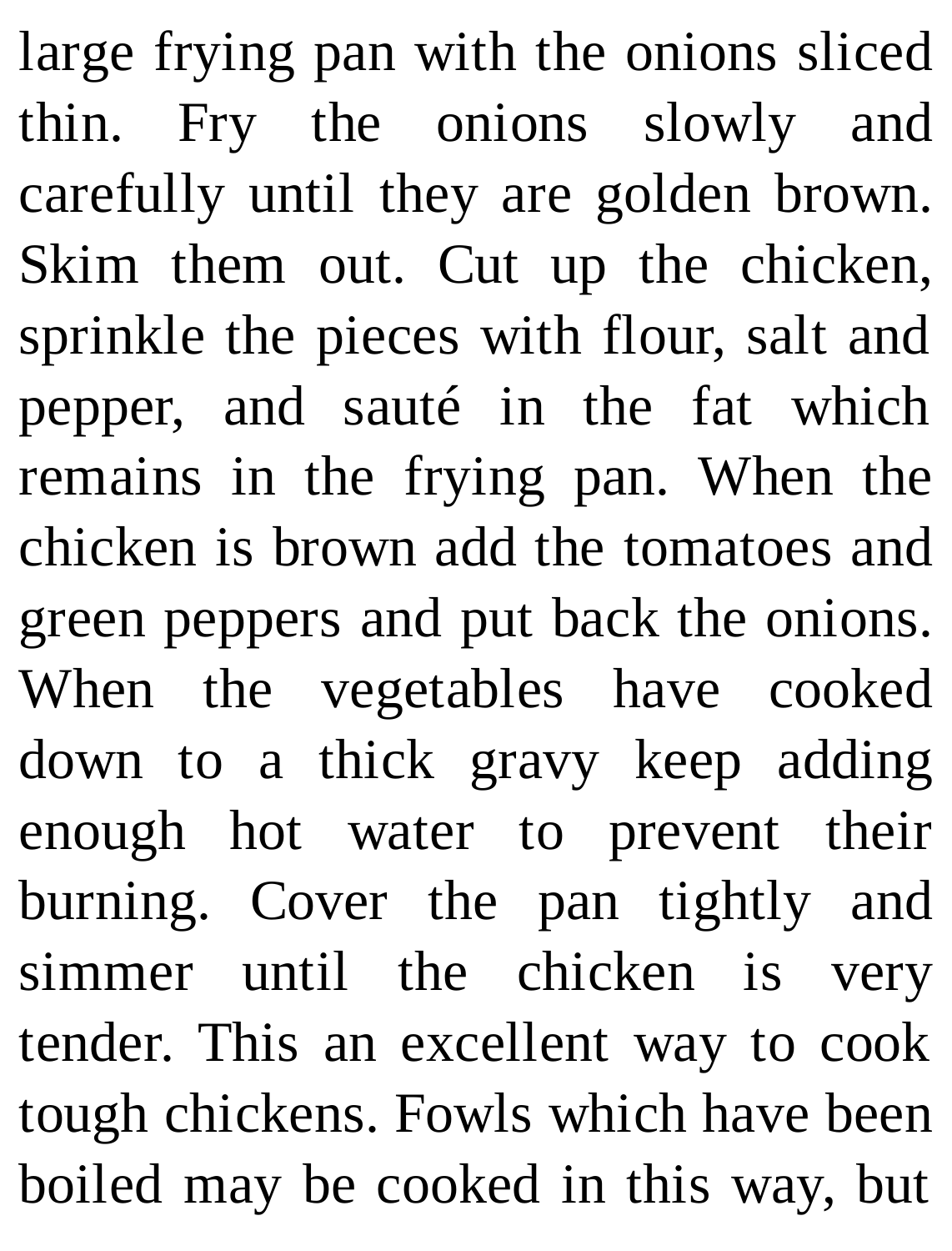of course young and tender chickens will have the finer flavor.

## BOILED FOWL WITH RICE *Lesso di Pollo col Riso*

 $\frac{1}{2}$ lb. rice A fowl suitable for boiling Salt and pepper 1 egg **Butter** Grated cheese

Cut up the fowl and boil until it is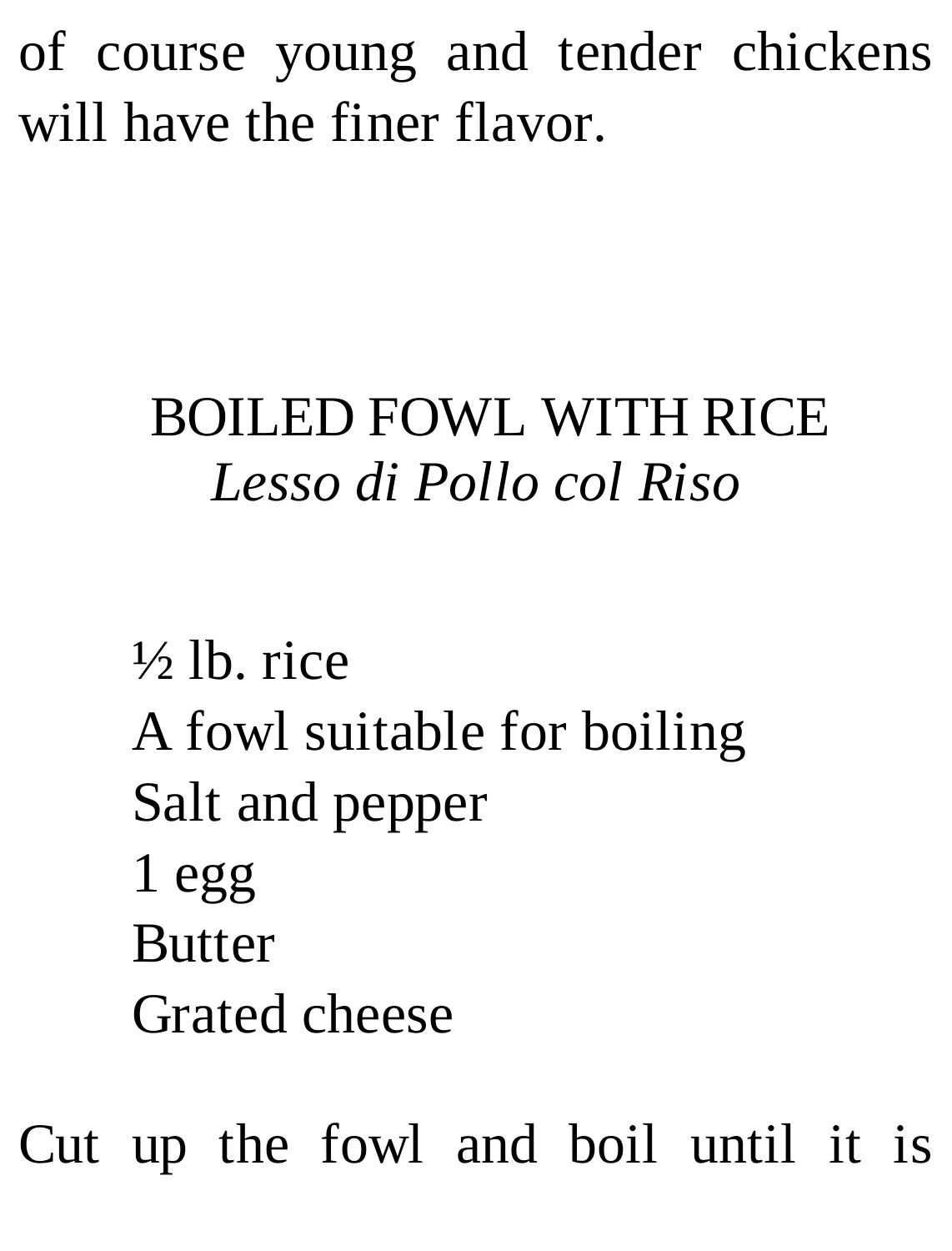tender. Wash the rice and blanch it by letting it come to a boil and cook a few minutes in salted water. Finish cooking it in the broth from the boiled fowl. Do not cook it too long or it will be mushy. Add the broth a little at a time to be sure the rice is not too wet when it is done. Season with cheese and butter and add the egg yolk to bind it just as it is taken from the fire. Serve as a border around the fowl.

#### STUFFING FOR ROAST CHICKEN OR TURKEY *Ripieno*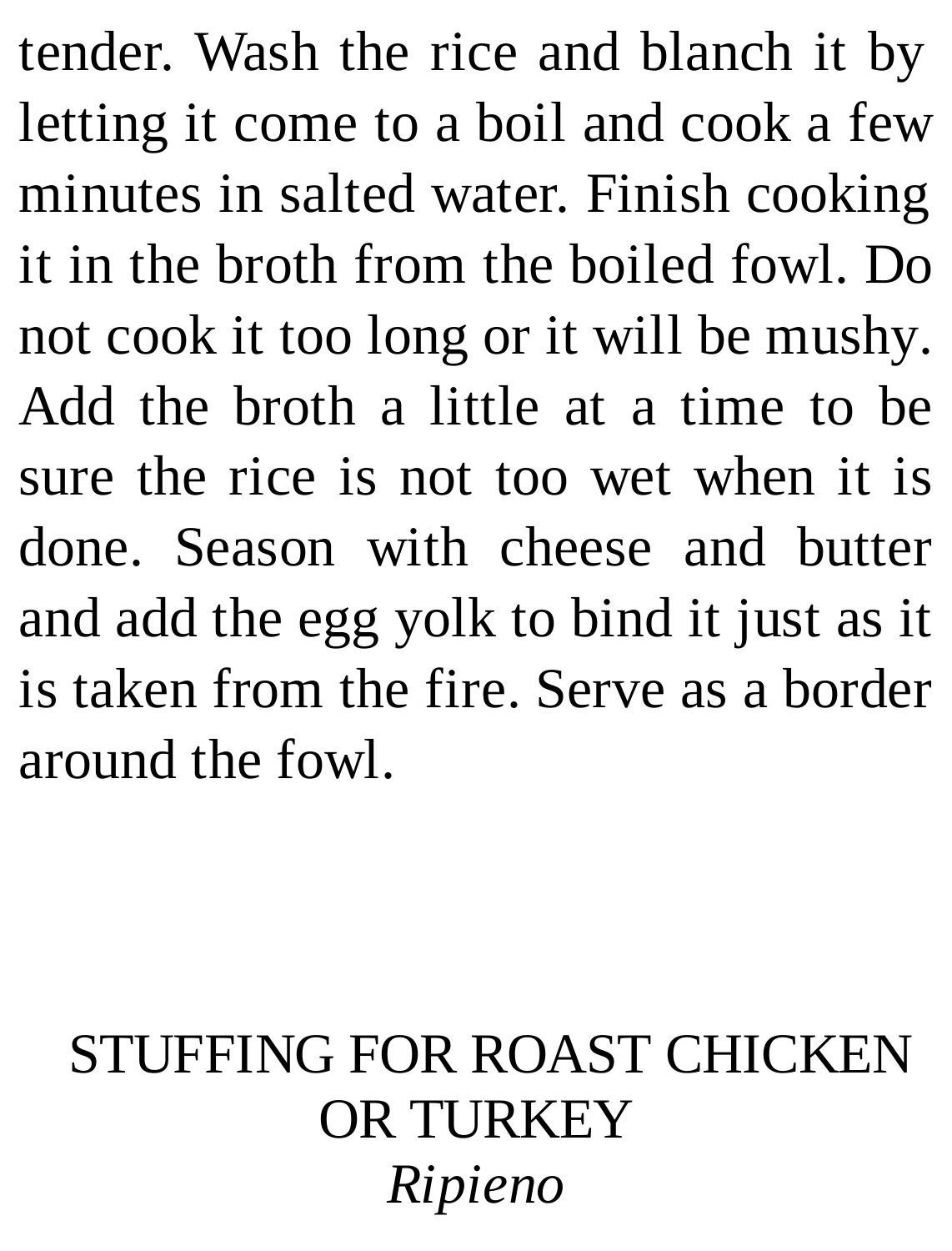2 small link sausages Giblets of the fowl 1 cup dry breadcrumbs 1 tablespoon drippings 1 egg A few dried mushrooms[11] Nutmeg Very little salt and pepper 8 or 10 large roasted chestnuts

Brown the sausages and giblets in drippings. Add a cup of boiling water and simmer until cooked. Skim them from their broth and put the bread crumbs to soak in it. Skin the sausages and chop or grind them together with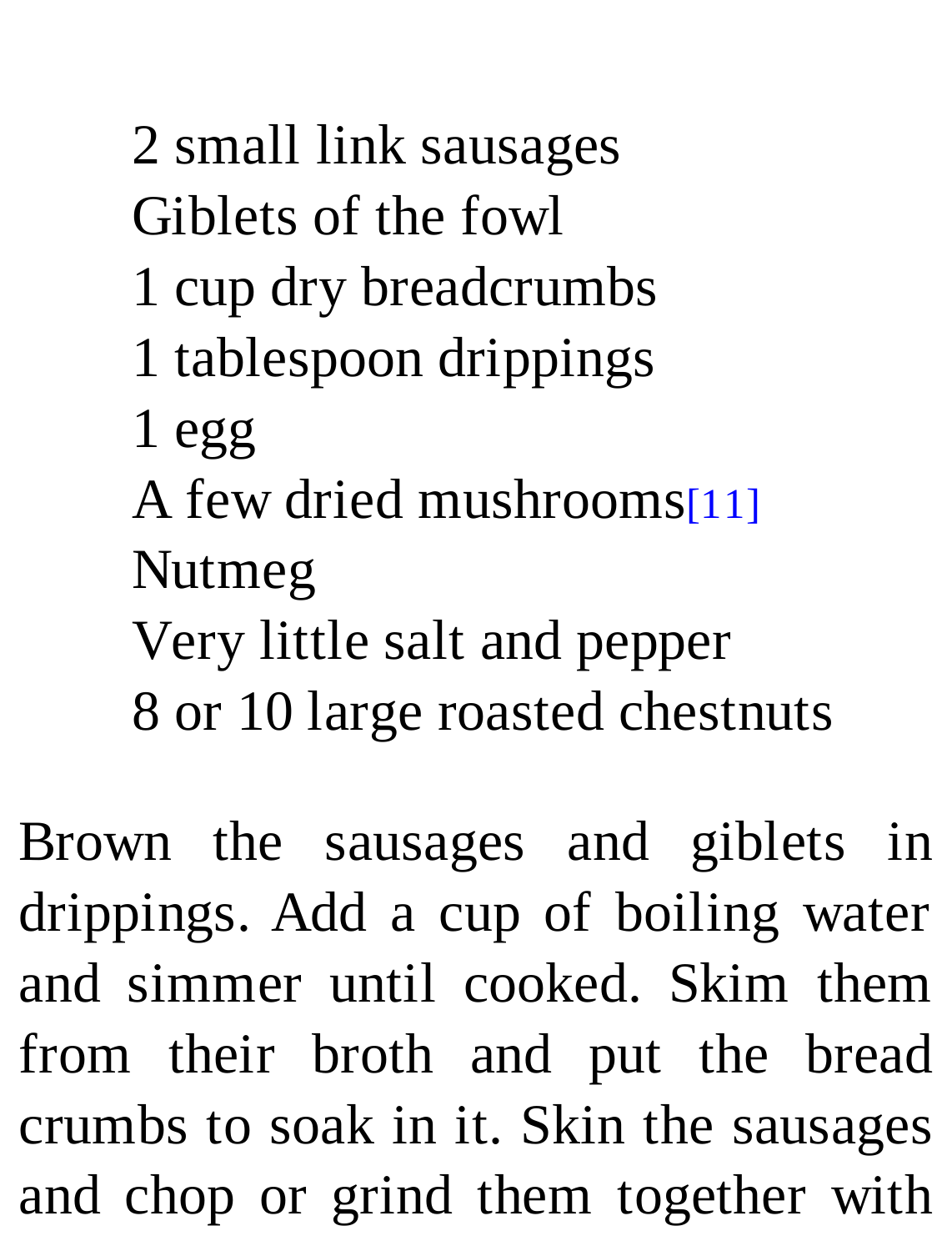the giblets, chestnuts and the mushrooms which have been washed and soaked in warm water. Mix thoroughly with the bread crumbs. Add more bread crumbs or hot water if it is not the right consistency. Double the quantity for a turkey. This dressing is very nice sliced cold.

[11]

See page 5.

# *Sweets*

 $\overline{\phantom{0}}$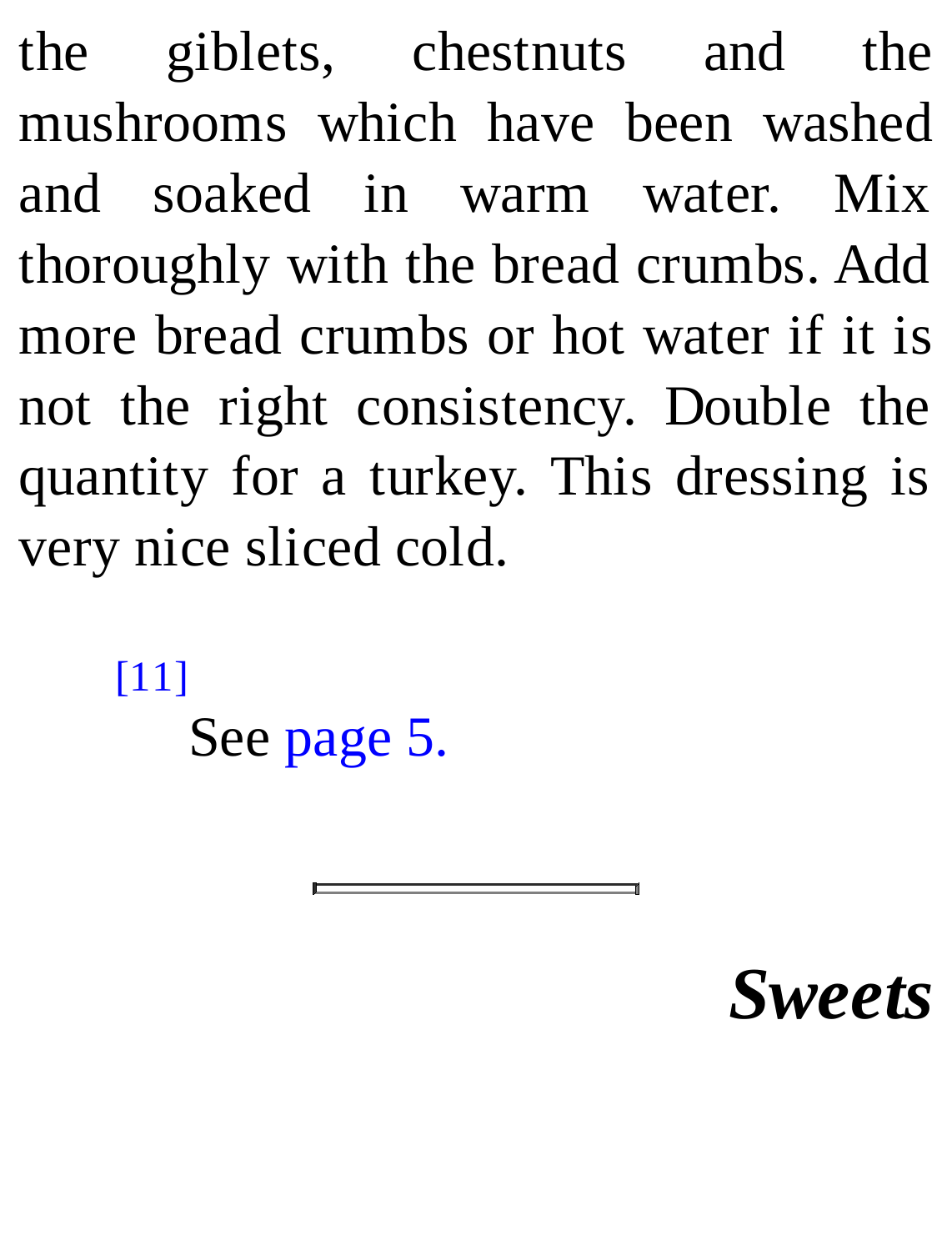## CHOCOLATE PUDDING *Budino di Cioccolata*

- 2 cups milk
	- 3 eggs
	- 1½ squares unsweetened chocolate
	- ¼ cup sugar
	- 3 oz. ground macaroons

Make a custard of the eggs, milk, sugar and chocolate. Cook it in a double boiler until it thickens. Take from the fire and add the finely ground macaroons, stirring and beating the mixture until it is smooth. Pour into a buttered mould and chill thoroughly on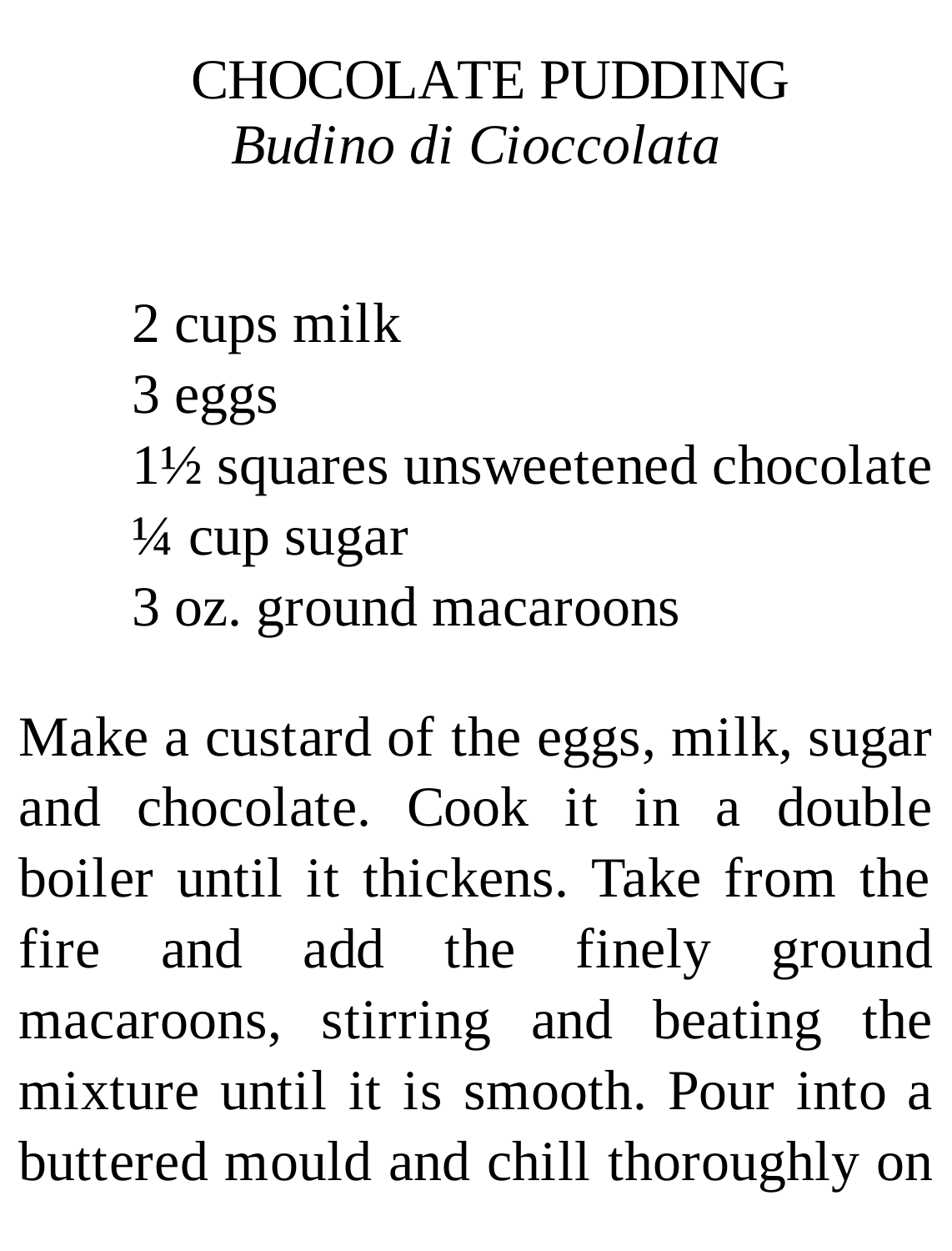#### the ice.

## *Signorina Irene Merlani.*

#### ZABAIONE

- 1 wineglass Marsala or Madeira wine  $(\frac{1}{4}$  cup)
- 1 tablespoon sugar
- 2 eggs

Beat the eggs, beat in the sugar, add the wine. Cook over a slow fire, beating constantly until the mixture begins to thicken. Take from the fire and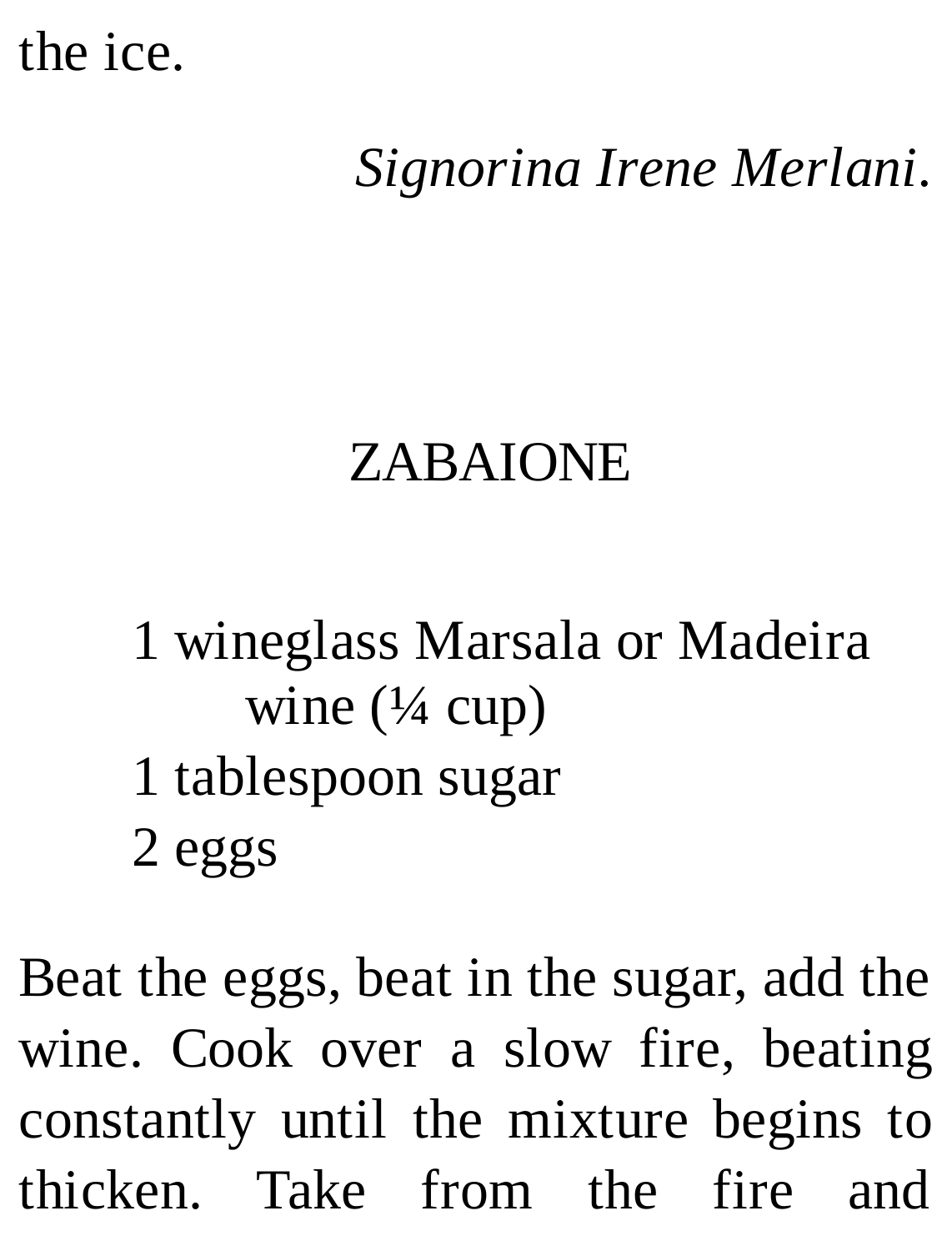continue to beat a moment so the mixture will not cook to the side of the hot vessel. It should be a smooth, frothy cream. It is eaten hot, poured over sponge cake or served in tall glasses. A scant teaspoon of cinnamon may be added by way of variety.

It is best to cook Zabaione in a double boiler or in a dish set into a larger one of boiling water, to prevent its curdling.

Orange or other fruit juice may be substituted for the wine, but Marsala is the original and authentic ingredient. Made with fruit juice it becomes an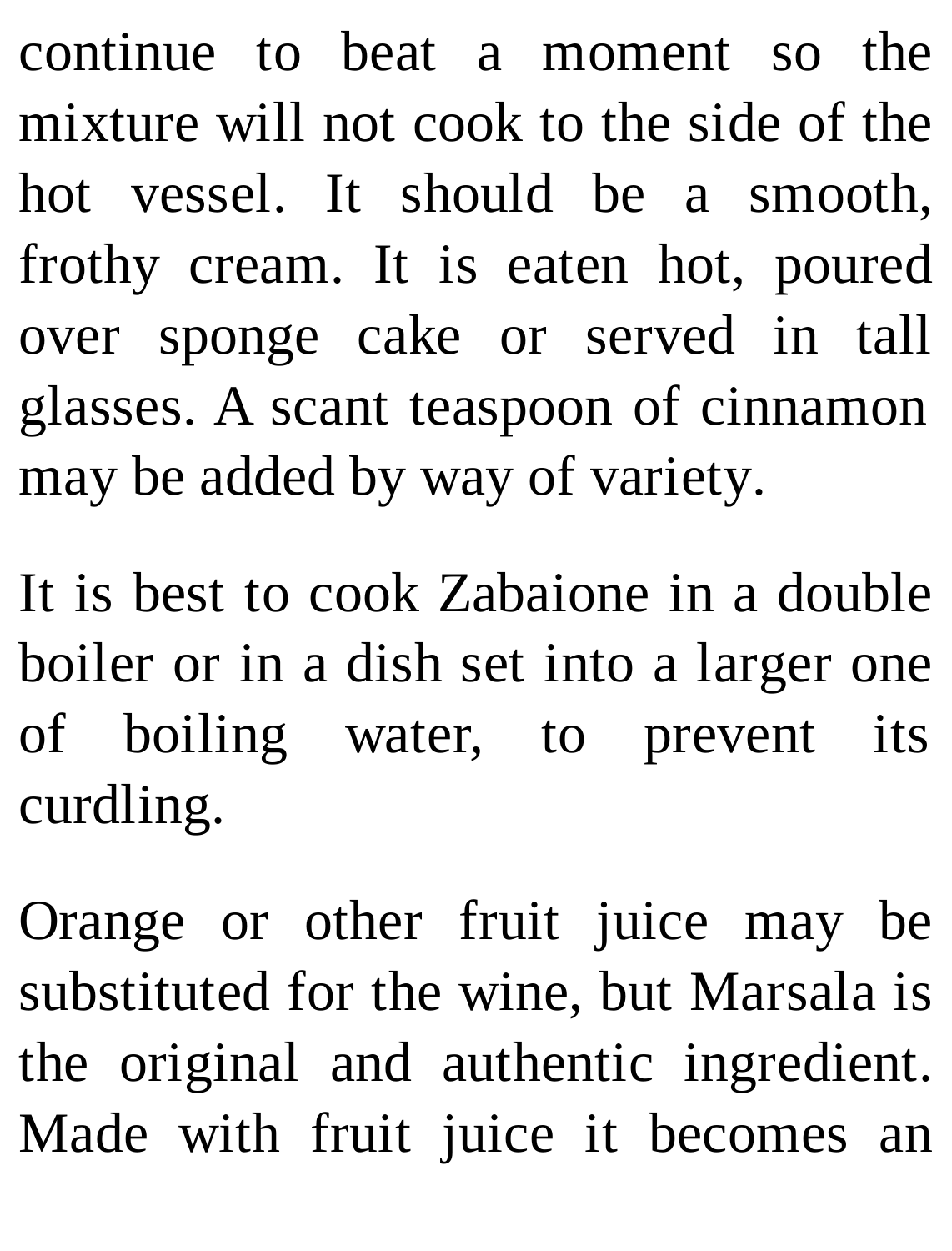## acceptable pudding sauce.

#### *Pensione Santa Caterina, Siena.*

#### MONT BLANC *Monte Bianco, Dolce di Castagne*

1 lb. French or Italian chestnuts Milk, sugar, whipped cream, cinnamon

Boil the chestnuts for two hours and then peel off the shells and inner skins. Put them over the fire with a little milk, and mash them to a paste, adding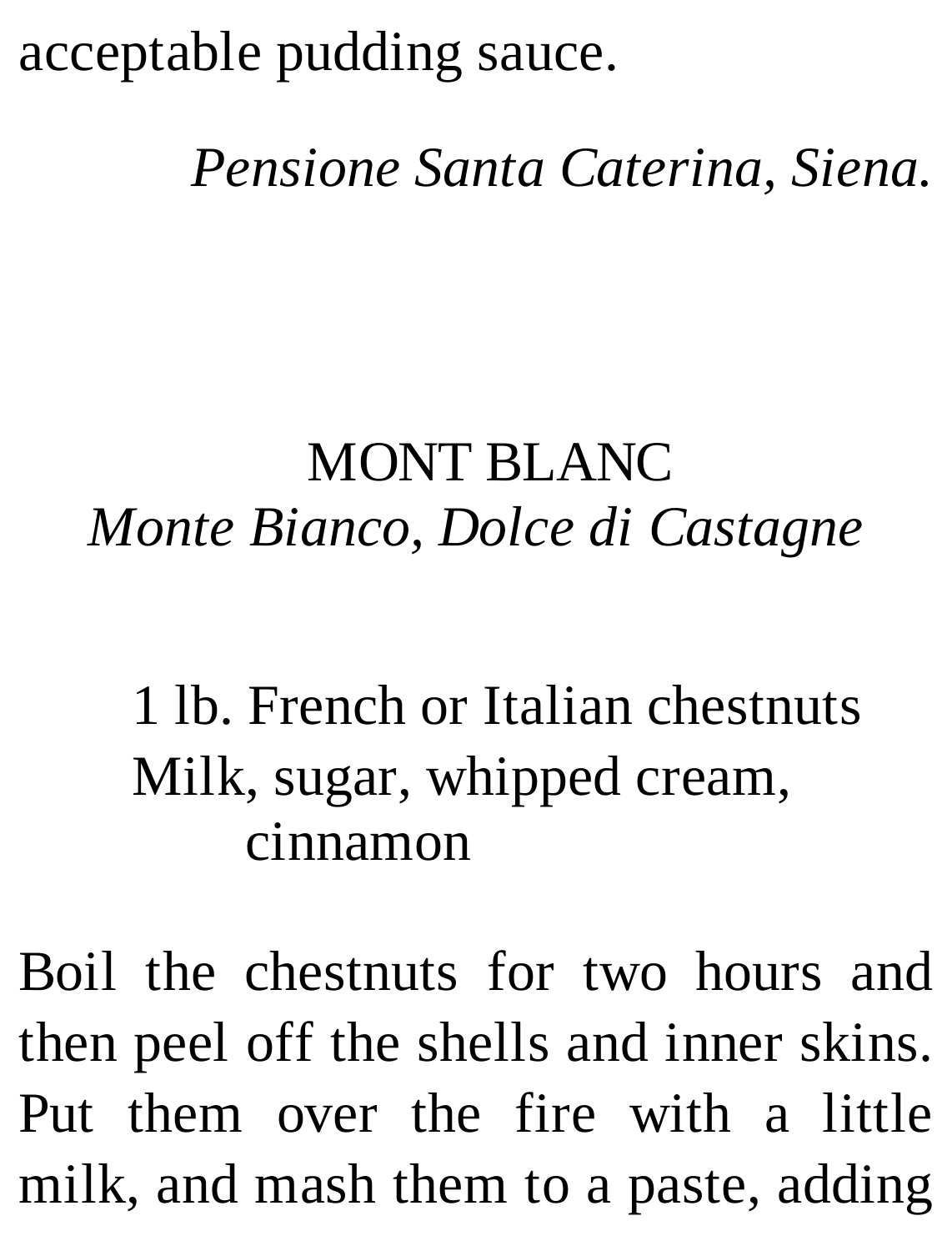more milk if necessary, to make them of about the consistency of mashed potatoes. Flavor with sugar and cinnamon. Pass them through a sieve or potato ricer to form a mound on the plate on which the Mont Blanc is to be served. Decorate with a generous quantity of whipped cream just before serving. Vanilla or a little wine may be used for flavoring instead of cinnamon.

*Marietta Ieri*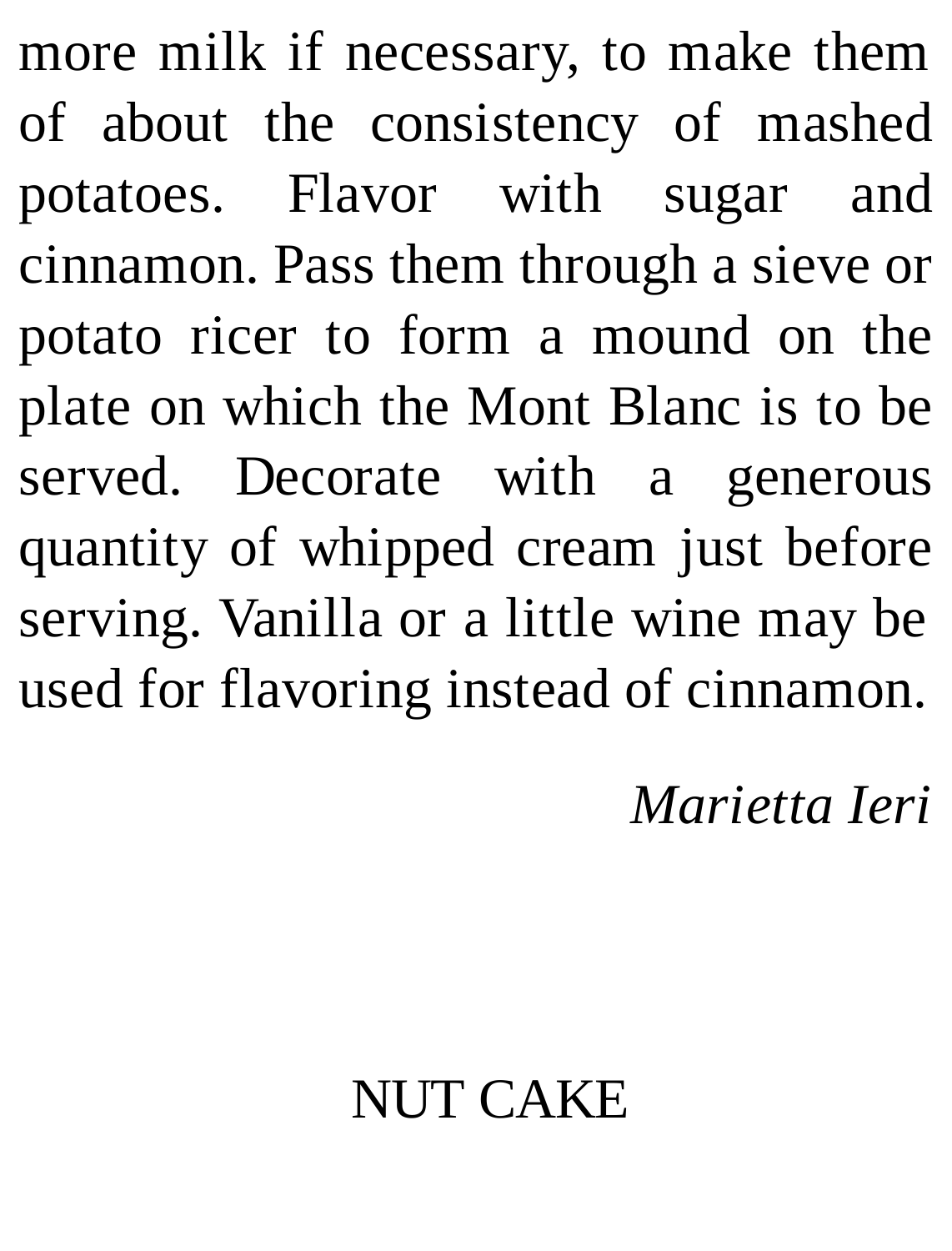$\frac{1}{4}$  lb. rice flour 6 oz. sugar 4 oz. butter 4 eggs Vanilla 4 oz. almonds and filberts

Blanch the almonds and filberts and dry them thoroughly. Grind them very fine and mix with the rice flour and two tablespoons of the sugar. Beat the eggs light and beat in the rest of the sugar. Pour the eggs into the other mixture and beat all very light. Add the melted butter and continue to beat. Pour into a buttered loaf-cake tin and bake in a moderate oven.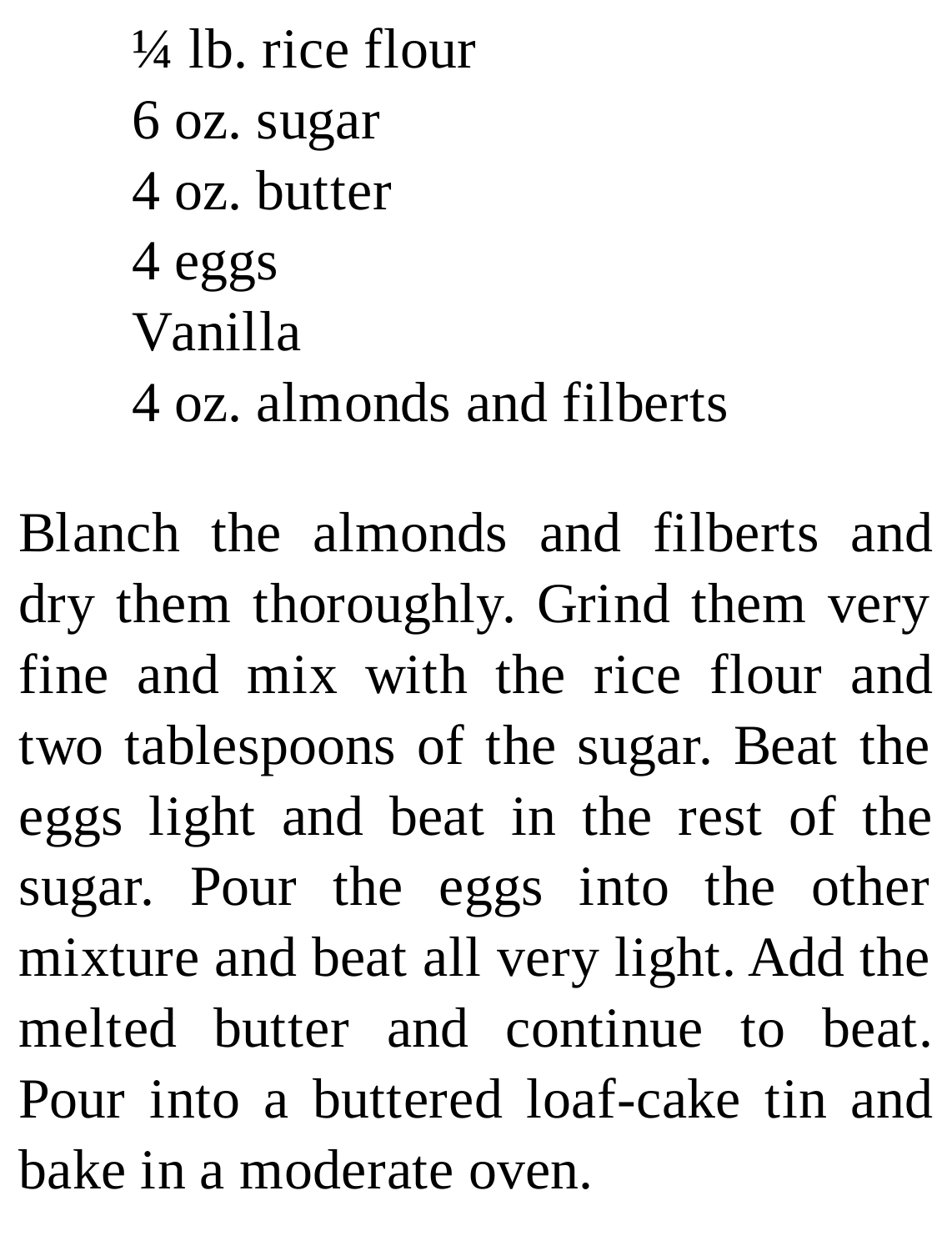#### PASTA MARGUERITA

# $\frac{1}{4}$  lb. potato flour ¼ lb. powdered sugar 4 eggs Lemon juice

Beat the egg yolks thoroughly and beat in the sugar. Then add the flour and lemon juice and beat in all ½ hour. Beat the whites of the eggs dry and fold them into the rest. Butter a mould and sprinkle with powdered sugar. Pour into the mould and bake. When it is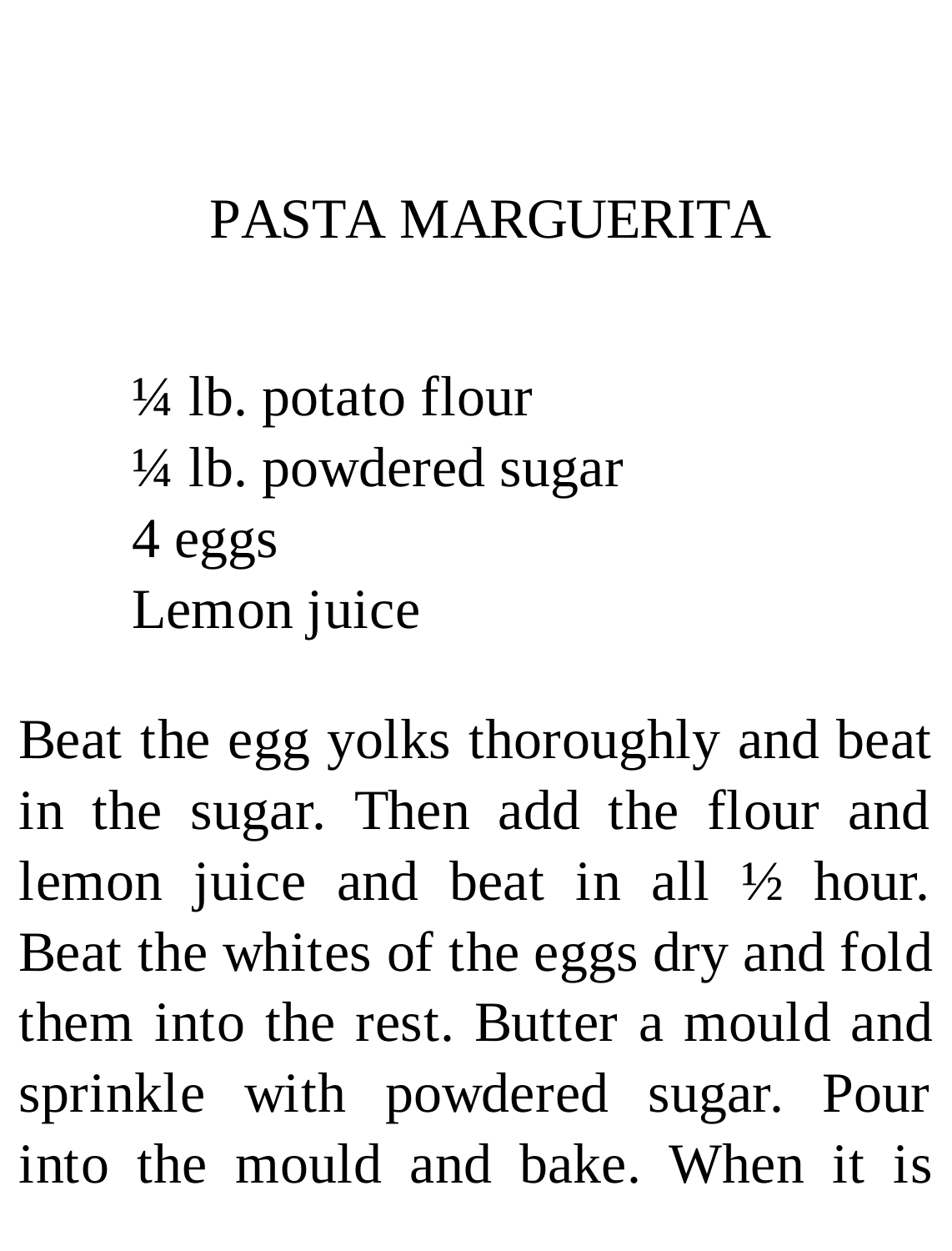cool turn out of the mould and sprinkle with powdered sugar.

# BIGNÉ

1 cup flour 1 cup water  $\frac{1}{2}$  cup butter 3 eggs A little salt

Boil the water and melt the butter in it. Salt it, add the flour and let it cook a little while. Cool and add the beaten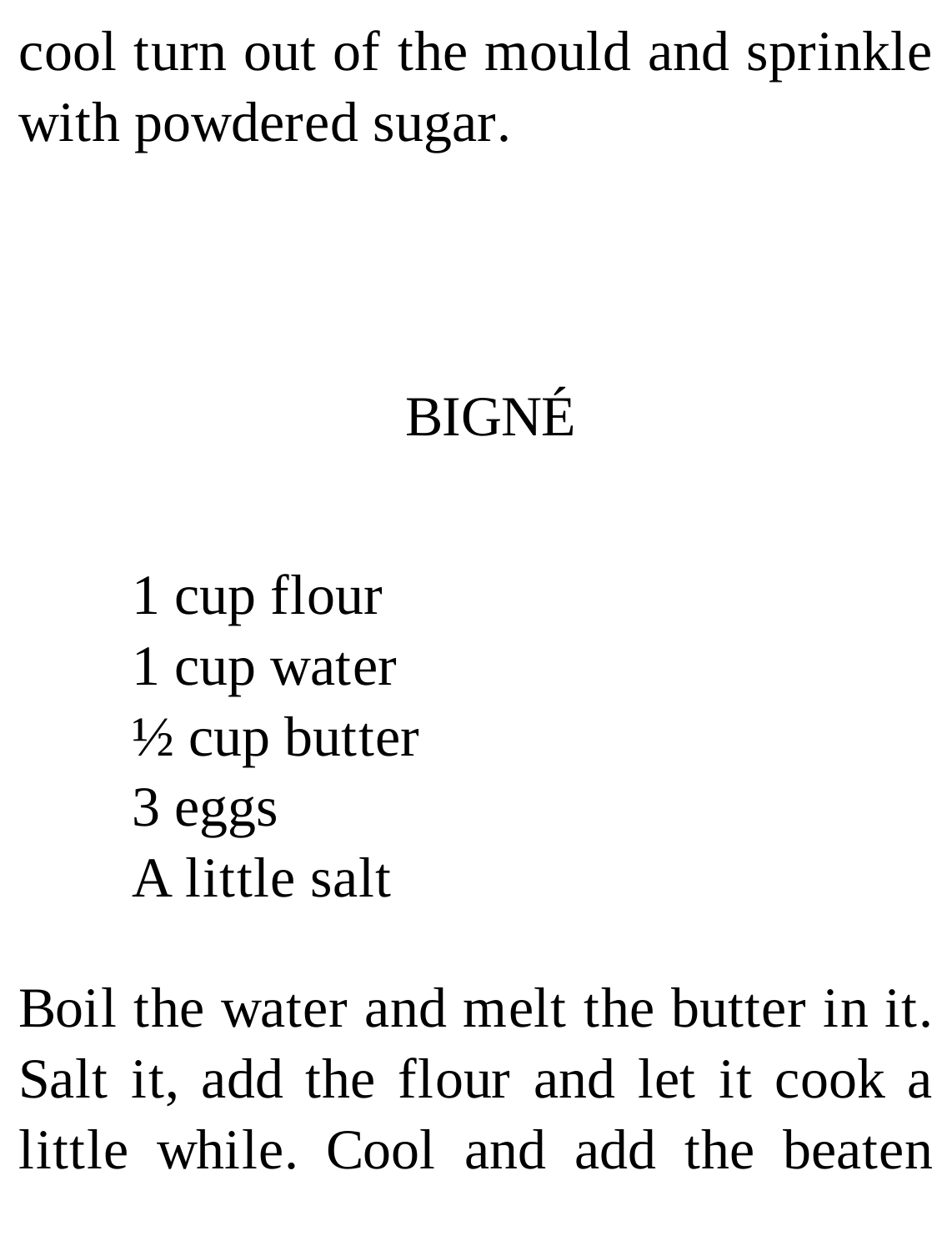eggs. Form this into 12 *Bigné*, (little cakes or cookies) and bake them in the oven. When they are baked split them open and fill with a custard flavored with vanilla and sprinkle them with powdered sugar.

*Signorina Irene Merlani.*

Transcriber's Note:

Minor typographical errors have been corrected without note.

Irregularities and inconsistencies in the text have been retained as printed.

The Table of Contents was not present in the original text and has been produced for the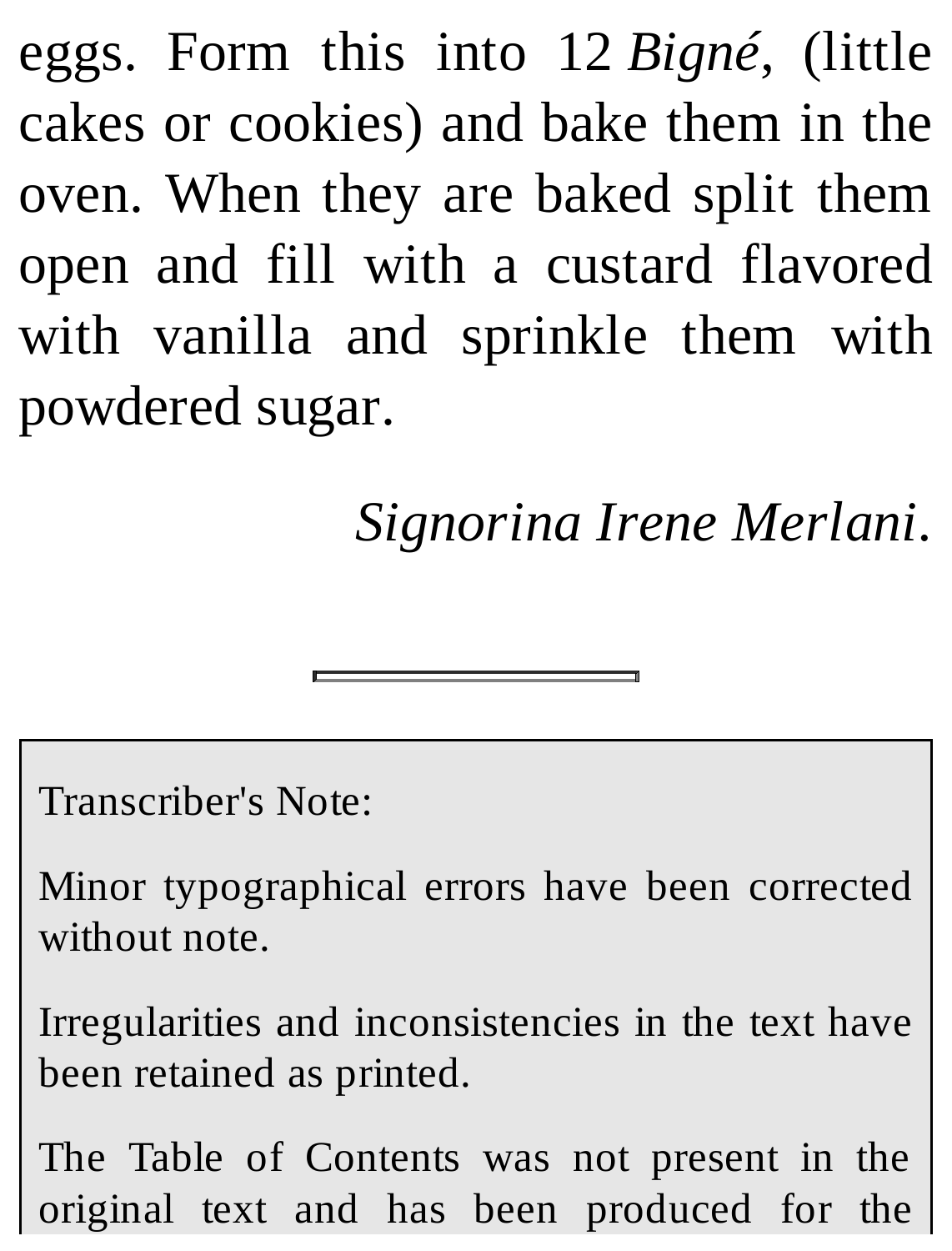End of the Project Gutenberg EBook of Practical Italian Recipes for American Kitchens, by Julia Lovejoy Cuniberti

\*\*\* END OF THIS PROJECT GUTENBERG EBOOK PRACTICAL ITALIAN RECIPES \*\*\*

\*\*\*\*\* This file should be named 43912 h.htm or 43912-h.zip \*\*\*\*\* This and all associated files of various formats will be found in:

http://www.gutenberg.org/4/3/9/1/43912/

Produced by Ann Jury and the Online Distributed Proofreading Team at http://www.pgdp.net (This file was produced from images generously made available by The Internet Archive)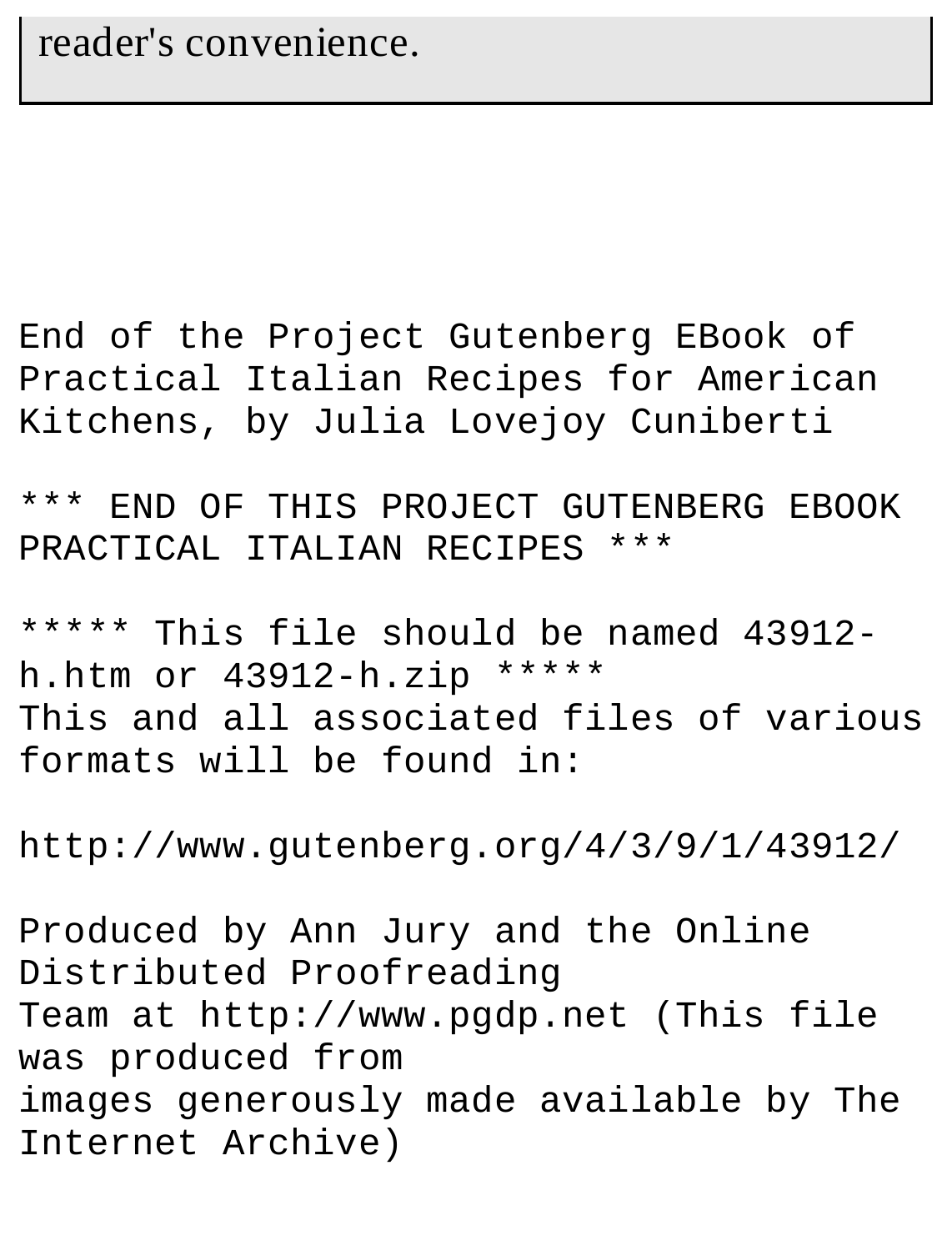Updated editions will replace the previous one--the old editions will be renamed.

Creating the works from public domain print editions means that no one owns a United States copyright in these works, so the Foundation (and you!) can copy and distribute it in the United States without permission and without paying copyright royalties. Special rules, set forth in the General Terms of Use part of this license, apply to copying and distributing Project Gutenberg-tm electronic works to protect the PROJECT GUTENBERG-tm concept and trademark. Project Gutenberg is a registered trademark, and may not be used if you charge for the eBooks, unless you receive specific permission. If you do not charge anything for copies of this eBook, complying with the rules is very easy. You may use this eBook for nearly any purpose such as creation of derivative works,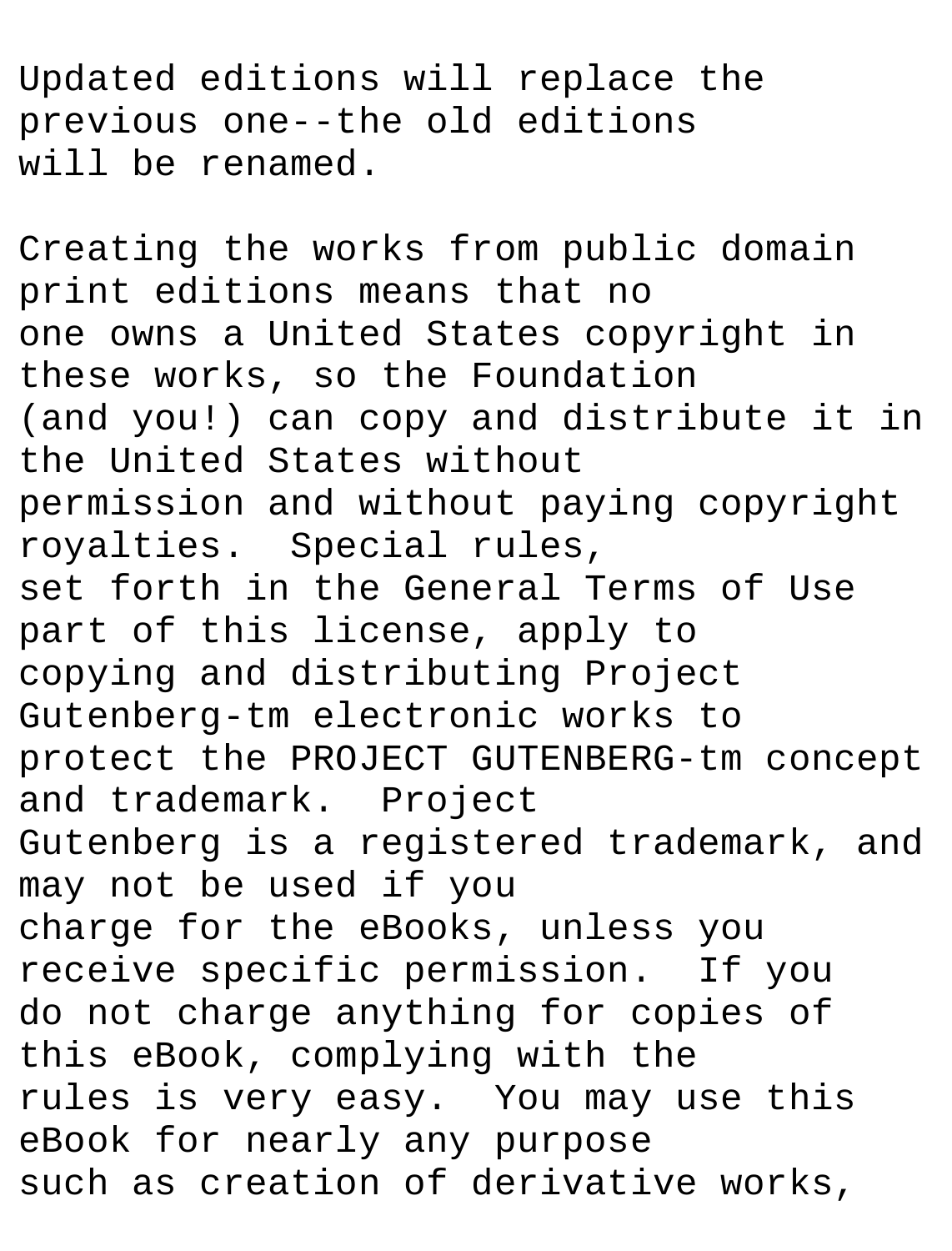reports, performances and research. They may be modified and printed and given away--you may do practically ANYTHING with public domain eBooks. Redistribution is subject to the trademark license, especially commercial redistribution.

\*\*\* START: FULL LICENSE \*\*\*

THE FULL PROJECT GUTENBERG LICENSE PLEASE READ THIS BEFORE YOU DISTRIBUTE OR USE THIS WORK

To protect the Project Gutenberg-tm mission of promoting the free distribution of electronic works, by using or distributing this work (or any other work associated in any way with the phrase "Project Gutenberg"), you agree to comply with all the terms of the Full Project Gutenberg-tm License available with this file or online at www.gutenberg.org/license.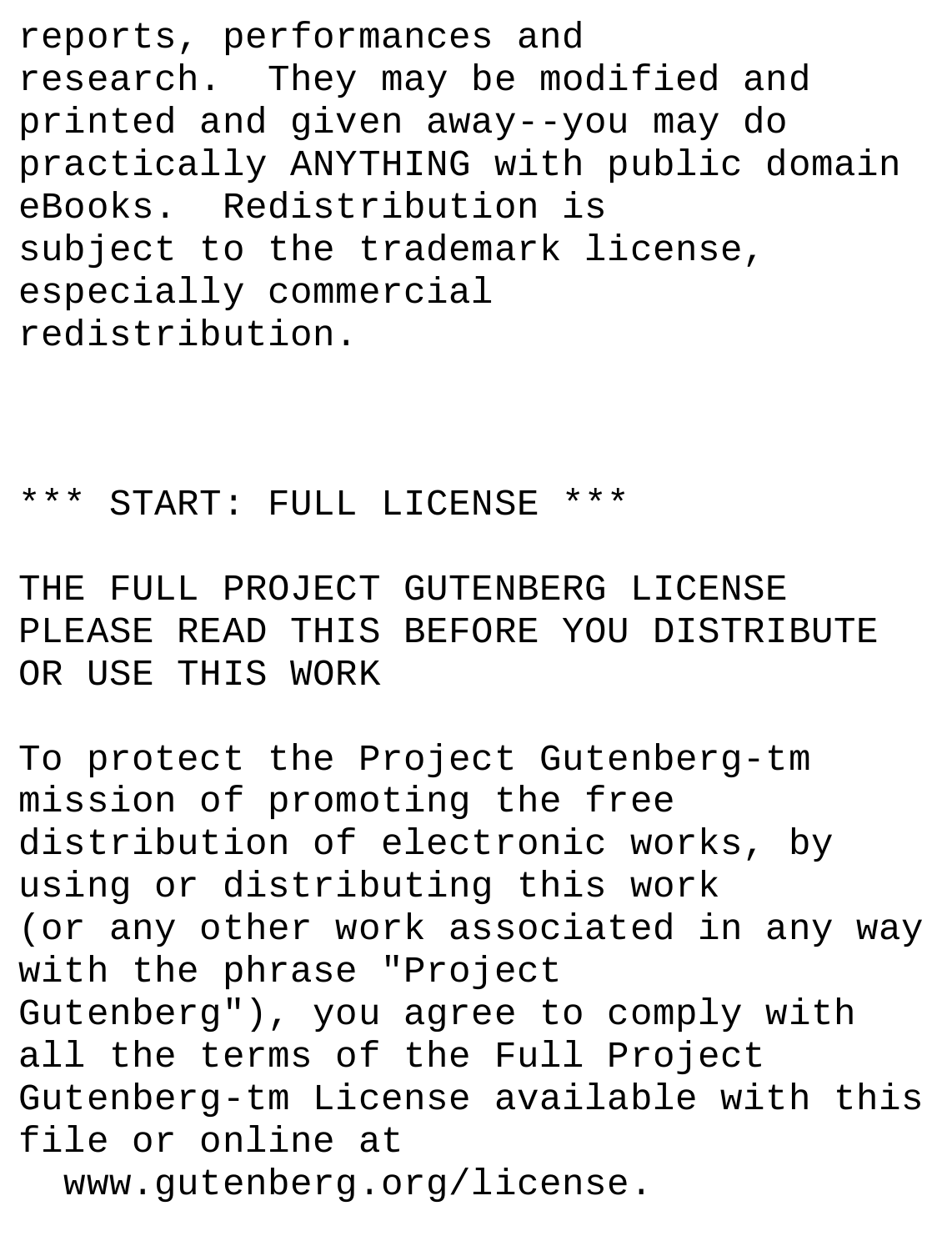Section 1. General Terms of Use and Redistributing Project Gutenberg-tm electronic works

1.A. By reading or using any part of this Project Gutenberg-tm electronic work, you indicate that you have read, understand, agree to and accept all the terms of this license and intellectual property (trademark/copyright) agreement. If you do not agree to abide by all the terms of this agreement, you must cease using and return or destroy all copies of Project Gutenberg-tm electronic works in your possession. If you paid a fee for obtaining a copy of or access to a Project Gutenberg-tm electronic work and you do not agree to be bound by the terms of this agreement, you may obtain a refund from the person or entity to whom you paid the fee as set forth in paragraph 1.E.8.

1.B. "Project Gutenberg" is a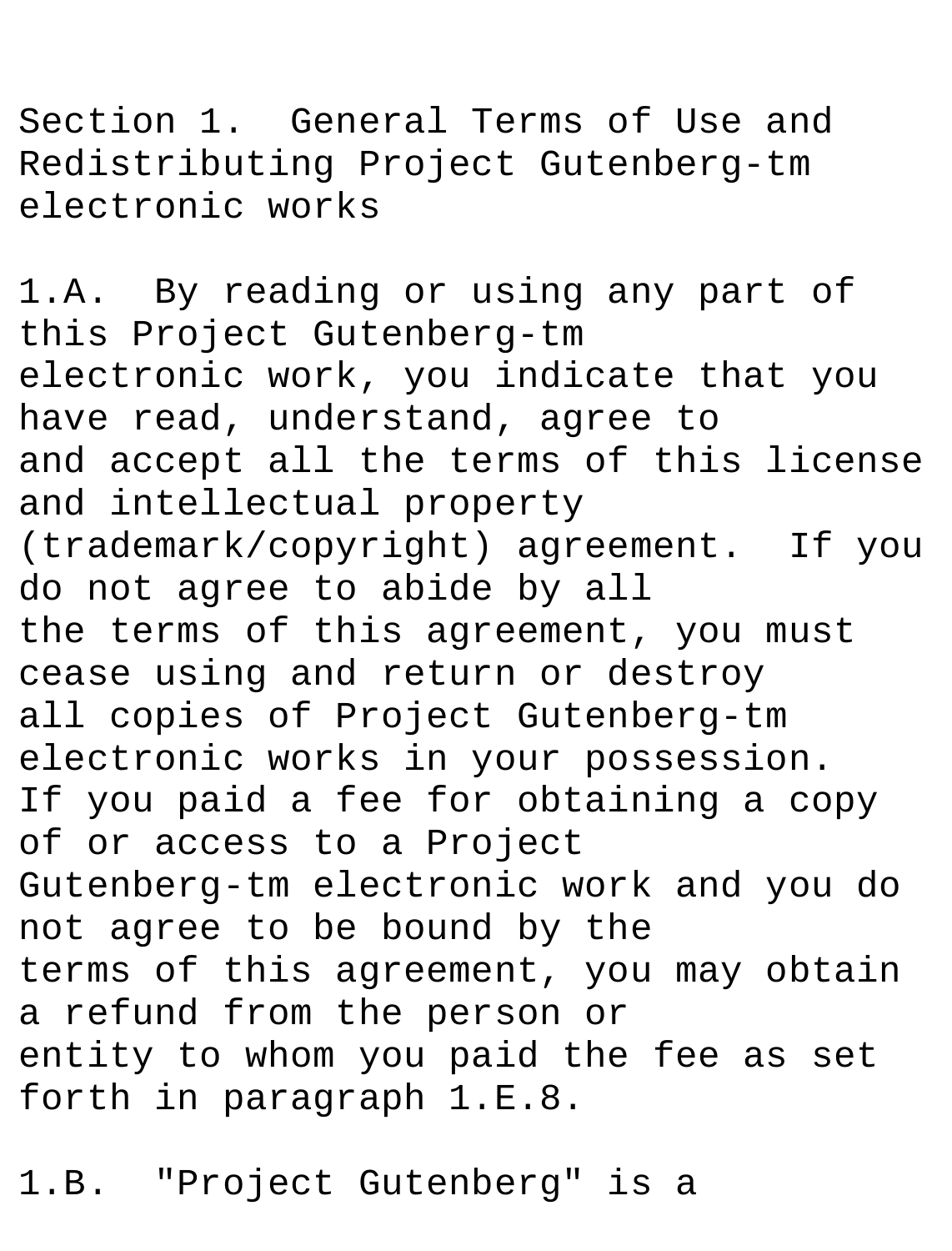registered trademark. It may only be used on or associated in any way with an electronic work by people who agree to be bound by the terms of this agreement. There are a few things that you can do with most Project Gutenberg-tm electronic works even without complying with the full terms of this agreement. See paragraph 1.C below. There are a lot of things you can do with Project Gutenberg-tm electronic works if you follow the terms of this agreement and help preserve free future access to Project Gutenberg-tm electronic works. See paragraph 1.E below.

1.C. The Project Gutenberg Literary Archive Foundation ("the Foundation" or PGLAF), owns a compilation copyright in the collection of Project Gutenberg-tm electronic works. Nearly all the individual works in the collection are in the public domain in the United States. If an individual work is in the public domain in the United States and you are located in the United States, we do not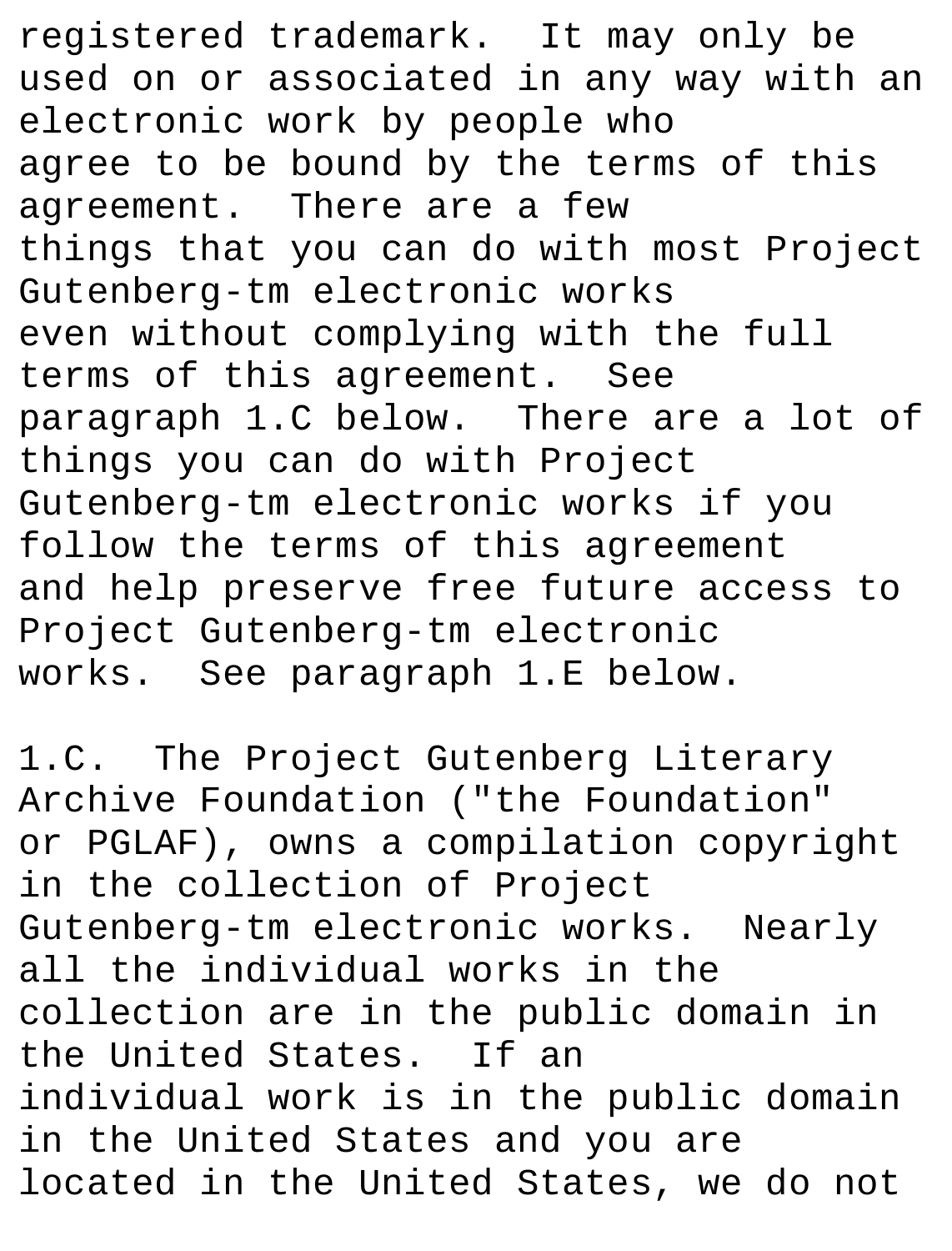claim a right to prevent you from copying, distributing, performing, displaying or creating derivative works based on the work as long as all references to Project Gutenberg are removed. Of course, we hope that you will support the Project Gutenberg-tm mission of promoting free access to electronic works by freely sharing Project Gutenberg-tm works in compliance with the terms of this agreement for keeping the Project Gutenberg-tm name associated with the work. You can easily comply with the terms of this agreement by keeping this work in the same format with its attached full Project Gutenberg-tm License when you share it without charge with others.

1.D. The copyright laws of the place where you are located also govern what you can do with this work. Copyright laws in most countries are in a constant state of change. If you are outside the United States, check the laws of your country in addition to the terms of this agreement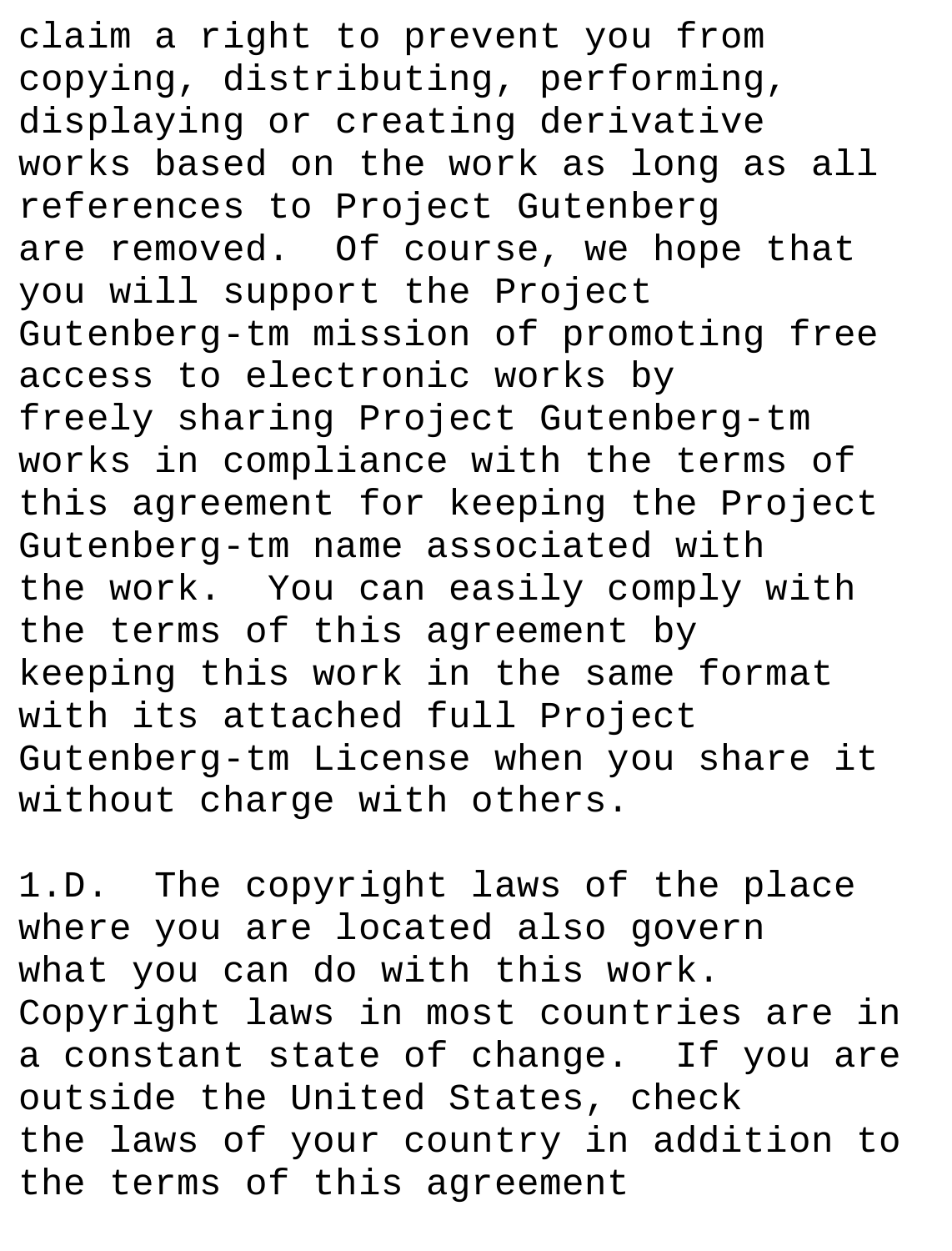before downloading, copying, displaying, performing, distributing or creating derivative works based on this work or any other Project Gutenberg-tm work. The Foundation makes no representations concerning the copyright status of any work in any country outside the United States.

1.E. Unless you have removed all references to Project Gutenberg:

1.E.1. The following sentence, with active links to, or other immediate access to, the full Project Gutenberg-tm License must appear prominently whenever any copy of a Project Gutenberg-tm work (any work on which the phrase "Project Gutenberg" appears, or with which the phrase "Project Gutenberg" is associated) is accessed, displayed, performed, viewed, copied or distributed:

This eBook is for the use of anyone anywhere at no cost and with almost no restrictions whatsoever. You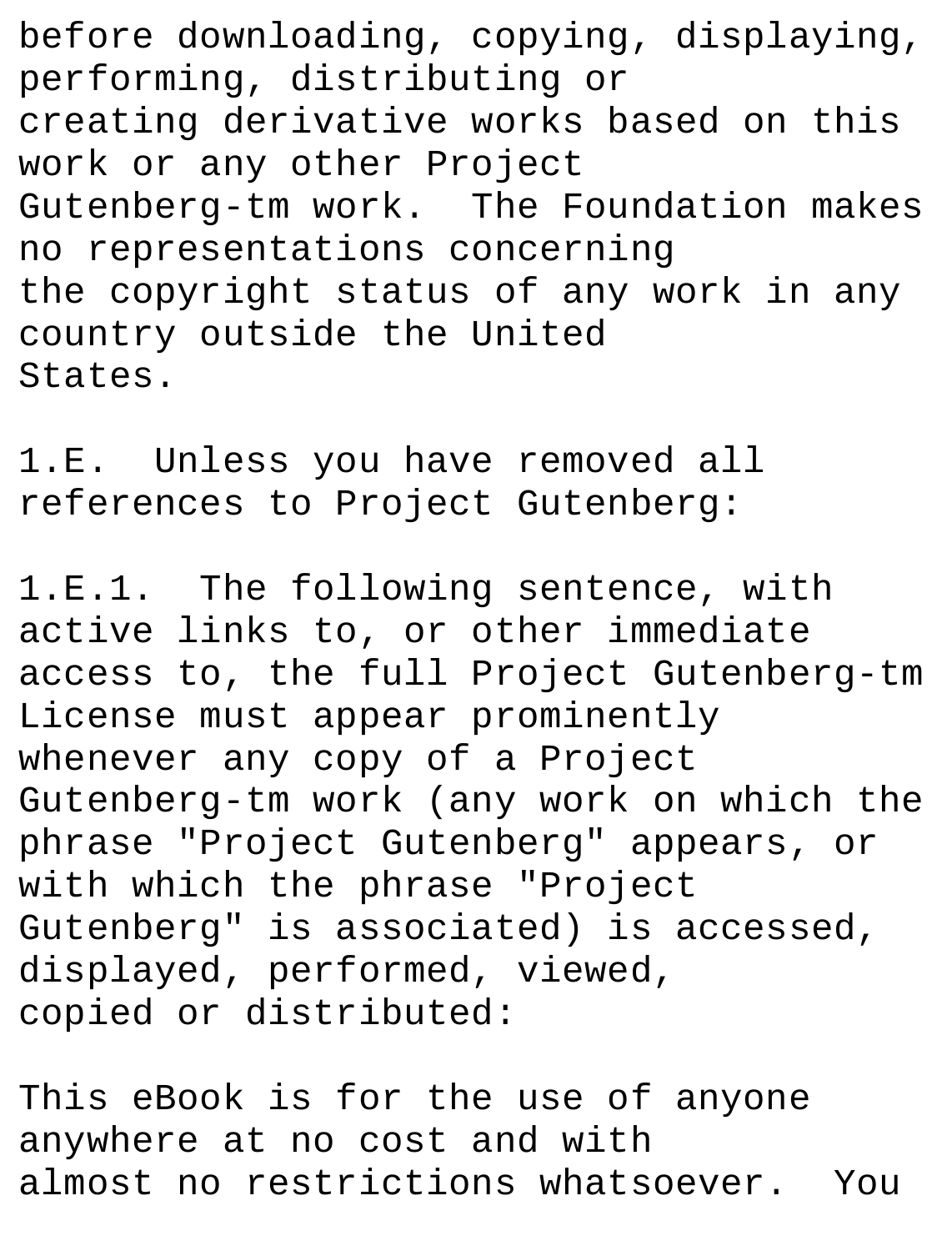may copy it, give it away or re-use it under the terms of the Project Gutenberg License included with this eBook or online at www.gutenberg.org

1.E.2. If an individual Project Gutenberg-tm electronic work is derived from the public domain (does not contain a notice indicating that it is posted with permission of the copyright holder), the work can be copied and distributed to anyone in the United States without paying any fees or charges. If you are redistributing or providing access to a work with the phrase "Project Gutenberg" associated with or appearing on the work, you must comply either with the requirements of paragraphs 1.E.1 through 1.E.7 or obtain permission for the use of the work and the Project Gutenberg-tm trademark as set forth in paragraphs 1.E.8 or 1.E.9.

1.E.3. If an individual Project Gutenberg-tm electronic work is posted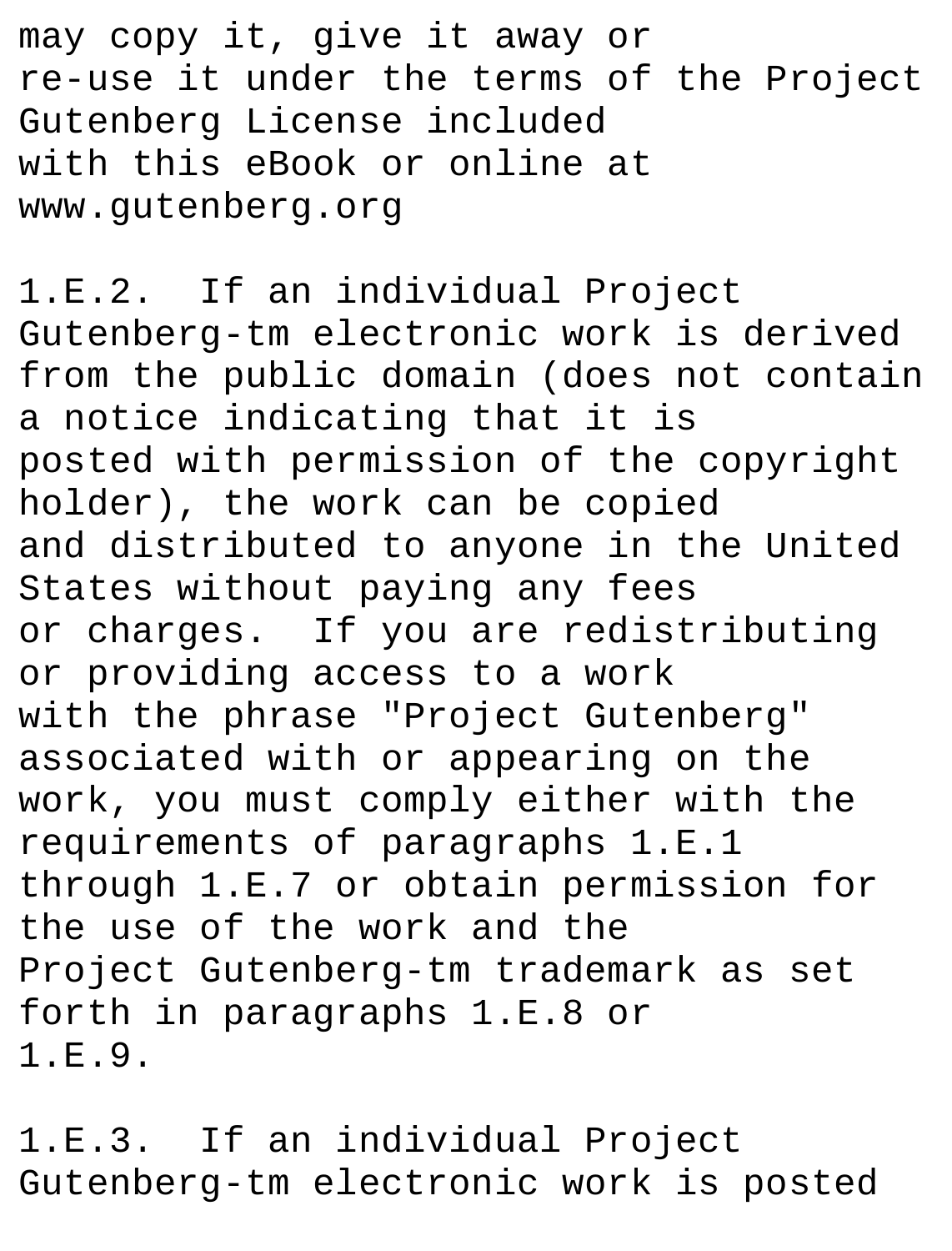with the permission of the copyright holder, your use and distribution must comply with both paragraphs 1.E.1 through 1.E.7 and any additional terms imposed by the copyright holder. Additional terms will be linked to the Project Gutenberg-tm License for all works posted with the permission of the copyright holder found at the beginning of this work.

1.E.4. Do not unlink or detach or remove the full Project Gutenberg-tm License terms from this work, or any files containing a part of this work or any other work associated with Project Gutenberg-tm.

1.E.5. Do not copy, display, perform, distribute or redistribute this electronic work, or any part of this electronic work, without prominently displaying the sentence set forth in paragraph 1.E.1 with active links or immediate access to the full terms of the Project Gutenberg-tm License.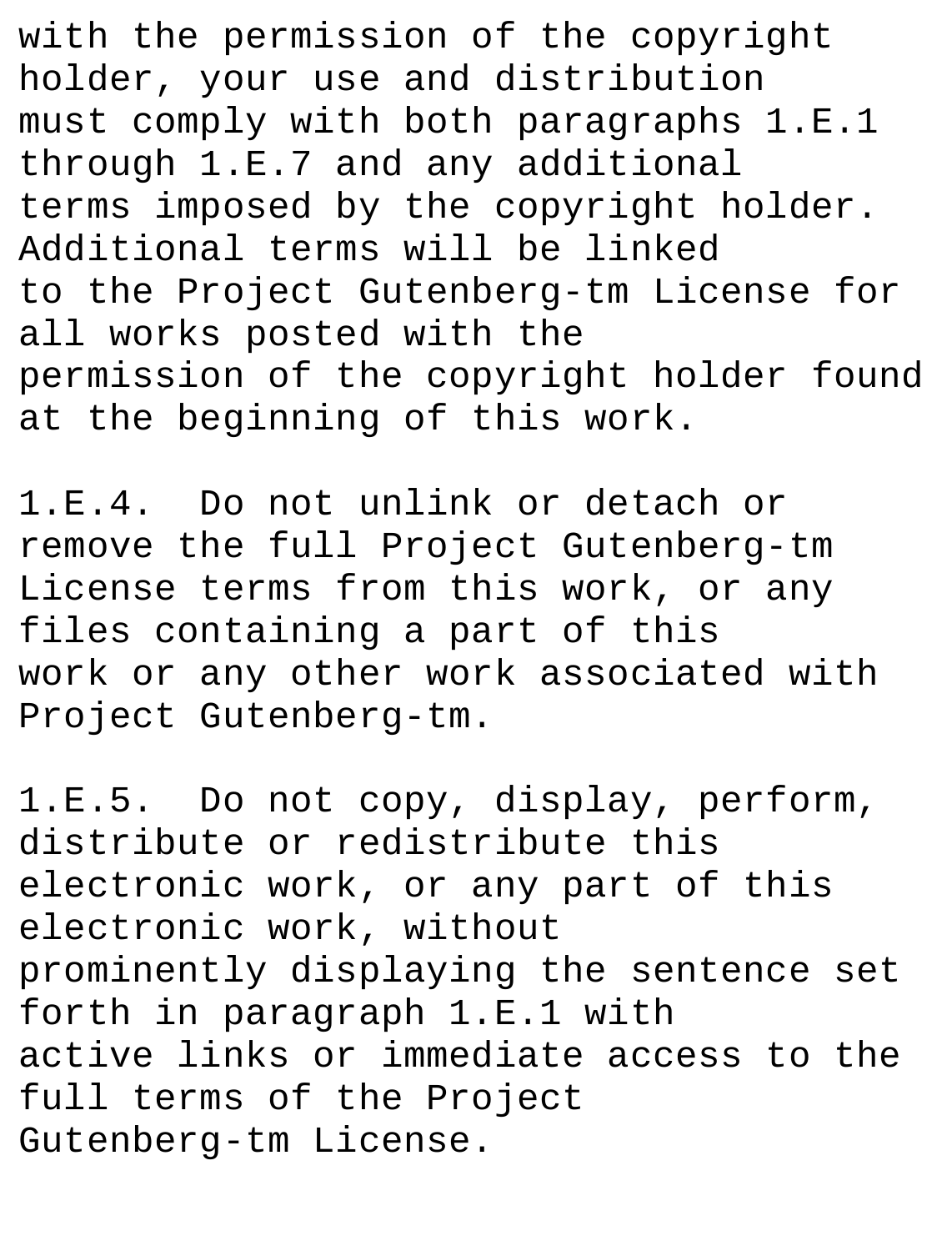1.E.6. You may convert to and distribute this work in any binary, compressed, marked up, nonproprietary or proprietary form, including any word processing or hypertext form. However, if you provide access to or distribute copies of a Project Gutenberg-tm work in a format other than "Plain Vanilla ASCII" or other format used in the official version posted on the official Project Gutenberg-tm web site (www.gutenberg.org), you must, at no additional cost, fee or expense to the user, provide a copy, a means of exporting a copy, or a means of obtaining a copy upon request, of the work in its original "Plain Vanilla ASCII" or other form. Any alternate format must include the full Project Gutenberg-tm License as specified in paragraph 1.E.1.

1.E.7. Do not charge a fee for access to, viewing, displaying, performing, copying or distributing any Project Gutenberg-tm works unless you comply with paragraph 1.E.8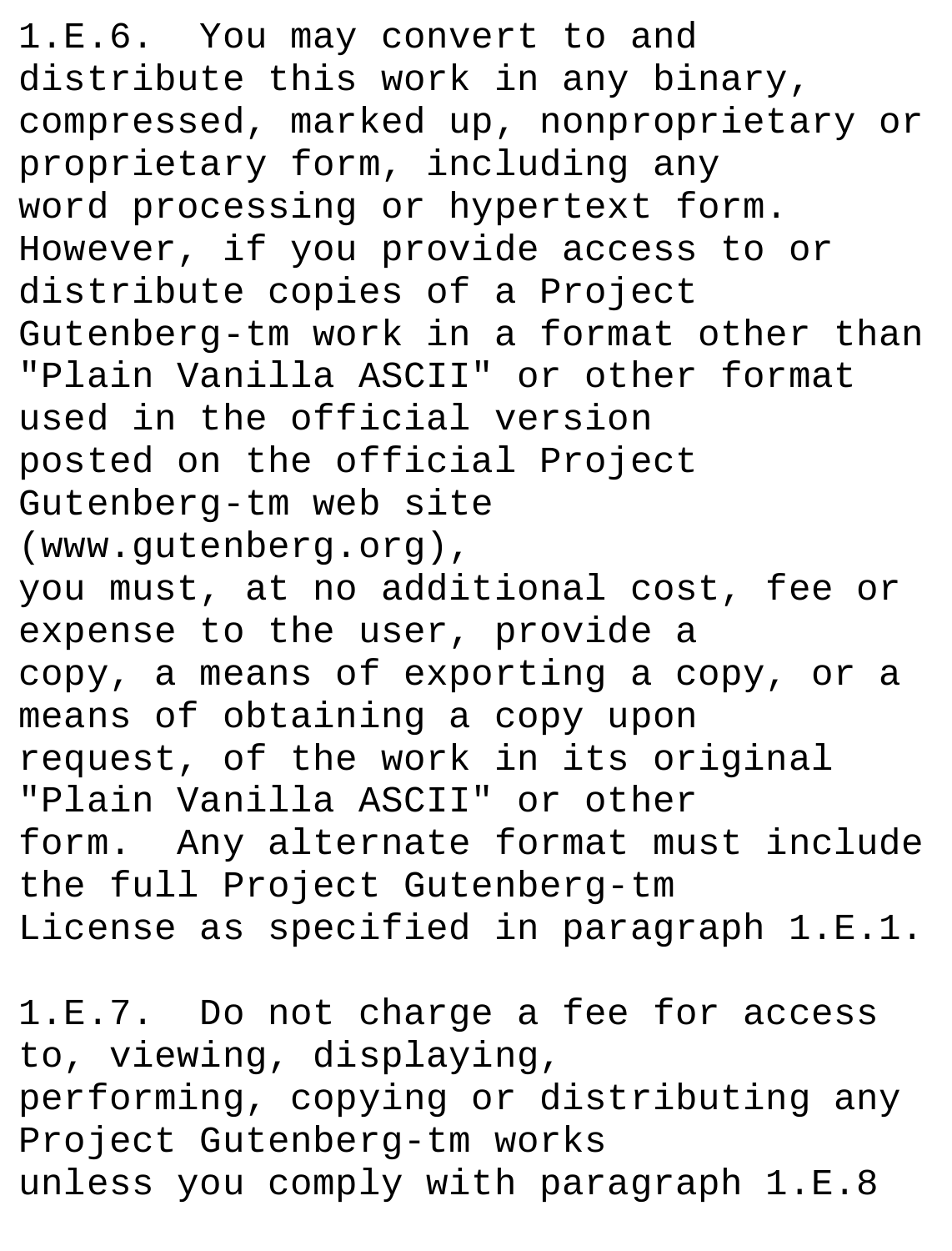or 1.E.9.

1.E.8. You may charge a reasonable fee for copies of or providing access to or distributing Project Gutenberg-tm electronic works provided that

- You pay a royalty fee of 20% of the gross profits you derive from the use of Project Gutenberg-tm works calculated using the method you already use to calculate your applicable taxes. The fee is owed to the owner of the Project Gutenberg-tm trademark, but he has agreed to donate royalties under this paragraph to the Project Gutenberg Literary Archive Foundation. Royalty payments must be paid within 60 days following each date on which you prepare (or are legally required to prepare) your periodic tax returns. Royalty payments should be clearly marked as such and sent to the Project Gutenberg Literary Archive Foundation at the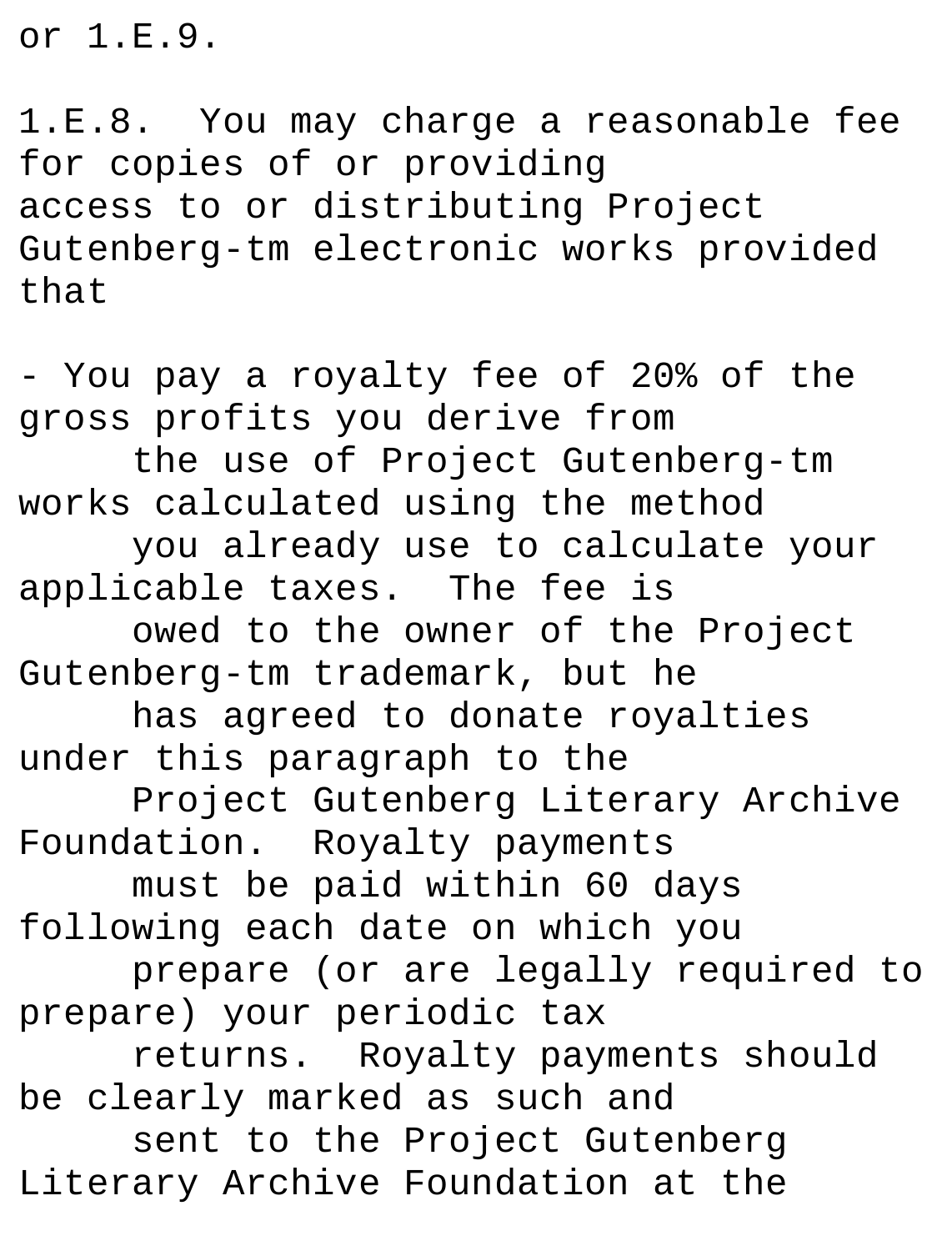address specified in Section 4, "Information about donations to the Project Gutenberg Literary Archive Foundation."

- You provide a full refund of any money paid by a user who notifies you in writing (or by e-mail) within 30 days of receipt that s/he does not agree to the terms of the full Project Gutenberg-tm License. You must require such a user to return or destroy all copies of the works possessed in a physical medium and discontinue all use of and all access to other copies of Project Gutenberg-tm works.

- You provide, in accordance with paragraph 1.F.3, a full refund of any money paid for a work or a replacement copy, if a defect in the electronic work is discovered and reported to you within 90 days of receipt of the work.

- You comply with all other terms of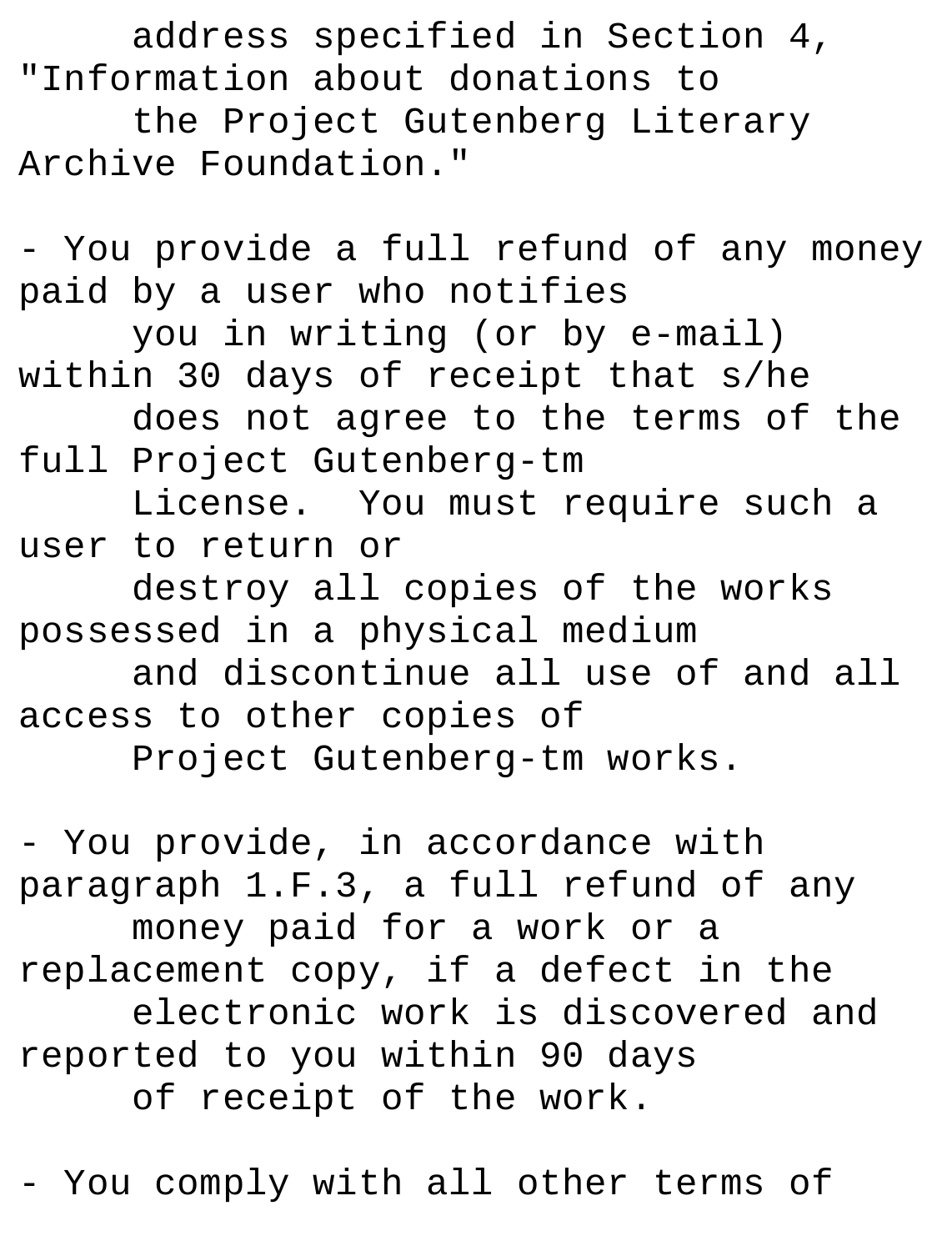this agreement for free distribution of Project Gutenbergtm works.

1.E.9. If you wish to charge a fee or distribute a Project Gutenberg-tm electronic work or group of works on different terms than are set forth in this agreement, you must obtain permission in writing from both the Project Gutenberg Literary Archive Foundation and Michael Hart, the owner of the Project Gutenberg-tm trademark. Contact the Foundation as set forth in Section 3 below.

1.F.

1.F.1. Project Gutenberg volunteers and employees expend considerable effort to identify, do copyright research on, transcribe and proofread public domain works in creating the Project Gutenberg-tm collection. Despite these efforts, Project Gutenberg-tm electronic works, and the medium on which they may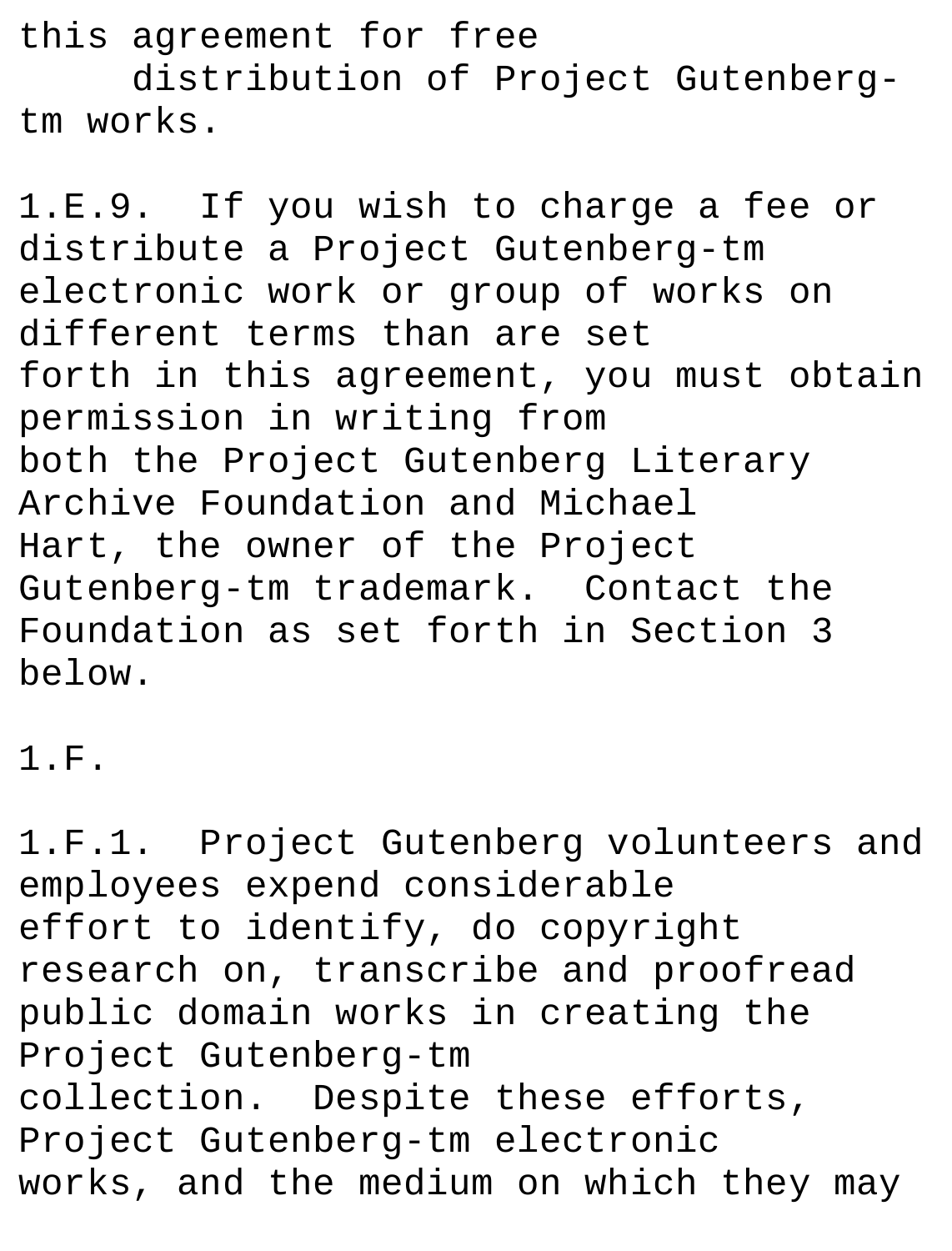be stored, may contain "Defects," such as, but not limited to, incomplete, inaccurate or corrupt data, transcription errors, a copyright or other intellectual property infringement, a defective or damaged disk or other medium, a computer virus, or computer codes that damage or cannot be read by your equipment.

1.F.2. LIMITED WARRANTY, DISCLAIMER OF DAMAGES - Except for the "Right of Replacement or Refund" described in paragraph 1.F.3, the Project Gutenberg Literary Archive Foundation, the owner of the Project Gutenberg-tm trademark, and any other party distributing a Project Gutenberg-tm electronic work under this agreement, disclaim all liability to you for damages, costs and expenses, including legal fees. YOU AGREE THAT YOU HAVE NO REMEDIES FOR NEGLIGENCE, STRICT LIABILITY, BREACH OF WARRANTY OR BREACH OF CONTRACT EXCEPT THOSE PROVIDED IN PARAGRAPH 1.F.3. YOU AGREE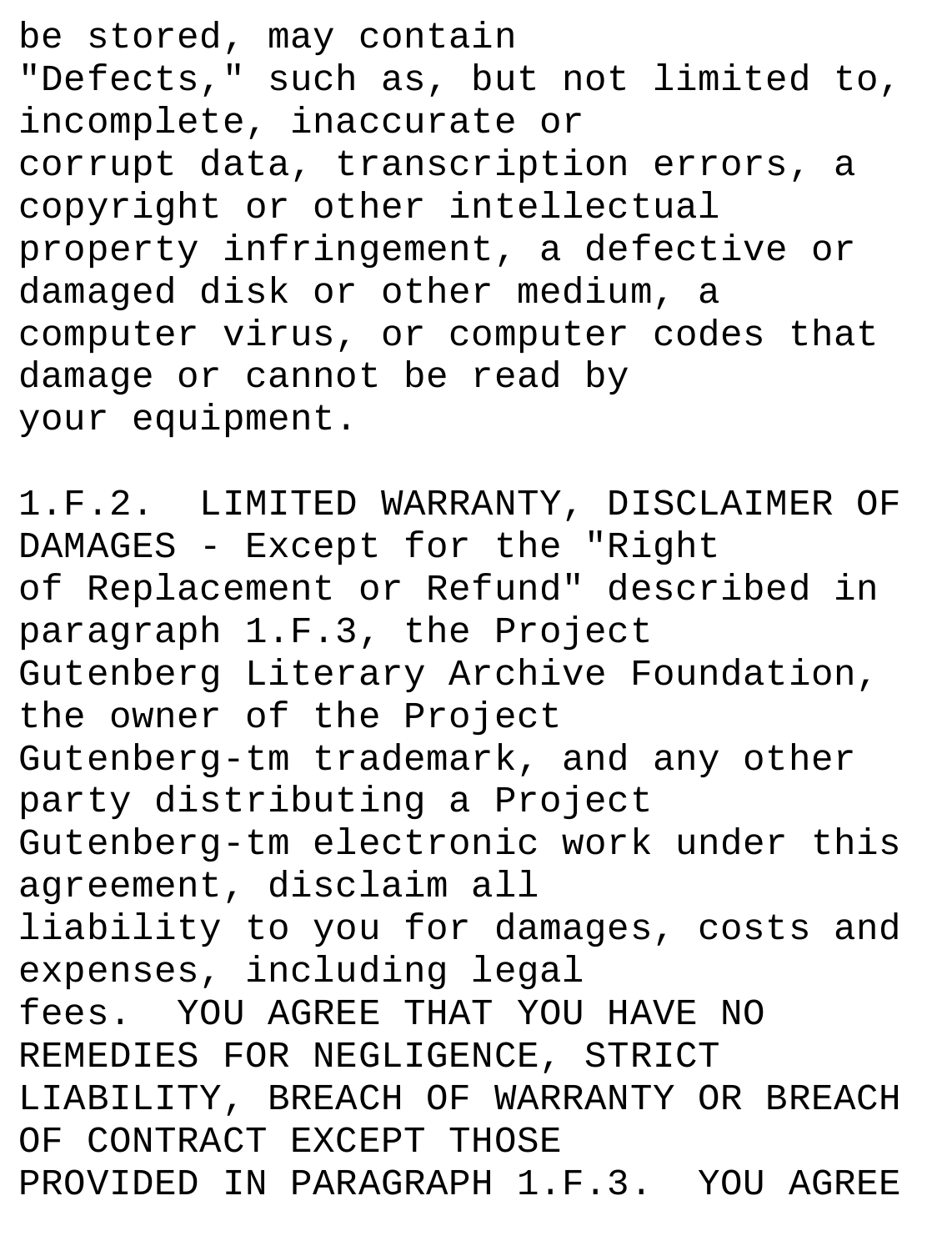THAT THE FOUNDATION, THE TRADEMARK OWNER, AND ANY DISTRIBUTOR UNDER THIS AGREEMENT WILL NOT BE LIABLE TO YOU FOR ACTUAL, DIRECT, INDIRECT, CONSEQUENTIAL, PUNITIVE OR INCIDENTAL DAMAGES EVEN IF YOU GIVE NOTICE OF THE POSSIBILITY OF SUCH DAMAGE.

1.F.3. LIMITED RIGHT OF REPLACEMENT OR REFUND - If you discover a defect in this electronic work within 90 days of receiving it, you can receive a refund of the money (if any) you paid for it by sending a written explanation to the person you received the work from. If you received the work on a physical medium, you must return the medium with your written explanation. The person or entity that provided you with the defective work may elect to provide a replacement copy in lieu of a refund. If you received the work electronically, the person or entity providing it to you may choose to give you a second opportunity to receive the work electronically in lieu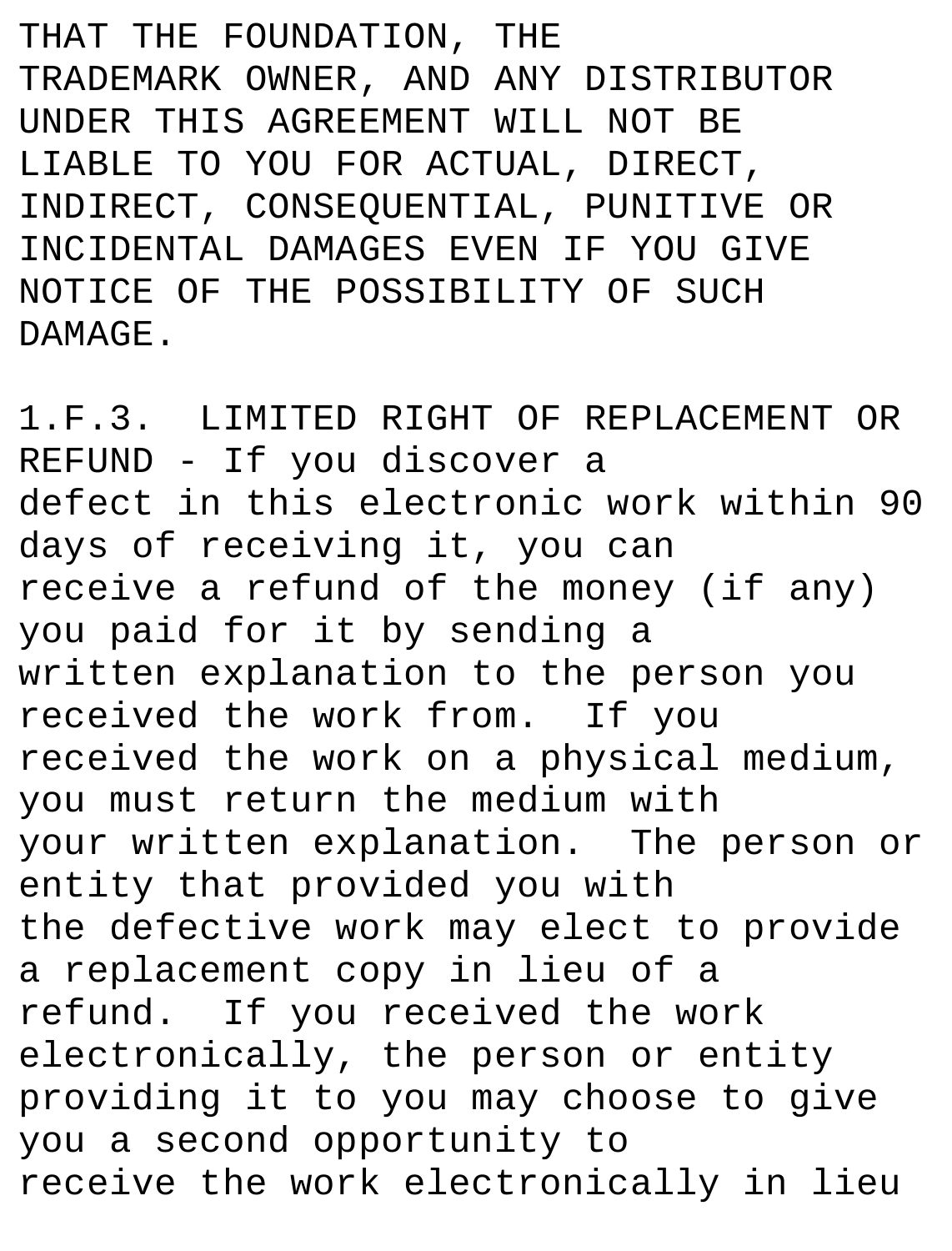of a refund. If the second copy is also defective, you may demand a refund in writing without further opportunities to fix the problem.

1.F.4. Except for the limited right of replacement or refund set forth in paragraph 1.F.3, this work is provided to you 'AS-IS', WITH NO OTHER WARRANTIES OF ANY KIND, EXPRESS OR IMPLIED, INCLUDING BUT NOT LIMITED TO WARRANTIES OF MERCHANTABILITY OR FITNESS FOR ANY PURPOSE.

1.F.5. Some states do not allow disclaimers of certain implied warranties or the exclusion or limitation of certain types of damages. If any disclaimer or limitation set forth in this agreement violates the law of the state applicable to this agreement, the agreement shall be interpreted to make the maximum disclaimer or limitation permitted by the applicable state law. The invalidity or unenforceability of any provision of this agreement shall not void the remaining provisions.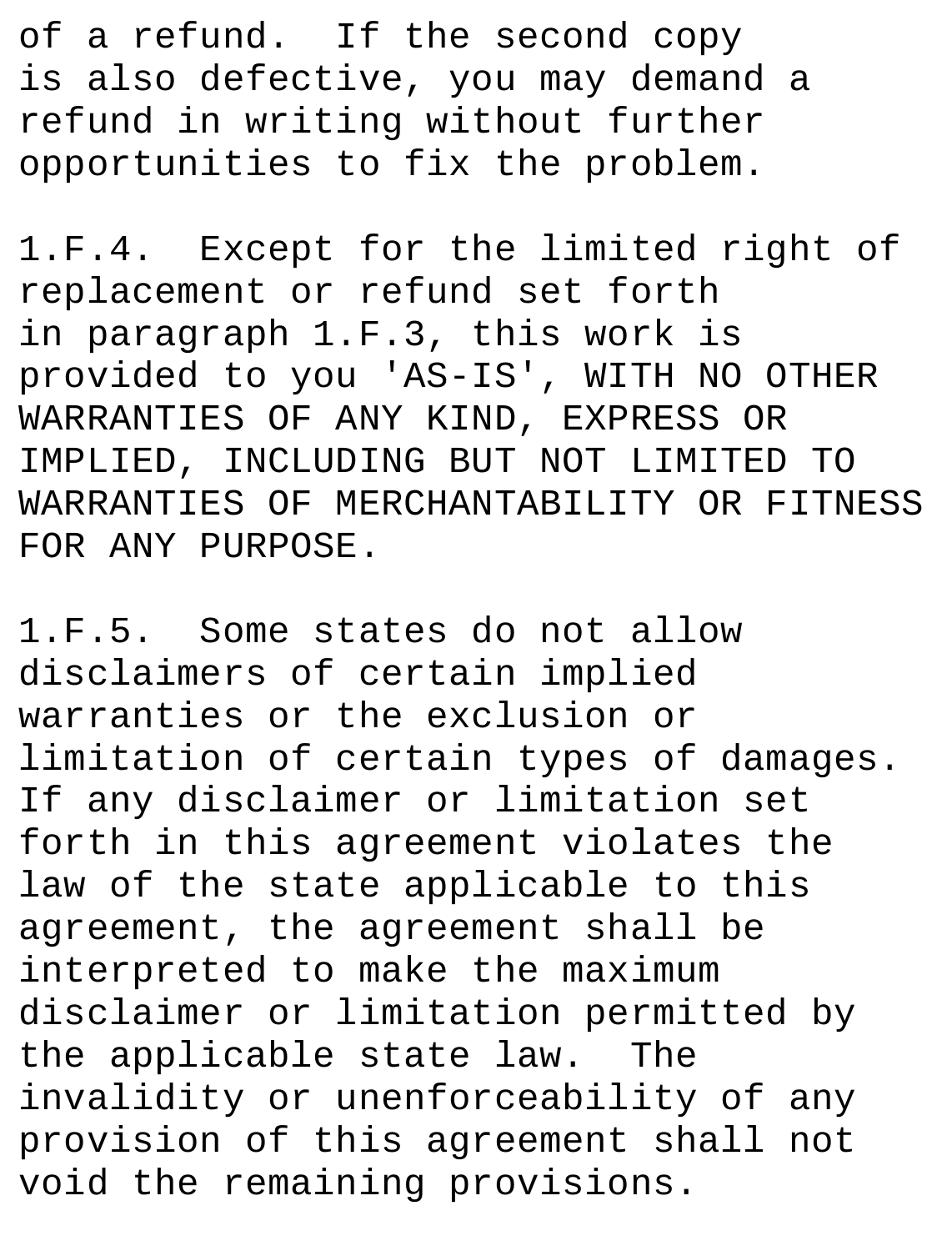1.F.6. INDEMNITY - You agree to indemnify and hold the Foundation, the trademark owner, any agent or employee of the Foundation, anyone providing copies of Project Gutenberg-tm electronic works in accordance with this agreement, and any volunteers associated with the production, promotion and distribution of Project Gutenberg-tm electronic works, harmless from all liability, costs and expenses, including legal fees, that arise directly or indirectly from any of the following which you do or cause to occur: (a) distribution of this or any Project Gutenberg-tm work, (b) alteration, modification, or additions or deletions to any Project Gutenberg-tm work, and (c) any Defect you cause.

Section 2. Information about the Mission of Project Gutenberg-tm

Project Gutenberg-tm is synonymous with the free distribution of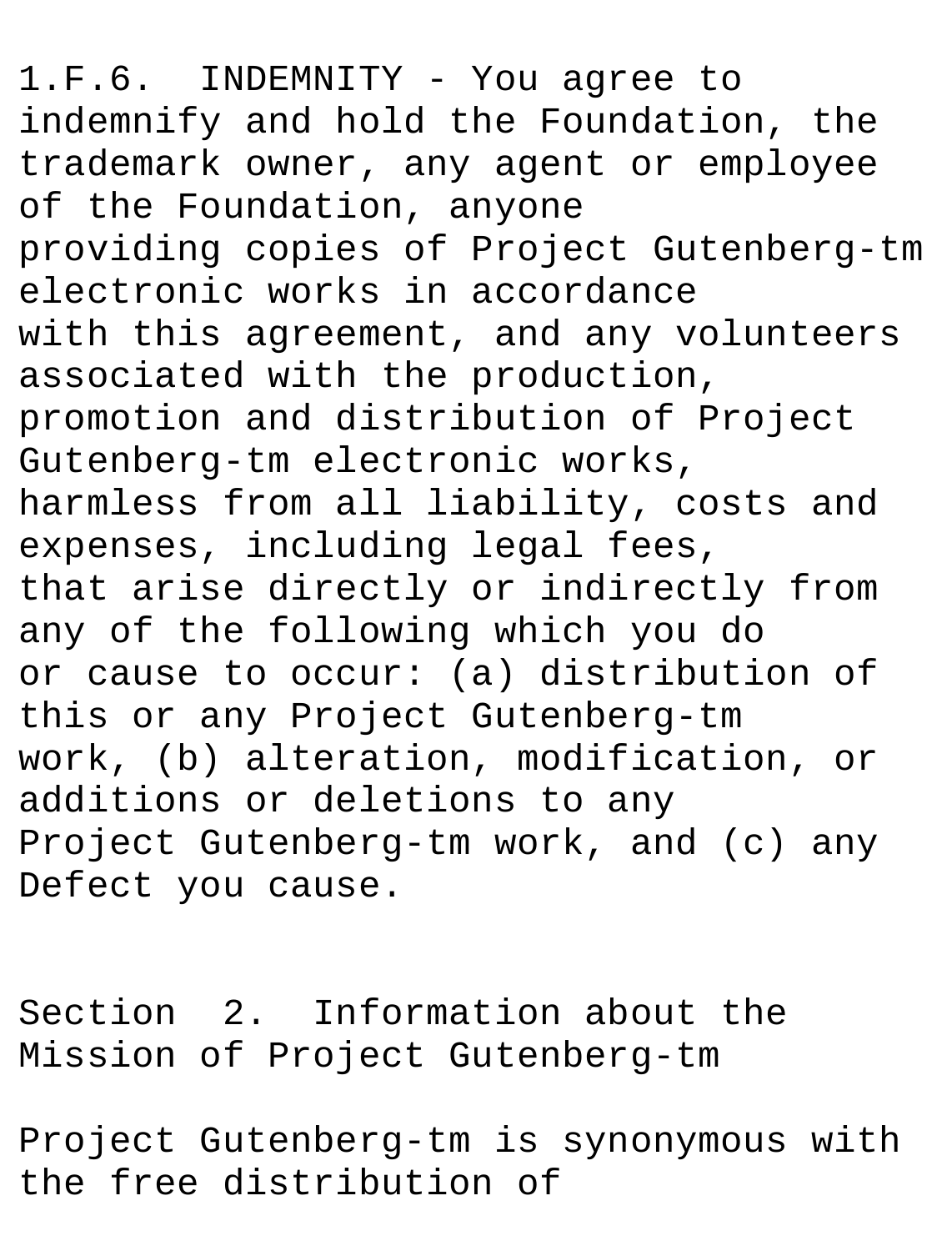electronic works in formats readable by the widest variety of computers including obsolete, old, middle-aged and new computers. It exists because of the efforts of hundreds of volunteers and donations from people in all walks of life.

Volunteers and financial support to provide volunteers with the assistance they need are critical to reaching Project Gutenberg-tm's goals and ensuring that the Project Gutenberg-tm collection will remain freely available for generations to come. In 2001, the Project Gutenberg Literary Archive Foundation was created to provide a secure and permanent future for Project Gutenberg-tm and future generations. To learn more about the Project Gutenberg Literary Archive Foundation and how your efforts and donations can help, see Sections 3 and 4 and the Foundation information page at www.gutenberg.org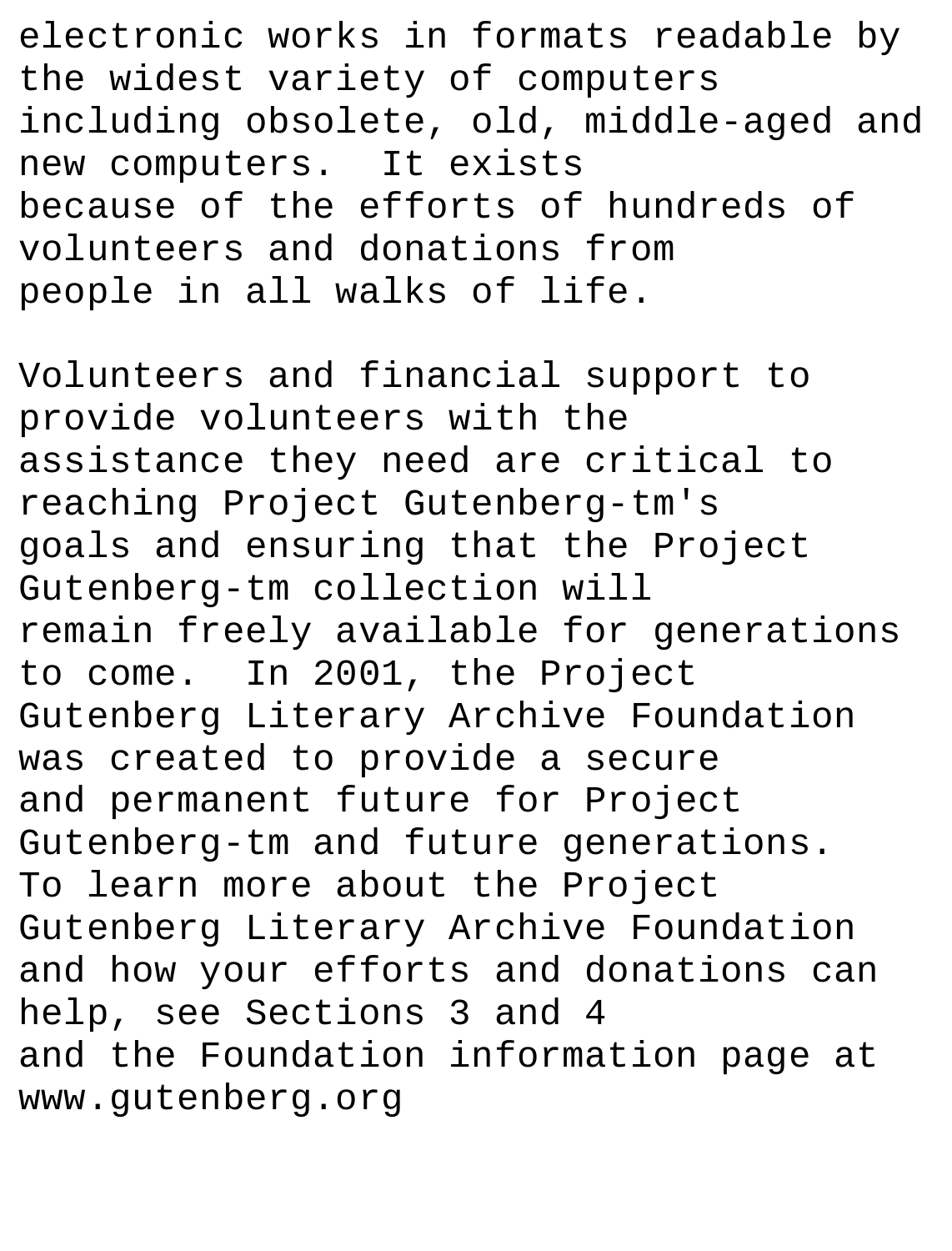Section 3. Information about the Project Gutenberg Literary Archive Foundation

The Project Gutenberg Literary Archive Foundation is a non profit 501(c)(3) educational corporation organized under the laws of the state of Mississippi and granted tax exempt status by the Internal Revenue Service. The Foundation's EIN or federal tax identification number is 64-6221541. Contributions to the Project Gutenberg Literary Archive Foundation are tax deductible to the full extent permitted by U.S. federal laws and your state's laws.

The Foundation's principal office is located at 4557 Melan Dr. S. Fairbanks, AK, 99712., but its volunteers and employees are scattered throughout numerous locations. Its business office is located at 809 North 1500 West, Salt Lake City, UT 84116, (801) 596-1887. Email contact links and up to date contact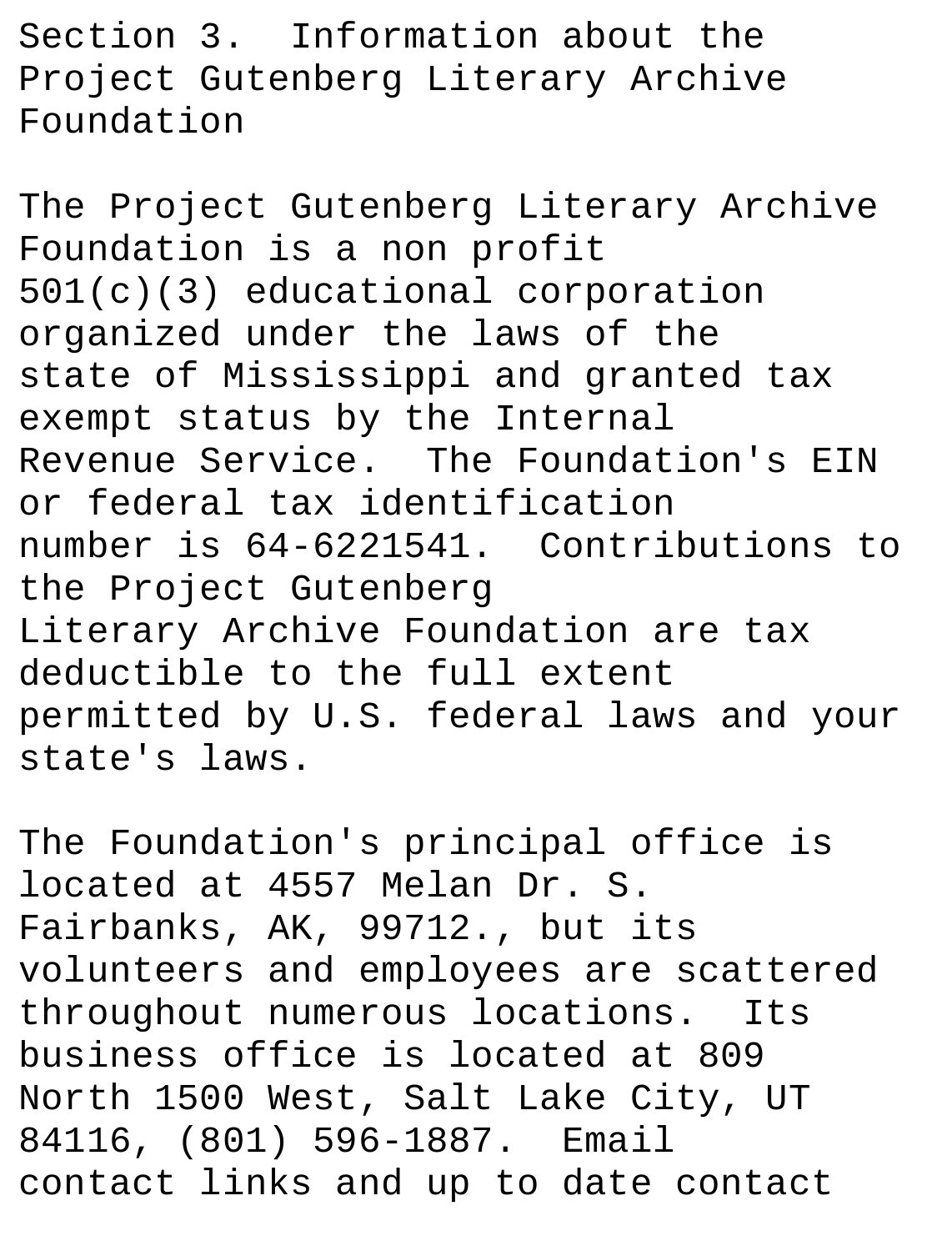information can be found at the Foundation's web site and official page at www.gutenberg.org/contact

## For additional contact information: Dr. Gregory B. Newby Chief Executive and Director gbnewby@pglaf.org

Section 4. Information about Donations to the Project Gutenberg Literary Archive Foundation

Project Gutenberg-tm depends upon and cannot survive without wide spread public support and donations to carry out its mission of increasing the number of public domain and licensed works that can be freely distributed in machine readable form accessible by the widest array of equipment including outdated equipment. Many small donations (\$1 to \$5,000) are particularly important to maintaining tax exempt status with the IRS.

The Foundation is committed to complying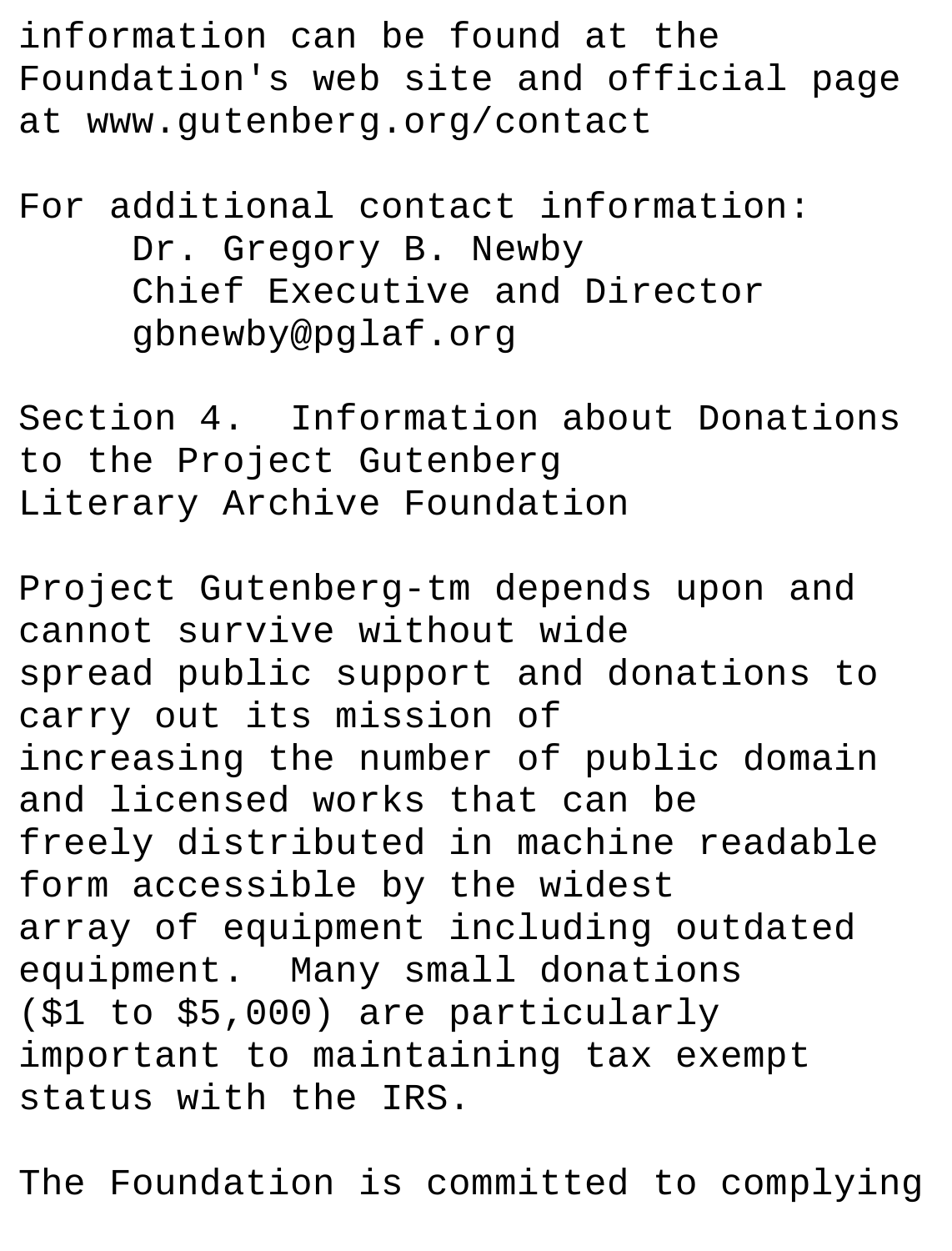with the laws regulating charities and charitable donations in all 50 states of the United States. Compliance requirements are not uniform and it takes a considerable effort, much paperwork and many fees to meet and keep up with these requirements. We do not solicit donations in locations where we have not received written confirmation of compliance. To SEND DONATIONS or determine the status of compliance for any particular state visit www.gutenberg.org/donate

While we cannot and do not solicit contributions from states where we have not met the solicitation requirements, we know of no prohibition against accepting unsolicited donations from donors in such states who approach us with offers to donate.

International donations are gratefully accepted, but we cannot make any statements concerning tax treatment of donations received from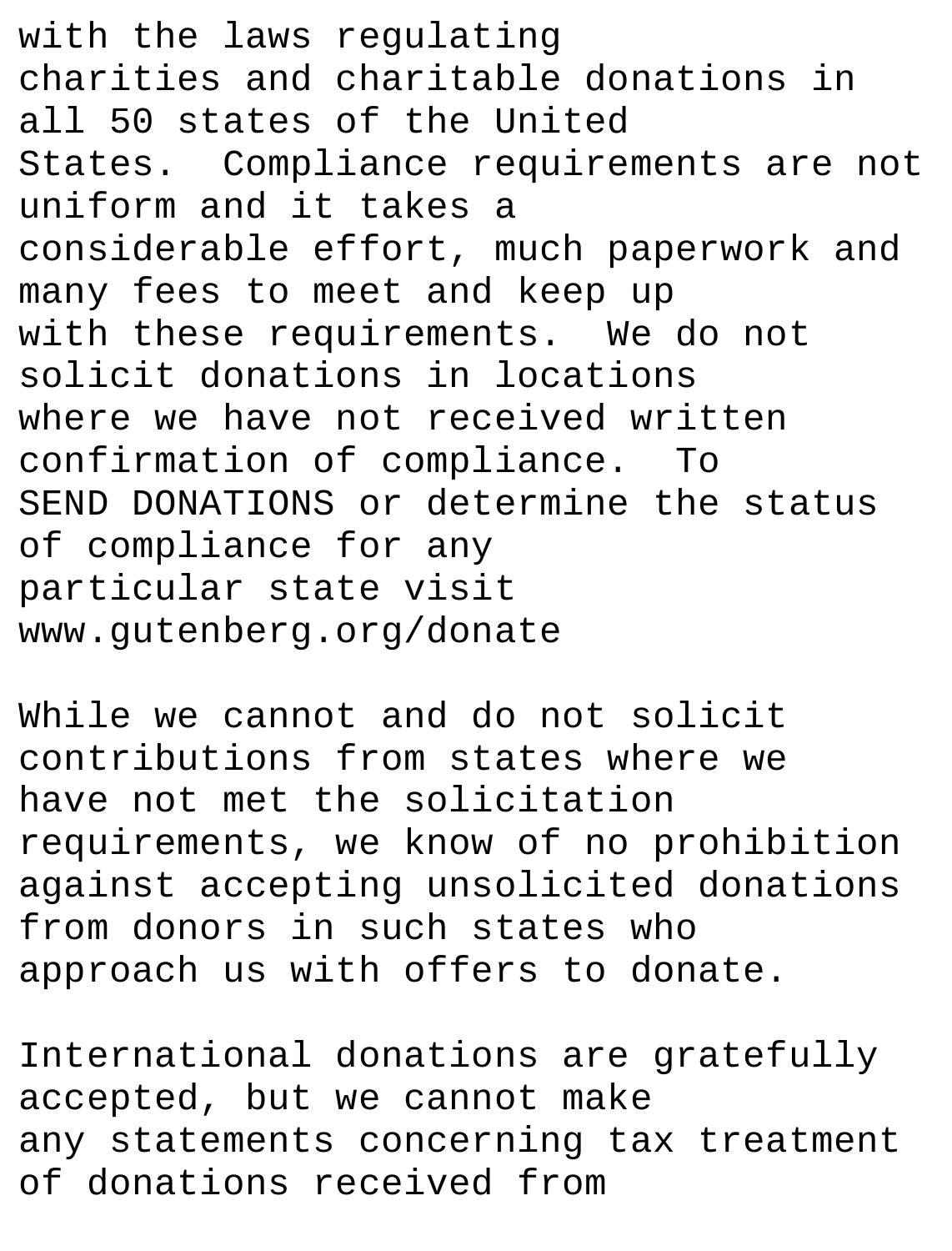outside the United States. U.S. laws alone swamp our small staff.

Please check the Project Gutenberg Web pages for current donation methods and addresses. Donations are accepted in a number of other ways including checks, online payments and credit card donations. To donate, please visit: www.gutenberg.org/donate

Section 5. General Information About Project Gutenberg-tm electronic works.

Professor Michael S. Hart was the originator of the Project Gutenberg-tm concept of a library of electronic works that could be freely shared with anyone. For forty years, he produced and distributed Project Gutenberg-tm eBooks with only a loose network of volunteer support.

Project Gutenberg-tm eBooks are often created from several printed